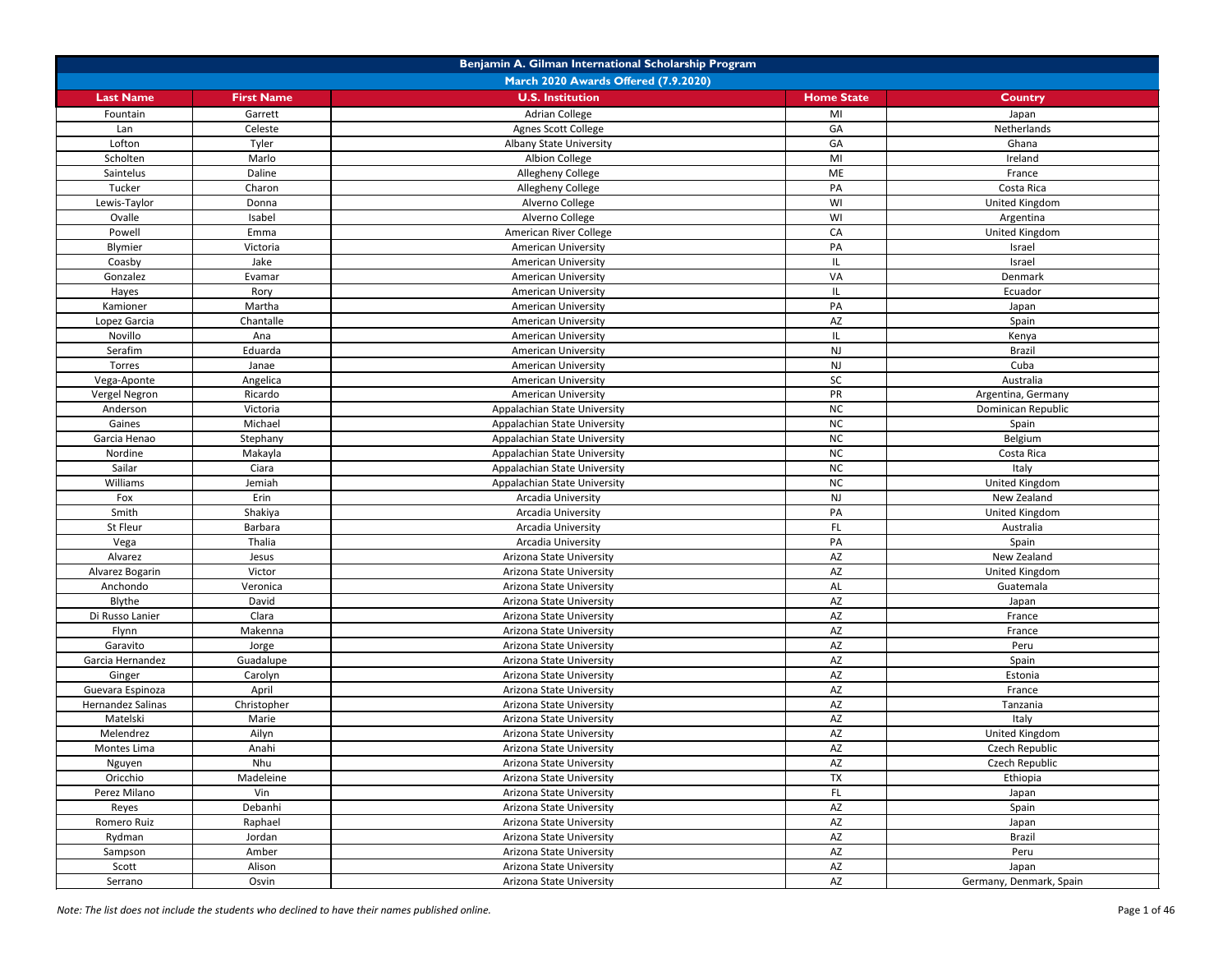| Benjamin A. Gilman International Scholarship Program |                   |                                      |                   |                             |
|------------------------------------------------------|-------------------|--------------------------------------|-------------------|-----------------------------|
|                                                      |                   | March 2020 Awards Offered (7.9.2020) |                   |                             |
| <b>Last Name</b>                                     | <b>First Name</b> | <b>U.S. Institution</b>              | <b>Home State</b> | <b>Country</b>              |
| White                                                | Savannah          | Arizona State University             | AZ                | Italy, Spain                |
| Ziegler                                              | Danielle          | Arizona State University             | AZ                | Australia                   |
| Cannon                                               | <b>Brenna</b>     | Arkansas State University, Jonesboro | AR                | Australia                   |
| Shands                                               | Allison           | Arkansas State University, Jonesboro | AR                | Costa Rica                  |
| Delgado Rodriguez                                    | Danile            | Arkansas Tech University             | AR                | Spain                       |
| Pinkston                                             | Eden              | <b>Arkansas Tech University</b>      | AR                | Japan                       |
| Watkins                                              | Kacy              | <b>Arkansas Tech University</b>      | <b>AR</b>         | Austria                     |
| Kirk                                                 | Caleb             | Auburn University                    | AL                | Italy, Spain                |
| Kunze                                                | Madeline          | <b>Auburn University</b>             | WI                | Italy, Spain                |
| Ahmed                                                | Libin             | Augsburg University                  | MN                | Kenya                       |
| Shiongyaj                                            | Ciashia           | Augsburg University                  | MN                | Peru                        |
| Tandon                                               | Radhika           | Augsburg University                  | <b>MN</b>         | United Kingdom              |
| Helgeson                                             | Taryn             | Augustana College, South Dakota      | SD                | France                      |
| Johnson                                              | Julia             | Augustana College, South Dakota      | MT                | Morocco                     |
| Mckenney                                             | Gloria            | Augustana College, South Dakota      | SD                | Ecuador                     |
| Townsend                                             | Tiana             | Augustana College, South Dakota      | SD                | Germany                     |
| Winter                                               | Logan             | Augustana College, South Dakota      | <b>MN</b>         | Norway                      |
| Mcmillen                                             | Brittany          | <b>Austin College</b>                | TX                | Costa Rica                  |
| <b>Bradford</b>                                      | Steven            | <b>Austin Community College</b>      | <b>TX</b>         | United Kingdom, Ireland     |
| Carrion                                              | Susana            | <b>Austin Community College</b>      | <b>TX</b>         | Romania                     |
| Mireles                                              | Israel            | <b>Austin Community College</b>      | <b>TX</b>         | Germany                     |
| Trautz                                               | Deana             | <b>Austin Community College</b>      | <b>TX</b>         | Peru                        |
| Woodward                                             | Rhiannon          | <b>Austin Community College</b>      | <b>TX</b>         | Romania                     |
| De La Rosa                                           | Yerika            | <b>Babson College</b>                | <b>NY</b>         | France                      |
| Dulski                                               | Thomas            | <b>Babson College</b>                | WA                | Russia, India, China        |
| Dunkley                                              | Yvonne            | <b>Babson College</b>                | MA                | United Kingdom              |
| Rao                                                  | Enyu              | <b>Babson College</b>                | MA                | South Korea                 |
| Spoljaric                                            | Michaela          | <b>Baldwin-Wallace College</b>       | OH                | South Korea                 |
| Cruz                                                 | Griselda          | <b>Ball State University</b>         | IN                | Japan                       |
| Garrett                                              | Jazmine           | <b>Ball State University</b>         |                   | Spain                       |
| Harrison                                             | Jessica           | <b>Ball State University</b>         | IN                | New Zealand, Fiji           |
| Kuntz                                                | Hayleigh          | <b>Ball State University</b>         | ${\sf IN}$        | United Kingdom              |
| Mikkelson                                            | Emma              | <b>Ball State University</b>         | IN                | Ecuador                     |
| Young                                                | Erica             | <b>Ball State University</b>         | IN                | Morocco, Italy              |
| Toth                                                 | Maxwell           | <b>Bard College</b>                  | <b>CT</b>         | France                      |
| Bonner                                               | Ciani             | <b>Barnard College</b>               | PA                | <b>United Arab Emirates</b> |
| De Jesus                                             | Mirialie          | <b>Barnard College</b>               | MA                | South Korea                 |
| Chico                                                | Teresa            | <b>Bates College</b>                 | <b>NY</b>         | Italy                       |
| Obrien                                               | Molly             | <b>Bates College</b>                 | VT                | Czech Republic              |
| Mckinney-Larkin                                      | Evan              | <b>Baylor University</b>             | <b>TX</b>         | Japan                       |
| Ngan                                                 | Bithiah           | <b>Baylor University</b>             | <b>TX</b>         | Ireland                     |
| Degreenia                                            | Meredith          | <b>Beloit College</b>                | VT                | Japan                       |
| Franklin                                             | Ahnika            | <b>Beloit College</b>                | IL.               | Cuba                        |
| Kang                                                 | Hannah            | <b>Beloit College</b>                | WI                | South Korea                 |
| Sosa-Fragoso                                         | Jesenia           | <b>Beloit College</b>                | IL                | Ecuador                     |
| Victoria                                             | Paw Wa            | <b>Beloit College</b>                | WI                | United Kingdom              |
| Warren                                               | William           | <b>Beloit College</b>                | MN                | South Korea                 |
| Mohamed                                              | Maryam            | <b>Benedictine University</b>        | IL.               | Morocco                     |
| Robinson                                             | Ashley            | <b>Bennett College</b>               | NJ                | Spain                       |
| Luciano                                              | Ysanel            | <b>Bentley University</b>            | MA                | Spain                       |
| Niedzwiecki                                          | Megan             | <b>Bentley University</b>            | ME                | Austria                     |
| Alvarez-Esparza                                      | Eduardo           | <b>Berea College</b>                 | AL                | Japan                       |
| Brassfield                                           | Davallen          | <b>Berea College</b>                 | KY                | Germany, Poland             |

*Note: The list does not include the students who declined to have their names published online.* Page 2 of 46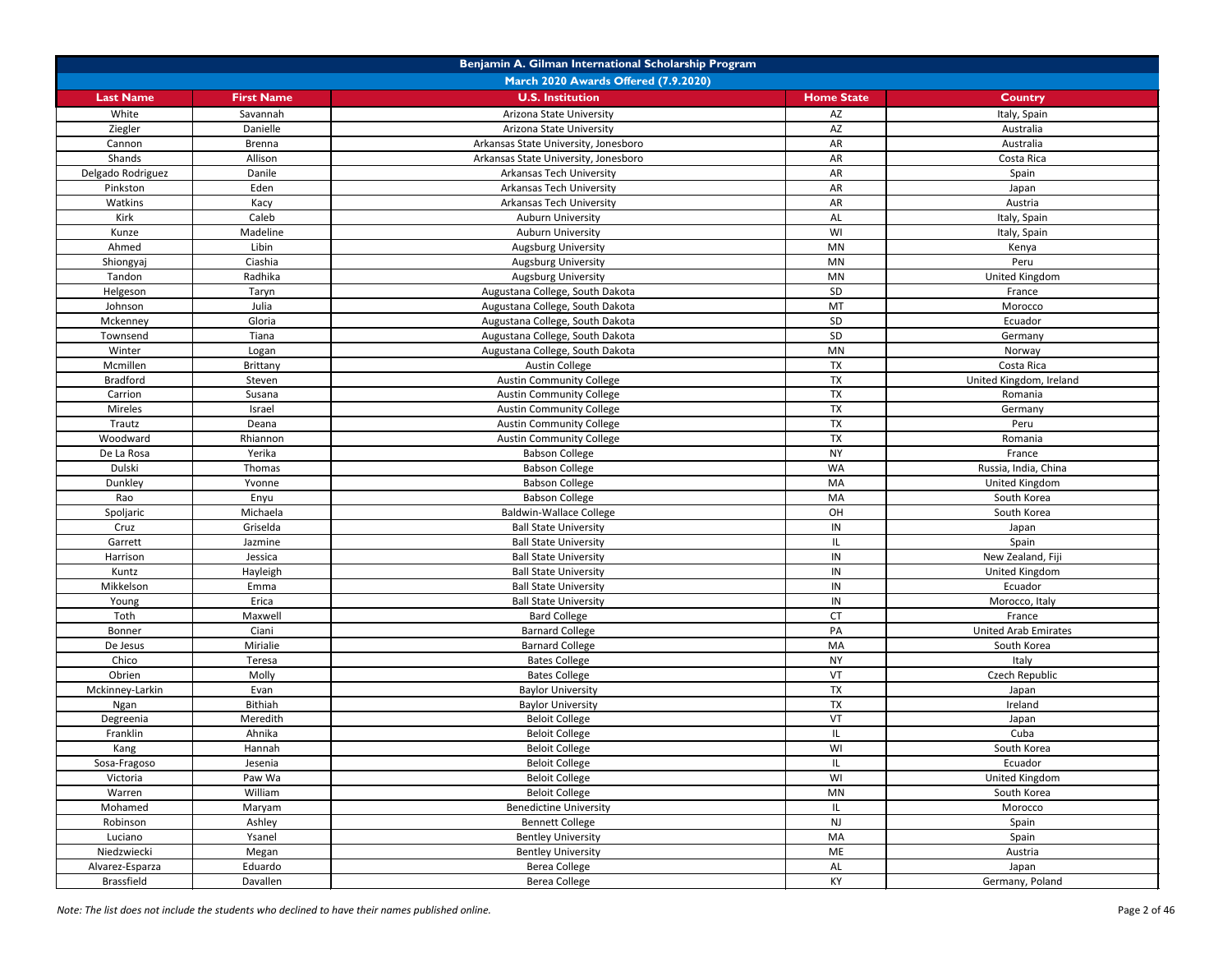| Benjamin A. Gilman International Scholarship Program |                   |                                                    |                   |                  |
|------------------------------------------------------|-------------------|----------------------------------------------------|-------------------|------------------|
|                                                      |                   | March 2020 Awards Offered (7.9.2020)               |                   |                  |
| <b>Last Name</b>                                     | <b>First Name</b> | <b>U.S. Institution</b>                            | <b>Home State</b> | <b>Country</b>   |
| Edwards                                              | Sharonda          | <b>Berea College</b>                               | <b>MS</b>         | Germany, Poland  |
| Forbes                                               | Ema-Leigh         | <b>Berea College</b>                               | KY                | Costa Rica       |
| Goodson                                              | Destiny           | Berea College                                      | VA                | Japan            |
| Hudson                                               | Holly             | <b>Berea College</b>                               | KY                | Ghana            |
| Khera                                                | Xavier            | Berea College                                      | <b>NM</b>         | South Korea      |
| Malik                                                | Khatirah          | <b>Berea College</b>                               | KY                | Ghana            |
| Mangin                                               | Lisa              | <b>Berea College</b>                               | KY                | Greece           |
| Mccowan                                              | Jacob             | <b>Berea College</b>                               | KY                | Costa Rica       |
| Mealy                                                | Askia             | <b>Berea College</b>                               | VA                | Botswana         |
| Miller-Garrison                                      | Molly             | <b>Berea College</b>                               | <b>WV</b>         | Costa Rica       |
| Millsaps                                             | Hallie            | <b>Berea College</b>                               | <b>MS</b>         | Ghana            |
| Moore                                                | Kimberly          | <b>Berea College</b>                               | AL                | Ghana            |
| Morris                                               | Diamond           | Berea College                                      | OH                | Austria          |
| Neill                                                | Zachary           | Berea College                                      | PA                | Argentina        |
| Norris                                               | Kara              | <b>Berea College</b>                               | KY                | Costa Rica       |
| Onwuka                                               | Ugo               | Berea College                                      | <b>WV</b>         | Ghana            |
| Reichert                                             | Victoria          | Berea College                                      | KY                | Japan            |
| Rickman                                              | Caitlyn           | <b>Berea College</b>                               | KY                | Costa Rica       |
| Rizzi                                                | Darien            | Berea College                                      | KY                | Japan            |
| Sabal                                                | Sabina            | <b>Berea College</b>                               | NC                | Ghana            |
| Sell                                                 | Abigail           | <b>Berea College</b>                               | KY                | Mexico           |
| White                                                | Danielle          | <b>Berea College</b>                               | KY                | Ireland          |
| Romano                                               | Grace             | <b>Bergen Community College</b>                    | <b>NJ</b>         | Germany          |
| Mcwayne                                              | Alden             | <b>Berklee College of Music</b>                    | MA                | Spain            |
| Moore                                                | Finneas           | <b>Berklee College of Music</b>                    | <b>CT</b>         | Spain            |
| Cortes                                               | Nathania          | <b>Berry College</b>                               | GA                | Ecuador          |
| Cox                                                  | Ashlyn            | <b>Berry College</b>                               | GA                | Spain            |
| Baker                                                | Abbigail          | <b>Black Hills State University</b>                | SD                | Spain            |
| Osburn                                               | Samara            | Bloomsburg University of Pennsylvania              | PA                | Denmark          |
| Mcintyre                                             | Michael           | <b>Bluegrass Community &amp; Technical College</b> | KY                | Japan            |
| Naser                                                | Maryam            | <b>Boise State University</b>                      | ID                | South Korea      |
| Stack                                                | Samantha          | <b>Boise State University</b>                      | ID                | France           |
| <b>Benitez Alvarez</b>                               | Kayla             | <b>Boston College</b>                              | MA                | Netherlands      |
| Vazquez Loriga                                       | Daniela           | <b>Boston College</b>                              | FL                | Croatia          |
| Aldea                                                | <b>Brianna</b>    | <b>Boston University</b>                           | <b>NY</b>         | Morocco          |
| Choe                                                 | Jane              | <b>Boston University</b>                           | <b>NY</b>         | Germany          |
| Jimenez                                              | Alana             | <b>Boston University</b>                           | OR                | Argentina        |
| Kassa                                                | Yordanos          | <b>Boston University</b>                           | VA                | South Korea      |
| Rojas                                                | Arneris           | <b>Boston University</b>                           | <b>NJ</b>         | Ghana            |
| Wang                                                 | Tina              | <b>Boston University</b>                           | <b>NJ</b>         | Czech Republic   |
| Shin                                                 | Eunice            | <b>Bowdoin College</b>                             | <b>MO</b>         | Japan            |
| Albertson                                            | Ari               | <b>Brandeis University</b>                         | OR                | United Kingdom   |
| Ault                                                 | Deborah           | <b>Brandeis University</b>                         | GA                | Chile            |
| Chaiyarat                                            | Natasha           | <b>Brandeis University</b>                         | IL.               | France           |
| Choi                                                 | Henri             | <b>Brandeis University</b>                         | MA                | South Korea      |
| Dombrowski                                           | Benjamin          | <b>Brandeis University</b>                         | MA                | Russia           |
| Gutierrez                                            | Neshira           | <b>Brandeis University</b>                         | <b>NY</b>         | United Kingdom   |
| Herrup                                               | Madeline          | <b>Brandeis University</b>                         | PA                | India            |
| Ho                                                   | Kristi            | <b>Brandeis University</b>                         | MA                | Denmark, Finland |
| Keshet                                               | Roe               | <b>Brandeis University</b>                         | MA                | Denmark          |
| Kish                                                 | Andre             | <b>Brandeis University</b>                         | <b>CT</b>         | Egypt            |
| Malley                                               | Sheila            | <b>Brandeis University</b>                         | <b>NV</b>         | South Africa     |
| Meza                                                 | Jacqueline        | <b>Brandeis University</b>                         | <b>TX</b>         | Denmark          |

*Note: The list does not include the students who declined to have their names published online.* Page 3 of 46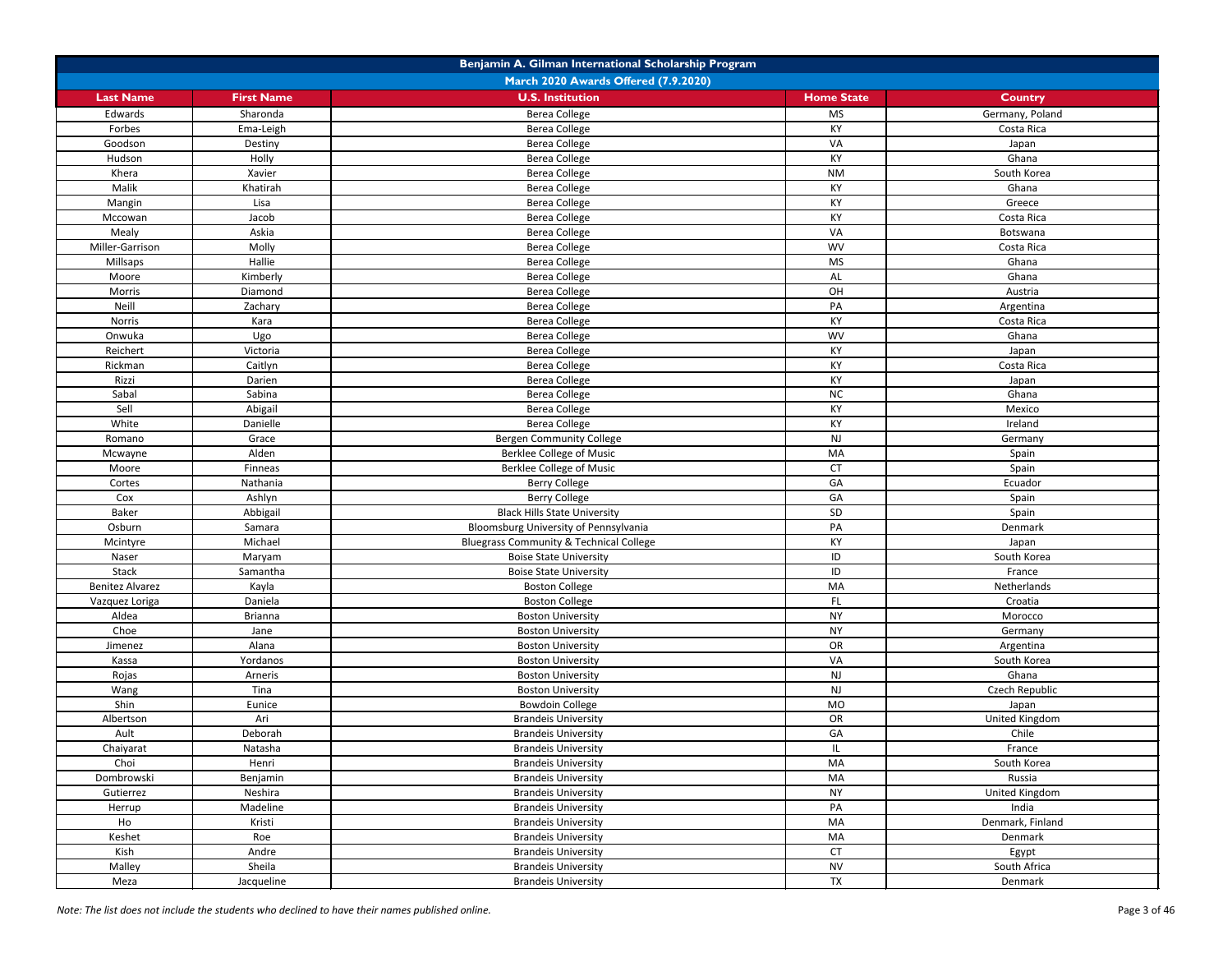|                          | Benjamin A. Gilman International Scholarship Program |                                                          |                        |                                                     |  |
|--------------------------|------------------------------------------------------|----------------------------------------------------------|------------------------|-----------------------------------------------------|--|
|                          | March 2020 Awards Offered (7.9.2020)                 |                                                          |                        |                                                     |  |
| <b>Last Name</b>         | <b>First Name</b>                                    | <b>U.S. Institution</b>                                  | <b>Home State</b>      | <b>Country</b>                                      |  |
| Minne                    | Karla                                                | <b>Brandeis University</b>                               | <b>TX</b>              | Denmark                                             |  |
| Owusu-Koranteng          | Kofi                                                 | <b>Brandeis University</b>                               | <b>MD</b>              | China                                               |  |
| Pham                     | Tina                                                 | <b>Brandeis University</b>                               | MA                     | Denmark                                             |  |
| Romero                   | Kayla                                                | <b>Brandeis University</b>                               | <b>MD</b>              | Belgium                                             |  |
| Tai                      | Jessica                                              | <b>Brandeis University</b>                               | MA                     | Denmark                                             |  |
| Zheng                    | Jia Min                                              | <b>Brandeis University</b>                               | <b>NJ</b>              | South Korea                                         |  |
| Barlow                   | Hannah                                               | <b>Bridgewater State University</b>                      | MA                     | Greece                                              |  |
| Streeter-Duczkowski      | Jolie                                                | <b>Bridgewater State University</b>                      | MA                     | United Kingdom                                      |  |
| Williams                 | Nicholas                                             | <b>Bridgewater State University</b>                      | MA                     | Tanzania                                            |  |
| Young                    | Merlin                                               | <b>Bridgewater State University</b>                      | MA                     | Ireland                                             |  |
| Aparicio-Herrera         | Vanessa                                              | <b>Brigham Young University</b>                          | <b>NJ</b>              | Italy, Austria                                      |  |
| Bonney                   | Andrew                                               | <b>Brigham Young University</b>                          | <b>MD</b>              | Jordan, Israel                                      |  |
| Boyce                    | Zachary                                              | <b>Brigham Young University</b>                          | UT                     | China                                               |  |
| Brown                    | Joshua                                               | <b>Brigham Young University</b>                          | $\mathsf{A}\mathsf{Z}$ | Jordan, Israel                                      |  |
| Chou                     | Jordan                                               | <b>Brigham Young University</b>                          | AZ                     | Jordan                                              |  |
| Columna                  | Edgar                                                | <b>Brigham Young University</b>                          | <b>NY</b>              | United Kingdom, France, Switzerland, Czech Republic |  |
| Harris                   | Anna                                                 | <b>Brigham Young University</b>                          | <b>WY</b>              | United Kingdom                                      |  |
| Hicken                   | Kai                                                  | <b>Brigham Young University</b>                          | UT                     | Jordan, Israel                                      |  |
| Jackman                  | Katelyn                                              | <b>Brigham Young University</b>                          | UT                     | Portugal                                            |  |
| Koger                    | Sarah                                                | <b>Brigham Young University</b>                          | UT                     | Jordan                                              |  |
| Kraczek                  | Chandrelyn                                           | <b>Brigham Young University</b>                          | UT                     | Portugal                                            |  |
| Lesser                   | Holly                                                | <b>Brigham Young University</b>                          | UT                     | China                                               |  |
| Maldonado                | Linda                                                | <b>Brigham Young University</b>                          | VA                     | Mexico                                              |  |
| Parker                   | <b>Breeze</b>                                        | <b>Brigham Young University</b>                          | HI                     | South Korea                                         |  |
| Rosenbalm                | Jonathan                                             | <b>Brigham Young University</b>                          | UT                     | Morocco                                             |  |
| Stubblefield             | Benjamin                                             | <b>Brigham Young University</b>                          | ID                     | Hungary, Denmark, Austria, Czech Republic           |  |
| Thyer-Brown              | Maddison                                             | <b>Brigham Young University</b>                          | UT                     | Jordan, Israel                                      |  |
| Tovar                    | Yazmine                                              | <b>Brigham Young University</b>                          | UT                     | Ecuador                                             |  |
| Young                    | Gina                                                 | <b>Brigham Young University</b>                          | UT                     | United Kingdom, Netherlands                         |  |
| Thompson                 | Taylor                                               | Brigham Young University, Idaho                          | OR                     | United Kingdom, Ireland, United Kingdom             |  |
| Jarvis                   | Destiny                                              | <b>Brookdale Community College</b>                       | NJ                     | Costa Rica                                          |  |
| Brown                    | Jessica                                              | <b>Broward College</b>                                   | FL.                    | Spain                                               |  |
| Herrera                  | Camila                                               | <b>Broward College</b>                                   | FL.                    | Costa Rica                                          |  |
| Hines                    | Kaela                                                | <b>Brown University</b>                                  | <b>NY</b>              | Denmark                                             |  |
| Sura                     | Kristina                                             | <b>Brown University</b>                                  | FL.                    | China                                               |  |
| Small                    | Megan                                                | <b>Bucknell University</b>                               | <b>CT</b>              | Italy                                               |  |
| Massey                   | Leanice                                              | <b>Bunker Hill Community College</b>                     | MA                     | Japan                                               |  |
| Lilley                   | Jacob                                                | <b>Bushnell University</b>                               | OR                     | Mexico                                              |  |
| Khayat                   | Cambria                                              | <b>Butler University</b>                                 | IL.                    | Spain                                               |  |
| Hurst                    | Raegen                                               | <b>Calhoun Community College</b>                         | AL                     | Guatemala                                           |  |
| Le                       | Phung                                                | California Lutheran University                           | CA                     | United Kingdom                                      |  |
| Shepard                  | Noah                                                 | California Lutheran University                           | CA                     | Ireland                                             |  |
| Aguiniga                 | Chealse                                              | California Polytechnic State University, Pomona          | CA                     | Thailand                                            |  |
| Ahumada                  | Valerie                                              | California Polytechnic State University, Pomona          | CA                     | Costa Rica                                          |  |
| Kuang                    | Danise                                               | California Polytechnic State University, Pomona          | CA                     | Taiwan                                              |  |
| Lemus                    | Noah                                                 | California Polytechnic State University, Pomona          | CA                     | Denmark                                             |  |
| Romero                   | Mark                                                 | California Polytechnic State University, Pomona          | CA                     | Japan                                               |  |
| Scharfenstein-Montgomery | Tristan                                              | California Polytechnic State University, Pomona          | CA                     | South Korea                                         |  |
| Tieu                     | Caitlin                                              | California Polytechnic State University, Pomona          | CA                     | South Korea                                         |  |
| Saltamachio              | Morgan                                               | California Polytechnic State University, San Luis Obispo | CA                     | Italy                                               |  |
| Nunez Mercado            | <b>Tracy</b>                                         | California State University, Chico                       | CA                     | Spain                                               |  |

*Note: The list does not include the students who declined to have their names published online.* Page 4 of 46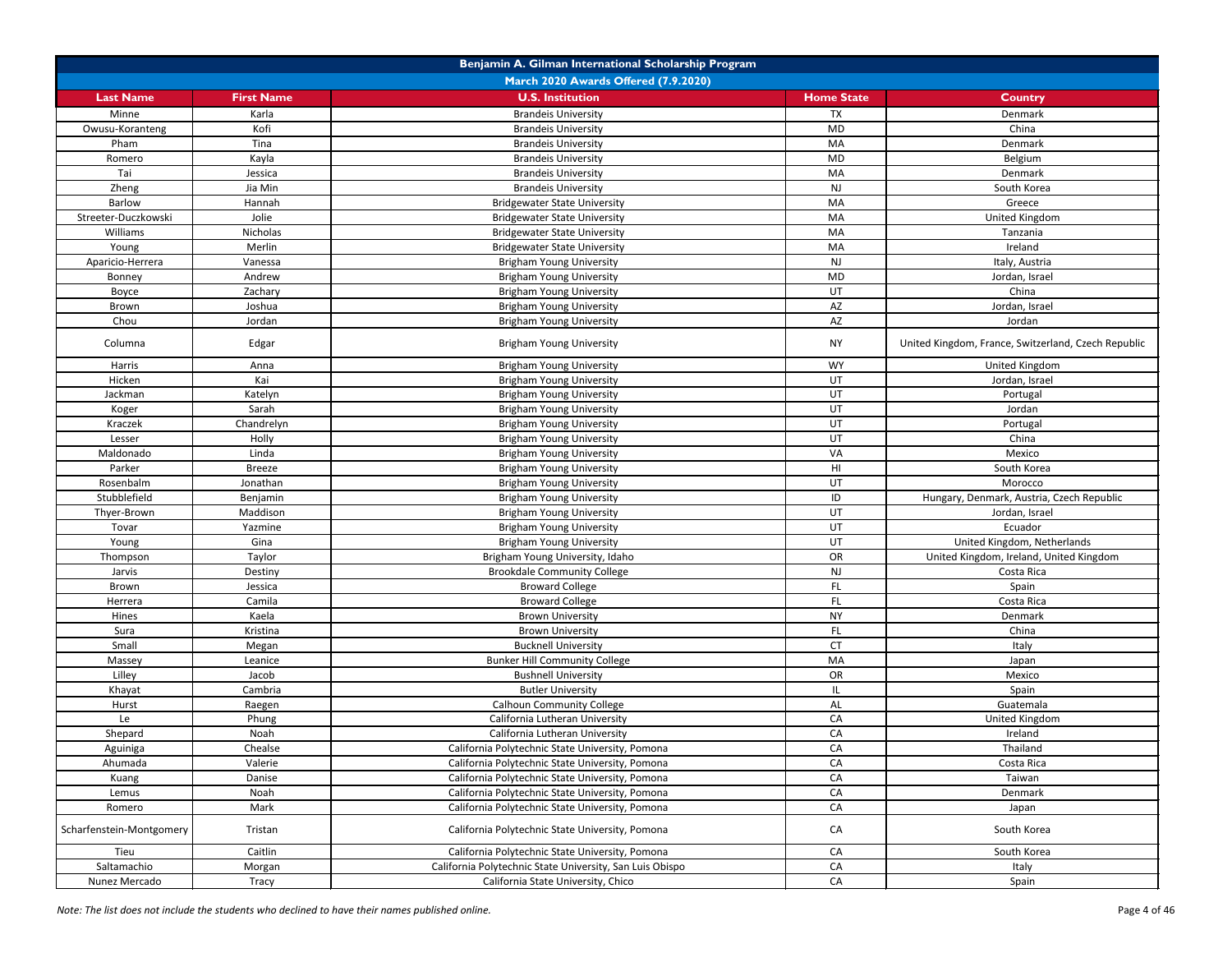|                        | Benjamin A. Gilman International Scholarship Program |                                               |                   |                         |  |
|------------------------|------------------------------------------------------|-----------------------------------------------|-------------------|-------------------------|--|
|                        |                                                      | March 2020 Awards Offered (7.9.2020)          |                   |                         |  |
| <b>Last Name</b>       | <b>First Name</b>                                    | <b>U.S. Institution</b>                       | <b>Home State</b> | <b>Country</b>          |  |
| Uribe                  | Xitlaly                                              | California State University, Dominguez Hills  | CA                | Thailand                |  |
| Nagi                   | Eman                                                 | California State University, East Bay         | CA                | <b>United Kingdom</b>   |  |
| Walker                 | Lisa                                                 | California State University, East Bay         | CA                | Italy                   |  |
| Barboza Gonzalez       | Atziri                                               | California State University, Fresno           | CA                | Spain                   |  |
| Garcia                 | Rogelio                                              | California State University, Fresno           | CA                | Italy                   |  |
| Lowe                   | Dymond                                               | California State University, Fresno           | CA                | <b>Brazil</b>           |  |
| Serrato                | Emily                                                | California State University, Fresno           | CA                | Italy                   |  |
| Singh                  | Jaskaran                                             | California State University, Fresno           | CA                | Nepal, India            |  |
| Deykes                 | Naya                                                 | California State University, Fullerton        | CA                | United Kingdom          |  |
| Kitchell               | Kara                                                 | California State University, Fullerton        | CA                | Italy                   |  |
| Range                  | Hannah                                               | California State University, Fullerton        | CA                | Vietnam, Cambodia       |  |
| Alfaro                 | Charlie                                              | California State University, Long Beach       | CA                | <b>United Kingdom</b>   |  |
| Ali                    | Urusa                                                | California State University, Long Beach       | CA                | United Kingdom          |  |
| Garcia                 | Nylah                                                | California State University, Long Beach       | CA                | Spain                   |  |
| Pena                   | Jennifer                                             | California State University, Long Beach       | CA                | Italy                   |  |
| Sheckells              | Makenzie                                             | California State University, Long Beach       | CA                | Germany                 |  |
| Tarmidi                | Rebecca                                              | California State University, Long Beach       | CA                | Italy                   |  |
| Ramirez                | Marysol                                              | California State University, Los Angeles      | CA                | United Kingdom          |  |
|                        | Jonathan                                             | California State University, Monterey Bay     | CA                |                         |  |
| Dudrey<br>Mendoza      | Camille                                              |                                               | CA                | Japan                   |  |
|                        |                                                      | California State University, Monterey Bay     |                   | Japan                   |  |
| Beltran-Lara           | Jose                                                 | California State University, San Bernardino   | CA                | Japan                   |  |
| Pantoja                | Ernesto                                              | California State University, San Bernardino   | CA                | Jordan                  |  |
| Muhammad Ismail        | Beenish                                              | California State University, San Marcos       | CA                | United Kingdom          |  |
| Covarrubias            | Marcela                                              | California State University, Stanislaus       | CA                | Japan                   |  |
| Smithee                | Karen                                                | California State University, Stanislaus       | CA                | South Korea             |  |
| Wood                   | Zephan                                               | California State University, Stanislaus       | CA                | Israel                  |  |
| Morris                 | Marcel                                               | Carleton College                              | MN                | Tanzania                |  |
| Galindo Guzman         | Lilibeth                                             | <b>Carnegie Mellon University</b>             | IL.               | Spain                   |  |
| Ivantechenko           | Marie-Michelle                                       | <b>Carnegie Mellon University</b>             | <b>NY</b>         | Russia                  |  |
| Stempien-Smith         | Anyah                                                | <b>Carnegie Mellon University</b>             | CA                | Morocco                 |  |
| Dick-Garcia            | Caroline                                             | <b>Carroll University</b>                     | WI                | Costa Rica              |  |
| Solis Sigala           | Abril                                                | <b>Carroll University</b>                     | WI                | Spain                   |  |
| Fox                    | Georgia                                              | Carthage College                              | WI                | Senegal                 |  |
| Mullendore             | Linel                                                | <b>Cascadia Community College</b>             | <b>WA</b>         | United Kingdom          |  |
| Berrum-Navarrete Plata | Alexis                                               | Case Western Reserve University               | IN                | Chile                   |  |
| <b>Diggs</b>           | <b>Brianna</b>                                       | <b>Castleton University</b>                   | VT                | Sweden                  |  |
| Clark                  | Jenna                                                | <b>Central College</b>                        | IA                | Mexico                  |  |
| Clark                  | Madolyn                                              | Central College                               | IA                | Mexico                  |  |
| Depauw                 | Samantha                                             | <b>Central College</b>                        | IL.               | Mexico                  |  |
| Nowlin                 | Alora                                                | <b>Central College</b>                        | IA                | Spain                   |  |
| Bergner                | Yvon                                                 | <b>Central Michigan University</b>            | IN                | Costa Rica              |  |
| Kepes                  | Heather                                              | <b>Central Michigan University</b>            | MI                | Italy                   |  |
| Ali                    | Sarah                                                | Centre College                                | KY                | United Kingdom          |  |
| Bell                   | Davion                                               | Cerritos College                              | CA                | United Kingdom          |  |
| Johnson                | Jessica                                              | <b>Chaffey College</b>                        | CA                | Italy                   |  |
| Saldana                | Adamary                                              | Chapman University                            | CA                | Spain                   |  |
| Nguyen                 | Elaine                                               | <b>Chatham University</b>                     | PA                | Senegal                 |  |
| Osborn                 | Morgan                                               | Chattanooga State Technical Community College | GA                | Australia               |  |
| Wilkening              | Jennifer                                             | Chippewa Valley Technical College             | WI                | Belize                  |  |
| Sprouse                | Kayleigh                                             | <b>Christopher Newport University</b>         | VA                | Czech Republic, Germany |  |
| Begay                  | Donovan                                              | Citrus College                                | CA                | Italy                   |  |
| <b>Busch</b>           | Leslie                                               | Citrus College                                | CA                | Norway                  |  |
| Chen                   | Kevin                                                | City University of New York, Baruch College   | <b>NY</b>         | Switzerland             |  |
|                        |                                                      |                                               |                   |                         |  |

*Note: The list does not include the students who declined to have their names published online.* Page 5 of 46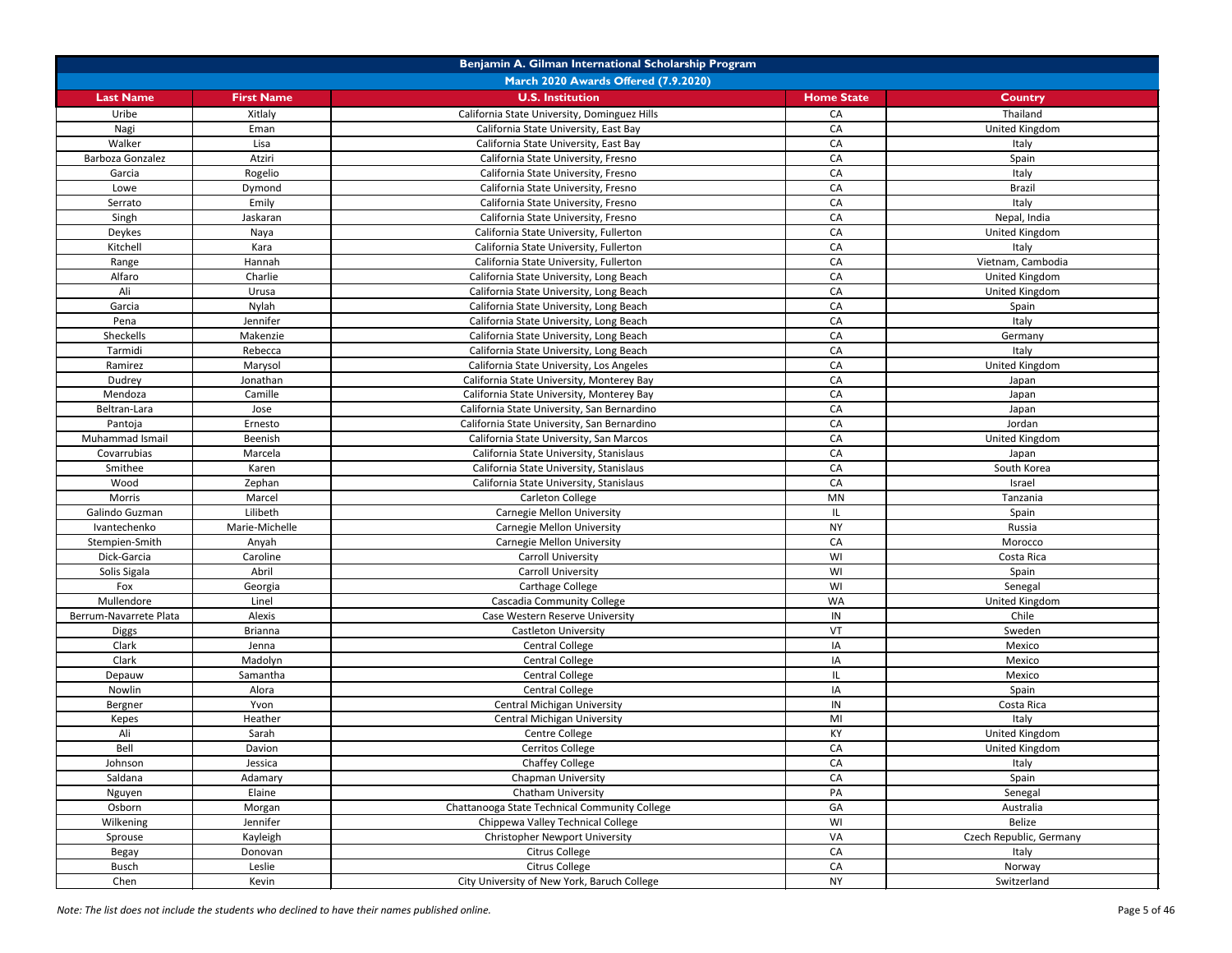| Benjamin A. Gilman International Scholarship Program |                   |                                                                     |                   |                        |
|------------------------------------------------------|-------------------|---------------------------------------------------------------------|-------------------|------------------------|
|                                                      |                   | March 2020 Awards Offered (7.9.2020)                                |                   |                        |
| <b>Last Name</b>                                     | <b>First Name</b> | <b>U.S. Institution</b>                                             | <b>Home State</b> | <b>Country</b>         |
| Chowdhury                                            | Punna             | City University of New York, Baruch College                         | <b>NY</b>         | Switzerland            |
| Deng                                                 | Victor            | City University of New York, Baruch College                         | <b>NY</b>         | Japan                  |
| Gonzalez                                             | Jocelyn           | City University of New York, Baruch College                         | <b>NY</b>         | Spain                  |
| Ladejobi                                             | Fathiat           | City University of New York, Baruch College                         | <b>NY</b>         | Germany                |
| Lai                                                  | Allison           | City University of New York, Baruch College                         | <b>NY</b>         | Japan                  |
| Wong                                                 | Sharon            | City University of New York, Baruch College                         | <b>NY</b>         | Singapore              |
| Wu                                                   | Tommy             | City University of New York, Baruch College                         | <b>NY</b>         | South Korea            |
| Yan                                                  | Shuhua            | City University of New York, Baruch College                         | <b>NY</b>         | Hong Kong              |
| Gonzalez                                             | Cristal           | City University of New York, Borough of Manhattan Community College | <b>NY</b>         | Peru                   |
| Rojas                                                | Abigail           | City University of New York, Borough of Manhattan Community College | <b>NY</b>         | Spain                  |
| Warren                                               | Nykemah           | City University of New York, Borough of Manhattan Community College | <b>NY</b>         | Peru                   |
| Dominguez                                            | Elias             | City University of New York, Bronx Community College                | <b>NY</b>         | United Kingdom         |
| Rivas                                                | Giselle           | City University of New York, Bronx Community College                | <b>NY</b>         | United Kingdom         |
| Fatima                                               | Hafsa             | City University of New York, Brooklyn College                       | <b>NY</b>         | Costa Rica             |
| Jackman                                              | Patreece          | City University of New York, Brooklyn College                       | <b>NY</b>         | South Korea            |
| Mirza                                                | Naila             | City University of New York, Brooklyn College                       | <b>NY</b>         | Israel, Turkey         |
| Reese                                                | Kyle              | City University of New York, Brooklyn College                       | <b>NY</b>         | Netherlands            |
| Castillo Alejo                                       | Shaily            | City University of New York, City College                           | <b>NY</b>         | South Korea            |
| Chu-A-Kong                                           | Michael           | City University of New York, City College                           | <b>NY</b>         | France                 |
| Dominguez                                            | Asia              | City University of New York, City College                           | <b>NY</b>         | Netherlands            |
| Imtiaz                                               | Abdul             | City University of New York, City College                           | <b>NY</b>         | Japan                  |
| Khan                                                 | Maliha            | City University of New York, City College                           | <b>NY</b>         | South Africa           |
| Rees                                                 | Jacqueline        | City University of New York, City College                           | <b>NY</b>         | Spain                  |
| Rosa                                                 | Myra              | City University of New York, City College                           | <b>NY</b>         | Costa Rica             |
| Watkins                                              | Elaina            | City University of New York, City College                           | <b>NY</b>         | Costa Rica             |
| Zacatelco                                            | Christian         | City University of New York, City College                           | <b>NY</b>         | United Kingdom         |
| Scott                                                | Juliet            | City University of New York, College of Staten Island               | <b>NY</b>         | Japan                  |
| Abreu                                                | Keyla             | City University of New York, Hunter College                         | <b>NY</b>         | United Kingdom         |
| Lo Pan                                               | Engyi             | City University of New York, Hunter College                         | <b>NY</b>         | Spain                  |
| Maria                                                | Zobaida           | City University of New York, Hunter College                         | <b>NY</b>         | United Kingdom         |
| Ogarro                                               | Janae             | City University of New York, Hunter College                         | <b>NY</b>         | France                 |
| Taveras                                              | Luisais           | City University of New York, Hunter College                         | <b>NY</b>         | Japan                  |
| Pouget                                               | Olivia            | City University of New York, John Jay College                       | <b>NY</b>         | Belize                 |
| Mevs                                                 | Francesca         | City University of New York, Kingsborough Community College         | <b>NY</b>         | South Korea            |
| Alston                                               | Elijah            | City University of New York, Lehman College                         | <b>NY</b>         | Japan                  |
| Castillo                                             | Priscella         | City University of New York, Lehman College                         | <b>NY</b>         | Senegal                |
| Duran                                                | Genesis           | City University of New York, Lehman College                         | <b>NY</b>         | Spain                  |
| Kranwinkel Gonzalez                                  | Audri             | City University of New York, Lehman College                         | <b>NY</b>         | Greece                 |
| Olin                                                 | Gregory           | City University of New York, Lehman College                         | <b>NY</b>         | Greece                 |
| Olivares                                             | Miguel            | City University of New York, Lehman College                         | <b>NY</b>         | Greece                 |
| Romano                                               | Denise            | City University of New York, Lehman College                         | <b>NY</b>         | United Kingdom         |
| Valladares                                           | Fredy             | City University of New York, Lehman College                         | <b>NY</b>         | Greece                 |
| Willen                                               | Emily             | City University of New York, Lehman College                         | <b>NY</b>         | Greece                 |
| Torres                                               | Amalia            | City University of New York, Queens College                         | <b>NY</b>         | Taiwan                 |
| Antoncuri                                            | Marilin           | City University of New York, York College                           | <b>NY</b>         | Moldova                |
| Chaterpateah                                         | Kimberley         | City University of New York, York College                           | <b>NY</b>         | Greece                 |
| Quinones                                             | Henry             | City University of New York, York College                           | <b>NY</b>         | Australia              |
| Razi                                                 | Rimsha            | City University of New York, York College                           | <b>NY</b>         | Greece                 |
| Agossou                                              | Gloria            | <b>Clark University</b>                                             | ME                | United Kingdom         |
| <b>Braddock</b>                                      | Emily             | <b>Clark University</b>                                             | CO                | Thailand               |
| Mortner                                              | Owen              | <b>Clark University</b>                                             | MA                | United Kingdom         |
| Nussbaum Cohen                                       | Aliza             | Clark University                                                    | <b>NY</b>         | Jordan                 |
| Azzara                                               | Marguerite        | <b>Clemson University</b>                                           | SC                | New Zealand, Australia |

*Note: The list does not include the students who declined to have their names published online.* Page 6 of 46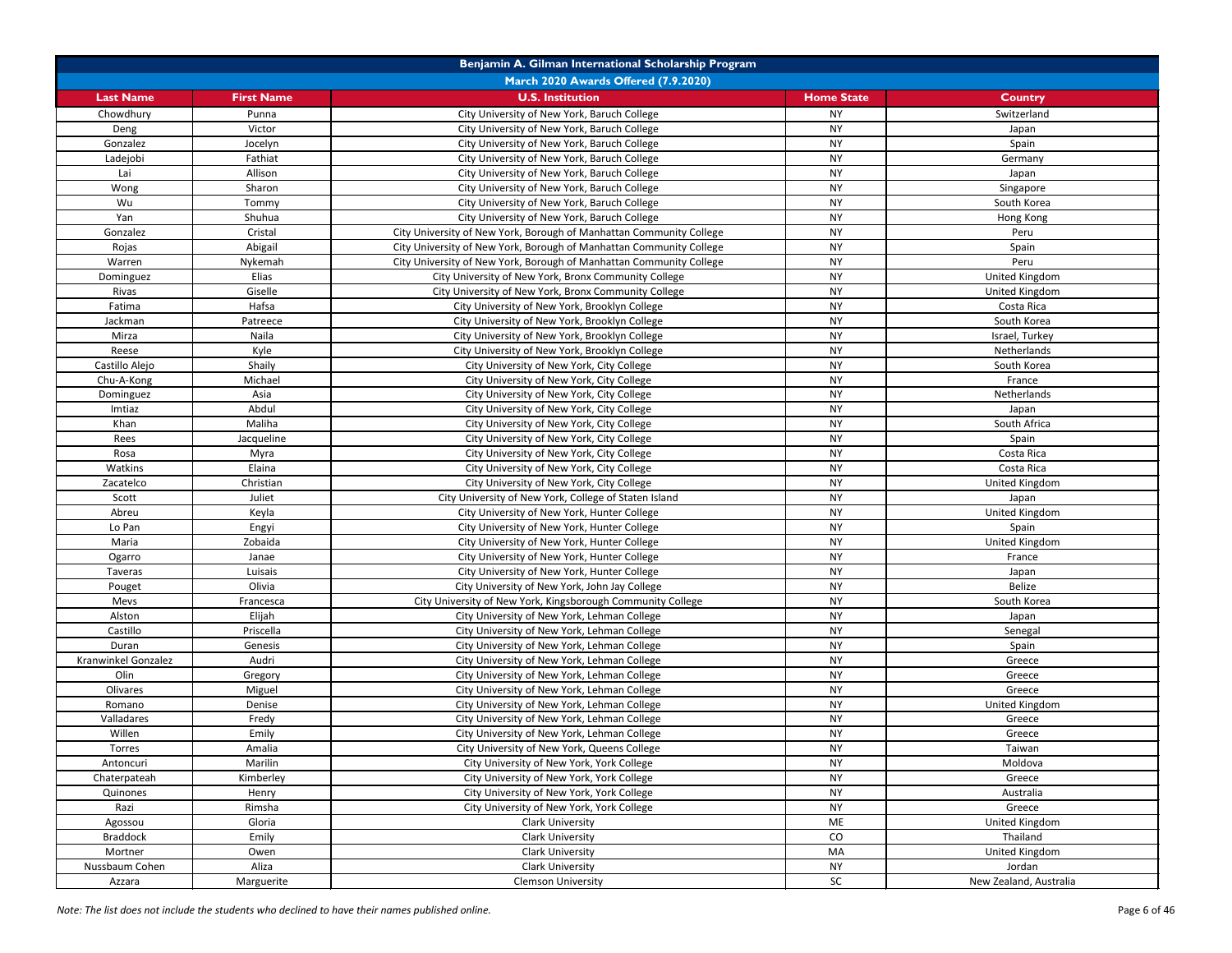| Benjamin A. Gilman International Scholarship Program |                   |                                              |                   |                                                                 |
|------------------------------------------------------|-------------------|----------------------------------------------|-------------------|-----------------------------------------------------------------|
|                                                      |                   | March 2020 Awards Offered (7.9.2020)         |                   |                                                                 |
| <b>Last Name</b>                                     | <b>First Name</b> | <b>U.S. Institution</b>                      | <b>Home State</b> | <b>Country</b>                                                  |
| <b>Barrs</b>                                         | Carson            | <b>Clemson University</b>                    | <b>SC</b>         | Japan                                                           |
| Bowie                                                | Alice             | <b>Clemson University</b>                    | SC                | Ireland                                                         |
| Brown                                                | Andi              | <b>Clemson University</b>                    | SC                | Australia, New Zealand                                          |
| Bryant                                               | Casie             | <b>Clemson University</b>                    | SC                | Japan                                                           |
| Copeland                                             | Phoebe            | <b>Clemson University</b>                    | SC                | Italy                                                           |
| Franklin                                             | <b>Breauna</b>    | <b>Clemson University</b>                    | PA                | Costa Rica                                                      |
| Freeman                                              | Kayla             | <b>Clemson University</b>                    | GA                | Italy                                                           |
| Garcia                                               | Richard           | <b>Clemson University</b>                    | SC                | Italy                                                           |
| Garvey                                               | Riley             | <b>Clemson University</b>                    | SC                | French Polynesia, British Virgin Islands, Panama,<br>Guadeloupe |
| Glover                                               | Jaylen            | <b>Clemson University</b>                    | <b>SC</b>         | Belgium                                                         |
| Jenkins                                              | Gabriel           | <b>Clemson University</b>                    | SC                | Italy                                                           |
| Rodriguez                                            | Jose              | <b>Clemson University</b>                    | ${\sf SC}$        | Spain                                                           |
| Shertzer                                             | Nicole            | <b>Clemson University</b>                    | SC                | Costa Rica                                                      |
| Yang                                                 | Lee-Wen           | <b>Clemson University</b>                    | SC                | Costa Rica                                                      |
| Yeung                                                | Jason             | <b>Clemson University</b>                    | SC                | Poland                                                          |
| Young                                                | India             | <b>Clemson University</b>                    | SC                | Spain                                                           |
| Perez                                                | Lyanna            | <b>Cleveland State University</b>            | OH                | Japan                                                           |
| Schwartz                                             | Lyra-Grace        | <b>Coastal Carolina University</b>           | LA                | Italy                                                           |
| Maro                                                 | Kathleen          | <b>Colgate University</b>                    | CA                | Switzerland                                                     |
| Pina                                                 | Kataryna          | <b>Colgate University</b>                    | <b>TX</b>         | South Africa                                                    |
| Czwalina                                             | Samantha          | College of Charleston                        | SC                | India                                                           |
| Pasquino                                             | Serena            | College of Charleston                        | SC                | United Kingdom                                                  |
| Richardson                                           | Sabriyah          | College of Charleston                        | SC                | Uganda, Rwanda                                                  |
| Cruz                                                 | Adois             | College of Mount St. Vincent                 | <b>NY</b>         | Ecuador                                                         |
| Sanchez                                              | Gesselle          | College of Mount St. Vincent                 | <b>TX</b>         | Spain                                                           |
| Sidibe                                               | Mariam            | College of Mount St. Vincent                 | <b>NY</b>         | Morocco                                                         |
| Brown                                                | Kaitlyn           | <b>College of Saint Benedict</b>             | MN                | Spain                                                           |
| Martinez                                             | Danice            | <b>College of Saint Benedict</b>             | <b>MN</b>         | Chile                                                           |
| Makuc                                                | Marya             | College of the Holy Cross                    | MA                | Sri Lanka                                                       |
| Riggs                                                | Danni             | College of William and Mary                  | VA                | Russia                                                          |
| White                                                | Kesley            | Colorado Mountain College District           | CO                | India                                                           |
| Ahl                                                  | Julia             | Colorado State University, Fort Collins      | CO                | South Africa, Morocco, Ghana, Germany                           |
| Bibee                                                | Crystal           | Colorado State University, Fort Collins      | NC                | Ghana                                                           |
| Espinoza                                             | Jorge             | Colorado State University, Fort Collins      | CO                | Spain                                                           |
| Garcia                                               | Tiffany           | Colorado State University, Fort Collins      | CO                | Japan                                                           |
| Quintana Trejo                                       | Sarahy            | Colorado State University, Fort Collins      | CO                | Spain                                                           |
| Ruybal                                               | Cierra            | Colorado State University, Fort Collins      | CO                | Italy                                                           |
| Stubbers                                             | Jenna             | Colorado State University, Fort Collins      | ID                | Spain                                                           |
| Wood                                                 | Maile             | Colorado State University, Fort Collins      | CO                | South Korea                                                     |
| Korenblit                                            | Malka             | Columbia University                          | <b>NY</b>         | New Zealand                                                     |
| Kovankaya                                            | Yunus             | Columbia University                          | FL.               | Turkey                                                          |
| Netzahuatl                                           | <b>Briani</b>     | Columbia University                          | GA                | France                                                          |
| Percy                                                | Noah              | Columbia University                          | IA                | France                                                          |
| Plata Aguilera                                       | Olganydia         | Columbia University                          | CA                | Greece                                                          |
| Singh                                                | Jagatvir          | <b>Community College of Baltimore County</b> | <b>MD</b>         | Spain                                                           |
| Fujan                                                | Shanda            | Concordia University, Nebraska               | <b>NE</b>         | Italy                                                           |
| Ristvedt                                             | Tabitha           | Concordia University, Nebraska               | <b>NE</b>         | South Korea                                                     |
| Greer                                                | Darriana          | <b>Connecticut College</b>                   | IL.               | Cuba                                                            |
| Sorrenti                                             | Isabella          | <b>Connecticut College</b>                   | MA                | Italy                                                           |
| Lewis                                                | Ashley            | <b>Cornell University</b>                    | NC                | India                                                           |
| Moon                                                 | Jiwon             | <b>Cornell University</b>                    | PA                | Zambia                                                          |
| Park                                                 | Diana             | <b>Cornell University</b>                    | VA                | Zambia                                                          |

*Note: The list does not include the students who declined to have their names published online.* Page 7 of 46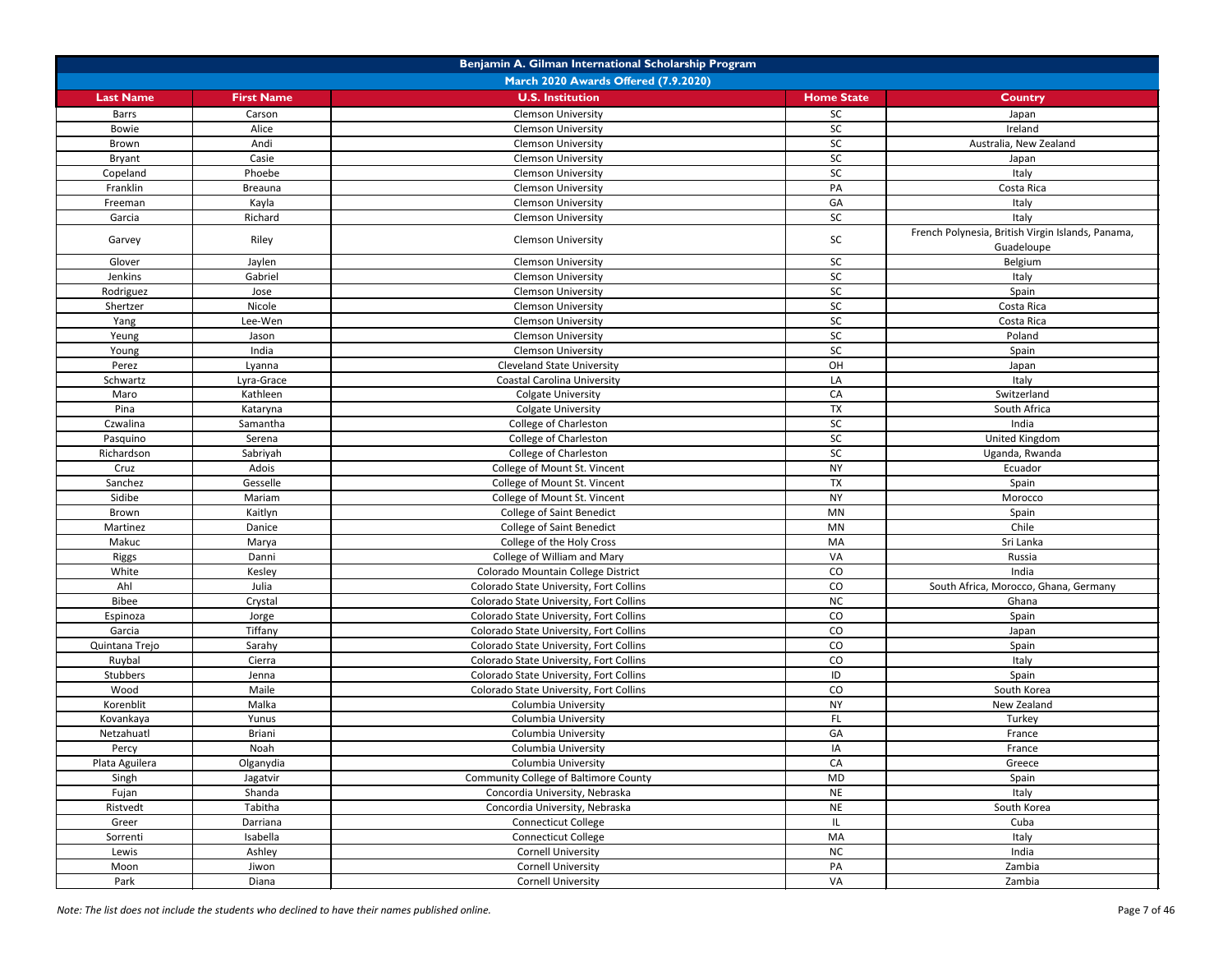| March 2020 Awards Offered (7.9.2020)<br><b>First Name</b><br><b>U.S. Institution</b><br><b>Home State</b><br><b>Last Name</b><br><b>Country</b><br>Jonathan<br><b>Cornell University</b><br><b>NY</b><br>Zambia<br>Zheng<br>Ruth<br>MI<br>Italy<br>Deem<br><b>Cornerstone University</b><br>Miller<br>New Zealand<br><b>Cottey College</b><br><b>MO</b><br>Jazzmin<br>Damfebo<br>Kalina<br>AZ<br>Creighton University<br>South Korea<br>CA<br>Maximo<br>Guerrero<br><b>Creighton University</b><br>Canada<br>SD<br>Mollison<br>Abigail<br>Creighton University<br>Canada<br>CA<br><b>Cypress College</b><br>Jackson<br>Damajae<br>Japan<br><b>TX</b><br>Sheyli<br>Dallas County CC District, Mountain View College<br>Molina<br>Spain<br>South Africa, India, Brazil<br>Amechi<br>Chineme<br>Davidson College<br>GA<br>Delaware Valley College<br>Thailand<br><b>Bigelow</b><br>PA<br>Megan<br>Aviles<br>Daisy<br><b>Denison University</b><br>Italy<br><b>NM</b><br>New Zealand<br>Ariana<br><b>Denison University</b><br>Debevec<br>Michael<br>OH<br>Belize<br>Kern<br><b>Denison University</b><br>OH<br>Iceland, Finland<br>Mierzejewski<br>Rachel<br><b>Denison University</b><br>Alan<br><b>Denison University</b><br>Phung<br>Vietnam<br>IL<br>Martha<br><b>DePaul University</b><br>Gomez<br>Italy<br>IL<br><b>DePaul University</b><br>Leathers<br><b>Brad</b><br>IL<br>Japan<br>Sanchez Garcia<br>Luz Maria<br><b>DePaul University</b><br>Japan<br>Semaniuk<br>Natalia<br>DePaul University<br>Austria<br> L <br>Eduardo<br>DePauw University<br><b>NY</b><br>Switzerland<br>Garcia<br>Diablo Valley College<br>CA<br>Lundy<br>Alia<br>United Kingdom<br>Dickinson College<br>WA<br>Berhe<br><b>Bisrat</b><br>France<br>Scout Meredith<br>Dickinson College<br>Switzerland<br>Best<br>PA<br>Carlos<br>Dickinson College<br>CA<br><b>Brazil</b><br>Marroquin<br>Dickinson College<br>Aisha<br><b>NY</b><br><b>Brazil</b><br>Rodriguez<br>Franklin<br>Dickinson College<br><b>NY</b><br>New Zealand<br>Saeteros<br>Dickinson College<br><b>NY</b><br>United Kingdom<br>Sowah<br>Amanda<br><b>Drexel University</b><br>Nakhyia<br>PA<br>United Kingdom<br>Abrams<br>Abigail<br><b>Drexel University</b><br><b>NJ</b><br>United Kingdom<br>Ferenz<br>PA<br>Steven<br><b>Drexel University</b><br>China<br>Huang<br>Kupriienko<br>Vlada<br><b>Drexel University</b><br>Hong Kong<br>DE<br>Michael<br><b>Drexel University</b><br>PA<br>United Kingdom<br>Lam<br>Pendred<br>PA<br>Katie<br><b>Drexel University</b><br>Spain<br>Tamia<br><b>Drexel University</b><br>PA<br>Jordan, Ireland<br>Santiago<br>Talha<br>PA<br>Ireland<br>Lone<br><b>Duquesne University</b><br><b>NC</b><br>Chile<br>Liebold<br>Timothy<br><b>East Carolina University</b><br><b>NC</b><br>Kyle<br>Taiwan<br>Newell<br><b>East Carolina University</b><br>Joshua<br><b>NC</b><br><b>East Carolina University</b><br>Peru<br>Pearce<br>Suedbeck<br>Cassandra<br><b>East Carolina University</b><br><b>NC</b><br>Poland<br>NC<br>Trinh<br><b>East Carolina University</b><br>Spain<br>Truong<br>CT<br>Gray<br>Julianna<br><b>Eastern Connecticut State University</b><br>Spain<br>Bazzell-Smith<br>Kofi<br><b>Eastern Illinois University</b><br>Japan<br>IL<br>Christina<br>Eastern Michigan University<br>MI<br>Giles<br>Japan<br>Sihota<br>Harkamal<br>Eastern Michigan University<br>MI<br>Spain<br>Laughlin<br>Madison<br>Eastern Washington University<br>WA<br>New Zealand<br>WA<br>Sanchez<br>Samantha<br>Eastern Washington University<br>Mexico<br>Mehari<br>Winta<br>El Camino College<br>CA<br>China, India, Vietnam, Indonesia<br>Elizabeth City State University<br><b>NC</b><br>Naja<br>Cotton<br>Morocco<br><b>Ellis</b><br>Jaida<br><b>MD</b><br>Elizabeth City State University<br>Argentina<br><b>Ellis</b><br>Elizabeth City State University<br>DE<br>Jesse<br>Argentina<br>Elizabethtown College<br>PA<br>Carr<br>Spain<br>Laura<br>Trejo Camarillo<br>Spain<br>Luz<br><b>Elmhurst College</b><br>IL.<br><b>Elon University</b><br><b>NC</b><br>New Zealand<br>Do<br>Yuzu | Benjamin A. Gilman International Scholarship Program |  |  |  |  |
|-------------------------------------------------------------------------------------------------------------------------------------------------------------------------------------------------------------------------------------------------------------------------------------------------------------------------------------------------------------------------------------------------------------------------------------------------------------------------------------------------------------------------------------------------------------------------------------------------------------------------------------------------------------------------------------------------------------------------------------------------------------------------------------------------------------------------------------------------------------------------------------------------------------------------------------------------------------------------------------------------------------------------------------------------------------------------------------------------------------------------------------------------------------------------------------------------------------------------------------------------------------------------------------------------------------------------------------------------------------------------------------------------------------------------------------------------------------------------------------------------------------------------------------------------------------------------------------------------------------------------------------------------------------------------------------------------------------------------------------------------------------------------------------------------------------------------------------------------------------------------------------------------------------------------------------------------------------------------------------------------------------------------------------------------------------------------------------------------------------------------------------------------------------------------------------------------------------------------------------------------------------------------------------------------------------------------------------------------------------------------------------------------------------------------------------------------------------------------------------------------------------------------------------------------------------------------------------------------------------------------------------------------------------------------------------------------------------------------------------------------------------------------------------------------------------------------------------------------------------------------------------------------------------------------------------------------------------------------------------------------------------------------------------------------------------------------------------------------------------------------------------------------------------------------------------------------------------------------------------------------------------------------------------------------------------------------------------------------------------------------------------------------------------------------------------------------------------------------------------------------------------------------------------------------------------------------------------------------------------------------------------------------------------------------------------------------------------------------------------------------------------------------------------------------------------------------------------------------------------------------------------------------------------------------------------------------------------------------------------------------------------------------------------------------------------------------------|------------------------------------------------------|--|--|--|--|
|                                                                                                                                                                                                                                                                                                                                                                                                                                                                                                                                                                                                                                                                                                                                                                                                                                                                                                                                                                                                                                                                                                                                                                                                                                                                                                                                                                                                                                                                                                                                                                                                                                                                                                                                                                                                                                                                                                                                                                                                                                                                                                                                                                                                                                                                                                                                                                                                                                                                                                                                                                                                                                                                                                                                                                                                                                                                                                                                                                                                                                                                                                                                                                                                                                                                                                                                                                                                                                                                                                                                                                                                                                                                                                                                                                                                                                                                                                                                                                                                                                                                               |                                                      |  |  |  |  |
|                                                                                                                                                                                                                                                                                                                                                                                                                                                                                                                                                                                                                                                                                                                                                                                                                                                                                                                                                                                                                                                                                                                                                                                                                                                                                                                                                                                                                                                                                                                                                                                                                                                                                                                                                                                                                                                                                                                                                                                                                                                                                                                                                                                                                                                                                                                                                                                                                                                                                                                                                                                                                                                                                                                                                                                                                                                                                                                                                                                                                                                                                                                                                                                                                                                                                                                                                                                                                                                                                                                                                                                                                                                                                                                                                                                                                                                                                                                                                                                                                                                                               |                                                      |  |  |  |  |
|                                                                                                                                                                                                                                                                                                                                                                                                                                                                                                                                                                                                                                                                                                                                                                                                                                                                                                                                                                                                                                                                                                                                                                                                                                                                                                                                                                                                                                                                                                                                                                                                                                                                                                                                                                                                                                                                                                                                                                                                                                                                                                                                                                                                                                                                                                                                                                                                                                                                                                                                                                                                                                                                                                                                                                                                                                                                                                                                                                                                                                                                                                                                                                                                                                                                                                                                                                                                                                                                                                                                                                                                                                                                                                                                                                                                                                                                                                                                                                                                                                                                               |                                                      |  |  |  |  |
|                                                                                                                                                                                                                                                                                                                                                                                                                                                                                                                                                                                                                                                                                                                                                                                                                                                                                                                                                                                                                                                                                                                                                                                                                                                                                                                                                                                                                                                                                                                                                                                                                                                                                                                                                                                                                                                                                                                                                                                                                                                                                                                                                                                                                                                                                                                                                                                                                                                                                                                                                                                                                                                                                                                                                                                                                                                                                                                                                                                                                                                                                                                                                                                                                                                                                                                                                                                                                                                                                                                                                                                                                                                                                                                                                                                                                                                                                                                                                                                                                                                                               |                                                      |  |  |  |  |
|                                                                                                                                                                                                                                                                                                                                                                                                                                                                                                                                                                                                                                                                                                                                                                                                                                                                                                                                                                                                                                                                                                                                                                                                                                                                                                                                                                                                                                                                                                                                                                                                                                                                                                                                                                                                                                                                                                                                                                                                                                                                                                                                                                                                                                                                                                                                                                                                                                                                                                                                                                                                                                                                                                                                                                                                                                                                                                                                                                                                                                                                                                                                                                                                                                                                                                                                                                                                                                                                                                                                                                                                                                                                                                                                                                                                                                                                                                                                                                                                                                                                               |                                                      |  |  |  |  |
|                                                                                                                                                                                                                                                                                                                                                                                                                                                                                                                                                                                                                                                                                                                                                                                                                                                                                                                                                                                                                                                                                                                                                                                                                                                                                                                                                                                                                                                                                                                                                                                                                                                                                                                                                                                                                                                                                                                                                                                                                                                                                                                                                                                                                                                                                                                                                                                                                                                                                                                                                                                                                                                                                                                                                                                                                                                                                                                                                                                                                                                                                                                                                                                                                                                                                                                                                                                                                                                                                                                                                                                                                                                                                                                                                                                                                                                                                                                                                                                                                                                                               |                                                      |  |  |  |  |
|                                                                                                                                                                                                                                                                                                                                                                                                                                                                                                                                                                                                                                                                                                                                                                                                                                                                                                                                                                                                                                                                                                                                                                                                                                                                                                                                                                                                                                                                                                                                                                                                                                                                                                                                                                                                                                                                                                                                                                                                                                                                                                                                                                                                                                                                                                                                                                                                                                                                                                                                                                                                                                                                                                                                                                                                                                                                                                                                                                                                                                                                                                                                                                                                                                                                                                                                                                                                                                                                                                                                                                                                                                                                                                                                                                                                                                                                                                                                                                                                                                                                               |                                                      |  |  |  |  |
|                                                                                                                                                                                                                                                                                                                                                                                                                                                                                                                                                                                                                                                                                                                                                                                                                                                                                                                                                                                                                                                                                                                                                                                                                                                                                                                                                                                                                                                                                                                                                                                                                                                                                                                                                                                                                                                                                                                                                                                                                                                                                                                                                                                                                                                                                                                                                                                                                                                                                                                                                                                                                                                                                                                                                                                                                                                                                                                                                                                                                                                                                                                                                                                                                                                                                                                                                                                                                                                                                                                                                                                                                                                                                                                                                                                                                                                                                                                                                                                                                                                                               |                                                      |  |  |  |  |
|                                                                                                                                                                                                                                                                                                                                                                                                                                                                                                                                                                                                                                                                                                                                                                                                                                                                                                                                                                                                                                                                                                                                                                                                                                                                                                                                                                                                                                                                                                                                                                                                                                                                                                                                                                                                                                                                                                                                                                                                                                                                                                                                                                                                                                                                                                                                                                                                                                                                                                                                                                                                                                                                                                                                                                                                                                                                                                                                                                                                                                                                                                                                                                                                                                                                                                                                                                                                                                                                                                                                                                                                                                                                                                                                                                                                                                                                                                                                                                                                                                                                               |                                                      |  |  |  |  |
|                                                                                                                                                                                                                                                                                                                                                                                                                                                                                                                                                                                                                                                                                                                                                                                                                                                                                                                                                                                                                                                                                                                                                                                                                                                                                                                                                                                                                                                                                                                                                                                                                                                                                                                                                                                                                                                                                                                                                                                                                                                                                                                                                                                                                                                                                                                                                                                                                                                                                                                                                                                                                                                                                                                                                                                                                                                                                                                                                                                                                                                                                                                                                                                                                                                                                                                                                                                                                                                                                                                                                                                                                                                                                                                                                                                                                                                                                                                                                                                                                                                                               |                                                      |  |  |  |  |
|                                                                                                                                                                                                                                                                                                                                                                                                                                                                                                                                                                                                                                                                                                                                                                                                                                                                                                                                                                                                                                                                                                                                                                                                                                                                                                                                                                                                                                                                                                                                                                                                                                                                                                                                                                                                                                                                                                                                                                                                                                                                                                                                                                                                                                                                                                                                                                                                                                                                                                                                                                                                                                                                                                                                                                                                                                                                                                                                                                                                                                                                                                                                                                                                                                                                                                                                                                                                                                                                                                                                                                                                                                                                                                                                                                                                                                                                                                                                                                                                                                                                               |                                                      |  |  |  |  |
|                                                                                                                                                                                                                                                                                                                                                                                                                                                                                                                                                                                                                                                                                                                                                                                                                                                                                                                                                                                                                                                                                                                                                                                                                                                                                                                                                                                                                                                                                                                                                                                                                                                                                                                                                                                                                                                                                                                                                                                                                                                                                                                                                                                                                                                                                                                                                                                                                                                                                                                                                                                                                                                                                                                                                                                                                                                                                                                                                                                                                                                                                                                                                                                                                                                                                                                                                                                                                                                                                                                                                                                                                                                                                                                                                                                                                                                                                                                                                                                                                                                                               |                                                      |  |  |  |  |
|                                                                                                                                                                                                                                                                                                                                                                                                                                                                                                                                                                                                                                                                                                                                                                                                                                                                                                                                                                                                                                                                                                                                                                                                                                                                                                                                                                                                                                                                                                                                                                                                                                                                                                                                                                                                                                                                                                                                                                                                                                                                                                                                                                                                                                                                                                                                                                                                                                                                                                                                                                                                                                                                                                                                                                                                                                                                                                                                                                                                                                                                                                                                                                                                                                                                                                                                                                                                                                                                                                                                                                                                                                                                                                                                                                                                                                                                                                                                                                                                                                                                               |                                                      |  |  |  |  |
|                                                                                                                                                                                                                                                                                                                                                                                                                                                                                                                                                                                                                                                                                                                                                                                                                                                                                                                                                                                                                                                                                                                                                                                                                                                                                                                                                                                                                                                                                                                                                                                                                                                                                                                                                                                                                                                                                                                                                                                                                                                                                                                                                                                                                                                                                                                                                                                                                                                                                                                                                                                                                                                                                                                                                                                                                                                                                                                                                                                                                                                                                                                                                                                                                                                                                                                                                                                                                                                                                                                                                                                                                                                                                                                                                                                                                                                                                                                                                                                                                                                                               |                                                      |  |  |  |  |
|                                                                                                                                                                                                                                                                                                                                                                                                                                                                                                                                                                                                                                                                                                                                                                                                                                                                                                                                                                                                                                                                                                                                                                                                                                                                                                                                                                                                                                                                                                                                                                                                                                                                                                                                                                                                                                                                                                                                                                                                                                                                                                                                                                                                                                                                                                                                                                                                                                                                                                                                                                                                                                                                                                                                                                                                                                                                                                                                                                                                                                                                                                                                                                                                                                                                                                                                                                                                                                                                                                                                                                                                                                                                                                                                                                                                                                                                                                                                                                                                                                                                               |                                                      |  |  |  |  |
|                                                                                                                                                                                                                                                                                                                                                                                                                                                                                                                                                                                                                                                                                                                                                                                                                                                                                                                                                                                                                                                                                                                                                                                                                                                                                                                                                                                                                                                                                                                                                                                                                                                                                                                                                                                                                                                                                                                                                                                                                                                                                                                                                                                                                                                                                                                                                                                                                                                                                                                                                                                                                                                                                                                                                                                                                                                                                                                                                                                                                                                                                                                                                                                                                                                                                                                                                                                                                                                                                                                                                                                                                                                                                                                                                                                                                                                                                                                                                                                                                                                                               |                                                      |  |  |  |  |
|                                                                                                                                                                                                                                                                                                                                                                                                                                                                                                                                                                                                                                                                                                                                                                                                                                                                                                                                                                                                                                                                                                                                                                                                                                                                                                                                                                                                                                                                                                                                                                                                                                                                                                                                                                                                                                                                                                                                                                                                                                                                                                                                                                                                                                                                                                                                                                                                                                                                                                                                                                                                                                                                                                                                                                                                                                                                                                                                                                                                                                                                                                                                                                                                                                                                                                                                                                                                                                                                                                                                                                                                                                                                                                                                                                                                                                                                                                                                                                                                                                                                               |                                                      |  |  |  |  |
|                                                                                                                                                                                                                                                                                                                                                                                                                                                                                                                                                                                                                                                                                                                                                                                                                                                                                                                                                                                                                                                                                                                                                                                                                                                                                                                                                                                                                                                                                                                                                                                                                                                                                                                                                                                                                                                                                                                                                                                                                                                                                                                                                                                                                                                                                                                                                                                                                                                                                                                                                                                                                                                                                                                                                                                                                                                                                                                                                                                                                                                                                                                                                                                                                                                                                                                                                                                                                                                                                                                                                                                                                                                                                                                                                                                                                                                                                                                                                                                                                                                                               |                                                      |  |  |  |  |
|                                                                                                                                                                                                                                                                                                                                                                                                                                                                                                                                                                                                                                                                                                                                                                                                                                                                                                                                                                                                                                                                                                                                                                                                                                                                                                                                                                                                                                                                                                                                                                                                                                                                                                                                                                                                                                                                                                                                                                                                                                                                                                                                                                                                                                                                                                                                                                                                                                                                                                                                                                                                                                                                                                                                                                                                                                                                                                                                                                                                                                                                                                                                                                                                                                                                                                                                                                                                                                                                                                                                                                                                                                                                                                                                                                                                                                                                                                                                                                                                                                                                               |                                                      |  |  |  |  |
|                                                                                                                                                                                                                                                                                                                                                                                                                                                                                                                                                                                                                                                                                                                                                                                                                                                                                                                                                                                                                                                                                                                                                                                                                                                                                                                                                                                                                                                                                                                                                                                                                                                                                                                                                                                                                                                                                                                                                                                                                                                                                                                                                                                                                                                                                                                                                                                                                                                                                                                                                                                                                                                                                                                                                                                                                                                                                                                                                                                                                                                                                                                                                                                                                                                                                                                                                                                                                                                                                                                                                                                                                                                                                                                                                                                                                                                                                                                                                                                                                                                                               |                                                      |  |  |  |  |
|                                                                                                                                                                                                                                                                                                                                                                                                                                                                                                                                                                                                                                                                                                                                                                                                                                                                                                                                                                                                                                                                                                                                                                                                                                                                                                                                                                                                                                                                                                                                                                                                                                                                                                                                                                                                                                                                                                                                                                                                                                                                                                                                                                                                                                                                                                                                                                                                                                                                                                                                                                                                                                                                                                                                                                                                                                                                                                                                                                                                                                                                                                                                                                                                                                                                                                                                                                                                                                                                                                                                                                                                                                                                                                                                                                                                                                                                                                                                                                                                                                                                               |                                                      |  |  |  |  |
|                                                                                                                                                                                                                                                                                                                                                                                                                                                                                                                                                                                                                                                                                                                                                                                                                                                                                                                                                                                                                                                                                                                                                                                                                                                                                                                                                                                                                                                                                                                                                                                                                                                                                                                                                                                                                                                                                                                                                                                                                                                                                                                                                                                                                                                                                                                                                                                                                                                                                                                                                                                                                                                                                                                                                                                                                                                                                                                                                                                                                                                                                                                                                                                                                                                                                                                                                                                                                                                                                                                                                                                                                                                                                                                                                                                                                                                                                                                                                                                                                                                                               |                                                      |  |  |  |  |
|                                                                                                                                                                                                                                                                                                                                                                                                                                                                                                                                                                                                                                                                                                                                                                                                                                                                                                                                                                                                                                                                                                                                                                                                                                                                                                                                                                                                                                                                                                                                                                                                                                                                                                                                                                                                                                                                                                                                                                                                                                                                                                                                                                                                                                                                                                                                                                                                                                                                                                                                                                                                                                                                                                                                                                                                                                                                                                                                                                                                                                                                                                                                                                                                                                                                                                                                                                                                                                                                                                                                                                                                                                                                                                                                                                                                                                                                                                                                                                                                                                                                               |                                                      |  |  |  |  |
|                                                                                                                                                                                                                                                                                                                                                                                                                                                                                                                                                                                                                                                                                                                                                                                                                                                                                                                                                                                                                                                                                                                                                                                                                                                                                                                                                                                                                                                                                                                                                                                                                                                                                                                                                                                                                                                                                                                                                                                                                                                                                                                                                                                                                                                                                                                                                                                                                                                                                                                                                                                                                                                                                                                                                                                                                                                                                                                                                                                                                                                                                                                                                                                                                                                                                                                                                                                                                                                                                                                                                                                                                                                                                                                                                                                                                                                                                                                                                                                                                                                                               |                                                      |  |  |  |  |
|                                                                                                                                                                                                                                                                                                                                                                                                                                                                                                                                                                                                                                                                                                                                                                                                                                                                                                                                                                                                                                                                                                                                                                                                                                                                                                                                                                                                                                                                                                                                                                                                                                                                                                                                                                                                                                                                                                                                                                                                                                                                                                                                                                                                                                                                                                                                                                                                                                                                                                                                                                                                                                                                                                                                                                                                                                                                                                                                                                                                                                                                                                                                                                                                                                                                                                                                                                                                                                                                                                                                                                                                                                                                                                                                                                                                                                                                                                                                                                                                                                                                               |                                                      |  |  |  |  |
|                                                                                                                                                                                                                                                                                                                                                                                                                                                                                                                                                                                                                                                                                                                                                                                                                                                                                                                                                                                                                                                                                                                                                                                                                                                                                                                                                                                                                                                                                                                                                                                                                                                                                                                                                                                                                                                                                                                                                                                                                                                                                                                                                                                                                                                                                                                                                                                                                                                                                                                                                                                                                                                                                                                                                                                                                                                                                                                                                                                                                                                                                                                                                                                                                                                                                                                                                                                                                                                                                                                                                                                                                                                                                                                                                                                                                                                                                                                                                                                                                                                                               |                                                      |  |  |  |  |
|                                                                                                                                                                                                                                                                                                                                                                                                                                                                                                                                                                                                                                                                                                                                                                                                                                                                                                                                                                                                                                                                                                                                                                                                                                                                                                                                                                                                                                                                                                                                                                                                                                                                                                                                                                                                                                                                                                                                                                                                                                                                                                                                                                                                                                                                                                                                                                                                                                                                                                                                                                                                                                                                                                                                                                                                                                                                                                                                                                                                                                                                                                                                                                                                                                                                                                                                                                                                                                                                                                                                                                                                                                                                                                                                                                                                                                                                                                                                                                                                                                                                               |                                                      |  |  |  |  |
|                                                                                                                                                                                                                                                                                                                                                                                                                                                                                                                                                                                                                                                                                                                                                                                                                                                                                                                                                                                                                                                                                                                                                                                                                                                                                                                                                                                                                                                                                                                                                                                                                                                                                                                                                                                                                                                                                                                                                                                                                                                                                                                                                                                                                                                                                                                                                                                                                                                                                                                                                                                                                                                                                                                                                                                                                                                                                                                                                                                                                                                                                                                                                                                                                                                                                                                                                                                                                                                                                                                                                                                                                                                                                                                                                                                                                                                                                                                                                                                                                                                                               |                                                      |  |  |  |  |
|                                                                                                                                                                                                                                                                                                                                                                                                                                                                                                                                                                                                                                                                                                                                                                                                                                                                                                                                                                                                                                                                                                                                                                                                                                                                                                                                                                                                                                                                                                                                                                                                                                                                                                                                                                                                                                                                                                                                                                                                                                                                                                                                                                                                                                                                                                                                                                                                                                                                                                                                                                                                                                                                                                                                                                                                                                                                                                                                                                                                                                                                                                                                                                                                                                                                                                                                                                                                                                                                                                                                                                                                                                                                                                                                                                                                                                                                                                                                                                                                                                                                               |                                                      |  |  |  |  |
|                                                                                                                                                                                                                                                                                                                                                                                                                                                                                                                                                                                                                                                                                                                                                                                                                                                                                                                                                                                                                                                                                                                                                                                                                                                                                                                                                                                                                                                                                                                                                                                                                                                                                                                                                                                                                                                                                                                                                                                                                                                                                                                                                                                                                                                                                                                                                                                                                                                                                                                                                                                                                                                                                                                                                                                                                                                                                                                                                                                                                                                                                                                                                                                                                                                                                                                                                                                                                                                                                                                                                                                                                                                                                                                                                                                                                                                                                                                                                                                                                                                                               |                                                      |  |  |  |  |
|                                                                                                                                                                                                                                                                                                                                                                                                                                                                                                                                                                                                                                                                                                                                                                                                                                                                                                                                                                                                                                                                                                                                                                                                                                                                                                                                                                                                                                                                                                                                                                                                                                                                                                                                                                                                                                                                                                                                                                                                                                                                                                                                                                                                                                                                                                                                                                                                                                                                                                                                                                                                                                                                                                                                                                                                                                                                                                                                                                                                                                                                                                                                                                                                                                                                                                                                                                                                                                                                                                                                                                                                                                                                                                                                                                                                                                                                                                                                                                                                                                                                               |                                                      |  |  |  |  |
|                                                                                                                                                                                                                                                                                                                                                                                                                                                                                                                                                                                                                                                                                                                                                                                                                                                                                                                                                                                                                                                                                                                                                                                                                                                                                                                                                                                                                                                                                                                                                                                                                                                                                                                                                                                                                                                                                                                                                                                                                                                                                                                                                                                                                                                                                                                                                                                                                                                                                                                                                                                                                                                                                                                                                                                                                                                                                                                                                                                                                                                                                                                                                                                                                                                                                                                                                                                                                                                                                                                                                                                                                                                                                                                                                                                                                                                                                                                                                                                                                                                                               |                                                      |  |  |  |  |
|                                                                                                                                                                                                                                                                                                                                                                                                                                                                                                                                                                                                                                                                                                                                                                                                                                                                                                                                                                                                                                                                                                                                                                                                                                                                                                                                                                                                                                                                                                                                                                                                                                                                                                                                                                                                                                                                                                                                                                                                                                                                                                                                                                                                                                                                                                                                                                                                                                                                                                                                                                                                                                                                                                                                                                                                                                                                                                                                                                                                                                                                                                                                                                                                                                                                                                                                                                                                                                                                                                                                                                                                                                                                                                                                                                                                                                                                                                                                                                                                                                                                               |                                                      |  |  |  |  |
|                                                                                                                                                                                                                                                                                                                                                                                                                                                                                                                                                                                                                                                                                                                                                                                                                                                                                                                                                                                                                                                                                                                                                                                                                                                                                                                                                                                                                                                                                                                                                                                                                                                                                                                                                                                                                                                                                                                                                                                                                                                                                                                                                                                                                                                                                                                                                                                                                                                                                                                                                                                                                                                                                                                                                                                                                                                                                                                                                                                                                                                                                                                                                                                                                                                                                                                                                                                                                                                                                                                                                                                                                                                                                                                                                                                                                                                                                                                                                                                                                                                                               |                                                      |  |  |  |  |
|                                                                                                                                                                                                                                                                                                                                                                                                                                                                                                                                                                                                                                                                                                                                                                                                                                                                                                                                                                                                                                                                                                                                                                                                                                                                                                                                                                                                                                                                                                                                                                                                                                                                                                                                                                                                                                                                                                                                                                                                                                                                                                                                                                                                                                                                                                                                                                                                                                                                                                                                                                                                                                                                                                                                                                                                                                                                                                                                                                                                                                                                                                                                                                                                                                                                                                                                                                                                                                                                                                                                                                                                                                                                                                                                                                                                                                                                                                                                                                                                                                                                               |                                                      |  |  |  |  |
|                                                                                                                                                                                                                                                                                                                                                                                                                                                                                                                                                                                                                                                                                                                                                                                                                                                                                                                                                                                                                                                                                                                                                                                                                                                                                                                                                                                                                                                                                                                                                                                                                                                                                                                                                                                                                                                                                                                                                                                                                                                                                                                                                                                                                                                                                                                                                                                                                                                                                                                                                                                                                                                                                                                                                                                                                                                                                                                                                                                                                                                                                                                                                                                                                                                                                                                                                                                                                                                                                                                                                                                                                                                                                                                                                                                                                                                                                                                                                                                                                                                                               |                                                      |  |  |  |  |
|                                                                                                                                                                                                                                                                                                                                                                                                                                                                                                                                                                                                                                                                                                                                                                                                                                                                                                                                                                                                                                                                                                                                                                                                                                                                                                                                                                                                                                                                                                                                                                                                                                                                                                                                                                                                                                                                                                                                                                                                                                                                                                                                                                                                                                                                                                                                                                                                                                                                                                                                                                                                                                                                                                                                                                                                                                                                                                                                                                                                                                                                                                                                                                                                                                                                                                                                                                                                                                                                                                                                                                                                                                                                                                                                                                                                                                                                                                                                                                                                                                                                               |                                                      |  |  |  |  |
|                                                                                                                                                                                                                                                                                                                                                                                                                                                                                                                                                                                                                                                                                                                                                                                                                                                                                                                                                                                                                                                                                                                                                                                                                                                                                                                                                                                                                                                                                                                                                                                                                                                                                                                                                                                                                                                                                                                                                                                                                                                                                                                                                                                                                                                                                                                                                                                                                                                                                                                                                                                                                                                                                                                                                                                                                                                                                                                                                                                                                                                                                                                                                                                                                                                                                                                                                                                                                                                                                                                                                                                                                                                                                                                                                                                                                                                                                                                                                                                                                                                                               |                                                      |  |  |  |  |
|                                                                                                                                                                                                                                                                                                                                                                                                                                                                                                                                                                                                                                                                                                                                                                                                                                                                                                                                                                                                                                                                                                                                                                                                                                                                                                                                                                                                                                                                                                                                                                                                                                                                                                                                                                                                                                                                                                                                                                                                                                                                                                                                                                                                                                                                                                                                                                                                                                                                                                                                                                                                                                                                                                                                                                                                                                                                                                                                                                                                                                                                                                                                                                                                                                                                                                                                                                                                                                                                                                                                                                                                                                                                                                                                                                                                                                                                                                                                                                                                                                                                               |                                                      |  |  |  |  |
|                                                                                                                                                                                                                                                                                                                                                                                                                                                                                                                                                                                                                                                                                                                                                                                                                                                                                                                                                                                                                                                                                                                                                                                                                                                                                                                                                                                                                                                                                                                                                                                                                                                                                                                                                                                                                                                                                                                                                                                                                                                                                                                                                                                                                                                                                                                                                                                                                                                                                                                                                                                                                                                                                                                                                                                                                                                                                                                                                                                                                                                                                                                                                                                                                                                                                                                                                                                                                                                                                                                                                                                                                                                                                                                                                                                                                                                                                                                                                                                                                                                                               |                                                      |  |  |  |  |
|                                                                                                                                                                                                                                                                                                                                                                                                                                                                                                                                                                                                                                                                                                                                                                                                                                                                                                                                                                                                                                                                                                                                                                                                                                                                                                                                                                                                                                                                                                                                                                                                                                                                                                                                                                                                                                                                                                                                                                                                                                                                                                                                                                                                                                                                                                                                                                                                                                                                                                                                                                                                                                                                                                                                                                                                                                                                                                                                                                                                                                                                                                                                                                                                                                                                                                                                                                                                                                                                                                                                                                                                                                                                                                                                                                                                                                                                                                                                                                                                                                                                               |                                                      |  |  |  |  |
|                                                                                                                                                                                                                                                                                                                                                                                                                                                                                                                                                                                                                                                                                                                                                                                                                                                                                                                                                                                                                                                                                                                                                                                                                                                                                                                                                                                                                                                                                                                                                                                                                                                                                                                                                                                                                                                                                                                                                                                                                                                                                                                                                                                                                                                                                                                                                                                                                                                                                                                                                                                                                                                                                                                                                                                                                                                                                                                                                                                                                                                                                                                                                                                                                                                                                                                                                                                                                                                                                                                                                                                                                                                                                                                                                                                                                                                                                                                                                                                                                                                                               |                                                      |  |  |  |  |
|                                                                                                                                                                                                                                                                                                                                                                                                                                                                                                                                                                                                                                                                                                                                                                                                                                                                                                                                                                                                                                                                                                                                                                                                                                                                                                                                                                                                                                                                                                                                                                                                                                                                                                                                                                                                                                                                                                                                                                                                                                                                                                                                                                                                                                                                                                                                                                                                                                                                                                                                                                                                                                                                                                                                                                                                                                                                                                                                                                                                                                                                                                                                                                                                                                                                                                                                                                                                                                                                                                                                                                                                                                                                                                                                                                                                                                                                                                                                                                                                                                                                               |                                                      |  |  |  |  |
|                                                                                                                                                                                                                                                                                                                                                                                                                                                                                                                                                                                                                                                                                                                                                                                                                                                                                                                                                                                                                                                                                                                                                                                                                                                                                                                                                                                                                                                                                                                                                                                                                                                                                                                                                                                                                                                                                                                                                                                                                                                                                                                                                                                                                                                                                                                                                                                                                                                                                                                                                                                                                                                                                                                                                                                                                                                                                                                                                                                                                                                                                                                                                                                                                                                                                                                                                                                                                                                                                                                                                                                                                                                                                                                                                                                                                                                                                                                                                                                                                                                                               |                                                      |  |  |  |  |
|                                                                                                                                                                                                                                                                                                                                                                                                                                                                                                                                                                                                                                                                                                                                                                                                                                                                                                                                                                                                                                                                                                                                                                                                                                                                                                                                                                                                                                                                                                                                                                                                                                                                                                                                                                                                                                                                                                                                                                                                                                                                                                                                                                                                                                                                                                                                                                                                                                                                                                                                                                                                                                                                                                                                                                                                                                                                                                                                                                                                                                                                                                                                                                                                                                                                                                                                                                                                                                                                                                                                                                                                                                                                                                                                                                                                                                                                                                                                                                                                                                                                               |                                                      |  |  |  |  |
|                                                                                                                                                                                                                                                                                                                                                                                                                                                                                                                                                                                                                                                                                                                                                                                                                                                                                                                                                                                                                                                                                                                                                                                                                                                                                                                                                                                                                                                                                                                                                                                                                                                                                                                                                                                                                                                                                                                                                                                                                                                                                                                                                                                                                                                                                                                                                                                                                                                                                                                                                                                                                                                                                                                                                                                                                                                                                                                                                                                                                                                                                                                                                                                                                                                                                                                                                                                                                                                                                                                                                                                                                                                                                                                                                                                                                                                                                                                                                                                                                                                                               |                                                      |  |  |  |  |
|                                                                                                                                                                                                                                                                                                                                                                                                                                                                                                                                                                                                                                                                                                                                                                                                                                                                                                                                                                                                                                                                                                                                                                                                                                                                                                                                                                                                                                                                                                                                                                                                                                                                                                                                                                                                                                                                                                                                                                                                                                                                                                                                                                                                                                                                                                                                                                                                                                                                                                                                                                                                                                                                                                                                                                                                                                                                                                                                                                                                                                                                                                                                                                                                                                                                                                                                                                                                                                                                                                                                                                                                                                                                                                                                                                                                                                                                                                                                                                                                                                                                               |                                                      |  |  |  |  |
|                                                                                                                                                                                                                                                                                                                                                                                                                                                                                                                                                                                                                                                                                                                                                                                                                                                                                                                                                                                                                                                                                                                                                                                                                                                                                                                                                                                                                                                                                                                                                                                                                                                                                                                                                                                                                                                                                                                                                                                                                                                                                                                                                                                                                                                                                                                                                                                                                                                                                                                                                                                                                                                                                                                                                                                                                                                                                                                                                                                                                                                                                                                                                                                                                                                                                                                                                                                                                                                                                                                                                                                                                                                                                                                                                                                                                                                                                                                                                                                                                                                                               |                                                      |  |  |  |  |
|                                                                                                                                                                                                                                                                                                                                                                                                                                                                                                                                                                                                                                                                                                                                                                                                                                                                                                                                                                                                                                                                                                                                                                                                                                                                                                                                                                                                                                                                                                                                                                                                                                                                                                                                                                                                                                                                                                                                                                                                                                                                                                                                                                                                                                                                                                                                                                                                                                                                                                                                                                                                                                                                                                                                                                                                                                                                                                                                                                                                                                                                                                                                                                                                                                                                                                                                                                                                                                                                                                                                                                                                                                                                                                                                                                                                                                                                                                                                                                                                                                                                               |                                                      |  |  |  |  |
|                                                                                                                                                                                                                                                                                                                                                                                                                                                                                                                                                                                                                                                                                                                                                                                                                                                                                                                                                                                                                                                                                                                                                                                                                                                                                                                                                                                                                                                                                                                                                                                                                                                                                                                                                                                                                                                                                                                                                                                                                                                                                                                                                                                                                                                                                                                                                                                                                                                                                                                                                                                                                                                                                                                                                                                                                                                                                                                                                                                                                                                                                                                                                                                                                                                                                                                                                                                                                                                                                                                                                                                                                                                                                                                                                                                                                                                                                                                                                                                                                                                                               |                                                      |  |  |  |  |
|                                                                                                                                                                                                                                                                                                                                                                                                                                                                                                                                                                                                                                                                                                                                                                                                                                                                                                                                                                                                                                                                                                                                                                                                                                                                                                                                                                                                                                                                                                                                                                                                                                                                                                                                                                                                                                                                                                                                                                                                                                                                                                                                                                                                                                                                                                                                                                                                                                                                                                                                                                                                                                                                                                                                                                                                                                                                                                                                                                                                                                                                                                                                                                                                                                                                                                                                                                                                                                                                                                                                                                                                                                                                                                                                                                                                                                                                                                                                                                                                                                                                               |                                                      |  |  |  |  |
|                                                                                                                                                                                                                                                                                                                                                                                                                                                                                                                                                                                                                                                                                                                                                                                                                                                                                                                                                                                                                                                                                                                                                                                                                                                                                                                                                                                                                                                                                                                                                                                                                                                                                                                                                                                                                                                                                                                                                                                                                                                                                                                                                                                                                                                                                                                                                                                                                                                                                                                                                                                                                                                                                                                                                                                                                                                                                                                                                                                                                                                                                                                                                                                                                                                                                                                                                                                                                                                                                                                                                                                                                                                                                                                                                                                                                                                                                                                                                                                                                                                                               |                                                      |  |  |  |  |
|                                                                                                                                                                                                                                                                                                                                                                                                                                                                                                                                                                                                                                                                                                                                                                                                                                                                                                                                                                                                                                                                                                                                                                                                                                                                                                                                                                                                                                                                                                                                                                                                                                                                                                                                                                                                                                                                                                                                                                                                                                                                                                                                                                                                                                                                                                                                                                                                                                                                                                                                                                                                                                                                                                                                                                                                                                                                                                                                                                                                                                                                                                                                                                                                                                                                                                                                                                                                                                                                                                                                                                                                                                                                                                                                                                                                                                                                                                                                                                                                                                                                               |                                                      |  |  |  |  |
|                                                                                                                                                                                                                                                                                                                                                                                                                                                                                                                                                                                                                                                                                                                                                                                                                                                                                                                                                                                                                                                                                                                                                                                                                                                                                                                                                                                                                                                                                                                                                                                                                                                                                                                                                                                                                                                                                                                                                                                                                                                                                                                                                                                                                                                                                                                                                                                                                                                                                                                                                                                                                                                                                                                                                                                                                                                                                                                                                                                                                                                                                                                                                                                                                                                                                                                                                                                                                                                                                                                                                                                                                                                                                                                                                                                                                                                                                                                                                                                                                                                                               |                                                      |  |  |  |  |
|                                                                                                                                                                                                                                                                                                                                                                                                                                                                                                                                                                                                                                                                                                                                                                                                                                                                                                                                                                                                                                                                                                                                                                                                                                                                                                                                                                                                                                                                                                                                                                                                                                                                                                                                                                                                                                                                                                                                                                                                                                                                                                                                                                                                                                                                                                                                                                                                                                                                                                                                                                                                                                                                                                                                                                                                                                                                                                                                                                                                                                                                                                                                                                                                                                                                                                                                                                                                                                                                                                                                                                                                                                                                                                                                                                                                                                                                                                                                                                                                                                                                               |                                                      |  |  |  |  |

*Note: The list does not include the students who declined to have their names published online.* Page 8 of 46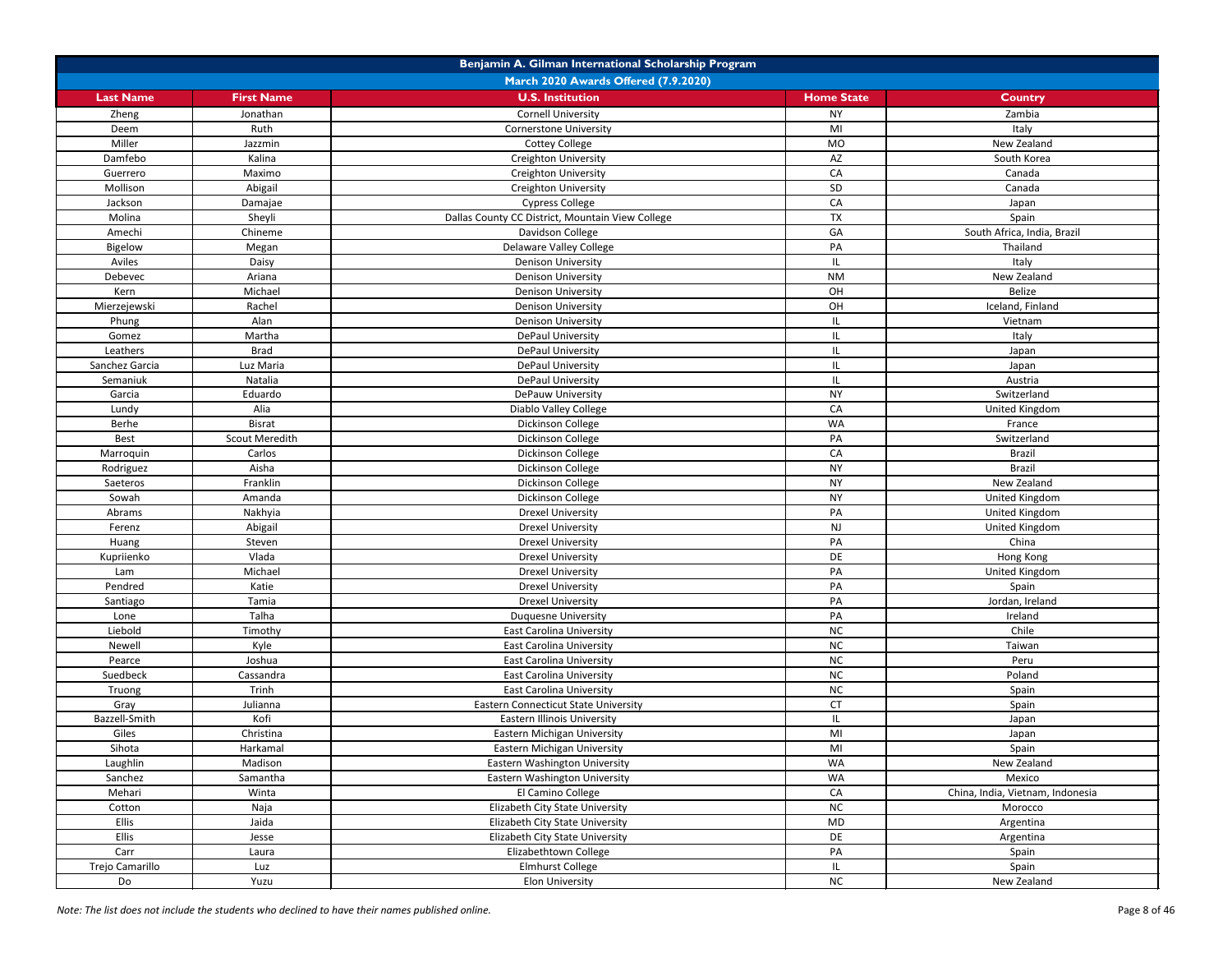|                    | Benjamin A. Gilman International Scholarship Program |                                               |                   |                   |  |
|--------------------|------------------------------------------------------|-----------------------------------------------|-------------------|-------------------|--|
|                    |                                                      | <b>March 2020 Awards Offered (7.9.2020)</b>   |                   |                   |  |
| <b>Last Name</b>   | <b>First Name</b>                                    | <b>U.S. Institution</b>                       | <b>Home State</b> | <b>Country</b>    |  |
| Edwards            | <b>Briana</b>                                        | <b>Elon University</b>                        | <b>NC</b>         | Italy             |  |
| Stallsmith         | Mary                                                 | <b>Elon University</b>                        | <b>NC</b>         | France            |  |
| Young              | Samuel                                               | Embry-Riddle Aeronautical University, Florida | FL                | Greece            |  |
| Wilson             | Madison                                              | <b>Emerson College</b>                        | MA                | South Korea       |  |
| Arevalo-Jamaica    | Abraham                                              | <b>Emory University</b>                       | GA                | <b>Brazil</b>     |  |
| Bailey             | Shantinque                                           | <b>Emory University</b>                       | <b>NY</b>         | France            |  |
| Beaman             | Amber                                                | <b>Emory University</b>                       | NC                | India             |  |
| De La Rosa         | Rosseirys                                            | <b>Emory University</b>                       | MA                | Italy             |  |
| Degouville         | Dynasti                                              | <b>Emory University</b>                       | GA                | United Kingdom    |  |
| Ermias             | Leelt                                                | <b>Emory University</b>                       | GA                | United Kingdom    |  |
| Gutierrez          | Joselyn                                              | <b>Emory University</b>                       | GA                | France            |  |
| Lima               | Karla                                                | <b>Emory University</b>                       | <b>NY</b>         | Spain             |  |
| Mcdonagh           | Eilish                                               | <b>Emory University</b>                       | GA                | Namibia, Botswana |  |
| Mishra             | Pragya                                               | <b>Emory University</b>                       | <b>TX</b>         | France            |  |
| Muzeyen            | Abdullah                                             | <b>Emory University</b>                       | GA                | Italy             |  |
| Skinner            | Madelienne                                           | <b>Emory University</b>                       | GA                | Morocco           |  |
| Velasco-Zarate     | Jaqueline                                            | <b>Emory University</b>                       | CA                | Argentina         |  |
| Wright             | Lucas                                                | <b>Emory University</b>                       | TN                | <b>Brazil</b>     |  |
| Yi                 | Hope                                                 | <b>Emory University</b>                       | CA                | Austria           |  |
| Simms              | Kiani                                                | <b>Emporia State University</b>               | <b>KS</b>         | Uganda            |  |
| Hansen             | Janelle                                              | Evergreen State College, The                  | <b>WA</b>         | Mexico            |  |
| Willmott           | Madison                                              | <b>Fairfield University</b>                   | <b>NY</b>         | Italy             |  |
| Jutras             | Lauren                                               | Ferrum College                                | VA                | Ecuador           |  |
| Hill               | Rebekah                                              | Florida Agricultural & Mechanical University  | FL.               | Costa Rica        |  |
| Mexile             | Magdalie                                             | Florida Agricultural & Mechanical University  | FL.               | South Africa      |  |
| Mosley             | Tyandra                                              | Florida Agricultural & Mechanical University  | FL                | Trinidad & Tobago |  |
| Williams           | Noella                                               | Florida Agricultural & Mechanical University  | FL.               | France            |  |
| Heredia            | Leslie                                               | Florida Gulf Coast University                 | FL.               | Spain             |  |
| Lorea              | Josie                                                | Florida Gulf Coast University                 | <b>WV</b>         | Peru              |  |
| Patino             | Sharon                                               | Florida Gulf Coast University                 | FL.               | Italy             |  |
| Pellett            | John                                                 | Florida Gulf Coast University                 | FL                | Italy             |  |
| Robinson           | Ariel                                                | Florida Gulf Coast University                 | FL.               | Spain             |  |
| <b>Bisbe Ochoa</b> | Jose                                                 | Florida International University              | FL                | Mexico            |  |
| <b>Bustos</b>      | Valeria                                              | Florida International University              | FL                | France            |  |
| Chavannes          | Joshua                                               | Florida SouthWestern State College            | FL.               | Italy             |  |
| Blair              | Paxton                                               | Florida State University, Tallahassee         | FL.               | Russia            |  |
| Blaise             | Antoinecia                                           | Florida State University, Tallahassee         | FL.               | Ghana             |  |
| Campbell           | Sasha                                                | Florida State University, Tallahassee         | FL.               | United Kingdom    |  |
| Chiari             | Carolina                                             | Florida State University, Tallahassee         | FL.               | Czech Republic    |  |
| Dalien             | Jarana                                               | Florida State University, Tallahassee         | FL                | France            |  |
| Dufresne           | Shama                                                | Florida State University, Tallahassee         | FL.               | Costa Rica        |  |
| Fu                 | Naomi                                                | Florida State University, Tallahassee         | FL.               | Nepal             |  |
| Gavranic Dos Reis  | Gabriela                                             | Florida State University, Tallahassee         | FL.               | France            |  |
| Kimbrough          | Infini                                               | Florida State University, Tallahassee         | FL                | Italy             |  |
| Noel               | Widjine                                              | Florida State University, Tallahassee         | FL                | Ghana             |  |
| Perdomo            | Nina                                                 | Florida State University, Tallahassee         | FL.               | Italy             |  |
| Romero             | Sergio                                               | Florida State University, Tallahassee         | FL                | Uganda            |  |
| Santivanez         | Arianne                                              | Florida State University, Tallahassee         | FL                | Italy             |  |
| Smith              | Corey                                                | Florida State University, Tallahassee         | FL.               | Spain             |  |
| Tanis              | Lionzy                                               | Florida State University, Tallahassee         | FL.               | Nepal             |  |
| Testa              | Carla                                                | Florida State University, Tallahassee         | FL                | Czech Republic    |  |
| Tyrrell            | Lexi                                                 | Florida State University, Tallahassee         | FL.               | Nepal             |  |
| Williams           | Dacia                                                | Florida State University, Tallahassee         | FL.               | Indonesia         |  |
|                    |                                                      |                                               |                   |                   |  |

*Note: The list does not include the students who declined to have their names published online.* Page 9 of 46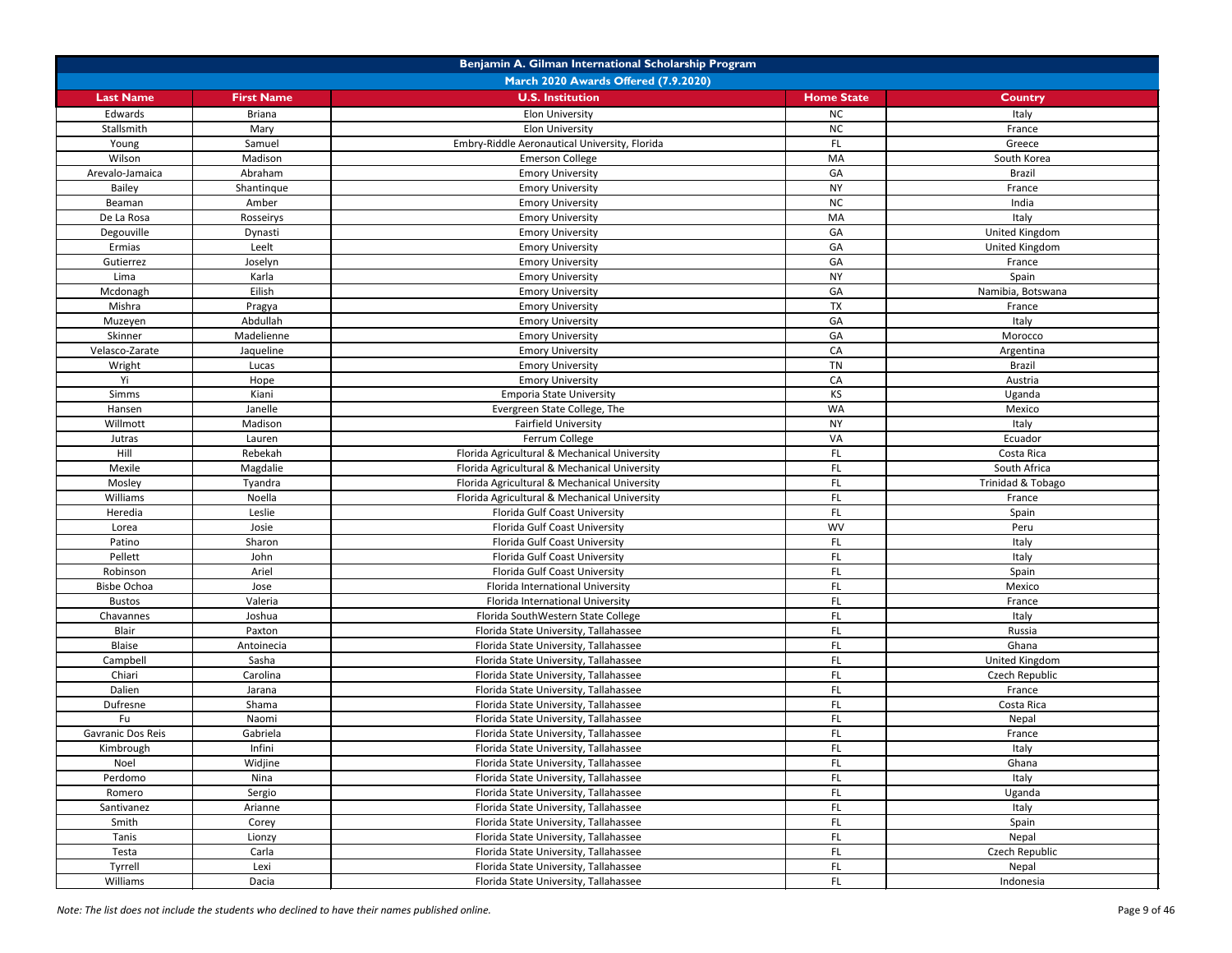|                  | Benjamin A. Gilman International Scholarship Program |                                                |                   |                       |  |
|------------------|------------------------------------------------------|------------------------------------------------|-------------------|-----------------------|--|
|                  |                                                      | March 2020 Awards Offered (7.9.2020)           |                   |                       |  |
| <b>Last Name</b> | <b>First Name</b>                                    | <b>U.S. Institution</b>                        | <b>Home State</b> | <b>Country</b>        |  |
| Hutchison        | Taylor                                               | Fort Lewis College                             | CO                | Mexico                |  |
| Ribera           | Kristie                                              | Fort Lewis College                             | CO                | Mexico                |  |
| Teller           | lan                                                  | Fort Lewis College                             | AZ                | South Korea           |  |
| Apunte           | Sheryl                                               | Franklin and Marshall College                  | <b>NY</b>         | Argentina             |  |
| Lopez            | Janeth                                               | <b>Fullerton College</b>                       | CA                | Italy                 |  |
| Luna             | Lizbeth                                              | <b>Fullerton College</b>                       | CA                | France                |  |
| <b>Balderas</b>  | Emma                                                 | <b>Gallaudet University</b>                    | CO                | Mexico                |  |
| Brown            | Anyia                                                | <b>Gallaudet University</b>                    | DE                | South Africa          |  |
| Cardozo          | Anley                                                | <b>Gallaudet University</b>                    | <b>DC</b>         | South Africa          |  |
| Dunlap           | Tracy                                                | <b>Gallaudet University</b>                    | UT                | Mexico                |  |
| Garcia           | Jazleen                                              | <b>Gallaudet University</b>                    | <b>TX</b>         | Mexico                |  |
| Soto             | Abigail                                              | <b>George Mason University</b>                 | VA                | South Korea           |  |
| Asghar           | Hajira                                               | George Washington University, The              | VA                | United Kingdom        |  |
| Aslam            | Sairah                                               | George Washington University, The              | PA                | Chile                 |  |
| Beaumier         | Payton                                               | George Washington University, The              | IA                | Switzerland           |  |
| Blanco           | Melany                                               | George Washington University, The              | <b>NY</b>         | United Kingdom        |  |
| Chikuta          | Sharon                                               | George Washington University, The              | ME                | France                |  |
| Cho              | Amber                                                | George Washington University, The              | <b>NJ</b>         | France                |  |
| Cole             | Madelyn                                              | George Washington University, The              | <b>NC</b>         | United Kingdom        |  |
| Harper           | Mikaila                                              | George Washington University, The              | PA                | Spain                 |  |
| Lamattina        | Lily                                                 | George Washington University, The              | <b>NY</b>         | Singapore             |  |
| Lee              | Julianne                                             | George Washington University, The              | <b>MD</b>         | Denmark               |  |
| Louder           | Jurnee                                               | George Washington University, The              | GA                | Colombia              |  |
| Marfo            | Esme                                                 | George Washington University, The              | MA                | United Kingdom        |  |
| Abduljelil       | Dinia                                                | Georgetown University                          | VA                | Tanzania              |  |
| Alvee            | Sajjad                                               | Georgetown University                          | VA                | France                |  |
| Bah              | Isatou                                               | Georgetown University                          | <b>NY</b>         | France                |  |
| Bradway          | Ashley                                               | Georgetown University                          | MA                | Russia                |  |
| Cho              | Alice                                                | Georgetown University                          | <b>NY</b>         | China                 |  |
| Eberle           | Georgina                                             | Georgetown University                          | WI                | Tanzania              |  |
| Gao              | Renee                                                | Georgetown University                          | CA                | Japan                 |  |
| Hodge            | Nicholaus                                            | Georgetown University                          | AL                | Spain                 |  |
| Kim              | Frank                                                | Georgetown University                          | PA                | South Korea           |  |
| Luciano          | Esther                                               | Georgetown University                          | <b>TX</b>         | Morocco               |  |
| Mendoza          | Tracey                                               | Georgetown University                          | <b>NY</b>         | United Kingdom        |  |
|                  | Jamia                                                |                                                | DC                |                       |  |
| Ross<br>Salas    | <b>Beatrice Nicole</b>                               | Georgetown University<br>Georgetown University | IL.               | Ecuador               |  |
|                  |                                                      |                                                | PA                | Argentina             |  |
| Thompson         | Finn                                                 | Georgetown University                          |                   | France<br>Ireland     |  |
| Uche-Ugwu        | Gracy                                                | Georgetown University                          | IL.               |                       |  |
| Korom            | Catherine                                            | Georgia Gwinnett College                       | GA                | Thailand, South Korea |  |
| Wint             | Olivia                                               | Georgia Gwinnett College                       | GA                | Spain                 |  |
| Hankey           | Jamaal                                               | Georgia Institute of Technology                | VT                | France                |  |
| Mack             | Brandon                                              | Georgia Institute of Technology                | GA                | France                |  |
| Malik            | Shez                                                 | Georgia Institute of Technology                | GA                | France                |  |
| Martin           | Michael                                              | Georgia Institute of Technology                | GA                | India                 |  |
| Smart            | Bianca                                               | Georgia Institute of Technology                | <b>NC</b>         | Germany               |  |
| Smith            | Collette                                             | Georgia Institute of Technology                | GA                | France                |  |
| Wohlrab          | Serena                                               | Georgia Institute of Technology                | GA                | Japan                 |  |
| Alvarado         | Stefany                                              | Georgia State University                       | GA                | France                |  |
| Cervantes        | Enzo                                                 | Georgia State University                       | GA                | Mexico                |  |
| Conforti         | Kiana                                                | Georgia State University                       | GA                | Mexico                |  |
| Felix Hernandez  | Evelyn                                               | Georgia State University                       | GA                | South Korea           |  |
| Gutierrez        | Darlly                                               | Georgia State University                       | GA                | South Korea           |  |

*Note: The list does not include the students who declined to have their names published online.* Page 10 of 46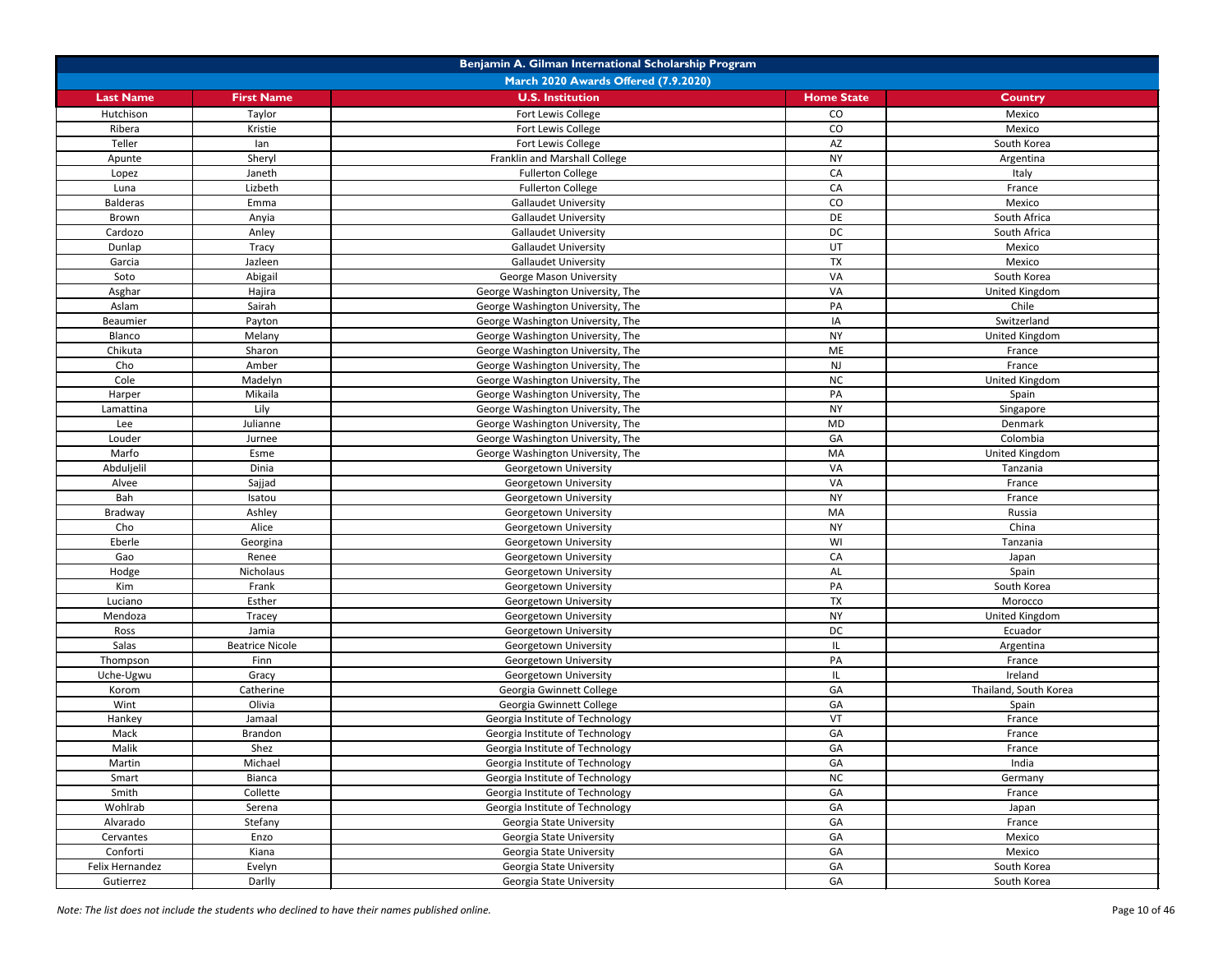| Benjamin A. Gilman International Scholarship Program |                   |                                             |                   |                         |
|------------------------------------------------------|-------------------|---------------------------------------------|-------------------|-------------------------|
|                                                      |                   | March 2020 Awards Offered (7.9.2020)        |                   |                         |
| <b>Last Name</b>                                     | <b>First Name</b> | <b>U.S. Institution</b>                     | <b>Home State</b> | <b>Country</b>          |
| Helton                                               | Dominic           | Georgia State University                    | GA                | Ireland                 |
| Joseph Ii                                            | James             | Georgia State University                    | GA                | Mexico                  |
| Khan                                                 | Maleeha           | Georgia State University                    | GA                | South Korea             |
| Sparks                                               | Laurel            | Georgia State University                    | GA                | Ghana                   |
| Walker                                               | Jasmine           | Georgia State University                    | GA                | Ireland                 |
| Williamston                                          | Demetrius         | Georgia State University                    | GA                | Japan                   |
| Brown                                                | James             | Georgia State University, Perimeter College | GA                | <b>Brazil</b>           |
| Buckmon                                              | Kiara             | Georgia State University, Perimeter College | GA                | South Korea             |
| Shelton                                              | Zahra             | Georgia State University, Perimeter College | GA                | Ireland                 |
| Pacheco-Garcia                                       | Diana             | Gettysburg College                          | CA                | South Africa            |
| Semple                                               | Lureann           | Gettysburg College                          | <b>NY</b>         | China                   |
| Dean                                                 | Kira              | Gonzaga University                          | AZ                | United Kingdom          |
| Shank                                                | Caroline          | Gonzaga University                          | CA                | Zambia                  |
| Norwood                                              | Hannah            | Gordon College of Georgia                   | GA                | United Kingdom          |
| Favila-Castillo                                      | Joise             | Goshen College                              | IN                | Ecuador                 |
| <b>Birch</b>                                         | Juliet            | Goucher College                             | PA                | <b>United Kingdom</b>   |
| Burnette                                             | Derrick           | Goucher College                             | <b>MD</b>         | United Kingdom          |
| Solomon                                              | Ayanna            | Goucher College                             | <b>MD</b>         | Russia                  |
| Day                                                  | Joseph            | <b>Grand Rapids Community College</b>       | MI                | Netherlands             |
| Anderson                                             | Sarah             | <b>Grand Valley State University</b>        | MI                | Ireland                 |
| Beemon                                               | Helen             | <b>Grand Valley State University</b>        | MI                | Ukraine                 |
| Cartagena                                            | Tatiana           | <b>Grand Valley State University</b>        | MI                | Ukraine                 |
| Erdman                                               | Makayla           | <b>Grand Valley State University</b>        | MI                | Costa Rica              |
| Hill                                                 | Kylee             | <b>Grand Valley State University</b>        | MI                | Argentina               |
| Knarian                                              | Alayna            | <b>Grand Valley State University</b>        | MI                | Armenia                 |
| Love                                                 | Marianna          | <b>Grand Valley State University</b>        | MI                | Japan                   |
| Miller                                               | Carol             | <b>Grand Valley State University</b>        | MI                | United Kingdom          |
| Mitchell                                             | Madison           | <b>Grand Valley State University</b>        | IN                | Sweden                  |
| Neal                                                 | Alexys            | <b>Grand Valley State University</b>        | MI                | Chile                   |
| Ozark                                                | Olivia            | <b>Grand Valley State University</b>        | MI                | Ghana                   |
| Rafael                                               | Mayra             | <b>Grand Valley State University</b>        | MI                | South Korea             |
| Ramirez                                              | Christoffer       | <b>Grand Valley State University</b>        | MI                | Ireland                 |
| Smith                                                | Jordyn            | <b>Grand Valley State University</b>        | MI                | Austria, Czech Republic |
| Weimer                                               | Lauren            | <b>Grand Valley State University</b>        | MI                | Namibia                 |
| Hill                                                 | Paul              | <b>Grinnell College</b>                     | IA                | United Kingdom          |
| Mutwol                                               | Jepchirchir       | <b>Grinnell College</b>                     | IA                | Italy                   |
| Stattelman                                           | Anneliese         | <b>Grinnell College</b>                     | ΙA                | Ireland                 |
| Kline                                                | Lillian           | <b>Gustavus Adolphus College</b>            | MN                | Italy                   |
| Spicer                                               | Cyan              | <b>Gustavus Adolphus College</b>            | MN                | United Kingdom          |
| Alvarez                                              | Fabiola           | Hamilton College of New York                | FL.               | Japan                   |
| Rivera Ortiz                                         | Hector            | Hamilton College of New York                | <b>CT</b>         | France                  |
| Fay                                                  | Liam              | Hamline University                          | OR                | Japan                   |
| Her                                                  | Gaofoua           | <b>Hamline University</b>                   | MN                | Germany                 |
| Aming                                                | Chynna            | Hampshire College                           | <b>NY</b>         | Ghana                   |
| Lovings                                              | Cameron           | <b>Hampton University</b>                   | VA                | South Africa            |
| Smith                                                | Chelsea           | Hampton University                          | MI                | Italy, United Kingdom   |
| Wendel                                               | Makenzie          | Hanover College                             | IN                | South Africa            |
| Hoffner                                              | Logan             | <b>Harding University</b>                   | MN                | Italy, Greece           |
| Elmansy                                              | Donia             | Harvard University                          | <b>CT</b>         | Singapore               |
| Goldsmith                                            | Austin            | Harvard University                          | <b>NY</b>         | Russia                  |
| Kibbey                                               | Mackenzie         | Hawaii Pacific University                   | <b>CT</b>         | Kenya                   |
| Baumann                                              | June              | <b>Hendrix College</b>                      | AR                | Switzerland             |
| Rowell                                               | Brittany          | Hobart and William Smith Colleges           | LA                | Denmark                 |

*Note: The list does not include the students who declined to have their names published online.* Page 11 of 46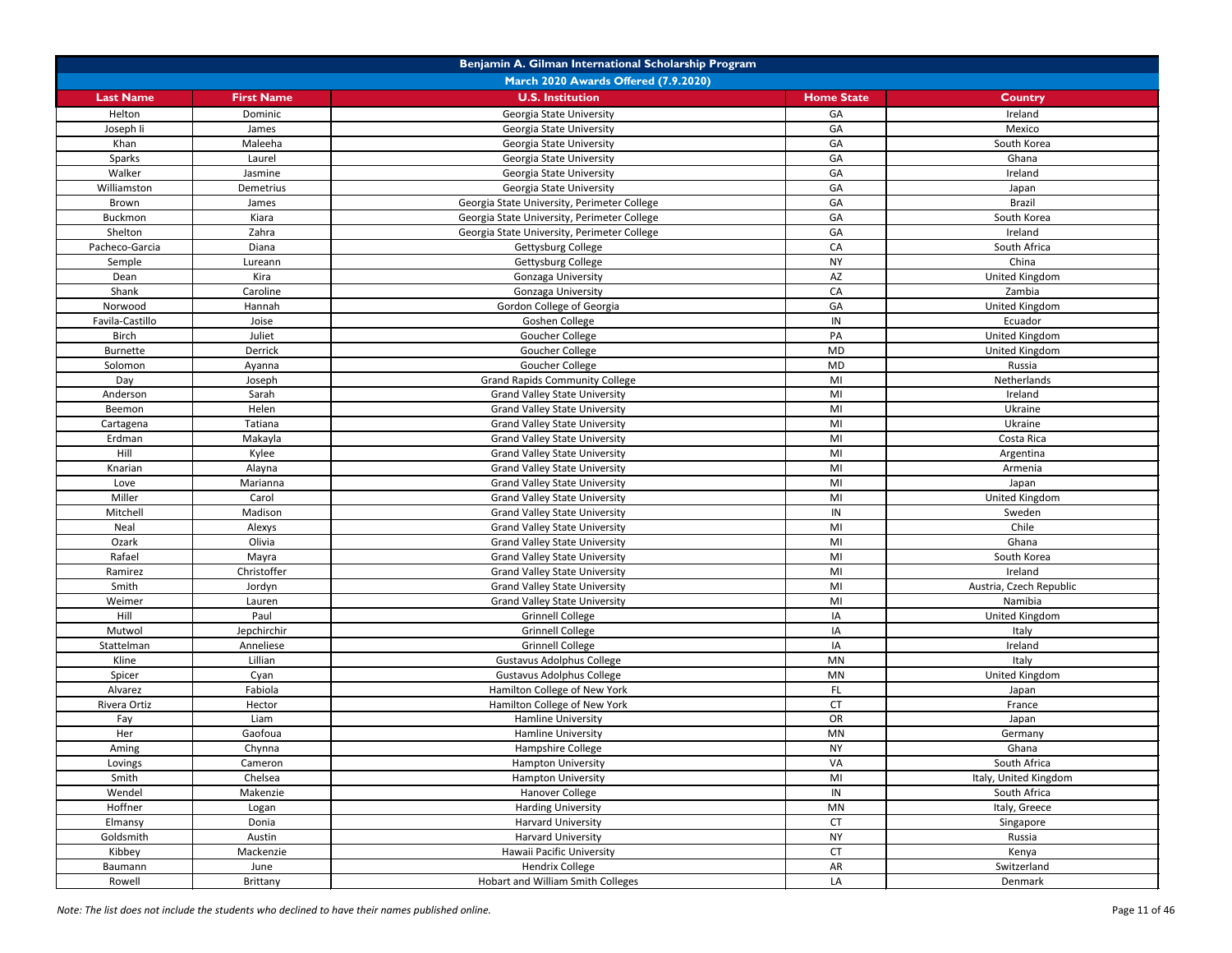| Benjamin A. Gilman International Scholarship Program |                   |                                             |                   |                             |
|------------------------------------------------------|-------------------|---------------------------------------------|-------------------|-----------------------------|
|                                                      |                   | <b>March 2020 Awards Offered (7.9.2020)</b> |                   |                             |
| <b>Last Name</b>                                     | <b>First Name</b> | <b>U.S. Institution</b>                     | <b>Home State</b> | <b>Country</b>              |
| Klush                                                | Sarah             | <b>Hofstra University</b>                   | PA                | Peru                        |
| Cohen                                                | Quinn             | <b>Hollins University</b>                   | NC                | United Kingdom              |
| Emeric-Martinez                                      | Christine         | <b>Hollins University</b>                   | PR                | Argentina                   |
| Overstreet                                           | Autumn            | <b>Hollins University</b>                   | VA                | Italy                       |
| Kebede                                               | Elile             | <b>Hood College</b>                         | <b>MD</b>         | France                      |
| Wila                                                 | Abigail           | <b>Hope College</b>                         | MI                | Denmark                     |
| Baker                                                | Daudreanna        | <b>Howard University</b>                    | <b>MS</b>         | Australia                   |
| Cromwell                                             | Sidney            | <b>Howard University</b>                    | <b>MD</b>         | Mexico                      |
| Johnson                                              | Amaiya            | <b>Howard University</b>                    | <b>DC</b>         | Indonesia                   |
| Jones                                                | D'zyre            | <b>Howard University</b>                    | <b>NY</b>         | <b>United Arab Emirates</b> |
| Sallee                                               | Ayana             | <b>Howard University</b>                    | VA                | Tanzania, Kenya, Tanzania   |
| Williams                                             | Clara             | <b>Howard University</b>                    | MI                | Mexico                      |
| Crailhardt                                           | Aowyn             | <b>Humboldt State University</b>            | CA                | South Korea                 |
| Werner                                               | Lauren            | <b>Humboldt State University</b>            | CA                | France                      |
| Christiel                                            | Ramzee            | Illinois Institute of Technology            | IL.               | Dominican Republic          |
| Schreiber                                            | Ethan             | Illinois Institute of Technology            | IL.               | Japan                       |
| Vazquez-Elvir                                        | Benny             | Illinois Institute of Technology            | IL                | Japan                       |
| Degraaf                                              | Clairice          | Illinois Valley Community College           | IL                | Ireland                     |
| Hernandez                                            | Leticia           | Illinois Wesleyan University                | IL                | Czech Republic              |
| Ney                                                  | Jenna             | Illinois Wesleyan University                | CA                | Japan                       |
| Vines                                                | Khala             | Indiana University of Pennsylvania          | PA                | South Korea                 |
| Alvarez                                              | Ericka            | Indiana University, Bloomington             | ${\sf IN}$        | Chile                       |
| Amzat                                                | Adanma            | Indiana University, Bloomington             | IL.               | Australia                   |
| Baldan                                               | Peter             | Indiana University, Bloomington             | OH                | Netherlands                 |
| <b>Brooks Edson</b>                                  | Jada              |                                             | IN                |                             |
| Deckard                                              |                   | Indiana University, Bloomington             | IN                | Rwanda<br>Chile             |
|                                                      | Mikayla           | Indiana University, Bloomington             |                   |                             |
| Filer                                                | Jasmine           | Indiana University, Bloomington             | $\sf IN$          | Rwanda                      |
| Haza                                                 | Julia             | Indiana University, Bloomington             | IN                | Russia                      |
| Hernandez                                            | Anai              | Indiana University, Bloomington             | IN                | Spain                       |
| Khatib                                               | Mohammed          | Indiana University, Bloomington             | IN                | Germany                     |
| Mcqueen                                              | Makayla           | Indiana University, Bloomington             | IN                | Italy                       |
| Pacheco                                              | Annayelli         | Indiana University, Bloomington             | IN                | Turkey                      |
| Savage                                               | Tison             | Indiana University, Bloomington             | FL.               | Austria                     |
| Soto                                                 | Alfonso           | Indiana University, Bloomington             | IN                | Italy                       |
| Spain                                                | Isaak             | Indiana University, Bloomington             | IL.               | Azerbaijan                  |
| Turney                                               | Esther            | Indiana University, Bloomington             | IN                | <b>Brazil</b>               |
| Willis                                               | Jacalyn Danielle  | Indiana University, Bloomington             | IN                | South Korea                 |
| Winters                                              | Alana             | Indiana University, Bloomington             | IN                | Ghana                       |
| Clayton                                              | Alyssa            | Iowa State University                       | IA                | Italy                       |
| Clemons                                              | Naylea            | Iowa State University                       | IA                | Spain                       |
| Gatluak                                              | Nyamal            | Iowa State University                       | IA                | South Korea                 |
| Heffern                                              | Christa           | Iowa State University                       | IA                | Uganda                      |
| Husnik                                               | Brooklyn          | Iowa State University                       | MN                | United Kingdom              |
| Sloterdyk                                            | Luke              | Iowa State University                       | IA                | South Africa                |
| Zajac                                                | Salvatore         | Iowa State University                       | IA                | Australia                   |
| Maslock                                              | Casey             | James Madison University                    | VA                | Ireland                     |
| Quinones                                             | Robert            | James Madison University                    | VA                | Malta                       |
| Twagirayezu                                          | Henry             | James Madison University                    | VA                | France                      |
| Williams                                             | Jennifer          | James Madison University                    | VA                | Italy                       |
| Barnette                                             | Benjamin          | John Brown University                       | <b>MS</b>         | Ireland                     |
| D'alessandro                                         | Eric              | John Carroll University                     | OH                | Japan                       |
| Chavez Serrano                                       | Alexis            | Johns Hopkins University                    | CA                | France                      |
| Jimoh                                                | Zainab            | Johns Hopkins University                    | <b>TX</b>         | Jordan                      |
|                                                      |                   |                                             |                   |                             |

*Note: The list does not include the students who declined to have their names published online.* Page 12 of 46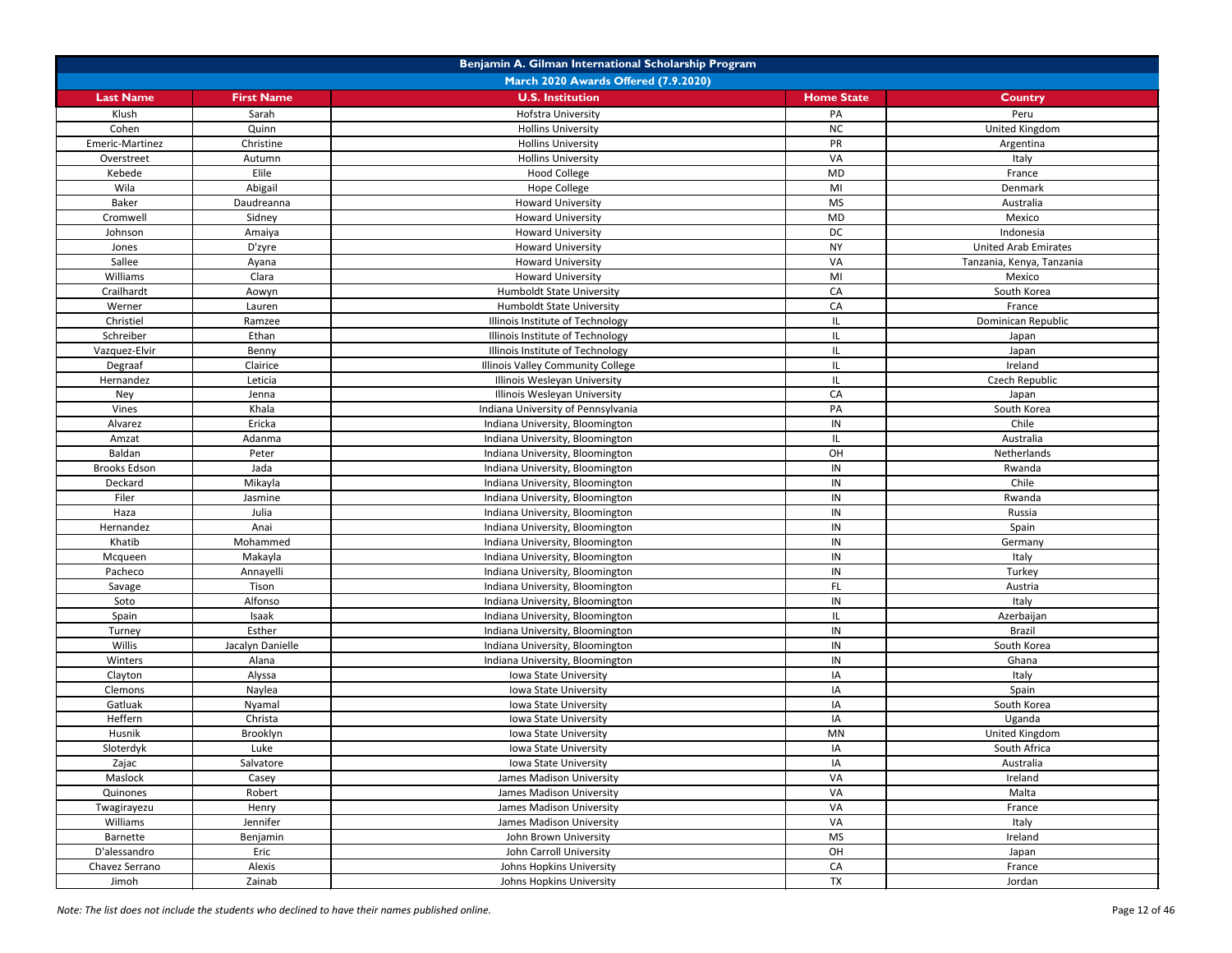| Benjamin A. Gilman International Scholarship Program |                                      |                                        |                   |                    |  |
|------------------------------------------------------|--------------------------------------|----------------------------------------|-------------------|--------------------|--|
|                                                      | March 2020 Awards Offered (7.9.2020) |                                        |                   |                    |  |
| <b>Last Name</b>                                     | <b>First Name</b>                    | <b>U.S. Institution</b>                | <b>Home State</b> | <b>Country</b>     |  |
| Lu                                                   | Sally                                | Johns Hopkins University               | FL.               | France             |  |
| Miles                                                | Ashley                               | Johns Hopkins University               | <b>WA</b>         | Spain              |  |
| Yue                                                  | Zhenyi                               | Johns Hopkins University               | GU                | Switzerland        |  |
| Fredrickson                                          | Kimberly                             | Johnson & Wales University, Providence | <b>NH</b>         | France             |  |
| Grim                                                 | Ahkel                                | Johnson County Community College       | KS                | Italy              |  |
| Wilson                                               | Trinity                              | Johnson County Community College       | <b>KS</b>         | South Africa       |  |
| Faith                                                | Madison                              | Juniata College                        | PA                | Mexico             |  |
| Gomez                                                | Zion                                 | Juniata College                        | VA                | Mexico             |  |
| Gonzalez                                             | Saraly                               | Juniata College                        | <b>NJ</b>         | France             |  |
| Junga                                                | Katrina                              | Juniata College                        | PA                | United Kingdom     |  |
| Munoz                                                | Matthew                              | Juniata College                        | OH                | <b>Brazil</b>      |  |
| Perrine                                              | Sean                                 | Juniata College                        | PA                | United Kingdom     |  |
| Stevens                                              | Sidney                               | Juniata College                        | PA                | Mexico             |  |
| <b>Barber</b>                                        | Natalie                              | Kalamazoo College                      | MI                | Ecuador            |  |
| Bartolik                                             | Aleksandra                           | Kalamazoo College                      | IL                | United Kingdom     |  |
| Giusseppe-Soto                                       | Francesco                            | Kalamazoo College                      | CA                | Italy              |  |
| Navarro                                              | Juan Pablo                           | Kalamazoo College                      | IL                | Colombia           |  |
| Uriostegui                                           | Julissa                              | Kalamazoo College                      | <b>TX</b>         | Colombia           |  |
| Wolfe                                                | Ronan                                | Kalamazoo College                      | CA                | Japan              |  |
| Abamegal                                             | Hildana                              | <b>Kansas State University</b>         | <b>KS</b>         | Czech Republic     |  |
| <b>Belk</b>                                          | Ayana                                | Kansas State University                | <b>MO</b>         | Kenya              |  |
| Clark                                                | Katelynn                             | Kansas State University                | KS                | South Korea        |  |
| Eichkorn                                             | Paige                                | Kansas State University                | KS                | United Kingdom     |  |
| Huang                                                | Jian Yang                            | <b>Kansas State University</b>         | <b>KS</b>         | Japan              |  |
| Ingle                                                | Nisha                                | Kansas State University                | <b>KS</b>         | Germany            |  |
| Ali                                                  | Javeria                              | Kennesaw State University              | GA                | Morocco            |  |
| Foley                                                | Christopher                          | Kennesaw State University              | GA                | Russia             |  |
| Miller                                               | Michael                              | Kennesaw State University              | GA                | Russia             |  |
| Wilson                                               | Ruthana                              | Kennesaw State University              | GA                | Ghana              |  |
| Dannery                                              | Jessica                              | Kenyon College                         | OH                | Switzerland        |  |
| Sande                                                | Shayna                               | <b>Kettering University</b>            | MI                | South Korea        |  |
| Mcdonough                                            | Kayla                                | <b>Kings College</b>                   | PA                | United Kingdom     |  |
| Cooper                                               | Alyssa                               | Kirkwood Community College             | IA                | Ghana              |  |
| Foley-Elmer                                          | Aaliyah                              | Kirkwood Community College             | MN                | Australia          |  |
| Davis                                                | Alexander                            | Knox College                           | IL.               | Morocco            |  |
| Habschmidt                                           | Alyssa                               | Knox College                           | CA                | Denmark            |  |
| Haessler                                             | Phoenix                              | Knox College                           | IA                | Greece             |  |
| Li.                                                  | Song                                 | Knox College                           | IL                | Denmark            |  |
| Matchinski                                           | Zachary                              | Lake Superior State University         | MI                | Mongolia           |  |
| Harper-Kelly                                         | Asjah                                | Lamar State College, Orange            | <b>TX</b>         | Canada             |  |
| Medina                                               | Brenda                               | Lane Community College                 | CA                | France             |  |
| Ahmed                                                | Derartu                              | Lawrence University                    | MN                | Botswana           |  |
| Freeman                                              | Passion                              | Lawrence University                    | <b>NY</b>         | United Kingdom     |  |
| Mcclain                                              | Josey                                | Lawrence University                    | WI                | Ireland            |  |
| Salas                                                | Sabrina                              | Lawrence University                    | <b>NY</b>         | Austria            |  |
| Mirabal                                              | Mericel                              | Lehigh University                      | PA                | Spain              |  |
| Ortega                                               | Christie                             | Lehigh University                      | NJ                | Germany            |  |
| Deguzman                                             | Adrianna                             | Lewis & Clark College                  | CA                | United Kingdom     |  |
| Kemp                                                 | Janaya                               | Lincoln University of Pennsylvania     | NJ                | Kenya              |  |
| Tucker                                               | Dvine                                | Lincoln University of Pennsylvania     | MA                | Dominican Republic |  |
| <b>Barnes</b>                                        | Hope                                 | Lindenwood University                  | MO                | Ghana              |  |
| Barker                                               | Emma                                 | Linfield College                       | OR                | South Korea        |  |
| Valdes                                               | Gretel                               | Linfield College                       | <b>NV</b>         | Austria            |  |
|                                                      |                                      |                                        |                   |                    |  |

*Note: The list does not include the students who declined to have their names published online.* Page 13 of 46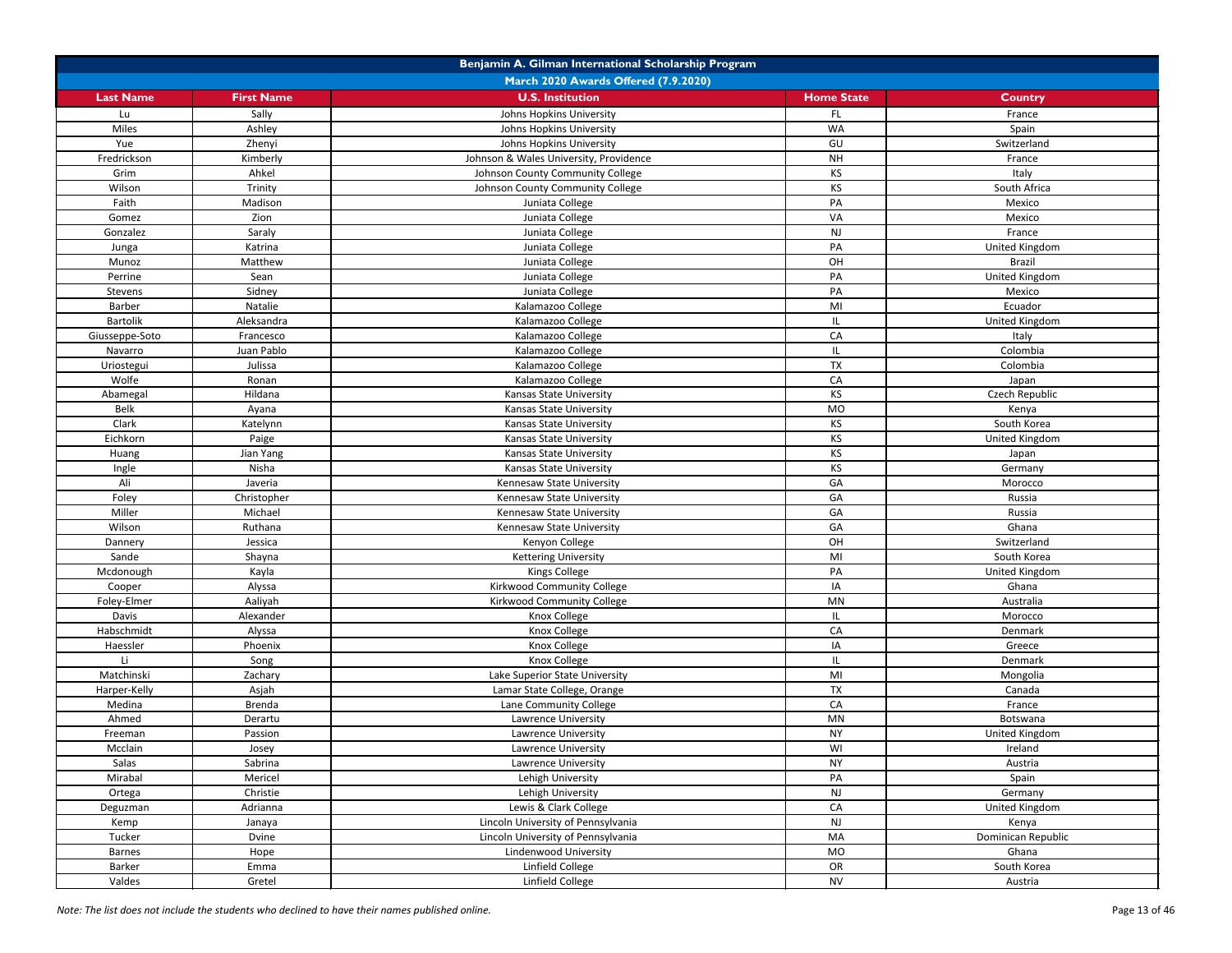| Benjamin A. Gilman International Scholarship Program |                   |                                             |                   |                                              |
|------------------------------------------------------|-------------------|---------------------------------------------|-------------------|----------------------------------------------|
|                                                      |                   | <b>March 2020 Awards Offered (7.9.2020)</b> |                   |                                              |
| <b>Last Name</b>                                     | <b>First Name</b> | <b>U.S. Institution</b>                     | <b>Home State</b> | <b>Country</b>                               |
| Adams                                                | Nathan            | Lone Star College System                    | TX                | Italy                                        |
| Del Real                                             | Paul              | Los Angeles City College                    | CA                | France                                       |
| Buercklin                                            | Kacey             | Louisiana State University, Baton Rouge     | GA                | Spain                                        |
| Elkhan                                               | Layla             | Louisiana State University, Baton Rouge     | LA                | United Kingdom, Netherlands, France, Belgium |
| Siliezar                                             | Samantha          | Louisiana State University, Baton Rouge     | LA                | France                                       |
| Martinez                                             | Alejandra         | Loyola University Maryland                  | <b>NY</b>         | Belgium                                      |
| Pierce                                               | Fiona             | Loyola University Maryland                  | MA                | Belgium                                      |
| Shelley                                              | Mackenzie         | Loyola University Maryland                  | $\mathsf{NJ}$     | Greece                                       |
| Tignor                                               | Anna              | Loyola University Maryland                  | <b>MD</b>         | United Kingdom                               |
| Walker                                               | Joy               | Loyola University Maryland                  | <b>MD</b>         | United Kingdom                               |
| Wilson                                               | Erin              | Loyola University Maryland                  | <b>NJ</b>         | Italy                                        |
| Garrett                                              | Kennedy           | Loyola University of New Orleans            | <b>TX</b>         | <b>Brazil</b>                                |
| Grigsby                                              | Jason             | Loyola University of New Orleans            | TX                | United Kingdom                               |
| Flores                                               | Zughey            | Loyola University, Chicago                  | IL                | Spain                                        |
| Leebe                                                | Sana              | Loyola University, Chicago                  |                   | Jordan                                       |
| Ogunsola                                             | Mofetoluwa        | Loyola University, Chicago                  |                   | Italy                                        |
| Rodriguez                                            | Karina            | Loyola University, Chicago                  |                   | France, Morocco                              |
| Sarr                                                 | Diandra           | Loyola University, Chicago                  | GA                | Senegal                                      |
| <b>Barcenas</b>                                      | Adriana           | Macalester College                          | MN                | France                                       |
| <b>Brunner</b>                                       | Liliana           | Macalester College                          | CO                | <b>Brazil</b>                                |
| Gould                                                | Victor            | Macalester College                          | WI                | Costa Rica                                   |
| Nguyen                                               | Dat               | Macalester College                          | KS                | Denmark                                      |
| Pham                                                 | Alice             | Macalester College                          |                   | Denmark                                      |
| Pollard                                              | Kewiana           | Madison Area Technical College              | WI                | Costa Rica                                   |
| Yanke                                                | Sabrina           | Madison Area Technical College              | WI                | France                                       |
| Phelps                                               | Rose              | Magdalen College of the Liberal Arts        | FL                | Poland                                       |
| Oguntade                                             | Oluwapelumi       | <b>Marquette University</b>                 | WI                | France                                       |
| Reyes                                                | Esmeralda         | <b>Marquette University</b>                 | WI                | Mexico                                       |
| Bryson                                               | Jordyn            | <b>Marshall University</b>                  | <b>WV</b>         | Hungary                                      |
| Carter                                               | Jarred            | <b>Marshall University</b>                  | <b>WV</b>         | Spain                                        |
| Khoury                                               | Alexander         | <b>Marshall University</b>                  | <b>WV</b>         | Japan                                        |
| Metzer                                               | Skye              | <b>Marshall University</b>                  | <b>WV</b>         | Spain                                        |
| Wagner                                               | Molly             | <b>Marshall University</b>                  | <b>WV</b>         | Spain                                        |
| Kalokoh                                              | Mariam            | Mary Baldwin College                        | <b>MD</b>         | South Korea                                  |
| Kwami                                                | Sienna            | Maryland Institute, College of Art          | MA                | Ireland                                      |
| Diop                                                 | Khadijatou        | <b>McDaniel College</b>                     | <b>MD</b>         | France                                       |
| Aina                                                 | Omotinuolawa      | <b>Mercer University</b>                    | GA                | France                                       |
| Bailey                                               | Joyell            | <b>Mercer University</b>                    | GA                | India                                        |
| Bierria                                              | Camryn            | <b>Mercer University</b>                    | GA                | Thailand                                     |
| Christian                                            | Hailey            | <b>Mercer University</b>                    | GA                | Guyana                                       |
| Duringer                                             | Savannah          | <b>Mercer University</b>                    |                   | United Kingdom                               |
| Johnson                                              | Evelyn            | <b>Mercer University</b>                    | GA                | Greece                                       |
| Lam                                                  | Annie             | <b>Mercer University</b>                    | GA                | Vietnam                                      |
| Leal-Medina                                          | Tanya             | <b>Mercer University</b>                    | GA                | Guyana                                       |
| Lopez-Chavez                                         | Walter            | <b>Mercer University</b>                    | GA                | Ireland                                      |
| Mcdaniel                                             | Kallie            | <b>Mercer University</b>                    | FL.               | France                                       |
| Murriel                                              | Marissa           | <b>Mercer University</b>                    | GA                | Ecuador                                      |
| Norori                                               | Alexandra         | <b>Mercer University</b>                    | GA                | France                                       |
| Odeboh                                               | Ayomide           | <b>Mercer University</b>                    | GA                | United Kingdom                               |
| Peralta Rios                                         | Omar              | <b>Mercer University</b>                    | GA                | Guyana                                       |
| Shamsiddin                                           | Jadiyah           | <b>Mercer University</b>                    | GA                | Thailand                                     |
| Swinson                                              | Alexandria        | <b>Mercer University</b>                    | GA                | South Africa                                 |
| Medrano                                              | Citlalith         | Metropolitan State University of Denver     | CO                | Spain                                        |

*Note: The list does not include the students who declined to have their names published online.* Page 14 of 46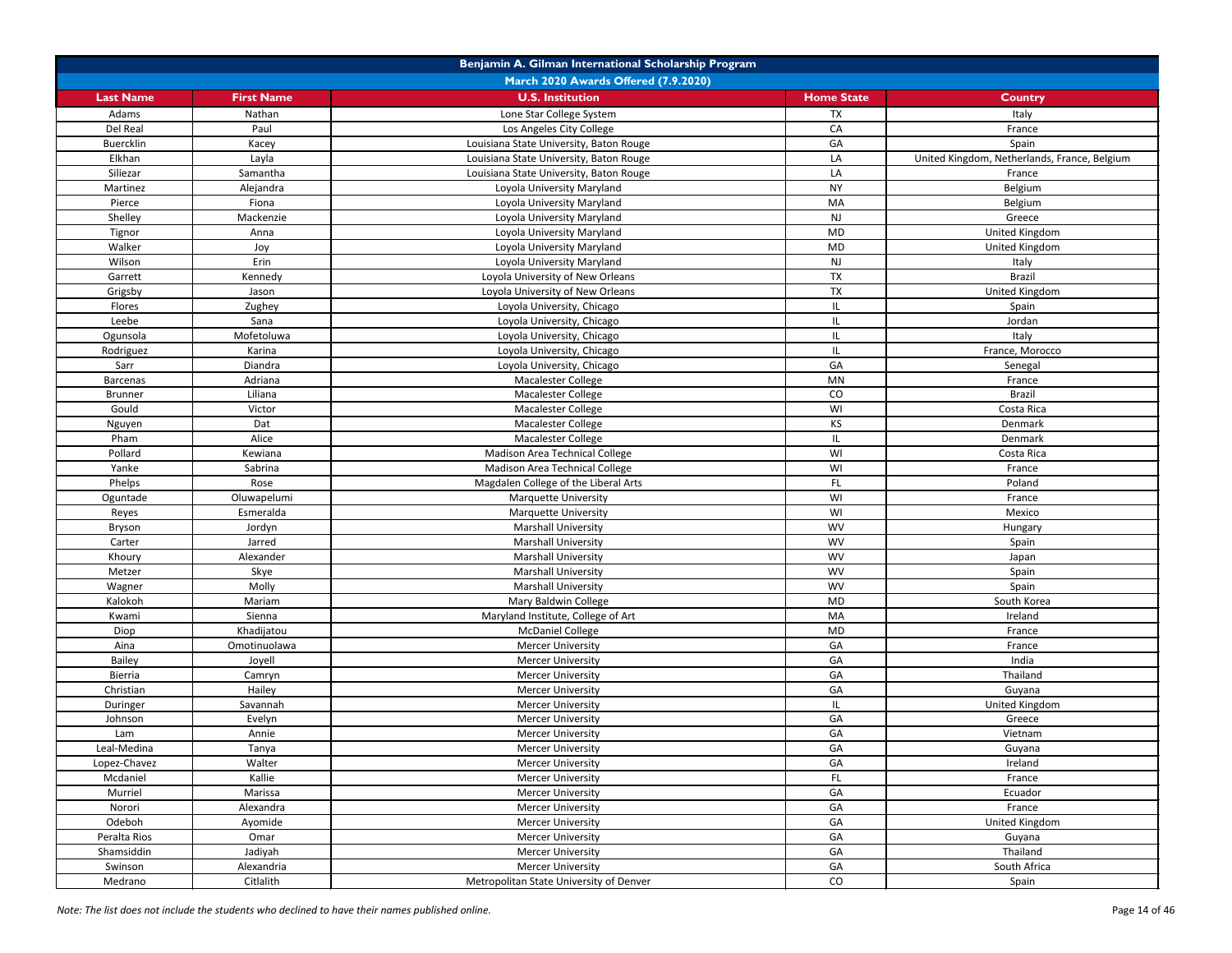| Benjamin A. Gilman International Scholarship Program |                   |                                             |                   |                               |
|------------------------------------------------------|-------------------|---------------------------------------------|-------------------|-------------------------------|
|                                                      |                   | <b>March 2020 Awards Offered (7.9.2020)</b> |                   |                               |
| <b>Last Name</b>                                     | <b>First Name</b> | <b>U.S. Institution</b>                     | <b>Home State</b> | <b>Country</b>                |
| Amiot                                                | Roxana            | Miami Dade College                          | FL.               | Indonesia                     |
| Amonor                                               | Esther            | Miami University of Ohio                    | OH                | Ghana                         |
| Jacob-Tarachand                                      | Manesha           | Miami University of Ohio                    | OH                | Spain                         |
| Rackmill                                             | Simone            | Miami University of Ohio                    | OH                | Russia                        |
| Anagli                                               | Emilie            | Michigan State University                   | MI                | United Kingdom                |
| Anam                                                 | Yakoob            | Michigan State University                   | MI                | Jordan                        |
| Clear                                                | Madeline          | Michigan State University                   | MI                | <b>Brazil</b>                 |
| Diaz-Ferguson                                        | Devon             | <b>Michigan State University</b>            | MI                | South Africa                  |
| Dodd                                                 | Emma              | Michigan State University                   | MI                | Sri Lanka                     |
| Mcclain                                              | Danielle          | <b>Michigan State University</b>            | MI                | <b>United Kingdom</b>         |
| Merritt                                              | Samantha          | <b>Michigan State University</b>            | MI                | Hungary                       |
| Paíz                                                 | Elaine            | Michigan State University                   | MI                | Japan                         |
| Paz                                                  | Rafael            | Michigan State University                   | MI                | <b>Brazil</b>                 |
| Totty                                                | Madison           | Michigan State University                   | MI                | United Kingdom                |
| Warren                                               | Markus            | Michigan State University                   | MI                | Tanzania                      |
| Withers                                              | Kayla             | Michigan State University                   | MI                | Malawi, South Africa          |
| Johnson                                              | Christian         | Michigan Technological University           | MI                | Spain                         |
| Stewart                                              | Taylor            | Michigan Technological University           | MI                | New Zealand                   |
| Ni                                                   | Suzy              | Middle Tennessee State University           | TN                | South Korea                   |
| Sarivong                                             | Joey              | Middle Tennessee State University           | TN                | Thailand                      |
| Thomas                                               | Ahmad             | Middle Tennessee State University           | TN                | <b>Brazil</b>                 |
| Odufuwa                                              | Oluwafunke        | Millikin University                         |                   |                               |
|                                                      |                   |                                             | IL.               | Argentina                     |
| Pope                                                 | Corinne           | Mills College                               | CA                | Tanzania                      |
| Richards                                             | Arielle           | Milwaukee School of Engineering             | WI                | France                        |
| <b>Bluhm</b>                                         | Molly             | Minnesota State University, Mankato         | MN                | United Kingdom                |
| Keepers                                              | Jamaal            | Minnesota State University, Mankato         | WI                | Cuba                          |
| Dunlap                                               | Devan             | Mississippi State University                | <b>MS</b>         | Croatia                       |
| Jones                                                | Arrianna          | Mississippi State University                | <b>MS</b>         | Spain                         |
| Liles                                                | Serena            | Mississippi State University                | <b>MS</b>         | France, Spain, United Kingdom |
| Lum                                                  | William           | Mississippi State University                | <b>MS</b>         | Australia                     |
| Rangel                                               | Paola             | Mississippi State University                | <b>MS</b>         | France                        |
| Warren                                               | Jordan            | Mississippi State University                | <b>MS</b>         | New Zealand                   |
| Johnson                                              | Kayla             | Mississippi Valley State University         | <b>MS</b>         | Kazakhstan                    |
| Chigbogwu                                            | Nkechukwuyem      | <b>Missouri State University</b>            | MO                | Ghana                         |
| Ducker                                               | Ahkeia            | Missouri State University                   | MO                | Costa Rica                    |
| Martinez                                             | Jasmin            | Missouri State University                   | AR                | Spain                         |
| Scott                                                | Gabrielle         | Missouri State University                   | IL.               | Japan                         |
| Cobb                                                 | Mona              | Monmouth University                         | <b>NJ</b>         | Germany                       |
| Falmoe                                               | Kayla             | Montana State University, Bozeman           | MT                | Morocco                       |
| Almanzar                                             | Ashley            | <b>Montclair State University</b>           | <b>NJ</b>         | South Korea                   |
| Kwarteng                                             | Salma             | <b>Montclair State University</b>           | <b>NJ</b>         | South Korea                   |
| Lucas                                                | Alyson            | Moorpark College                            | CA                | Taiwan                        |
| Hernandez                                            | Mirlen            | Morehead State University                   | <b>KY</b>         | France                        |
| Marcum                                               | Sarah             | Morehead State University                   | KY                | New Zealand                   |
| Kelly                                                | Markal            | Morehouse College                           | FL                | Portugal                      |
| <b>Buckley</b>                                       | Hope              | <b>Morgan State University</b>              | <b>MD</b>         | India                         |
| Pickett                                              | Laquita           | Morgan State University                     | <b>MD</b>         | Ghana                         |
| Watkins                                              | Ceiara            | <b>Morgan State University</b>              | <b>MD</b>         | Ghana                         |
| Sanchez                                              | Yael              | Morton College                              | IL.               | Costa Rica                    |
| Harcum                                               | Savannah          | Mount Holyoke College                       | <b>NY</b>         | South Korea                   |
| Garnica                                              | Vanessa           | <b>Mount Mary University</b>                | WI                | Spain                         |
| Golden                                               | Patricia          | <b>Mount Mary University</b>                | WI                | Japan                         |
| Lopez-Prado                                          | Christina         | <b>Mount Mary University</b>                | WI                | Peru                          |

*Note: The list does not include the students who declined to have their names published online.* Page 15 of 46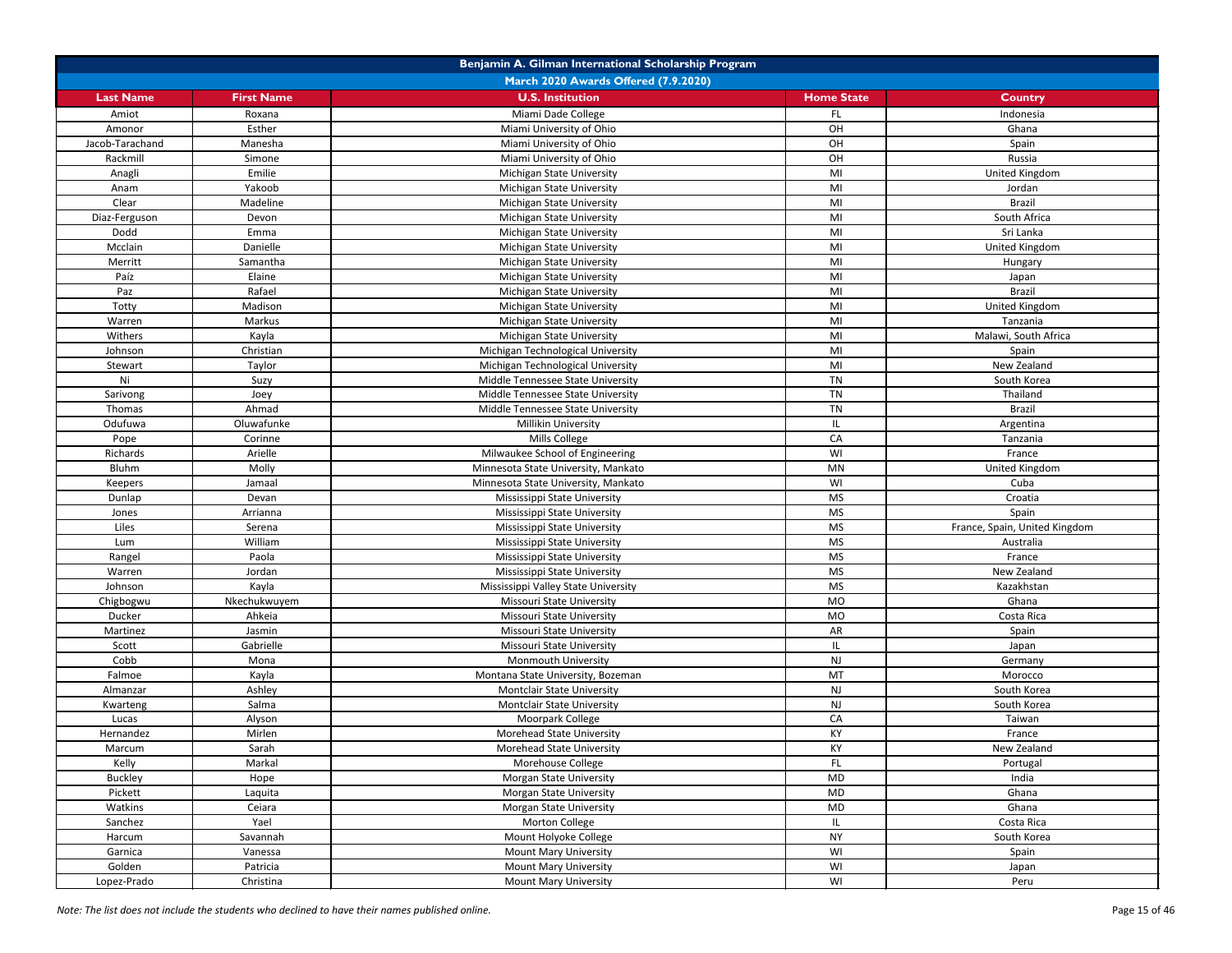| Benjamin A. Gilman International Scholarship Program |                                      |                                             |                   |                             |  |
|------------------------------------------------------|--------------------------------------|---------------------------------------------|-------------------|-----------------------------|--|
|                                                      | March 2020 Awards Offered (7.9.2020) |                                             |                   |                             |  |
| <b>Last Name</b>                                     | <b>First Name</b>                    | <b>U.S. Institution</b>                     | <b>Home State</b> | <b>Country</b>              |  |
| Perry                                                | Jasmine                              | <b>Mount Mary University</b>                | WI                | France                      |  |
| Khan                                                 | Neha                                 | Mount San Antonio College, Walnut           | CA                | France                      |  |
| Medina                                               | Melissa                              | Mount San Antonio College, Walnut           | ${\sf CA}$        | Italy                       |  |
| Rendon                                               | Alexandro                            | Mount San Antonio College, Walnut           | CA                | Italy                       |  |
| Skillin                                              | Kellyne                              | <b>Murray State University</b>              | TN                | Germany                     |  |
| Mcdonald                                             | Jessie                               | Muskingum College                           | OH                | Bhutan                      |  |
| Marcoaldi                                            | Dominic                              | Nashville State Community College           | <b>TN</b>         | Spain                       |  |
| Rice                                                 | Briannah                             | Nazareth College                            | MA                | Italy                       |  |
| Roos                                                 | Bryanna                              | Nazareth College                            | <b>NY</b>         | Germany                     |  |
| Christensen                                          | Jonah                                | Nebraska Wesleyan University                | <b>NE</b>         | Estonia                     |  |
| Groeteke                                             | Olivia                               | Nebraska Wesleyan University                | <b>NE</b>         | Ireland                     |  |
| Lamb                                                 | Sierra                               | New College of Florida                      | GA                | Nepal, Chile, Jordan        |  |
| Mena                                                 | Elizabeth                            | New College of Florida                      | <b>FL</b>         | Morocco                     |  |
| Sabourin                                             | Keilon                               | New College of Florida                      | <b>FL</b>         | Taiwan                      |  |
| Jablonsky                                            | Justin                               | New Jersey City University                  | NJ                | Mexico                      |  |
| Loya                                                 | Evelyn                               | New Mexico State University, Main Campus    | <b>NM</b>         | South Korea                 |  |
| Munoz                                                | Monica                               | New Mexico State University, Main Campus    | <b>NM</b>         | Germany                     |  |
| Pace Yarbrough                                       | Jasmine                              | New Mexico State University, Main Campus    | <b>NM</b>         | Spain                       |  |
| Richeson                                             | Kousei                               | New Mexico State University, Main Campus    | <b>NM</b>         | Japan                       |  |
| Carter                                               | Zoriah                               | New York University                         | CO                | Germany                     |  |
| Cummings                                             | Alena                                | New York University                         | <b>NY</b>         | United Kingdom              |  |
| Diaz-Gutierrez                                       | Kiara                                | New York University                         | PA                | France                      |  |
| Mo                                                   | Rui                                  | New York University                         | <b>NY</b>         | South Korea                 |  |
| Quayson                                              | Cassandra                            | New York University                         | <b>CT</b>         | France                      |  |
| Urena                                                | Miranda                              | New York University                         | <b>NY</b>         | Argentina                   |  |
| Zhu                                                  | Ashley                               | New York University                         | VA                | <b>United Arab Emirates</b> |  |
| Singleton-Robinson                                   | Alexis                               | North Carolina A&T State University         | <b>NC</b>         | United Kingdom, Brazil      |  |
| Asamoah Boadu                                        | Hubert                               | North Carolina State University             | NC                | United Kingdom, Botswana    |  |
| Davis                                                | Miles                                | North Carolina State University             | <b>NC</b>         | Ireland                     |  |
| Isgett                                               | Zayne                                | North Carolina State University             | SC                | Namibia                     |  |
| Lackey                                               | Faydra                               | North Carolina State University             | NC                | Germany, Czech Republic     |  |
| Perez-Fernandez                                      | Maria                                | North Carolina State University             | NC                | Italy                       |  |
| Roberts                                              | Cristina                             | North Carolina State University             | NC                | Spain                       |  |
| Scranton                                             | Catherine                            | North Carolina State University             | NC                | Australia                   |  |
| Sebastian                                            | Sarah                                | North Carolina State University             | NC                | Italy                       |  |
| Taylor                                               | Na'sean                              | North Carolina State University             | NC                | Germany                     |  |
| Vasquez                                              | Miguel                               | North Carolina State University             | NC                | Mexico                      |  |
| Mitchell                                             | Nadia                                | North Dakota State University               | MN                | United Kingdom              |  |
| Prestholdt                                           | Lindsey                              | North Dakota State University               | MN                | Mexico                      |  |
| Sawyer                                               | Melissa                              | North Hennepin Community College            | MN                | Netherlands                 |  |
| Little                                               | Kaliah                               | North Park University                       | IL.               | United Kingdom              |  |
| Luna                                                 | Sara                                 | North Park University                       | IL.               | United Kingdom              |  |
| Kotchey                                              | James                                | Northeast Lakeview College                  | <b>TX</b>         | United Kingdom              |  |
| Turner                                               | Ticara                               | Northeastern State University               | OK                | South Korea                 |  |
| Benghomari                                           | Bouchra                              | Northeastern University                     | MA                | Kenya                       |  |
| Sulley                                               | Zaneta                               | Northeastern University                     | VT                | Italy                       |  |
| Trapp                                                | John                                 | Northeastern University                     | ME                | United Kingdom              |  |
| Vitali                                               | Dean                                 | Northern Arizona University                 | AZ                | Greece                      |  |
| Helton                                               | Sabrina                              | Northern Illinois University                |                   | Russia                      |  |
| Hernandez                                            | Daniel                               | Northwest Vista College                     | TX                | Japan                       |  |
| Fecteau                                              | Robert                               | Northwestern CT Community Technical College | <b>CT</b>         | Germany                     |  |
| Aceves                                               | <b>Brenda</b>                        | Northwestern University                     | ${\sf CA}$        | Vietnam                     |  |
| Anderson                                             | Jason                                | Northwestern University                     | CA                | Japan                       |  |

*Note: The list does not include the students who declined to have their names published online.* Page 16 of 46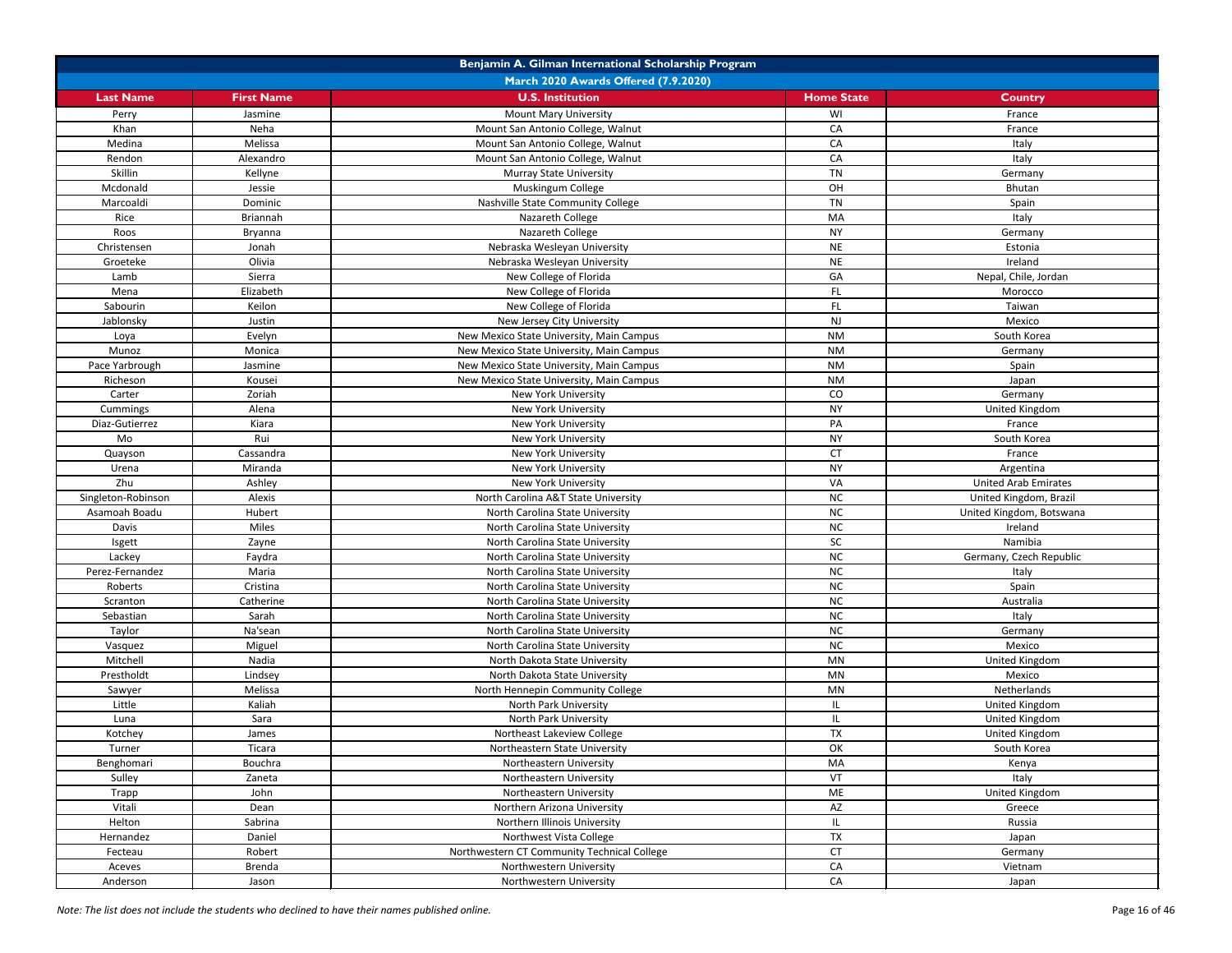|                  | Benjamin A. Gilman International Scholarship Program |                                      |                   |                                      |  |
|------------------|------------------------------------------------------|--------------------------------------|-------------------|--------------------------------------|--|
|                  |                                                      | March 2020 Awards Offered (7.9.2020) |                   |                                      |  |
| <b>Last Name</b> | <b>First Name</b>                                    | <b>U.S. Institution</b>              | <b>Home State</b> | <b>Country</b>                       |  |
| Baldan           | John                                                 | Northwestern University              | OH                | Spain                                |  |
| Campos           | Salma                                                | Northwestern University              |                   | Mexico                               |  |
| Carlson          | Emerson                                              | Northwestern University              | <b>CT</b>         | Denmark                              |  |
| Cisneros         | Alonso                                               | Northwestern University              |                   | France                               |  |
| Everding         | Abigail                                              | Northwestern University              | <b>AZ</b>         | Turkey                               |  |
| Fernandez Tabet  | Sarah                                                | Northwestern University              | <b>NV</b>         | France                               |  |
| Hernandez        | Hannah                                               | Northwestern University              | <b>MO</b>         | Mexico                               |  |
| Imeroni          | Sidney                                               | Northwestern University              |                   | Spain                                |  |
| locco            | Vittorio                                             | Northwestern University              | MA                | United Kingdom                       |  |
| Jones            | Diamond                                              | Northwestern University              | OK                | Japan                                |  |
| Kim              | Sarah                                                | Northwestern University              | OR                | Denmark                              |  |
| Kumar            | Adhya                                                | Northwestern University              | OK                | China                                |  |
| Lanter           | Mckenna                                              | Northwestern University              |                   | Spain                                |  |
| Lin              | Timothy                                              | Northwestern University              | <b>NJ</b>         | Mexico                               |  |
| Liu              | Olivia                                               | Northwestern University              |                   | Switzerland                          |  |
| Lopez            | Monica                                               | Northwestern University              | OR                | United Kingdom                       |  |
| Milhan           | Khadeejah                                            | Northwestern University              |                   | United Kingdom                       |  |
| Olson            | Gabrielle                                            | Northwestern University              | WI                | France                               |  |
| Park             | Giboom                                               | Northwestern University              | <b>TX</b>         | Spain                                |  |
| Peterson         | Alyssa                                               | Northwestern University              | SD                | Denmark                              |  |
| Roberts          | Mikenzie                                             | Northwestern University              | ${\sf IN}$        | Argentina                            |  |
| Santoyo          | Melissa                                              | Northwestern University              | FL.               | Japan                                |  |
| Scaletty         | Amina                                                | Northwestern University              | <b>MO</b>         | Japan                                |  |
| Schafer          | Georgia                                              | Northwestern University              | PA                | Turkey                               |  |
| <b>Staples</b>   | Kiana                                                | Northwestern University              | PA                | South Korea                          |  |
| Tran             | Gabriella                                            | Northwestern University              |                   | China                                |  |
| Walia            | Aryan                                                | Northwestern University              |                   | United Kingdom                       |  |
| Wilcoxson        | Jonathan                                             | Northwestern University              | <b>TN</b>         | France                               |  |
| Yanez            | Janelle                                              | Northwestern University              | CA                | Vietnam                              |  |
| Cronk            | Trenton                                              | Nova Southeastern University         | WI                | Greece                               |  |
| Maharajh         | Shannon                                              | Nova Southeastern University         | FL.               | Ireland                              |  |
| Patel            | Anjli                                                | Nova Southeastern University         | OH                | Spain                                |  |
| Perez            | Luchiano                                             | Nova Southeastern University         | FL.               | United Kingdom                       |  |
| Rahman           | Tanha                                                | Nova Southeastern University         | FL.               | Switzerland                          |  |
| Williams         | Indya                                                | Nova Southeastern University         | FL.               | South Korea                          |  |
| Zellers          | Raven                                                | Nova Southeastern University         | <b>NM</b>         | Kenya                                |  |
| <b>Barich</b>    | Rachael                                              | <b>Occidental College</b>            |                   | Serbia, Kosovo, Bosnia & Herzegovina |  |
| Bamaca           | Jessica                                              | <b>Oglethorpe University</b>         | GA                | Costa Rica                           |  |
| Blackwell        | <b>Dallas</b>                                        | <b>Oglethorpe University</b>         | AL                | Germany                              |  |
| Tripp            | Elizabeth                                            | Ohio Northern University             | PA                | Spain                                |  |
| Brown            | Destiny                                              | Ohio State University, Columbus      | IN                | Uganda, Rwanda                       |  |
| Evatt            | Erika                                                | Ohio State University, Columbus      | OH                | Japan                                |  |
| Fears            | Christaya                                            | Ohio State University, Columbus      | OH                | South Africa                         |  |
| Johnson          | Deztini                                              | Ohio State University, Columbus      | OH                | Uganda                               |  |
| Ndiaye           | Hamidou                                              | Ohio State University, Columbus      | OH                | Italy                                |  |
| Newport          | Dylan                                                | Ohio State University, Columbus      | OH                | <b>Brazil</b>                        |  |
| Norris           | Kerstin                                              | Ohio State University, Columbus      | OH                | South Korea                          |  |
| Williams         | Ayanna                                               | Ohio State University, Columbus      | OH                | Australia                            |  |
| Alfreno          | Elizabeth                                            | <b>Ohio University</b>               | PA                | Spain                                |  |
| <b>Basinger</b>  | Korri                                                | Ohio University                      | OH                | Spain                                |  |
| Carmichael       | <b>Brianna</b>                                       | <b>Ohio University</b>               | OH                | Denmark                              |  |
| Karaszi          | Eniko                                                | Ohio University                      | OH                | Hungary                              |  |
| Mitchell         | Joselyn                                              | <b>Ohio University</b>               | OH                | Iceland                              |  |
|                  |                                                      |                                      |                   |                                      |  |

*Note: The list does not include the students who declined to have their names published online.* Page 17 of 46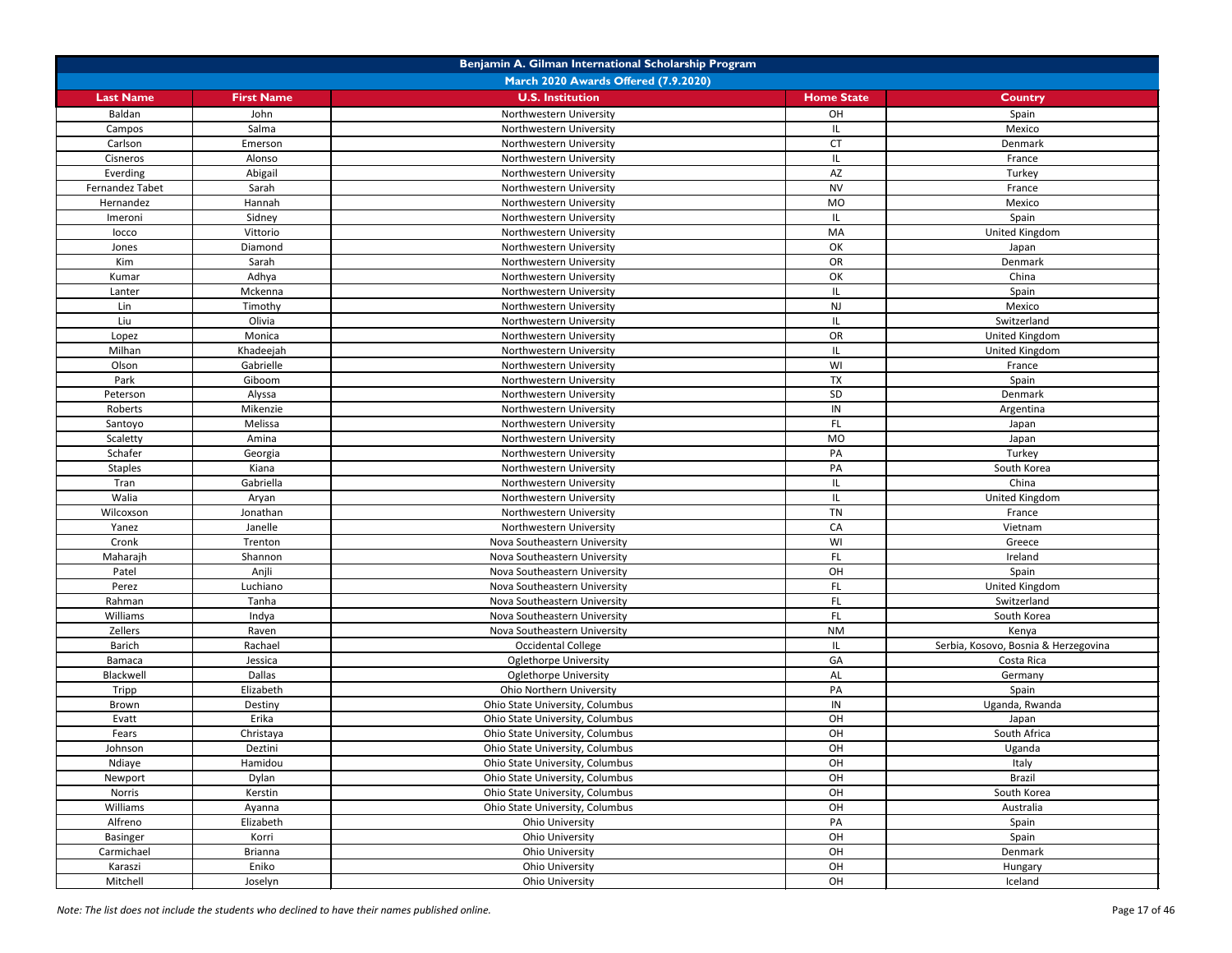|                  | Benjamin A. Gilman International Scholarship Program |                                                |                   |                                              |  |
|------------------|------------------------------------------------------|------------------------------------------------|-------------------|----------------------------------------------|--|
|                  |                                                      | March 2020 Awards Offered (7.9.2020)           |                   |                                              |  |
| <b>Last Name</b> | <b>First Name</b>                                    | <b>U.S. Institution</b>                        | <b>Home State</b> | <b>Country</b>                               |  |
| Reese            | Harper                                               | <b>Ohio University</b>                         | OH                | Ireland                                      |  |
| Temple           | Kaylyn                                               | <b>Ohio University</b>                         | OH                | <b>Brazil</b>                                |  |
| Woolf            | Megan                                                | <b>Ohio University</b>                         | OH                | Ireland                                      |  |
| Anderson         | Jeremiah                                             | Ohio Wesleyan University                       | OH                | Tanzania                                     |  |
| Tompkins         | Colton                                               | Oklahoma City University                       | OK                | Italy                                        |  |
| <b>Brehm</b>     | Alanna                                               | Oklahoma State University                      | OK                | United Kingdom, France, Netherlands, Denmark |  |
| Lawton           | Jordan                                               | <b>Old Dominion University</b>                 | VA                | Japan                                        |  |
| Franko           | Alice                                                | <b>Olivet Nazarene University</b>              | CA                | Jordan                                       |  |
| Henning          | Kacey                                                | <b>Orange Coast College</b>                    | CA                | France                                       |  |
| Hurd             | Diamond                                              | <b>Orange Coast College</b>                    | CA                | Spain                                        |  |
| Boucher          | Catherine                                            | <b>Oregon State University</b>                 | CA                | Bhutan                                       |  |
| De La Torre      | Cynthia                                              | <b>Oregon State University</b>                 | OR                | Botswana                                     |  |
| Larrabee         | Rebecca                                              | <b>Oregon State University</b>                 | OR                | France                                       |  |
| Rodriguez        | Metzin                                               | <b>Oregon State University</b>                 | OR                | Spain                                        |  |
| Sanchez-Sanchez  | Esmeralda                                            | <b>Oregon State University</b>                 | OR                | Malaysia                                     |  |
| Smith            | Dayne                                                | <b>Oregon State University</b>                 | OR                | New Zealand                                  |  |
| Zavala           | Julia                                                | <b>Oregon State University</b>                 | OR                | Argentina                                    |  |
| Gunther          | Sophia                                               | Park University                                | <b>MO</b>         | Sweden                                       |  |
| Beacham          | Asha                                                 | Paul Quinn College                             | <b>TX</b>         | South Africa                                 |  |
| Smith            | Lisa                                                 | Paul Quinn College                             | ${\sf CA}$        | Ghana                                        |  |
| <b>Buta</b>      | Corina                                               | Pellissippi State Technical Community College  | <b>TN</b>         | Germany                                      |  |
| Ankoma-Darko     | Obenewa                                              | Pennsylvania State University, University Park | PA                | Ecuador                                      |  |
| Answer           | Janelle                                              | Pennsylvania State University, University Park | <b>NY</b>         | South Africa                                 |  |
| Cartagena        | Jose                                                 | Pennsylvania State University, University Park | PA                | Russia                                       |  |
| Klein            | Chad                                                 | Pennsylvania State University, University Park | PA                | Israel                                       |  |
| Kurtz            | Justin                                               | Pennsylvania State University, University Park | PA                | Nepal                                        |  |
| Mcallister       | Catherine                                            | Pennsylvania State University, University Park | PA                | Kenya                                        |  |
| Sikora           | Emmy                                                 | Pennsylvania State University, University Park | PA                | Spain                                        |  |
| Quach            | Nathan                                               | Peralta Community College District             | CA                | France, Germany                              |  |
| Shahani          | Akshay                                               | Peralta Community College District             | ${\sf CA}$        | France, Germany                              |  |
| Tran             | Jennifer                                             | Philadelphia University                        | PA                | Costa Rica                                   |  |
| Goodacre         | Monique                                              | Pima Community College                         | AZ                | Spain                                        |  |
| Hobson           | Lowell                                               | <b>Pima Community College</b>                  | AZ                | France                                       |  |
| Abazie           | Vincent                                              | Pomona College                                 | <b>TX</b>         | Senegal                                      |  |
| Crookston        | Dakota                                               | Pomona College                                 | <b>KS</b>         | Kazakhstan                                   |  |
| Nelson           | Avery                                                | Pomona College                                 | IL.               | Greece                                       |  |
| Boeri            | Michael                                              | <b>Portland Community College</b>              | <b>OR</b>         | Japan                                        |  |
| Case             | Logan                                                | <b>Portland Community College</b>              | OR                | Costa Rica                                   |  |
| Ciang            | Huai                                                 | <b>Portland Community College</b>              | OR                | Japan                                        |  |
| Crill            | Cristopher                                           | <b>Portland Community College</b>              | <b>OR</b>         | China                                        |  |
| Desantis         | Catherine                                            | <b>Portland Community College</b>              | OR                | South Africa                                 |  |
| Farrenkopf       | Thomas                                               | <b>Portland Community College</b>              | OR                | Czech Republic                               |  |
| Lux-Bellmyer     | Zoe                                                  | <b>Portland Community College</b>              | OR                | Japan                                        |  |
| Oliphant         | Sagan                                                | <b>Portland Community College</b>              | OR                | Italy                                        |  |
| Scholtz          | Marina                                               | <b>Portland Community College</b>              | OR                | Czech Republic                               |  |
| Shee             | Kumoo Ler Paw                                        | <b>Portland Community College</b>              | OR                | Japan                                        |  |
| Trout            | Christopher                                          | <b>Portland Community College</b>              | OR                | Japan                                        |  |
| Wesley           | Chantell                                             | <b>Portland Community College</b>              | CA                | South Africa                                 |  |
| Worf             | Calina                                               | <b>Portland Community College</b>              | OR                | Spain                                        |  |
| Afshar           | Zayba                                                | <b>Portland State University</b>               | OR                | Peru                                         |  |
| Corral           | Vanessa                                              | <b>Portland State University</b>               | OR                | Spain                                        |  |
| James            | Alysia                                               | <b>Portland State University</b>               | OR                | Germany                                      |  |
| Kinzie           | Karla                                                | <b>Portland State University</b>               | OR                | Ghana                                        |  |

*Note: The list does not include the students who declined to have their names published online.* Page 18 of 46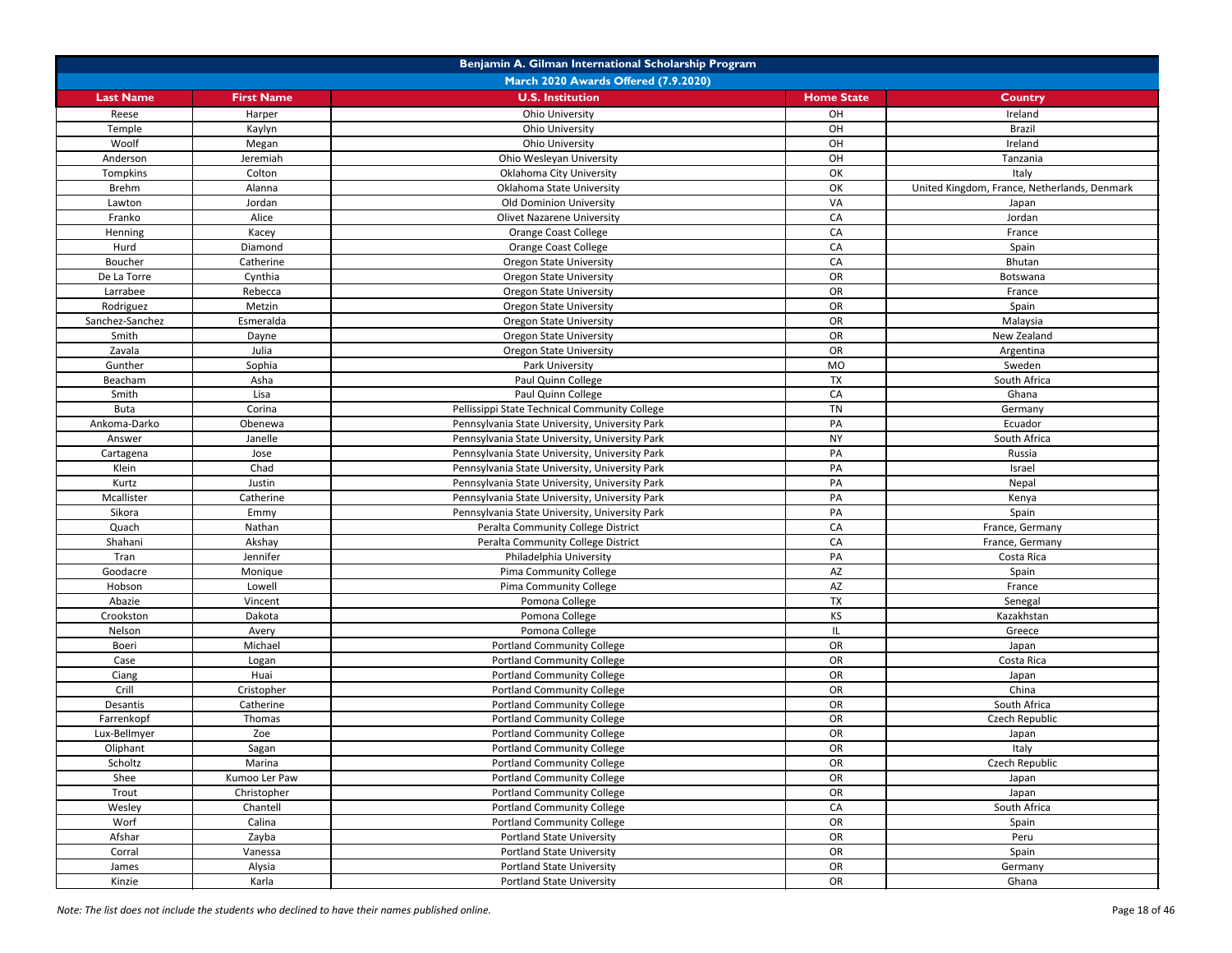| Benjamin A. Gilman International Scholarship Program |                   |                                        |                   |                             |
|------------------------------------------------------|-------------------|----------------------------------------|-------------------|-----------------------------|
|                                                      |                   | March 2020 Awards Offered (7.9.2020)   |                   |                             |
| <b>Last Name</b>                                     | <b>First Name</b> | <b>U.S. Institution</b>                | <b>Home State</b> | <b>Country</b>              |
| Leo                                                  | Jennifer          | <b>Portland State University</b>       | OR                | Kazakhstan                  |
| Likayi                                               | Naomi             | <b>Portland State University</b>       | OR                | United Kingdom              |
| Luedtke-Phillips                                     | Taba              | <b>Portland State University</b>       | OR                | Japan                       |
| Riggan                                               | Marena            | <b>Portland State University</b>       | OR                | Egypt                       |
| Santiago Rosado                                      | Hector            | <b>Portland State University</b>       | FL.               | United Kingdom, Netherlands |
| Shipman                                              | Hannah            | <b>Portland State University</b>       | OR                | Kazakhstan                  |
| Thomas                                               | Quentin           | <b>Portland State University</b>       | OR                | Italy                       |
| Vilches                                              | Nautica           | <b>Portland State University</b>       | OR                | Spain                       |
| Weaver                                               | Katherine         | <b>Portland State University</b>       | OR                | Mexico                      |
| Brown                                                | Kendall           | Prairie View A&M University            | <b>TX</b>         | Spain                       |
| Mcfarlin                                             | Maia              | Prairie View A&M University            | IN                | Senegal                     |
| Washington                                           | Malik             | Providence College                     | DC                | South Africa                |
| Gausman                                              | Emma              | <b>Purdue University</b>               | IN                | Austria                     |
| Gilbert                                              | Nyla              | <b>Purdue University</b>               | IN                | Peru                        |
| Harris                                               | Elijah            | <b>Purdue University</b>               | IN                | Germany                     |
| Lampkins                                             | Luke              | <b>Purdue University</b>               | MI                | Tanzania                    |
| Miller                                               | Haley             | <b>Purdue University</b>               | CA                | Denmark                     |
| Boone                                                | <b>Brian</b>      | Purdue University Fort Wayne           | IN                | France                      |
| Bolanos                                              | Diana             | Purdue University, Northwest           | IN                | France                      |
| Lesiv                                                | Nikolay           | Purdue University, Northwest           | IN                | Spain                       |
| Muniz                                                | Jose              | Purdue University, Northwest           | IL                | Spain                       |
| Albert                                               | Jade              | Red Rocks Community College            | CO                | Japan                       |
| Flanagan                                             | Richard           | Red Rocks Community College            | CO                | Nepal                       |
| Chalmers-Gannon                                      | Sydney            | Rhode Island College                   | R <sub>l</sub>    | United Kingdom              |
| Montero                                              | Nilka             | <b>Rice University</b>                 | FL.               | Germany                     |
| Phillips                                             | Taylor            | <b>Rice University</b>                 | GA                | Australia                   |
| Thangavel                                            | Chinthana         | <b>Rice University</b>                 | <b>TX</b>         | South Korea                 |
| Alamo                                                | Alexander         | <b>Riverside Community College</b>     | CA                | Italy                       |
| Vazquez                                              | Jepsibet          | <b>Riverside Community College</b>     | CA                | Austria, Germany            |
| Young                                                | Asiya             | <b>Riverside Community College</b>     | CA                | Italy                       |
| Williams                                             | Julian            | Roane State Community College          | TN                | Ecuador                     |
| Schultz                                              | Megan             | <b>Robert Morris University</b>        | PA                | France                      |
| Topa                                                 | Marina            | <b>Robert Morris University</b>        | PA                | Peru                        |
| Chimah                                               | Ndidiamaka        | Rochester Institute of Technology      | MD                | Croatia                     |
| Romaine                                              | Rachel            | Rochester Institute of Technology      | FL.               | Croatia                     |
| Cajuste                                              | Farahana          | <b>Rollins College</b>                 | FL.               | Greece                      |
| <b>Nieves</b>                                        | Vivianne          | <b>Rollins College</b>                 | FL                | Spain                       |
| Ramirez                                              | Jaysa             | <b>Rollins College</b>                 | FL.               | Morocco                     |
| El Maalem                                            | Nadine            | Rowan University                       | <b>NJ</b>         | Morocco                     |
| Alankar                                              | Sandeep           | Rutgers University, New Brunswick      | <b>NJ</b>         | Italy                       |
| Brennan                                              | Jacob             | Rutgers University, New Brunswick      | <b>NY</b>         | Japan                       |
| Fomina                                               | Angelina          | Rutgers University, New Brunswick      | NJ                | France                      |
| Kravchenko                                           | Melanie           | Rutgers University, New Brunswick      | NJ                | Greece                      |
| Young                                                | Liam              | Rutgers University, New Brunswick      | <b>NJ</b>         | Germany                     |
| Lee                                                  | <b>Niles</b>      | Saint John's University, Minnesota     | <b>MN</b>         | Japan                       |
| Say                                                  | Pler              | Saint John's University, Minnesota     | <b>MN</b>         | Ireland                     |
| Venegas-Ramos                                        | Fabian            | Saint John's University, Minnesota     | FL.               | Chile                       |
| Xiong                                                | Benjamin          | Saint John's University, Minnesota     | <b>MN</b>         | Japan                       |
| Castaneda                                            | Neil John         | <b>Saint Martin's University</b>       | H <sub>II</sub>   | Japan                       |
| Espinoza                                             | Nathalie          | Saint Mary's College of Indiana        | IL.               | Spain                       |
| Ruvalcaba                                            | Samantha          | Saint Mary's University of San Antonio | <b>TX</b>         | Greece                      |
| Everett                                              | Madeline          | Saint Olaf College                     | <b>MN</b>         | United Kingdom              |
| Xiong                                                | Leslie            | Saint Olaf College                     | MN                | South Korea                 |

*Note: The list does not include the students who declined to have their names published online.* Page 19 of 46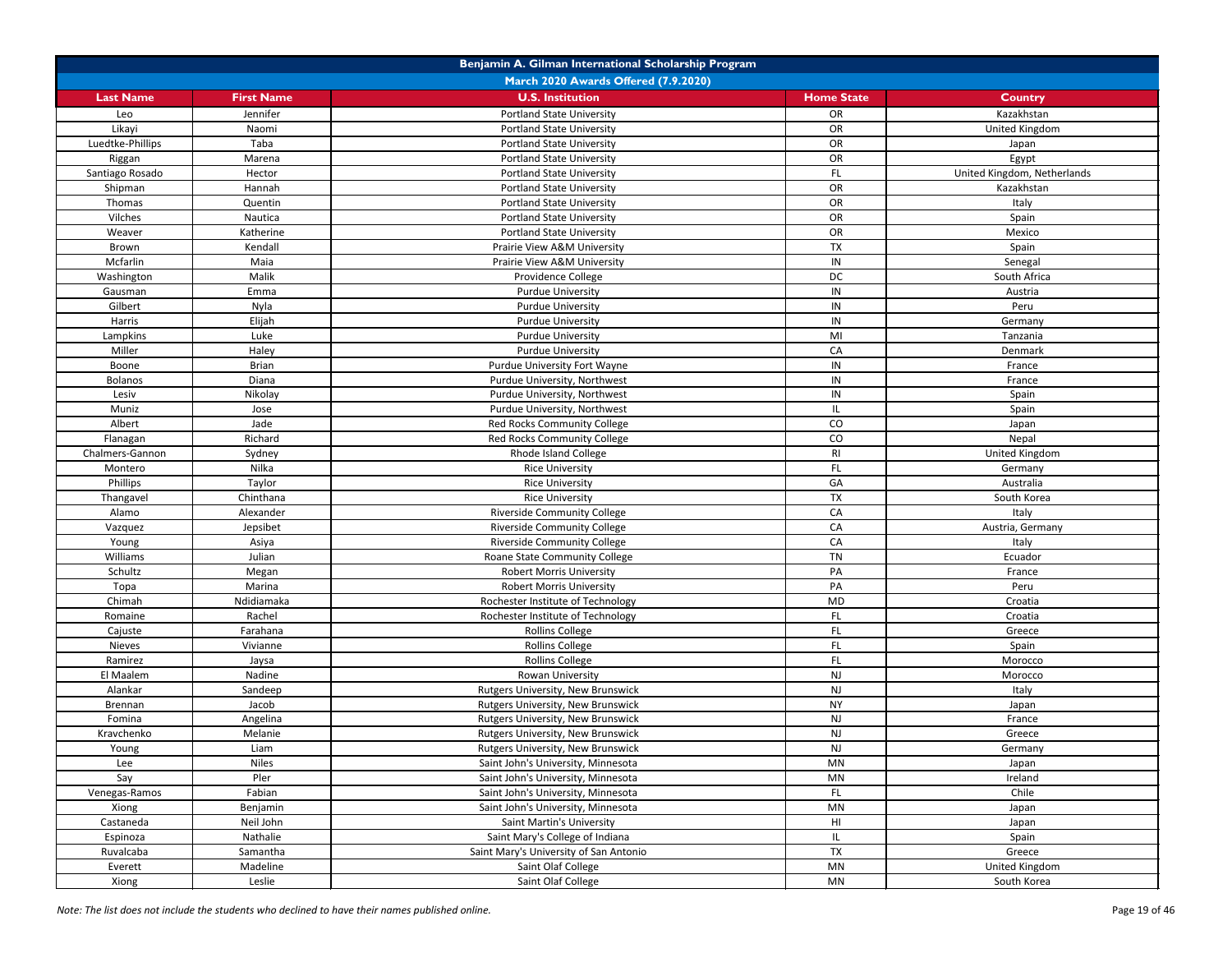| Benjamin A. Gilman International Scholarship Program |                        |                                      |                   |                                       |
|------------------------------------------------------|------------------------|--------------------------------------|-------------------|---------------------------------------|
|                                                      |                        | March 2020 Awards Offered (7.9.2020) |                   |                                       |
| <b>Last Name</b>                                     | <b>First Name</b>      | <b>U.S. Institution</b>              | <b>Home State</b> | <b>Country</b>                        |
| Simon                                                | Christina              | Saint Peter's University             | <b>NJ</b>         | Japan                                 |
| Zepeda                                               | Briceyda               | Salem College                        | NC                | Spain                                 |
| Leon                                                 | Diana                  | San Diego Mesa College               | CA                | Spain                                 |
| <b>Barnett</b>                                       | Samuel                 | San Diego State University           | CA                | Spain                                 |
| Colin                                                | Kilian                 | San Diego State University           | CA                | Vietnam                               |
| Favela-Nevarez                                       | Raissa                 | San Diego State University           | CA                | Japan                                 |
| Franklin                                             | Savanna                | San Diego State University           | CA                | France                                |
| George                                               | Christina              | San Diego State University           | CA                | Greece                                |
| Geyrozaga-Rivera                                     | Keoni                  | San Diego State University           | H <sub>l</sub>    | Germany, South Africa, Morocco, Ghana |
| Martinez Jauregui                                    | Emmanuel               | San Diego State University           | CA                | Norway                                |
| Nuien                                                | Sarah                  | San Diego State University           | CA                | Japan                                 |
| Wright                                               | Jacob                  | San Diego State University           | CA                | Bosnia & Herzegovina, Georgia         |
| Aragon                                               | Alexander              | San Francisco State University       | CA                | Japan                                 |
| Arredondo                                            | Leslie                 | San Francisco State University       | CA                | United Kingdom                        |
| Bejarano                                             | Ernesto                | San Francisco State University       | CA                | Spain                                 |
| Bohler                                               | Kaila                  | San Francisco State University       | CA                | Denmark                               |
| Caraang                                              | <b>Idallis Melissa</b> | San Francisco State University       | CA                | Netherlands                           |
| Chang                                                | Jaycee                 | San Francisco State University       | CA                | Thailand                              |
| Coenen                                               | Sheena                 | San Francisco State University       | CA                | Spain                                 |
| Cosindad                                             | Camille                | San Francisco State University       | CA                | Taiwan                                |
| Cotner                                               | Lily                   | San Francisco State University       | CA                | Australia                             |
| Cowgill                                              | <b>Briana</b>          | San Francisco State University       | CA                | United Kingdom                        |
| Delgado Rodriguez                                    | Isabella               | San Francisco State University       | CA                | Spain                                 |
| <b>Drake</b>                                         | Sebastian              | San Francisco State University       | CA                | Japan                                 |
| Ford                                                 | Ashante                | San Francisco State University       | CA                | Denmark                               |
| Ghusar                                               | Raj Paul               | San Francisco State University       | CA                | Denmark                               |
| Glover                                               | Kathleen               | San Francisco State University       | CA                | United Kingdom                        |
| Hirsch                                               | Molly                  | San Francisco State University       | CA                | France                                |
| Jong                                                 | Sunthipab              | San Francisco State University       | CA                | South Korea                           |
| <b>Kreiss</b>                                        | James                  | San Francisco State University       | CA                | United Kingdom                        |
| Land                                                 | Timothy                | San Francisco State University       | CA                | United Kingdom                        |
| Leung                                                | Yan Tung               | San Francisco State University       | CA                | Germany                               |
| Martinez                                             | Jasmin                 | San Francisco State University       | CA                | South Korea                           |
| Mim                                                  | Afsana                 | San Francisco State University       | CA                | United Kingdom                        |
| Molter                                               | Estela                 | San Francisco State University       | CA                | United Kingdom                        |
| Muresan                                              | Rada                   | San Francisco State University       | CA                | Spain                                 |
| Nedelman                                             | Saylor                 | San Francisco State University       | CA                | Spain                                 |
| Noah                                                 | Ocean                  | San Francisco State University       | CA                | South Africa                          |
| Palmerin                                             | Estrella               | San Francisco State University       | CA                | Thailand                              |
| Sardina                                              | Rhyndyl                | San Francisco State University       | CA                | Spain                                 |
| Seminsky                                             | Richard                | San Francisco State University       | CA                | Japan                                 |
| Singh                                                | Kamarya                | San Francisco State University       | CA                | France                                |
| Spencer                                              | Tristan                | San Francisco State University       | CA                | Japan                                 |
| Thai                                                 | Nicole                 | San Francisco State University       | WA                | France                                |
| Thomas                                               | Breanna                | San Francisco State University       | CA                | Thailand                              |
| Vela Villanueva                                      | Giovanna               | San Francisco State University       | CA                | Netherlands                           |
| Velazquez                                            | Damaris                | San Francisco State University       | CA                | Spain                                 |
| Wirtz                                                | Samantha               | San Francisco State University       | CA                | Germany                               |
| Alvarenga                                            | Maribel                | San Jose State University            | CA                | United Kingdom                        |
| Gaye                                                 | Isatou                 | San Jose State University            | CA                | France                                |
| Tran                                                 | Yvonne                 | San Jose State University            | CA                | Japan                                 |
| Abdulrafiu Abdulhakim                                | Muadh                  | Santa Ana College                    | CA                | France                                |
| Contreras-Forrest                                    | Ezekiel                | Santa Barbara City College           | CA                | Indonesia                             |

*Note: The list does not include the students who declined to have their names published online.* Page 20 of 46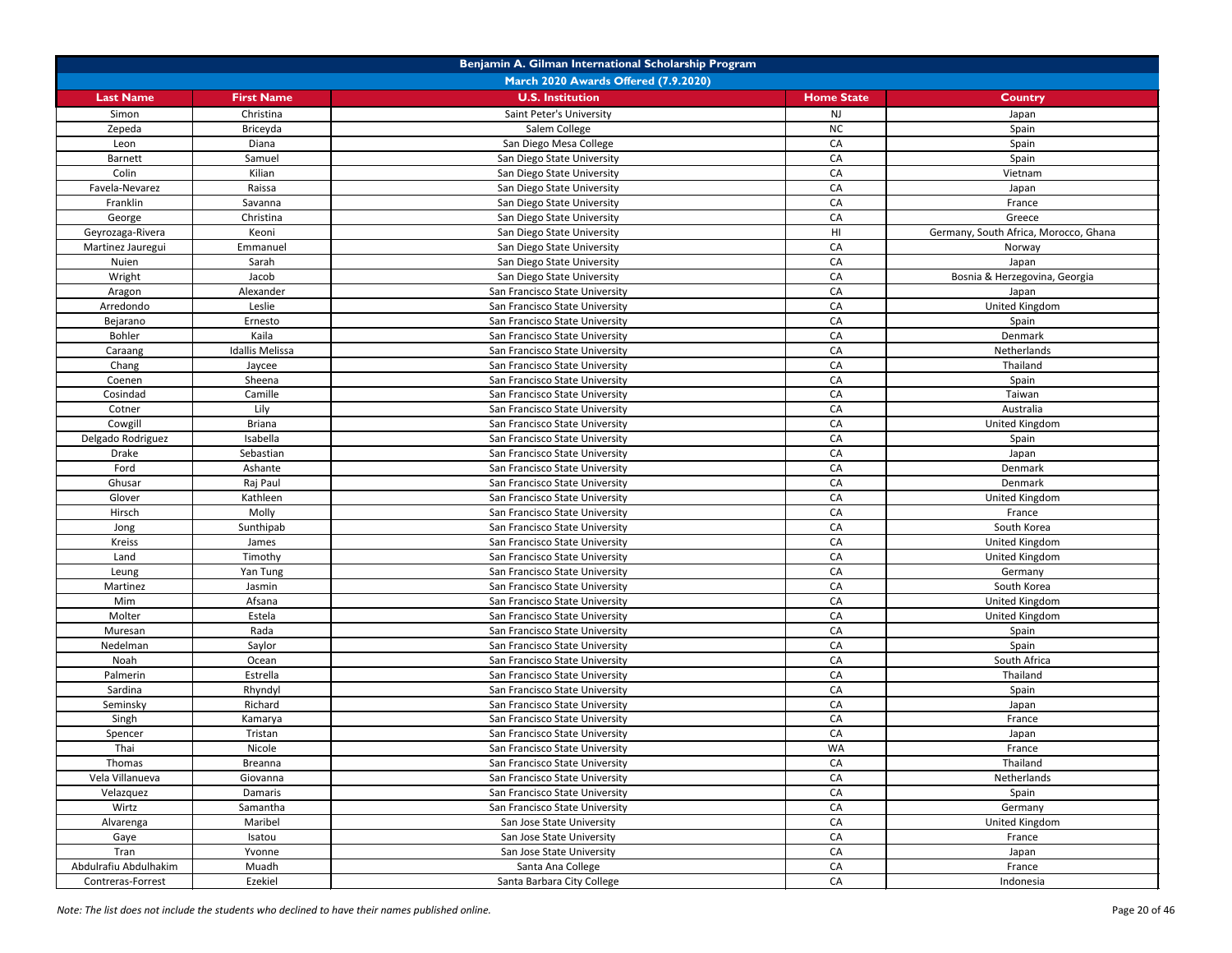| Benjamin A. Gilman International Scholarship Program |                   |                                         |                   |                                      |
|------------------------------------------------------|-------------------|-----------------------------------------|-------------------|--------------------------------------|
|                                                      |                   | March 2020 Awards Offered (7.9.2020)    |                   |                                      |
| <b>Last Name</b>                                     | <b>First Name</b> | <b>U.S. Institution</b>                 | <b>Home State</b> | <b>Country</b>                       |
| Makuh                                                | Avalon            | Santa Barbara City College              | CA                | Spain                                |
| Nigri                                                | Rose              | Santa Barbara City College              | CA                | Japan                                |
| Sullivan                                             | Annika            | Santa Barbara City College              | CA                | Indonesia                            |
| Valle                                                | Marlen            | Santa Barbara City College              | CA                | Spain                                |
| Vazquez Urzua                                        | Evelyn            | Santa Clara University                  | <b>MN</b>         | Ireland                              |
| <b>Buckholts</b>                                     | Aaliyah           | Savannah State University               | GA                | Ghana                                |
| Pugmire                                              | Jacob             | Seattle Central College                 | <b>WA</b>         | China                                |
| Suppon                                               | Alexis            | Seattle Pacific University              | MN                | Czech Republic                       |
| Lake                                                 | Erick             | Seattle University                      | <b>WA</b>         | Morocco                              |
| White                                                | Jonathan          | Seminole Community College              | FL.               | Japan                                |
| Bailey                                               | Thomas            | Sewanee: University of the South        | FL.               | Russia                               |
| Millard                                              | Edwin             | Shasta College                          | CA                | Mexico                               |
| Kerns                                                | Noah              | Shepherd University                     | <b>WV</b>         | Timor-Leste                          |
| Piper                                                | Ellie             | Shippensburg University of Pennsylvania | PA                | Belgium, Spain, Germany, Netherlands |
| Costello                                             | Pepper            | <b>Shoreline Community College</b>      | <b>WA</b>         | Japan                                |
| Medeiros Ramos                                       | Marisa            | <b>Simmons College</b>                  | MA                | Portugal                             |
| Glanz                                                | Jamie             | Simpson College of Iowa                 | IA                | United Kingdom                       |
| Banayad                                              | Hollywood         | Skyline College                         | CA                | Japan                                |
| <b>Billings</b>                                      | Ashley            | Skyline College                         | CA                | France                               |
| Georgy                                               | Philip            | Skyline College                         | CA                | Spain                                |
| Marcic                                               | Kaitlyn           | Skyline College                         | CA                | United Kingdom                       |
| Mccollum                                             | Kerrigan          | Skyline College                         | CA                | United Kingdom                       |
| Mendoza Gonzalez                                     | Diana G           | Skyline College                         | CA                | Costa Rica                           |
| Toledo                                               | Michael           | Skyline College                         | CA                | Spain                                |
| Vergara                                              | Nohemi            | Skyline College                         | CA                | Jamaica                              |
| Williams                                             | Emann             | Skyline College                         | CA                | Jamaica                              |
| Yoshida                                              | Maile             | Skyline College                         | CA                | United Kingdom                       |
| Fein                                                 | Rosa              | Smith College                           | MA                | Israel                               |
| Rosier                                               | Piper             | Sonoma State University                 | CA                | Germany                              |
| Oostman                                              | Stephanie         | South Seattle Community College         | WA                | Denmark                              |
| Spencer                                              | Sunny             | Southern New Hampshire University       | NC                | India                                |
| Lupian                                               | Xitlally          | Southern Oregon University              | OR                | United Kingdom                       |
| Cadwallader-Daniel                                   | Leah              | Southwestern University                 | <b>TX</b>         | Peru                                 |
| Shearin                                              | Sarah             | Southwestern University                 | <b>TX</b>         | Netherlands                          |
| Christopher                                          | Hunter            | Spelman College                         | GA                | Ecuador                              |
| Forrester                                            | Shaunakay         | Spelman College                         | GA                | Germany                              |
| Frederick                                            | Justice           | Spelman College                         | GA                | France                               |
| Hoard                                                | Lauryn            | Spelman College                         | VA                | <b>Barbados</b>                      |
| Izuogu                                               | Antonia           | Spelman College                         | NC                | Cuba                                 |
| Jones                                                | Zoie              | Spelman College                         | PA                | Brazil                               |
| Knight                                               | Quintera          | Spelman College                         | AL                | <b>Barbados</b>                      |
| <b>Manning</b>                                       | Jeniesa           | Spelman College                         | CO                | Argentina                            |
| Moore                                                | Nylah Rose        | Spelman College                         | CA                | South Africa                         |
| Murphy                                               | Sadica            | Spelman College                         | GA                | United Kingdom                       |
| Starr                                                | Jordyn            | Spelman College                         | NC                | Spain                                |
| Washington                                           | Jandolyn          | Spelman College                         | GA                | Dominican Republic                   |
| Castillo                                             | Xiomara           | Spring Hill College                     | LA                | Italy                                |
| Santos                                               | Alice             | Springfield College                     | MA                | Spain                                |
|                                                      | Faith             | St. Ambrose University                  |                   | Costa Rica                           |
| Boyd<br>Arredondo                                    |                   | St. Catherine University                | <b>MN</b>         |                                      |
|                                                      | Rebecca           |                                         | MN                | United Kingdom                       |
| Her                                                  | Payia             | St. Catherine University                |                   | Japan                                |
| Kadar                                                | Fardosa           | St. Catherine University                | MN                | Jordan                               |
| Sitarz                                               | Samantha          | St. Cloud State University              | MN                | Tanzania                             |

*Note: The list does not include the students who declined to have their names published online.* Page 21 of 46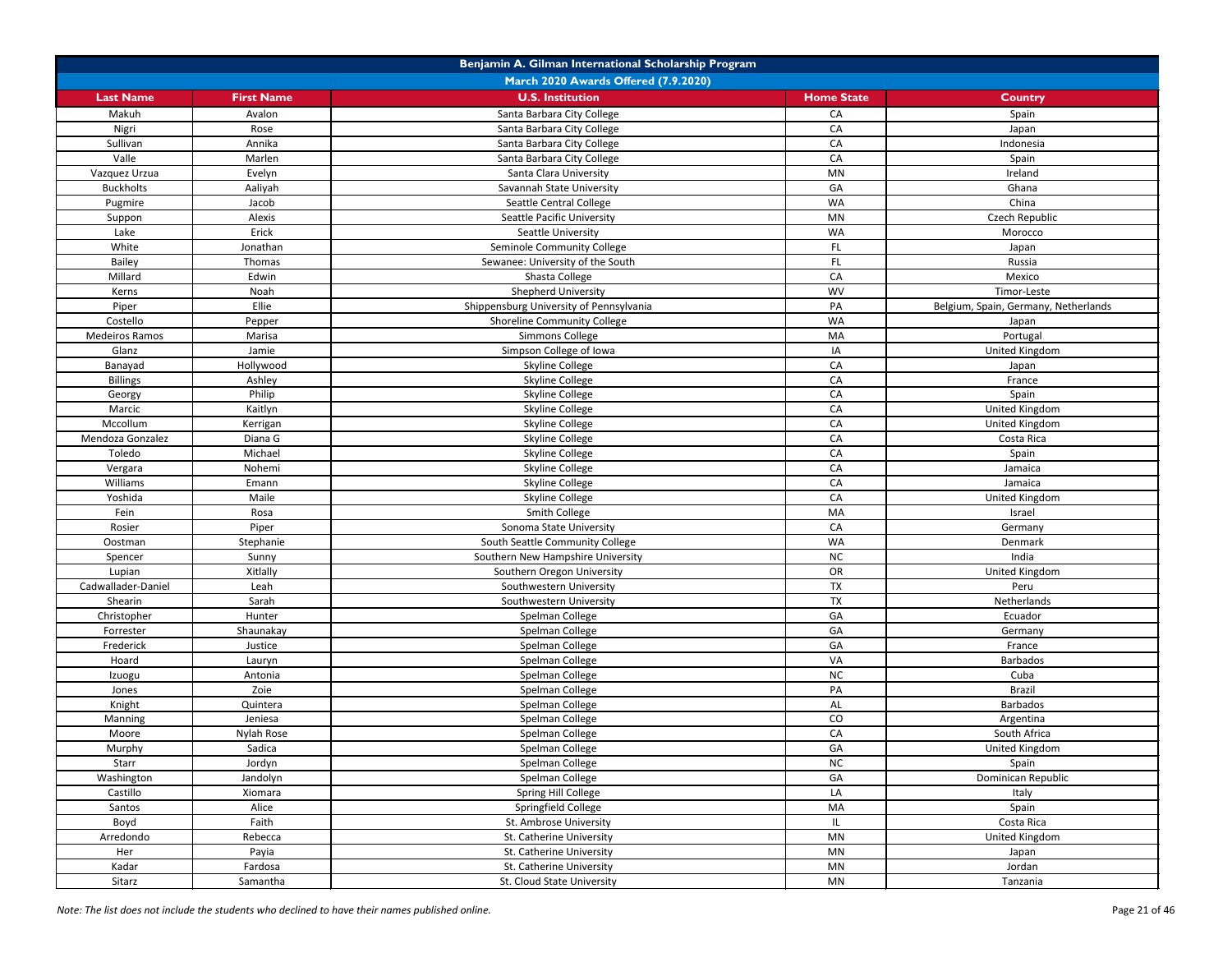| Benjamin A. Gilman International Scholarship Program |                   |                                           |                   |                       |
|------------------------------------------------------|-------------------|-------------------------------------------|-------------------|-----------------------|
|                                                      |                   | March 2020 Awards Offered (7.9.2020)      |                   |                       |
| <b>Last Name</b>                                     | <b>First Name</b> | <b>U.S. Institution</b>                   | <b>Home State</b> | <b>Country</b>        |
| Alvarado                                             | Noelani           | St. Edward's University                   | <b>NM</b>         | Costa Rica            |
| Barbolla                                             | Micah             | St. Edward's University                   | <b>TX</b>         | Chile                 |
| Caldwell                                             | Lydia             | St. Edward's University                   | <b>TX</b>         | France                |
| Iglesias                                             | Bryana            | St. Edward's University                   | <b>TX</b>         | France                |
| Marquines                                            | Emily             | St. Edward's University                   | <b>TX</b>         | France                |
| Michel                                               | Paloma            | St. Edward's University                   | <b>TX</b>         | Chile                 |
| Pete                                                 | Nyla              | St. Edward's University                   | <b>TX</b>         | Costa Rica            |
| Rozen                                                | Sierra            | St. Edward's University                   | <b>TX</b>         | France                |
| Sparks                                               | Emma              | St. Edward's University                   | <b>TX</b>         | France                |
| Young                                                | Eileen            | St. Edward's University                   | <b>TX</b>         | Chile                 |
| Alfaro                                               | Kassandra         | St. John's University, New York           | <b>NY</b>         | Italy                 |
| Osman                                                | <b>Barlin</b>     | St. Lawrence University                   | <b>NY</b>         | Kenya                 |
| Crofts                                               | Ellen             | St. Norbert College                       | WI                | Spain                 |
| Zarnke                                               | Kodee             | St. Norbert College                       | WI                | Argentina             |
| Castillo                                             | Galilee           | St. Philip's College                      | <b>TX</b>         | South Korea           |
| Davis                                                | Pierce            | <b>Stanford University</b>                | <b>TX</b>         | Australia             |
| Gutierrez                                            | Clarissa          | <b>Stanford University</b>                | CA                | South Africa          |
| Lopez-Alvarez                                        | Nancy             | <b>Stanford University</b>                | CA                | Jordan                |
| Pelaez                                               | Laura             | <b>Stanford University</b>                | CA                | Chile                 |
| Celestin                                             | Craig             | State University of New York, Binghamton  | <b>NY</b>         | Iceland               |
| Chen                                                 | Kevin             | State University of New York, Binghamton  | <b>NY</b>         | South Korea           |
| Dang                                                 | Caleb             | State University of New York, Binghamton  | <b>NY</b>         | Spain                 |
| Malhotra                                             | Sonali            | State University of New York, Binghamton  | <b>NY</b>         | Netherlands           |
| Piccini                                              | Levantino         | State University of New York, Buffalo     | <b>NY</b>         | Japan                 |
| Wang                                                 | Vicki             | State University of New York, Buffalo     | <b>NY</b>         | Taiwan                |
| Simmelkjaer                                          | Shaneya           | State University of New York, Cortland    | <b>NY</b>         | Ghana                 |
| Aldinger                                             | Carl              | State University of New York, Fredonia    | <b>NY</b>         | Ecuador               |
| Sherpa                                               | Tshering          | State University of New York, Geneseo     | <b>NY</b>         | Trinidad & Tobago     |
| Colfer                                               | Shannon           | State University of New York, New Paltz   | <b>NY</b>         | United Kingdom        |
| Gutierrez                                            | Jomara            | State University of New York, New Paltz   | <b>NY</b>         | <b>Brazil</b>         |
| Oconnor                                              | Taylor            | State University of New York, New Paltz   | <b>NY</b>         | Spain                 |
| Youngmann                                            | Cheryth           | State University of New York, Plattsburgh | <b>NY</b>         | <b>United Kingdom</b> |
| Hippert                                              | Alexander         | State University of New York, Purchase    | <b>NY</b>         | Portugal              |
| Biassonava                                           | Anastasiya        | State University of New York, Stony Brook | <b>NY</b>         | Tanzania              |
| Jean-Francois                                        | Christina         | State University of New York, Stony Brook | <b>NY</b>         | Kenya                 |
| Lin                                                  | Qin Quan          | State University of New York, Stony Brook | <b>NY</b>         | Sweden                |
| Ogden                                                | Mark              | State University of New York, Stony Brook | <b>NY</b>         | Madagascar            |
| Rahbar                                               | Michael           | State University of New York, Stony Brook | <b>NY</b>         | Russia                |
| Castillo                                             | Nathalie          | Stonehill College                         | <b>NY</b>         | South Korea           |
| Bush                                                 | Kayla             | Susquehanna University                    | PA                | France                |
| Ingram                                               | Molly             | Susquehanna University                    | PA                | Italy                 |
| Hatten                                               | Karen             | <b>Swarthmore College</b>                 | IN                | Trinidad & Tobago     |
| <b>Balek</b>                                         | Janna             | <b>Syracuse University</b>                | IA                | Spain                 |
| Chen                                                 | Can               | <b>Syracuse University</b>                | <b>NY</b>         | Australia             |
| Christopher                                          | Adanech           | <b>Syracuse University</b>                | <b>NY</b>         | United Kingdom        |
| Gibbs                                                | Molly             | <b>Syracuse University</b>                | PA                | Uganda                |
| Harrington                                           | William           | <b>Syracuse University</b>                | <b>NY</b>         | Italy                 |
| Hudson                                               | Ashley            | <b>Syracuse University</b>                | <b>NY</b>         | South Korea           |
| Kelly                                                | Parris            | <b>Syracuse University</b>                | <b>NY</b>         | France                |
| Le                                                   | Andrew            | <b>Syracuse University</b>                | <b>NH</b>         | New Zealand           |
| Wright                                               | Aaqilah           | <b>Syracuse University</b>                | CA                | United Kingdom        |
| Hare                                                 | Terry             | <b>Temple University</b>                  | PA                | Japan                 |
| Kim                                                  | Julie             | <b>Temple University</b>                  | PA                | Italy                 |

*Note: The list does not include the students who declined to have their names published online.* Page 22 of 46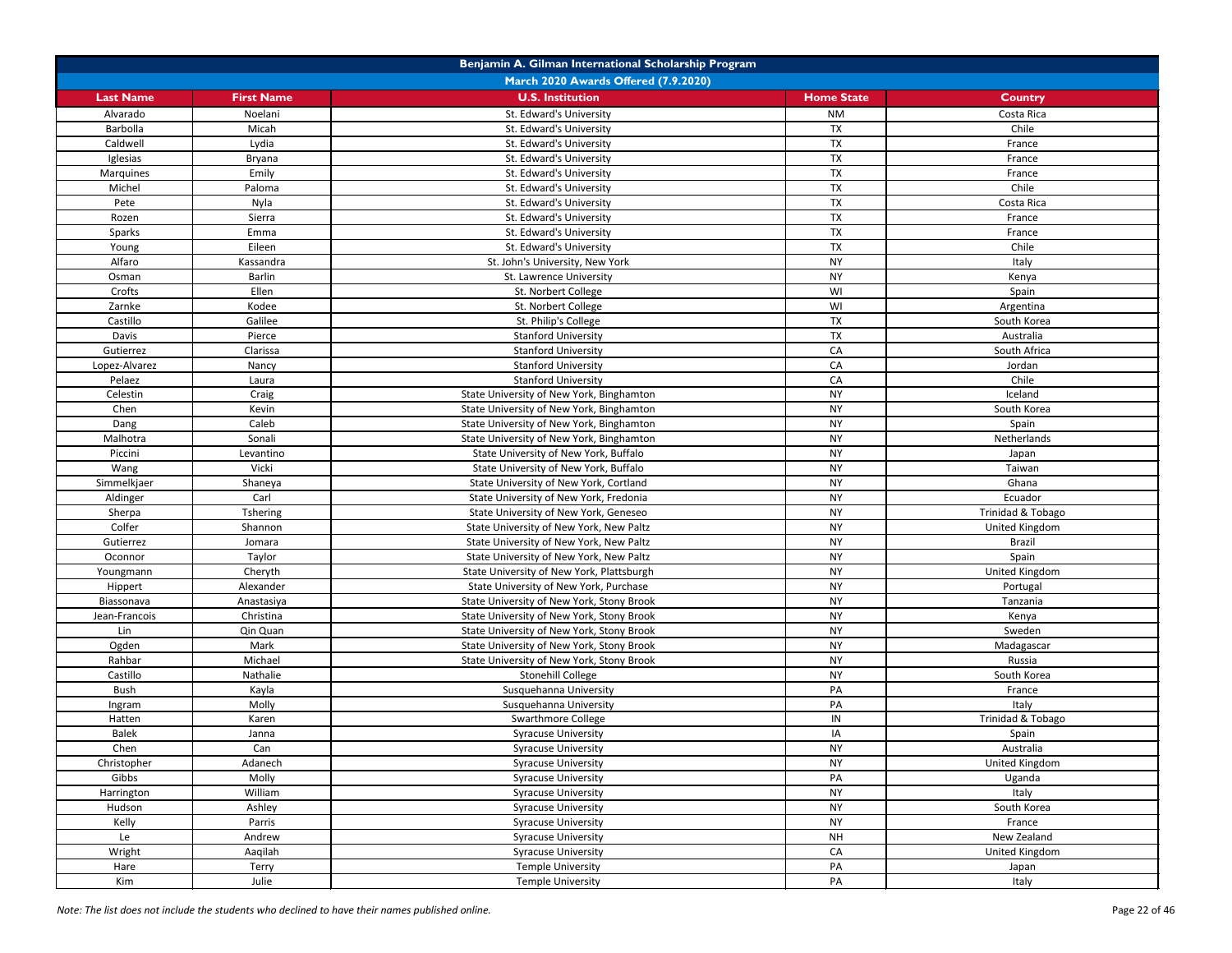| Benjamin A. Gilman International Scholarship Program |                                      |                                         |                   |                       |  |  |
|------------------------------------------------------|--------------------------------------|-----------------------------------------|-------------------|-----------------------|--|--|
|                                                      | March 2020 Awards Offered (7.9.2020) |                                         |                   |                       |  |  |
| <b>Last Name</b>                                     | <b>First Name</b>                    | <b>U.S. Institution</b>                 | <b>Home State</b> | <b>Country</b>        |  |  |
| Kinney                                               | Autumn                               | <b>Temple University</b>                | PA                | Italy                 |  |  |
| Matthews-Greenleaf                                   | Tierra                               | <b>Temple University</b>                | PA                | Italy                 |  |  |
| Reynolds                                             | Azjiah                               | <b>Temple University</b>                | PA                | Italy                 |  |  |
| Sandhu                                               | Sitara                               | <b>Temple University</b>                | PA                | Germany               |  |  |
| Xiao                                                 | Bianca                               | <b>Temple University</b>                | PA                | Taiwan                |  |  |
| Lara                                                 | Cristina                             | Texas A&M International University      | <b>TX</b>         | France                |  |  |
| Armenta                                              | Jesus                                | Texas A&M University, College Station   | TX                | Japan                 |  |  |
| Broussard                                            | Barbara                              | Texas A&M University, College Station   | <b>TX</b>         | Morocco               |  |  |
| Dotson                                               | Luke                                 | Texas A&M University, College Station   | <b>TX</b>         | Germany               |  |  |
| Alahmad                                              | Jenna                                | <b>Texas Christian University</b>       | <b>TX</b>         | Czech Republic        |  |  |
| Friedle                                              | Riley                                | Texas Lutheran University               | <b>TX</b>         | United Kingdom        |  |  |
| <b>Nares</b>                                         | Evan                                 | Texas State University, San Marcos      | <b>TX</b>         | Greece                |  |  |
| Pope                                                 | Madison                              | Texas State University, San Marcos      | <b>TX</b>         | United Kingdom        |  |  |
| Ruiz                                                 | Alexandra                            | Texas State University, San Marcos      | <b>TX</b>         | Portugal, Germany     |  |  |
| Soran                                                | Laura                                | Texas State University, San Marcos      | <b>TX</b>         | Italy                 |  |  |
| Weaver                                               | Parker                               | Texas State University, San Marcos      | <b>TX</b>         | Jordan                |  |  |
| Zavala                                               | Maria                                | Texas State University, San Marcos      | <b>TX</b>         | Greece                |  |  |
| Zielinski                                            | Lily                                 | Texas State University, San Marcos      | <b>TX</b>         | Czech Republic        |  |  |
| Compton                                              | Auriauna                             | <b>Texas Tech University</b>            | <b>TX</b>         | United Kingdom        |  |  |
| Gifford                                              | Stacy                                | <b>Texas Tech University</b>            | <b>TX</b>         | South Africa          |  |  |
| Kerolos                                              | Michael                              | <b>Texas Tech University</b>            | FL.               | Italy                 |  |  |
| King                                                 | Hannah                               | <b>Texas Tech University</b>            | <b>TX</b>         | Spain                 |  |  |
| Matson                                               | Grace                                | <b>Texas Tech University</b>            | <b>TX</b>         | Spain, Portugal       |  |  |
| Ogletree                                             | Laura                                | <b>Texas Tech University</b>            | <b>TX</b>         | Vietnam               |  |  |
| Okeke                                                | Cynthia                              | <b>Texas Tech University</b>            | TX                | United Kingdom        |  |  |
| Palmer                                               | Ogheneakporhobor                     | <b>Texas Tech University</b>            | <b>NY</b>         | Italy                 |  |  |
| Tapia                                                | Sarah                                | <b>Texas Tech University</b>            | <b>TX</b>         | Vietnam, Cambodia     |  |  |
| Vasquez                                              | Bryan                                | <b>Texas Tech University</b>            | <b>TX</b>         | Spain                 |  |  |
| Chau                                                 | Nhi                                  | <b>Texas Woman's University</b>         | <b>TX</b>         | New Zealand           |  |  |
| Shelby                                               | Joseph                               | The New School                          | <b>NY</b>         | France                |  |  |
| Funches                                              | Kevana                               | Tougaloo College                        | <b>MS</b>         | South Africa          |  |  |
| Carter                                               | Amina                                | <b>Towson University</b>                | <b>MD</b>         | Spain                 |  |  |
| Heflin                                               | Mary                                 | <b>Towson University</b>                | MD                | Jordan, Switzerland   |  |  |
| Hodge                                                | Kaila                                | <b>Towson University</b>                | <b>MD</b>         | United Kingdom        |  |  |
| Ojo                                                  | Michelle                             | <b>Towson University</b>                | <b>MD</b>         | South Korea           |  |  |
| Perez                                                | Jarelyn                              | <b>Towson University</b>                | <b>MD</b>         | Costa Rica            |  |  |
| Perrow                                               | Mckenzie                             | <b>Towson University</b>                | <b>MD</b>         | United Kingdom        |  |  |
| Schilling lii                                        | Franklin                             | <b>Towson University</b>                | <b>MD</b>         | Japan                 |  |  |
| Simpson                                              | Tamara                               | <b>Towson University</b>                | MD                | Japan                 |  |  |
| Warren                                               | Kalifa                               | <b>Towson University</b>                | <b>MD</b>         | Spain                 |  |  |
| Franklin                                             | Haley                                | Transylvania University                 | KY                | Ireland               |  |  |
| Hawk                                                 | Ann                                  | Transylvania University                 | KY                | France                |  |  |
| Fernandez Paz                                        | Irene                                | Trinity College of Connecticut          | CA                | Argentina             |  |  |
| Huang                                                | Jeffery                              | Trinity College of Connecticut          |                   | South Korea           |  |  |
| Meyer                                                | Christian                            | <b>Trinity International University</b> |                   | Thailand              |  |  |
| Ibarra                                               | Febely                               | <b>Tufts University</b>                 | <b>NM</b>         | United Kingdom, Spain |  |  |
| Ancar                                                | Raven                                | <b>Tulane University</b>                | LA                | Senegal               |  |  |
| <b>Briggs</b>                                        | Sarah                                | <b>Tulane University</b>                |                   | Switzerland           |  |  |
| Scott                                                | Symmone                              | <b>Tuskegee University</b>              | CA                | Ghana                 |  |  |
| <b>Boyer Perez</b>                                   | Julissa                              | Union College of New York               | <b>NY</b>         | Russia                |  |  |
| Candido                                              | Alexis                               | Union College of New York               | <b>NY</b>         | Greece                |  |  |
| Clare                                                | Jania                                | Union College of New York               | DC                | Egypt                 |  |  |
| Deyoung                                              | Beck                                 | Union College of New York               | <b>CT</b>         | Ireland               |  |  |

*Note: The list does not include the students who declined to have their names published online.* Page 23 of 46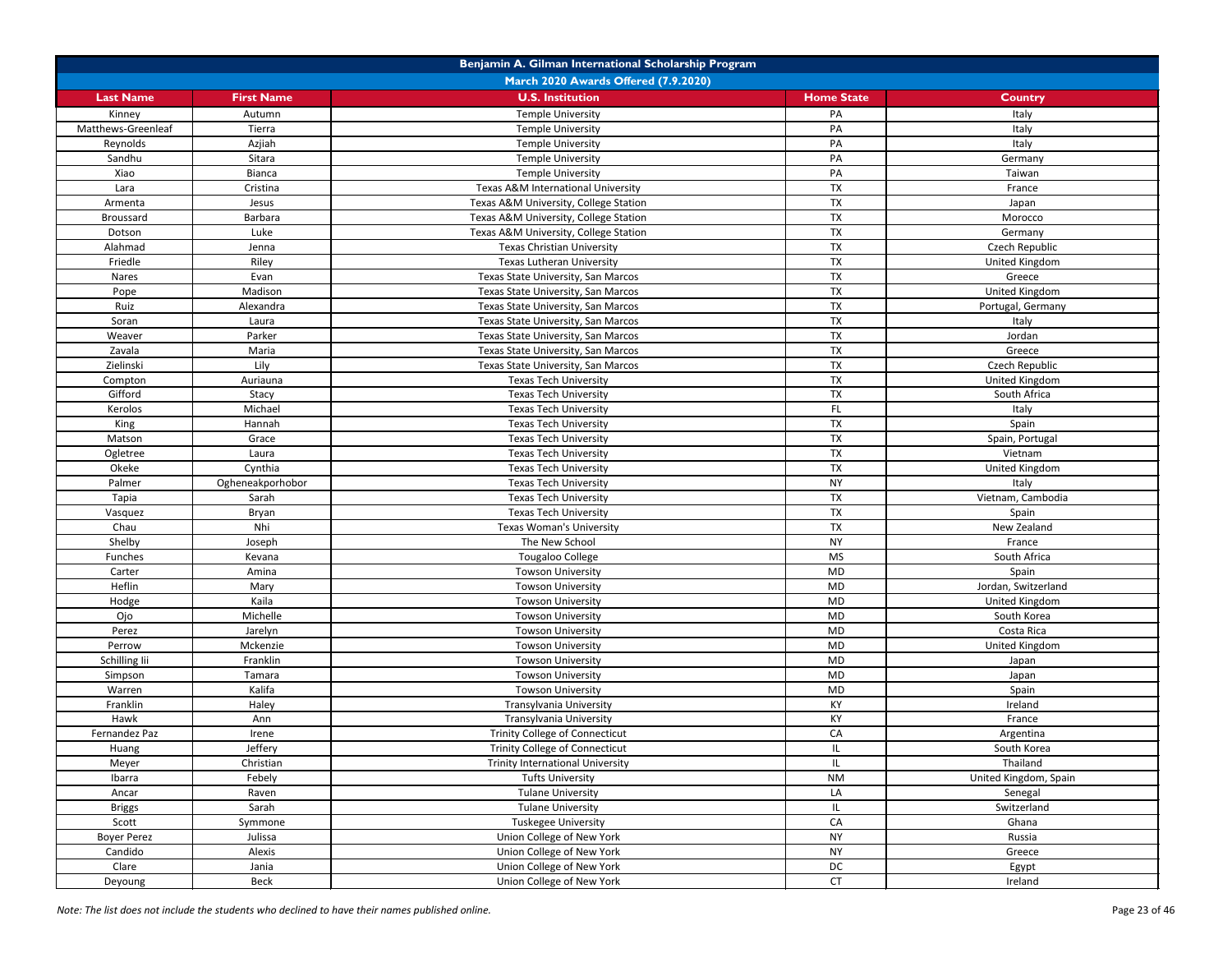| Benjamin A. Gilman International Scholarship Program |                   |                                            |                   |                                      |
|------------------------------------------------------|-------------------|--------------------------------------------|-------------------|--------------------------------------|
|                                                      |                   | March 2020 Awards Offered (7.9.2020)       |                   |                                      |
| <b>Last Name</b>                                     | <b>First Name</b> | <b>U.S. Institution</b>                    | <b>Home State</b> | <b>Country</b>                       |
| Domond                                               | Dessources        | Union College of New York                  | MA                | New Zealand                          |
| Diaz Rivera                                          | Michelle          | Universidad Interamericana, Arecibo Campus | <b>PR</b>         | Spain                                |
| Chediak                                              | Jessica           | University of Alabama, Birmingham          | AL                | Italy                                |
| Kim                                                  | Alice             | University of Alabama, Birmingham          | AL                | Australia                            |
| Lopez                                                | Gabriel           | University of Alabama, Birmingham          | AL                | Spain                                |
| Montgomery                                           | Isabella          | University of Alabama, Birmingham          | WI                | Morocco                              |
| Parker                                               | William           | University of Alabama, Birmingham          | AL                | Hungary                              |
| Smith                                                | Makayla           | University of Alabama, Birmingham          | AL                | United Kingdom                       |
| <b>Summers</b>                                       | Skylar            | University of Alabama, Birmingham          | AL                | China                                |
| Gulledge                                             | Conner            | University of Alabama, Huntsville          | <b>AL</b>         | Germany                              |
| Cary                                                 | India             | University of Alabama, Tuscaloosa          | KY                | Belgium                              |
| Graham                                               | Koriella          | University of Alabama, Tuscaloosa          | <b>TX</b>         | Italy                                |
| Khotsombath                                          | Opal              | University of Alabama, Tuscaloosa          | AL                | South Korea                          |
| Mosley                                               | Meredith          | University of Alabama, Tuscaloosa          | AL                | Belgium                              |
| Murphy                                               | Michael           | University of Alabama, Tuscaloosa          | IL                | Spain                                |
| Oldham                                               | Victoria          | University of Alabama, Tuscaloosa          | IL                | France                               |
| Powell                                               | Paris             | University of Alabama, Tuscaloosa          | GA                | Greece                               |
| Stanley                                              | Teagan            | University of Alabama, Tuscaloosa          | <b>SC</b>         | Vietnam, India, Indonesia, Mauritius |
| Todd                                                 | Connor            | University of Alabama, Tuscaloosa          | AL                | Jordan                               |
| Ward                                                 | Meredith          | University of Alabama, Tuscaloosa          | <b>AL</b>         | Italy                                |
| Her                                                  | Toua              | University of Alaska, Anchorage            | AK                | Japan                                |
| Mears                                                | Elizabeth         | University of Alaska, Southeast            | AK                | Costa Rica                           |
| Arias                                                | Lizette           | University of Arizona                      | AZ                | Italy                                |
| De La Rosa                                           | Ivana             | University of Arizona                      | AZ                | Spain                                |
| Faulknor                                             | Alana             | University of Arizona                      | CA                | Italy                                |
| Garcia                                               | Joseph            | University of Arizona                      | AZ                | Germany                              |
| Garcia-Quezada                                       | Natali            | University of Arizona                      | AZ                | <b>Brazil</b>                        |
| Halverson                                            | Shaina            | University of Arizona                      | AZ                | United Kingdom                       |
| Holland                                              | Sunday            | University of Arizona                      | $\mathsf{AZ}$     | Costa Rica                           |
| Kaitschuck                                           | Isaiah            | University of Arizona                      | AZ                | Spain                                |
| Mercier                                              | Iliana            | University of Arizona                      | AZ                | Colombia                             |
| Penners                                              | Jessica           | University of Arizona                      | <b>NM</b>         | Italy                                |
| Ramirez                                              | Armando           | University of Arizona                      | AZ                | <b>Brazil</b>                        |
| Sanchez                                              | Kevin             | University of Arizona                      | AZ                | Italy                                |
| Scharf                                               | Kaylah            | University of Arizona                      | AZ                | Spain                                |
| Serma                                                | Anabel            | University of Arizona                      | AZ                | Spain                                |
| Silva                                                | Mary Ann          | University of Arizona                      | AZ                | Guatemala                            |
| Swiuniuch                                            | <b>Britney</b>    | University of Arizona                      | <b>AZ</b>         | Ecuador                              |
| Alexander                                            | Jackson           | University of Arkansas, Fayetteville       | AR                | <b>Brazil</b>                        |
| Almandri                                             | Jawad             | University of Arkansas, Fayetteville       | AR                | Italy                                |
| Atkinson                                             | Madison           | University of Arkansas, Fayetteville       | LA                | Spain                                |
| Bogue                                                | Ashtyn            | University of Arkansas, Fayetteville       | AR                | France                               |
| Cano                                                 | Rogelio           | University of Arkansas, Fayetteville       | AR                | Argentina                            |
| Dearing                                              | Austin            | University of Arkansas, Fayetteville       | AR                | Denmark, Sweden                      |
| Dyer                                                 | Brandon           | University of Arkansas, Fayetteville       | AR                | Australia                            |
| Gibson                                               | Veronica          | University of Arkansas, Fayetteville       | AR                | Spain                                |
| Musgrove                                             | Cecellia          | University of Arkansas, Fayetteville       | AR                | Italy                                |
| Oconnor                                              | Virginia          | University of Arkansas, Fayetteville       | AR                | Spain                                |
| Olvera                                               | Claudia           | University of Arkansas, Fayetteville       | AR                | France                               |
| Rau                                                  | Ryan              | University of Arkansas, Fayetteville       | AR                | Germany                              |
| Rea-Garibay                                          | Tylor             | University of Arkansas, Fayetteville       | AR                | Japan                                |
| Reed                                                 | Courtney          | University of Arkansas, Fayetteville       | <b>TX</b>         | <b>United Arab Emirates</b>          |
| Sandhu                                               | Harsimran         | University of Arkansas, Fayetteville       | AR                | Sweden                               |
|                                                      |                   |                                            |                   |                                      |

*Note: The list does not include the students who declined to have their names published online.* Page 24 of 46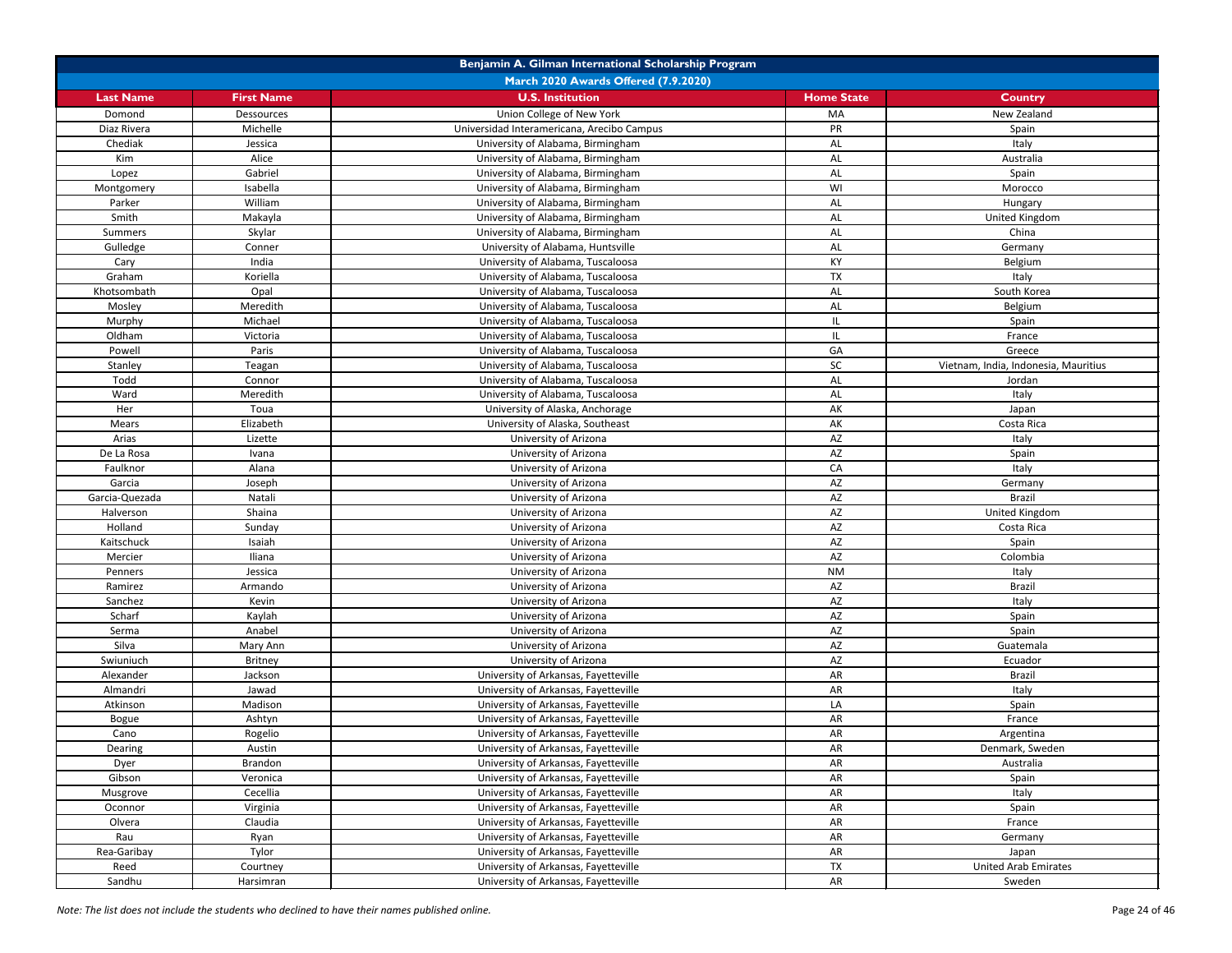| Benjamin A. Gilman International Scholarship Program |                          |                                                                          |                   |                       |
|------------------------------------------------------|--------------------------|--------------------------------------------------------------------------|-------------------|-----------------------|
|                                                      |                          | March 2020 Awards Offered (7.9.2020)                                     |                   |                       |
| <b>Last Name</b>                                     | <b>First Name</b>        | <b>U.S. Institution</b>                                                  | <b>Home State</b> | <b>Country</b>        |
| Torres                                               | Olivia                   | University of Arkansas, Fayetteville                                     | AR                | Spain                 |
| Walker                                               | Trinity                  | University of Arkansas, Fayetteville                                     | AR                | Chile                 |
| Weidman                                              | <b>Barrett</b>           | University of Arkansas, Fayetteville                                     | AR                | Spain                 |
| Woodall                                              | Justin                   | University of Arkansas, Fayetteville                                     | AR                | Australia             |
| Goudeau                                              | Alyia                    | University of Arkansas, Little Rock                                      | AR                | South Korea           |
| Huff                                                 | Khristina                | University of Arkansas, Little Rock                                      | AR                | Australia             |
| Keathley                                             | Ellisa                   | University of Arkansas, Little Rock                                      | AR                | Ireland               |
| Trotter                                              | Ruby                     | University of Arkansas, Little Rock                                      | AR                | Costa Rica            |
| Kirk                                                 | Taleighia                | University of Arkansas, Pine Bluff                                       | AR                | Guatemala             |
| Amouei                                               | Negin                    | University of California, Berkeley                                       | <b>KS</b>         | Thailand              |
| Anaya                                                | Ambar                    | University of California, Berkeley                                       | CA                | Mexico                |
| Applegate                                            | Sean                     | University of California, Berkeley                                       | CA                | Philippines           |
| Araque Noriega                                       | Oliver                   | University of California, Berkeley                                       | CA                | China                 |
| Araujo                                               | Nicholas                 | University of California, Berkeley                                       | CA                | Spain                 |
| Arriaga                                              | Sandra Patricia          | University of California, Berkeley                                       | CA                | United Kingdom        |
| Awwad                                                | Violet                   | University of California, Berkeley                                       | CA                | Spain                 |
| <b>Banuelos Ortiz</b>                                | Marlin                   | University of California, Berkeley                                       | CA                | France                |
| Barkey                                               | Hannah                   | University of California, Berkeley                                       | CA                | <b>Bulgaria</b>       |
| Barraj                                               | Mustafa                  | University of California, Berkeley                                       | CA                | India                 |
| Bocanegra                                            | David                    | University of California, Berkeley                                       | CA                | Portugal              |
| Bong                                                 | Jenny                    | University of California, Berkeley                                       | CA                | South Korea           |
| Cantrell                                             | Victoria                 | University of California, Berkeley                                       | CA                | Cuba                  |
| Cardenas                                             | Karina                   | University of California, Berkeley                                       | CA                | United Kingdom        |
| Cardenas                                             | Michelle                 | University of California, Berkeley                                       | CA                | Mexico                |
| Castillo                                             | <b>Bryana</b>            | University of California, Berkeley                                       | CA                |                       |
| Castro                                               | Michele                  | University of California, Berkeley                                       | CA                | Cyprus                |
| Chavez                                               | Bella-Graciela           | University of California, Berkeley                                       | CA                | Italy, Spain<br>India |
| Chen                                                 |                          | University of California, Berkeley                                       | CA                | China                 |
|                                                      | Alcina (Ziyu)<br>Deborah |                                                                          |                   |                       |
| Chen<br>Chen                                         | Justin                   | University of California, Berkeley                                       | CA<br>CA          | Taiwan                |
|                                                      | Amisha                   | University of California, Berkeley<br>University of California, Berkeley |                   | Portugal<br>India     |
| Chowdhury                                            |                          | University of California, Berkeley                                       | CA                |                       |
| Corte Velasquez                                      | Jennifer                 |                                                                          | CA                | Cyprus                |
| Cruz De La Cruz                                      | Antonio                  | University of California, Berkeley                                       | CA                | Cyprus                |
| Custodio                                             | Gabriella                | University of California, Berkeley                                       | CA                | Ireland               |
| Dahir                                                | Saido                    | University of California, Berkeley                                       | UT                | Jordan                |
| Dang                                                 | Vivian                   | University of California, Berkeley                                       | CA                | Ireland               |
| Danna                                                | Sophia                   | University of California, Berkeley                                       | CA                | Mexico                |
| De La Fuente                                         | Ariana                   | University of California, Berkeley                                       | CA                | United Kingdom        |
| De La Torre                                          | Breanna                  | University of California, Berkeley                                       | CA                | Ireland               |
| Diaz                                                 | Celia                    | University of California, Berkeley                                       | CA                | Spain                 |
| Diaz                                                 | German                   | University of California, Berkeley                                       | CA                | Mexico                |
| Duarte                                               | Javier                   | University of California, Berkeley                                       | CA                | France                |
| Flores                                               | Juan                     | University of California, Berkeley                                       | CA                | Italy                 |
| Flores                                               | Ruben                    | University of California, Berkeley                                       | CA                | Mexico                |
| Galindo                                              | Corina                   | University of California, Berkeley                                       | CA                | Italy                 |
| Galindo                                              | Estalita                 | University of California, Berkeley                                       | CA                | Spain                 |
| Galindo Hernandez                                    | Socorro                  | University of California, Berkeley                                       | CA                | Argentina, Chile      |
| Garcia                                               | Ashley                   | University of California, Berkeley                                       | CA                | Spain                 |
| Garcia                                               | Bailey                   | University of California, Berkeley                                       | CA                | United Kingdom        |
| Gobbell                                              | Margaret                 | University of California, Berkeley                                       | CA                | United Kingdom        |
| Gomez                                                | Brenda                   | University of California, Berkeley                                       | CA                | <b>Brazil</b>         |
| Gonzalez                                             | Irlanda                  | University of California, Berkeley                                       | CA                | Dominican Republic    |
| Gonzalez                                             | Oswaldo                  | University of California, Berkeley                                       | CA                | Spain                 |

*Note: The list does not include the students who declined to have their names published online.* Page 25 of 46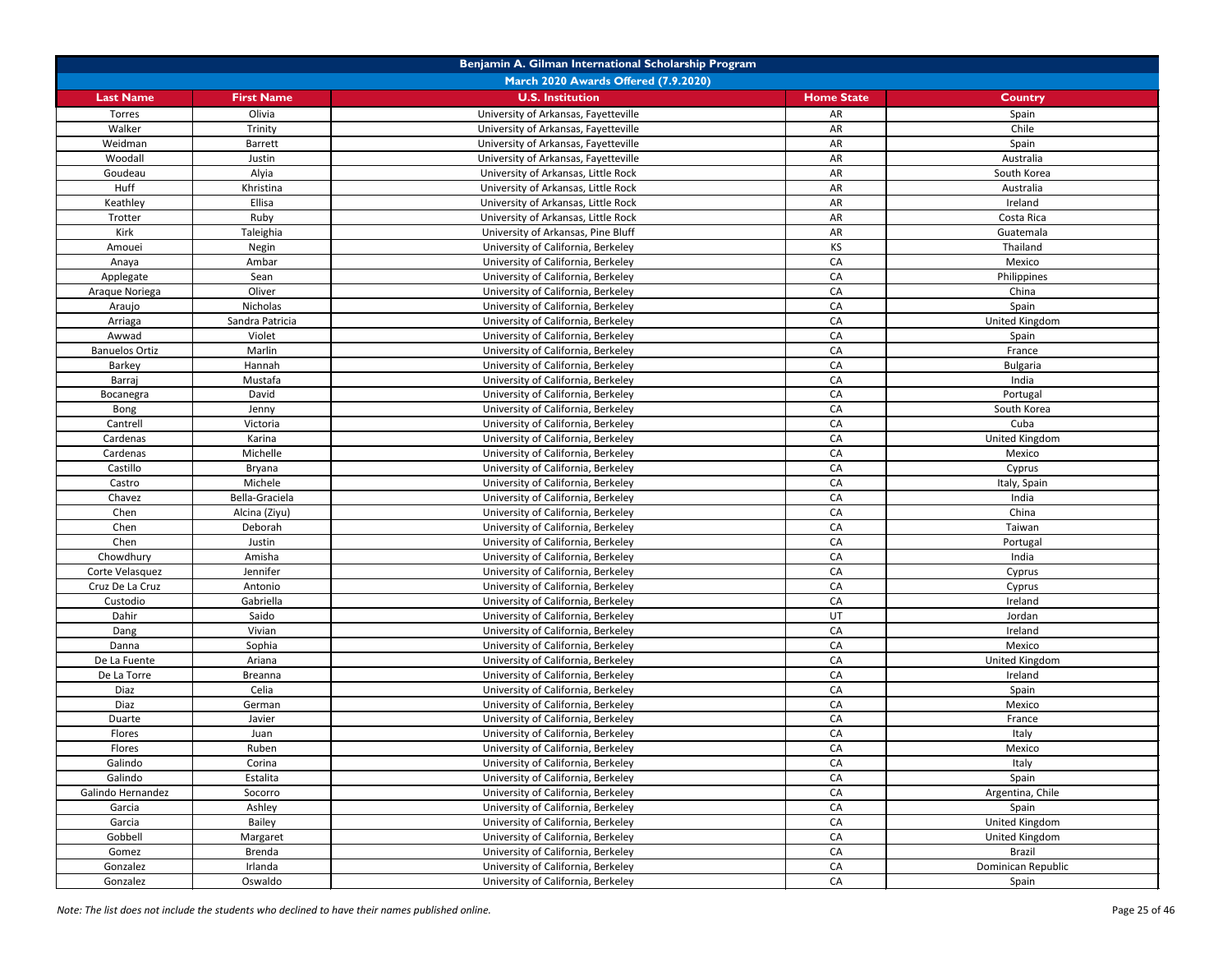|                    | Benjamin A. Gilman International Scholarship Program |                                      |                   |                            |  |
|--------------------|------------------------------------------------------|--------------------------------------|-------------------|----------------------------|--|
|                    |                                                      | March 2020 Awards Offered (7.9.2020) |                   |                            |  |
| <b>Last Name</b>   | <b>First Name</b>                                    | <b>U.S. Institution</b>              | <b>Home State</b> | <b>Country</b>             |  |
| Gray               | Meanna                                               | University of California, Berkeley   | CA                | United Kingdom             |  |
| Green              | Tairra                                               | University of California, Berkeley   | CA                | United Kingdom             |  |
| Greenberg          | Jacquelyn                                            | University of California, Berkeley   | CA                | Spain                      |  |
| Handford           | Marty                                                | University of California, Berkeley   | CA                | French Polynesia           |  |
| Heras              | Chelsea                                              | University of California, Berkeley   | CA                | Italy                      |  |
| Hernandez          | Jocelyn                                              | University of California, Berkeley   | CA                | Spain                      |  |
| Hernandez          | Talia                                                | University of California, Berkeley   | CA                | Israel                     |  |
| <b>Hollis</b>      | Corey                                                | University of California, Berkeley   | CA                | <b>Brazil</b>              |  |
| Howard             | Saprina                                              | University of California, Berkeley   | CA                | Spain                      |  |
| Huckaby            | Kimberly                                             | University of California, Berkeley   | CA                | United Kingdom             |  |
| Judson             | Anna                                                 | University of California, Berkeley   | CA                | United Kingdom             |  |
| Khalsa             | Mehtab                                               | University of California, Berkeley   | CA                | United Kingdom             |  |
| Kim                | Tina                                                 | University of California, Berkeley   | CA                |                            |  |
|                    |                                                      |                                      |                   | United Kingdom             |  |
| Koontz             | Nicholas                                             | University of California, Berkeley   | CA                | Italy                      |  |
| Kusi-Boatemaa      | Eugenia                                              | University of California, Berkeley   | CA                | United Kingdom             |  |
| Leggins            | Brandon Jackson                                      | University of California, Berkeley   | CA                | Japan                      |  |
| Lim                | Rachel                                               | University of California, Berkeley   | CA                | Ireland                    |  |
| Locke              | Maria                                                | University of California, Berkeley   | CA                | Argentina, Chile           |  |
| Ludwig             | Elisabeth                                            | University of California, Berkeley   | IL.               | Singapore                  |  |
| Manjarrez          | Eva                                                  | University of California, Berkeley   | CA                | Denmark                    |  |
| Matias             | Lizette                                              | University of California, Berkeley   | CA                | France                     |  |
| Mcdaniel           | Cole                                                 | University of California, Berkeley   | CA                | Japan                      |  |
| Mcneal             | Kathryn                                              | University of California, Berkeley   | CA                | French Polynesia           |  |
| Mitchell           | Anne                                                 | University of California, Berkeley   | CA                | United Kingdom             |  |
| Nakada             | Livia                                                | University of California, Berkeley   | CA                | South Korea                |  |
| Nguyen             | Celine                                               | University of California, Berkeley   | CA                | Singapore                  |  |
| Oviedo             | Melyssa                                              | University of California, Berkeley   | CA                | Argentina                  |  |
| Palma Resendiz     | Diana                                                | University of California, Berkeley   | CA                | Spain                      |  |
| Peck               | Micheal                                              | University of California, Berkeley   | CA                | United Kingdom             |  |
| Perez              | Gabriel                                              | University of California, Berkeley   | CA                | Costa Rica                 |  |
| Pichardo           | Karina                                               | University of California, Berkeley   | CA                | Spain                      |  |
| Pourmoghaddam      | Anita                                                | University of California, Berkeley   | CA                | French Polynesia           |  |
| Principe-Contreras | Anthony                                              | University of California, Berkeley   | CA                | United Kingdom             |  |
| Rahman             | Ayra                                                 | University of California, Berkeley   | CA                | United Kingdom             |  |
| Reyes              | Elizabeth                                            | University of California, Berkeley   | CA                | Singapore                  |  |
| Rodriguez          | <b>Brenda</b>                                        | University of California, Berkeley   | CA                | Thailand                   |  |
| Rodriguez          | Julio                                                | University of California, Berkeley   | CA                | United Kingdom             |  |
| Romanenko          | Kseniya                                              | University of California, Berkeley   | CA                | France                     |  |
| Rosales            | Karina                                               | University of California, Berkeley   | CA                | Dominican Republic         |  |
| Rozmarynowska      | Olga                                                 | University of California, Berkeley   | CA                | United Kingdom             |  |
| Saif               | Abarar                                               | University of California, Berkeley   | CA                | United Kingdom             |  |
| Sanchez            | Joseline                                             | University of California, Berkeley   | CA                | Ghana                      |  |
| Sanchez Torres     | Xena                                                 | University of California, Berkeley   | CA                | Chile                      |  |
| Sandoval           | Olivia                                               | University of California, Berkeley   | CA                | Dominican Republic         |  |
| Santos-Campos      | Fernando                                             | University of California, Berkeley   | CA                | Spain                      |  |
| Segura             | America                                              | University of California, Berkeley   | CA                | Spain                      |  |
| Serrano            | Jacquelyn                                            | University of California, Berkeley   | CA                | France, Switzerland, Italy |  |
| Soto               | Giovanna                                             | University of California, Berkeley   | CA                | United Kingdom             |  |
| Tan                | Mary                                                 | University of California, Berkeley   | CA                | Portugal                   |  |
|                    |                                                      | University of California, Berkeley   | CA                |                            |  |
| Tenorio            | Cindy                                                |                                      |                   | Spain                      |  |
| Tenorio            | Cristina                                             | University of California, Berkeley   | CA                | Spain                      |  |
| Tikhonova          | Olesia                                               | University of California, Berkeley   | CA                | Germany                    |  |
| Tong               | Alyssa                                               | University of California, Berkeley   | CA                | Australia                  |  |

*Note: The list does not include the students who declined to have their names published online.* Page 26 of 46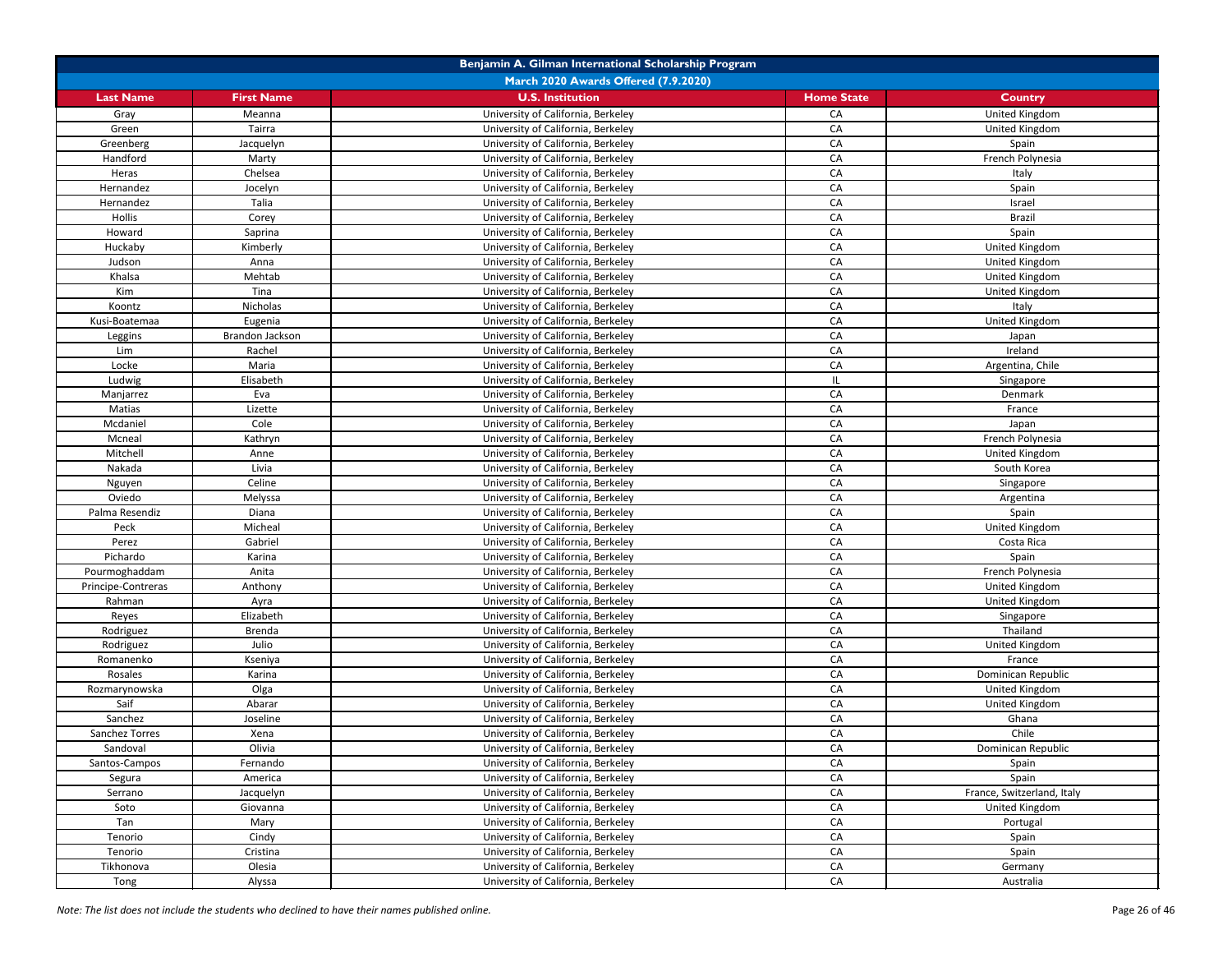| Benjamin A. Gilman International Scholarship Program |                   |                                      |                   |                                  |
|------------------------------------------------------|-------------------|--------------------------------------|-------------------|----------------------------------|
|                                                      |                   | March 2020 Awards Offered (7.9.2020) |                   |                                  |
| <b>Last Name</b>                                     | <b>First Name</b> | <b>U.S. Institution</b>              | <b>Home State</b> | <b>Country</b>                   |
| Tran                                                 | Philip            | University of California, Berkeley   | CA                | South Korea                      |
| Truitt                                               | Bryan             | University of California, Berkeley   | CA                | Mexico                           |
| Vang                                                 | Kassy             | University of California, Berkeley   | CA                | Thailand                         |
| Vang                                                 | Mai Yang          | University of California, Berkeley   | CA                | United Kingdom                   |
| Vela                                                 | Jacqueline        | University of California, Berkeley   | CA                | United Kingdom                   |
| Vu                                                   | Sharon            | University of California, Berkeley   | CA                | United Kingdom                   |
| Walker                                               | Kayla             | University of California, Berkeley   | CA                | New Zealand                      |
| Washington                                           | Sommar            | University of California, Berkeley   | CA                | Ghana                            |
| Wheeler                                              | Breanna           | University of California, Berkeley   | CA                | South Africa                     |
| Williams                                             | Eileen            | University of California, Berkeley   | CA                | Cuba                             |
| Yoo                                                  | Zoe               | University of California, Berkeley   | CA                | Japan                            |
| Yoon                                                 | Hyunkyung         | University of California, Berkeley   | CA                | France                           |
| Yordanos                                             | Rina              | University of California, Berkeley   | CA                | United Kingdom                   |
| Agustin                                              | Charmaine         | University of California, Davis      | VA                | Japan                            |
| Almaraz                                              | Christopher       | University of California, Davis      | CA                | Spain                            |
| Carrillo                                             | Rachelle          | University of California, Davis      | CA                | United Kingdom                   |
| Coffee                                               | Ryan              | University of California, Davis      | CA                | United Kingdom                   |
| Fox                                                  | Austin            | University of California, Davis      | CA                | Japan                            |
| Gaines                                               | Kahdeeja          | University of California, Davis      | CA                | Thailand                         |
| Gill                                                 | Avneet            | University of California, Davis      | CA                | Tanzania                         |
| Henry                                                | Ladeesa           | University of California, Davis      | CA                | Israel                           |
| Hernandez                                            | Maria             | University of California, Davis      | CA                | Mexico                           |
| Leon                                                 | Lizbeth           | University of California, Davis      | CA                | Mexico                           |
| Loayza-Palomino                                      | Pablo             | University of California, Davis      | CA                | Sweden, Germany, Norway, Denmark |
| Manzo                                                | Priscila          | University of California, Davis      | CA                | Spain                            |
| Martinez                                             | Valencia          | University of California, Davis      | CA                | Spain                            |
| Ngo                                                  | Tracey            | University of California, Davis      | CA                | Japan                            |
| Novoa                                                | Olga              | University of California, Davis      | CA                | Germany                          |
| Obrien                                               | Alana             | University of California, Davis      | DC                | South Korea                      |
| Ogugu                                                | Chinyere          | University of California, Davis      | CA                | Ghana                            |
| Ostad Rahimi                                         | Sara              | University of California, Davis      | CA                | Thailand                         |
| Paz                                                  | Janie             | University of California, Davis      | CA                | Ecuador                          |
| Peralta                                              | Liv               | University of California, Davis      | HI                | Japan                            |
| Perez-Aguilar                                        | Maritza           | University of California, Davis      | CA                | United Kingdom                   |
| Scott                                                | Valencia          | University of California, Davis      | CA                | Mexico                           |
| Tang                                                 | Andrea            | University of California, Davis      | CA                | Thailand                         |
| <b>Torres Gomez</b>                                  | Alejandra         | University of California, Davis      | CA                | Spain                            |
| Tran                                                 | Duyen             | University of California, Davis      | CA                | Thailand                         |
| Xu                                                   | lan               | University of California, Davis      | CA                | Taiwan                           |
| Yee                                                  | Christine         | University of California, Davis      | CA                | Australia                        |
| Zavaleta                                             | Carla             | University of California, Davis      | CA                | Thailand                         |
| Abraham                                              | Dominique         | University of California, Irvine     | CA                | Spain                            |
| Cho                                                  | Jenny             | University of California, Irvine     | CA                | South Korea                      |
| Cortez                                               | Diana             | University of California, Irvine     | CA                | United Kingdom                   |
| Edwards                                              | Adelia            | University of California, Irvine     | CA                | South Korea                      |
| Gomez Moreno                                         | Isabel            | University of California, Irvine     | CA                | Spain                            |
| Lee                                                  | Da Sol            | University of California, Irvine     | CA                | United Kingdom                   |
| Lira                                                 | Angel             | University of California, Irvine     | CA                | South Korea                      |
| Marquardt                                            | Chassidy          | University of California, Irvine     | CA                | Singapore                        |
| Mena                                                 | Lucia             | University of California, Irvine     | CA                | Spain, Morocco                   |
| Montero                                              | Kassie            | University of California, Irvine     | CA                | South Korea                      |
| Shin                                                 | Haeun             | University of California, Irvine     | CA                | Japan                            |
| Wong                                                 | Sabrina           | University of California, Irvine     | CA                | China                            |

*Note: The list does not include the students who declined to have their names published online.* Page 27 of 46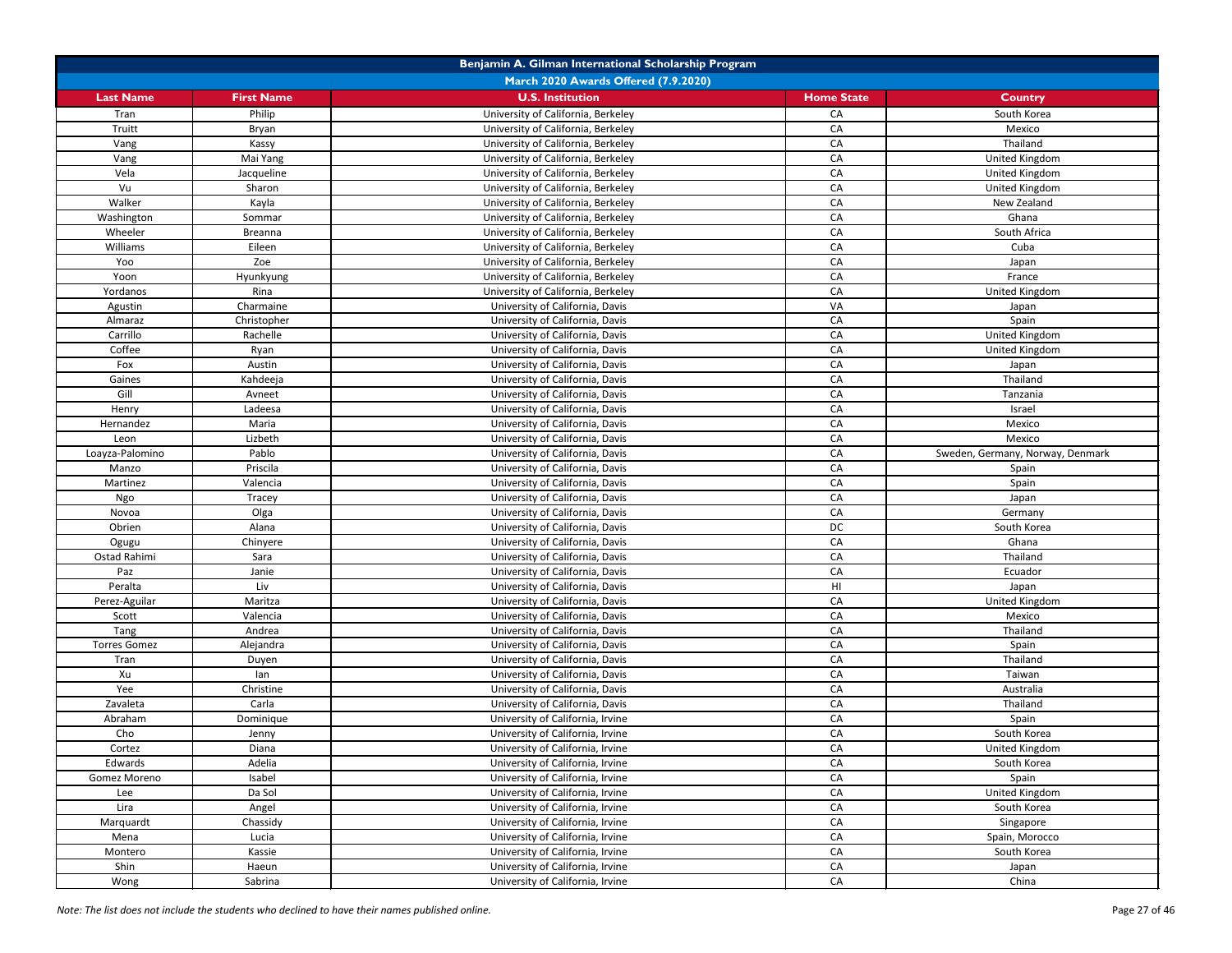| Benjamin A. Gilman International Scholarship Program |                   |                                         |                   |                      |
|------------------------------------------------------|-------------------|-----------------------------------------|-------------------|----------------------|
|                                                      |                   | March 2020 Awards Offered (7.9.2020)    |                   |                      |
| <b>Last Name</b>                                     | <b>First Name</b> | <b>U.S. Institution</b>                 | <b>Home State</b> | <b>Country</b>       |
| Agharabi                                             | Natasha           | University of California, Los Angeles   | CA                | South Korea          |
| Aljamal                                              | Julie             | University of California, Los Angeles   | CA                | United Kingdom       |
| <b>Ballard</b>                                       | Noah              | University of California, Los Angeles   | CA                | Sweden               |
| Canann                                               | Alana             | University of California, Los Angeles   | CA                | Germany              |
| Chen                                                 | Kelly             | University of California, Los Angeles   | CA                | United Kingdom       |
| Contreras                                            | Maria             | University of California, Los Angeles   | CA                | Thailand             |
| Escalante                                            | Edith             | University of California, Los Angeles   | CA                | Dominican Republic   |
| Fields                                               | <b>Brooke</b>     | University of California, Los Angeles   | CA                | United Kingdom       |
| Hemley                                               | Ariella           | University of California, Los Angeles   | CA                | Greece               |
| Hernandez-Casas                                      | Daisy             | University of California, Los Angeles   | CA                | Mexico               |
| Jimenez                                              | Janelly           | University of California, Los Angeles   | CA                | Mexico               |
| Landeros                                             | Karen             | University of California, Los Angeles   | CA                | South Korea          |
| Lu                                                   | Joey              | University of California, Los Angeles   | CA                | Netherlands          |
| Molina                                               | Priscilla         | University of California, Los Angeles   | CA                | Peru                 |
| Narvaez                                              | Jennifer          | University of California, Los Angeles   | <b>NC</b>         | United Kingdom       |
| Ponce                                                | Daniel            | University of California, Los Angeles   | CA                | Italy                |
| Quesada                                              | Kaitlyn           | University of California, Los Angeles   | CA                | United Kingdom       |
| Reese                                                | Chloe             | University of California, Los Angeles   | CA                | Ghana                |
| Rodarte                                              | Talisa            | University of California, Los Angeles   | CA                | Ireland              |
| Rojas                                                | Adrian            | University of California, Los Angeles   | CA                | United Kingdom       |
| Sanchez Briones                                      | Kimberly          | University of California, Los Angeles   | CA                | Ireland              |
| Savage                                               | Paulina           | University of California, Los Angeles   | CA                | Ireland              |
| Vertanessian                                         | Grace             | University of California, Los Angeles   | CA                | France               |
| Escobar                                              | Brandon           | University of California, Merced        | CA                | Japan                |
| Gonzalez                                             | Jackqueline       | University of California, Merced        | CA                | South Korea          |
| Nguyen                                               | Shalyn            | University of California, Merced        | CA                | South Korea          |
| Sabazali                                             | Cynthia           | University of California, Merced        | CA                | Dominican Republic   |
| Aquino                                               | Jeremy Andrew     | University of California, Riverside     | CA                | Japan                |
| Arreguin                                             | Melissa           | University of California, Riverside     | CA                | New Zealand          |
| Contreras                                            | Oscar             | University of California, Riverside     | CA                | Spain                |
| Hsu                                                  | Jason             | University of California, Riverside     | CA                | Japan                |
| Kamel                                                | Lana              | University of California, Riverside     | CA                | Spain                |
| Nalvarte                                             | Camila            | University of California, Riverside     | CA                | Spain                |
| Price                                                | Violetta          | University of California, Riverside     | CA                | Tanzania             |
| Rivera                                               | Angeles           | University of California, Riverside     | CA                | United Kingdom       |
| Sein                                                 | Shawna            | University of California, Riverside     | CA                | United Kingdom       |
| Smith                                                | Jordan            | University of California, Riverside     | CA                | Ghana                |
| Soto                                                 | Elisa             | University of California, Riverside     | CA                | United Kingdom       |
| Tiu                                                  | Matthew           | University of California, Riverside     | CA                | Japan                |
| Yan                                                  | Christine         | University of California, Riverside     | CA                | South Korea          |
| Yang                                                 | Jacolyn           | University of California, Riverside     | CA                | Italy                |
| Colbert                                              | Saryah            | University of California, San Diego     | CA                | Ghana                |
| Francisco                                            | Carlo             | University of California, San Diego     | CA                | Japan                |
| Ly                                                   | Vince             | University of California, San Diego     | CA                | Japan                |
| Manalo                                               | Zachary           | University of California, San Diego     | CA                | Philippines          |
| Phan                                                 | Thuy Hong         | University of California, San Diego     | CA                | Switzerland          |
| Rodriguez                                            | Caroline          | University of California, San Diego     | CA                | Australia            |
| Sea                                                  | Leeda             | University of California, San Diego     | CA                | Ecuador              |
| Stammler                                             | Clea              | University of California, San Diego     | CA                | South Africa, Zambia |
| Villafana                                            | Salvador          | University of California, San Diego     | CA                | Ecuador              |
| Yoon                                                 | Christopher       | University of California, San Diego     | CA                | South Korea          |
| Allen                                                | Michaela          | University of California, Santa Barbara | CA                | United Kingdom       |
| Alvarado                                             | Sylvia            | University of California, Santa Barbara | CA                | Costa Rica           |

*Note: The list does not include the students who declined to have their names published online.* Page 28 of 46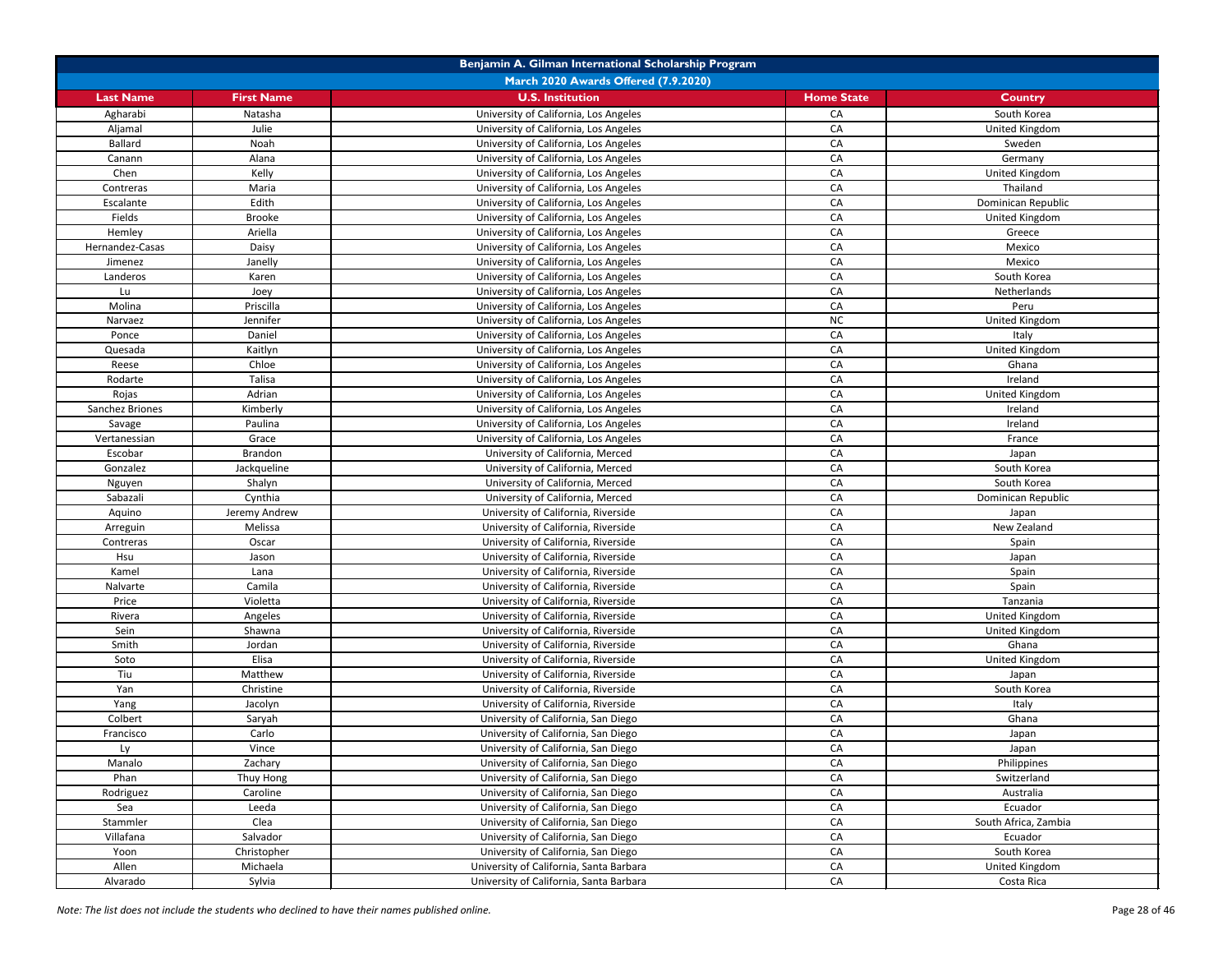| Benjamin A. Gilman International Scholarship Program |                   |                                         |                   |                                       |
|------------------------------------------------------|-------------------|-----------------------------------------|-------------------|---------------------------------------|
|                                                      |                   | March 2020 Awards Offered (7.9.2020)    |                   |                                       |
| <b>Last Name</b>                                     | <b>First Name</b> | <b>U.S. Institution</b>                 | <b>Home State</b> | <b>Country</b>                        |
| <b>Burditt</b>                                       | Caylee            | University of California, Santa Barbara | CA                | Spain                                 |
| Chu                                                  | Kathy             | University of California, Santa Barbara | CA                | Germany                               |
| Contreras                                            | Monica            | University of California, Santa Barbara | CA                | <b>Brazil</b>                         |
| Escorcia Ayala                                       | Daniela           | University of California, Santa Barbara | CA                | Ireland                               |
| Goff                                                 | Jessica           | University of California, Santa Barbara | CA                | Japan                                 |
| Gonzalez                                             | Marisol           | University of California, Santa Barbara | CA                | Australia                             |
| Mikhaiel                                             | Ebonie            | University of California, Santa Barbara | CA                | Italy                                 |
| Mora Gonzalez                                        | Marisol           | University of California, Santa Barbara | CA                | Mexico                                |
| Munoz                                                | Ashley            | University of California, Santa Barbara | CA                | Spain                                 |
| Nguyen                                               | Amanda            | University of California, Santa Barbara | CA                | Japan                                 |
| Phan                                                 | Bach-Khoa Do      | University of California, Santa Barbara | CA                | United Kingdom                        |
| Rudiger                                              | Clayton           | University of California, Santa Barbara | CA                | Belize                                |
| Schneider                                            | Maria             | University of California, Santa Barbara | CA                | Singapore                             |
| Swartz                                               | Katherine         | University of California, Santa Barbara | CA                | Jordan                                |
| Tapia                                                | Jocelyn           | University of California, Santa Barbara | CA                | United Kingdom                        |
| Taylor                                               | Jayden            | University of California, Santa Barbara | CA                | Cyprus                                |
| Topete                                               | Alma              | University of California, Santa Barbara | CA                | Sweden                                |
| Whitehead                                            | Ajah              | University of California, Santa Barbara | CA                | France                                |
| Baboldashtian                                        | Melica            | University of California, Santa Cruz    | CA                | Spain                                 |
| <b>Birk</b>                                          | Rajvir            | University of California, Santa Cruz    | CA                | Spain                                 |
| <b>Bragger</b>                                       | Austin            | University of California, Santa Cruz    | CA                | Japan                                 |
| Friend                                               | Jolene            | University of California, Santa Cruz    | CA                | United Kingdom                        |
| Golan                                                | Nona              | University of California, Santa Cruz    | CA                | Argentina, Chile                      |
| Grey                                                 | Colby             | University of California, Santa Cruz    | CA                | Ghana, South Africa, India, Mauritius |
| Guevara                                              | Ashley            | University of California, Santa Cruz    | CA                | Morocco                               |
| Hynell                                               | Anya              | University of California, Santa Cruz    | CA                | Argentina                             |
| Maan                                                 | Amarjot           | University of California, Santa Cruz    | CA                | Denmark                               |
| Miller                                               | Claire            | University of California, Santa Cruz    | CA                | United Kingdom                        |
| Morales                                              | Maria             | University of California, Santa Cruz    | CA                | Morocco                               |
| Scarsciotti                                          | Alyssa            | University of California, Santa Cruz    | CA                | Argentina                             |
| Sprowl                                               | Karlee            | University of California, Santa Cruz    | CA                | New Zealand                           |
| Tavares-Sabido                                       | Lindsey           | University of California, Santa Cruz    | CA                | South Africa                          |
| Tsoi                                                 | Chuntung          | University of California, Santa Cruz    | CA                | Singapore                             |
| Villegas                                             | Saul              | University of California, Santa Cruz    | CA                | Italy                                 |
| Antoinette                                           | Zoe               | University of Central Florida           | FL.               | South Africa                          |
| Fouroozi                                             | Esther            | University of Central Florida           | FL                | Botswana                              |
| Jefferson                                            | Kiara             | University of Central Florida           | FL                | France                                |
| Kellis                                               | Mariana           | University of Central Florida           | FL.               | Russia                                |
| Kirkland                                             | Alison            | University of Central Florida           | FL.               | Australia                             |
| Mendez                                               | Rodrigo           | University of Central Florida           | FL                | South Korea                           |
| Morris                                               | Elisa             | University of Central Florida           | <b>FL</b>         | South Korea                           |
| Reck                                                 | Jessica           | University of Central Florida           | FL                | Germany                               |
| Sangricco                                            | Lauren            | University of Central Florida           | FL                | Italy                                 |
| Zhou                                                 | Annabelinda       | University of Central Florida           | <b>FL</b>         | France                                |
| Bisnath                                              | Rickie            | University of Chicago                   | FL                | France                                |
| Mendieta                                             | David             | University of Chicago                   | IL.               | Italy                                 |
| Chantal                                              | Nibigira          | University of Cincinnati                | OH                | France                                |
| Grilliot                                             | Hannah            | University of Cincinnati                | OH                | Italy                                 |
| Palcisko                                             | Morgan            | University of Cincinnati                | OH                | Spain                                 |
| Reese                                                | Teahna            | University of Cincinnati                | OH                | Spain                                 |
| Demessie                                             | Nebyat            | University of Colorado, Boulder         | CO                | Italy                                 |
| Fendrick                                             | Skylar            | University of Colorado, Boulder         | CO                | Spain                                 |
| Gonzalez-Millan                                      | Christopher       | University of Colorado, Boulder         | CO                | Spain                                 |

*Note: The list does not include the students who declined to have their names published online.* Page 29 of 46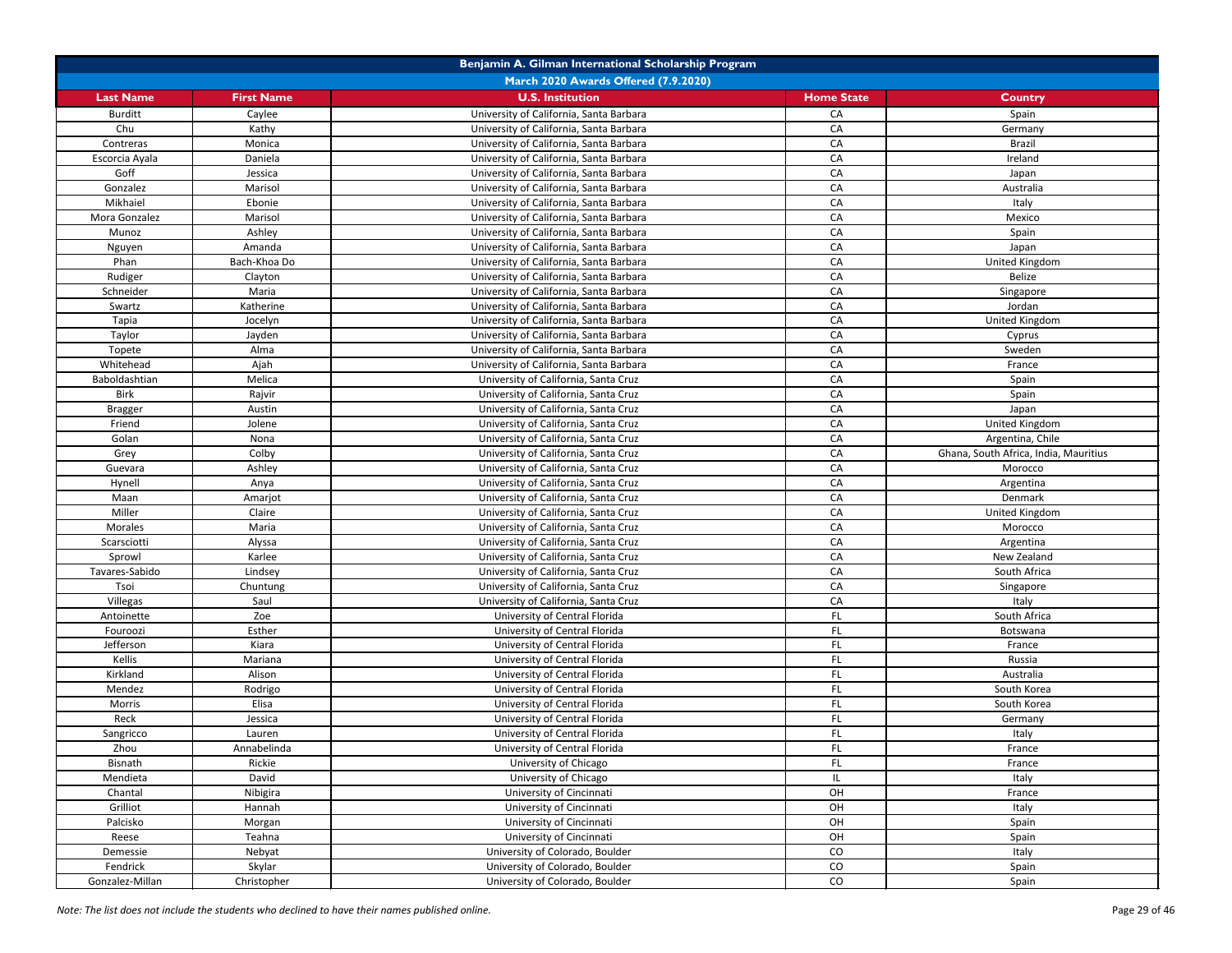| Benjamin A. Gilman International Scholarship Program |                   |                                                |                   |                                          |
|------------------------------------------------------|-------------------|------------------------------------------------|-------------------|------------------------------------------|
|                                                      |                   | March 2020 Awards Offered (7.9.2020)           |                   |                                          |
| <b>Last Name</b>                                     | <b>First Name</b> | <b>U.S. Institution</b>                        | <b>Home State</b> | <b>Country</b>                           |
| Miles                                                | Ezekiel           | University of Colorado, Boulder                | CO                | Costa Rica, Mexico, South Africa         |
| Mook                                                 | Katherina         | University of Colorado, Boulder                | CO                | Israel                                   |
| Ray                                                  | Carson            | University of Colorado, Boulder                | CO                | Ecuador                                  |
| Rodehorst                                            | Benjamin          | University of Colorado, Boulder                | CO                | Taiwan                                   |
| Sharma                                               | Shajesh           | University of Colorado, Boulder                | CO                | Spain                                    |
| Anstett                                              | Maggi             | University of Connecticut                      | <b>CT</b>         | South Africa                             |
| <b>Burke</b>                                         | Sheneille         | University of Connecticut                      | <b>NY</b>         | South Africa                             |
| Carlisle                                             | Kaylee            | University of Connecticut                      | CT                | Spain                                    |
| Deblasio                                             | Lily              | University of Connecticut                      | <b>CT</b>         | <b>United Kingdom</b>                    |
| Nedwick                                              | Sarah             | University of Connecticut                      | <b>CT</b>         | South Africa                             |
| Perez                                                | Christopher       | University of Connecticut                      | <b>CT</b>         | United Kingdom                           |
| Alvarado                                             | Emily             | University of Dallas                           | <b>TX</b>         | Costa Rica                               |
| Perez Aragon                                         | Yamilet           | University of Dayton                           | TX                | Chile                                    |
| Rhea                                                 | Caroline          | University of Dayton                           | OH                | United Kingdom                           |
| Creigh                                               | Jessica           | University of Delaware                         | DE                | United Kingdom                           |
| Delgado                                              | Lysandra          | University of Delaware                         | <b>NY</b>         | South Africa                             |
| Lin                                                  | Minwei            | University of Delaware                         | DE                | Singapore                                |
| Cervantes                                            | Victoria          | University of Denver                           | OK                | Spain                                    |
| Contreras                                            | Angelina          | University of Denver                           | CO                | Hungary                                  |
| Fatemi-Badi                                          | Kayla             | University of Denver                           | PA                | New Zealand                              |
| Fox                                                  | Felisha           | University of Denver                           | <b>MN</b>         | Switzerland                              |
| Granados                                             | Angelica          | University of Denver                           | CO                | Spain                                    |
| Lauer                                                | Alicia            | University of Denver                           | WI                | Australia                                |
| Mozolewski                                           | Maya              | University of Denver                           |                   | New Zealand                              |
| Truong                                               | Thu               | University of Denver                           | CO                | New Zealand                              |
| Wilbur                                               | Tabitha           | University of Denver                           | CO                | New Zealand                              |
| Becker                                               | Hunter            | University of Florida                          | FL.               |                                          |
| Bhojani                                              | Deah              | University of Florida                          | FL.               | Japan                                    |
| Clesi                                                | Aimee             | University of Florida                          | FL.               | Italy<br>Australia                       |
| Cuevas                                               | Giselle           | University of Florida                          | FL.               | Dominican Republic                       |
| Donnell                                              | Tierra            | University of Florida                          | FL.               |                                          |
| Franklin                                             | Natalie           | University of Florida                          | FL.               | Japan                                    |
| Gardner                                              | Savannah          | University of Florida                          | FL                | Japan<br>Madagascar                      |
| Gerasimchik                                          | Amber             | University of Florida                          | FL.               | Ireland                                  |
| Hewitt                                               |                   | University of Florida                          | FL.               |                                          |
|                                                      | Leeann            | University of Florida                          | FL.               | United Kingdom, France, Germany, Austria |
| Hussein<br>Lund                                      | Naz<br>Olyvia     | University of Florida                          | FL.               | Italy<br>Netherlands                     |
|                                                      | Serena            | University of Florida                          | FL.               |                                          |
| Lyn                                                  | Jocabed           | University of Florida                          |                   | Madagascar                               |
| Martinez                                             | Ricardo           |                                                | FL.<br>FL.        | Spain                                    |
| Martinez<br>Medina                                   | Dimitri           | University of Florida<br>University of Florida | FL.               | Italy<br>Spain                           |
|                                                      | Alexis            | University of Florida                          | FL.               | Australia                                |
| Moyle                                                |                   | University of Florida                          | FL.               | Thailand                                 |
| Nguyen                                               | Jane<br>Nhi       | University of Florida                          | FL.               | <b>Brazil</b>                            |
| Nguyen                                               | Alison            |                                                | FL.               | South Africa, Swaziland                  |
| Pager                                                | Sarah             | University of Florida                          | FL.               | Ireland                                  |
| Rincon                                               |                   | University of Florida                          |                   |                                          |
| Robinson                                             | Tamia             | University of Florida                          | FL.               | United Kingdom                           |
| San Antonio                                          | Erynne            | University of Florida                          | FL.               | United Kingdom                           |
| Sosa                                                 | Kyara             | University of Florida                          | FL                | Italy                                    |
| Strong-Jones                                         | Sienna            | University of Florida                          | FL.               | Dominican Republic                       |
| Whitenton                                            | Chandler          | University of Florida                          | FL.               | United Kingdom, Netherlands              |
| Ambrocio                                             | Diana             | University of Georgia                          | GA                | Peru                                     |
| Bufano                                               | Caroline          | University of Georgia                          | GA                | Italy                                    |

*Note: The list does not include the students who declined to have their names published online.* Page 30 of 46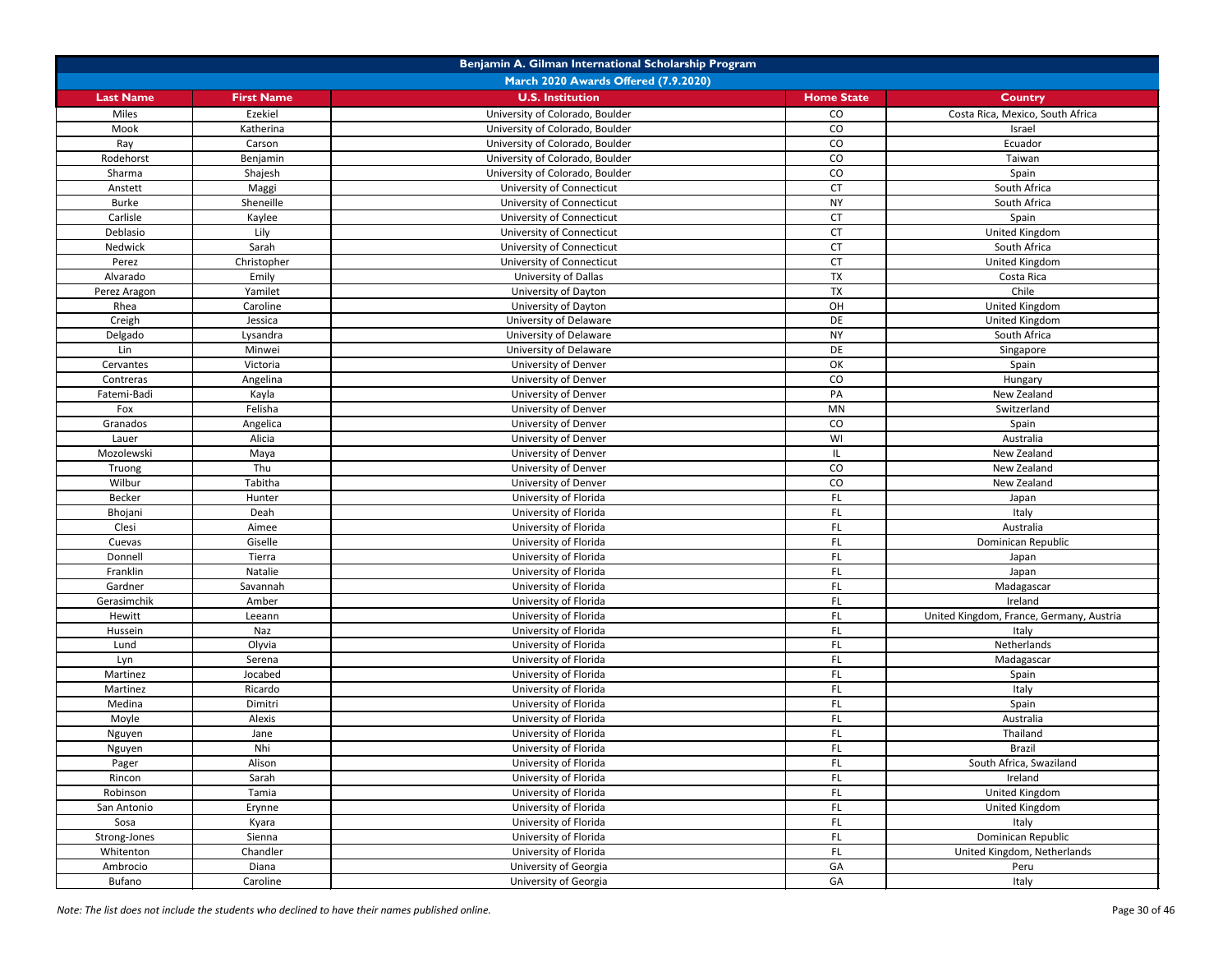| Benjamin A. Gilman International Scholarship Program |                   |                                      |                   |                |
|------------------------------------------------------|-------------------|--------------------------------------|-------------------|----------------|
|                                                      |                   | March 2020 Awards Offered (7.9.2020) |                   |                |
| <b>Last Name</b>                                     | <b>First Name</b> | <b>U.S. Institution</b>              | <b>Home State</b> | <b>Country</b> |
| Concuan                                              | Haydee            | University of Georgia                | GA                | Spain          |
| Diallo                                               | Hassanatou        | University of Georgia                | GA                | Tanzania       |
| Duncan                                               | Austin            | University of Georgia                | GA                | Germany        |
| Flores                                               | Melissa           | University of Georgia                | GA                | South Africa   |
| Goar                                                 | Eboni             | University of Georgia                | GA                | Japan          |
| Grant                                                | Amani             | University of Georgia                | GA                | Japan          |
| Grube                                                | Riley             | University of Georgia                | GA                | South Africa   |
| Hamed                                                | Ola               | University of Georgia                | GA                | Spain          |
| Hannah                                               | Amani             | University of Georgia                | GA                | United Kingdom |
| Hartfield                                            | Haven             | University of Georgia                | GA                | South Africa   |
| Hotard                                               | Jessica           | University of Georgia                | GA                | Senegal        |
| Kazi                                                 | Nazia             | University of Georgia                | GA                | South Korea    |
| Mclaughlin                                           | Jonathan          | University of Georgia                | GA                | Italy          |
| Osibodu                                              | Princess          | University of Georgia                | GA                | Tanzania       |
| Phelps                                               | Daisha            | University of Georgia                | GA                | Spain          |
| Roberson                                             | Cerenity          | University of Georgia                | GA                | United Kingdom |
| Smith                                                | Dante             | University of Georgia                | GA                | Japan          |
| Sommer                                               | Savannah          | University of Georgia                | GA                | Italy          |
| Zhang                                                | Lisa              | University of Georgia                | GA                | Singapore      |
| Kekauoha-Chartrand                                   | Taimane           | University of Hawaii, Hilo           | HI                | South Korea    |
| Kishigawa                                            | Tessa             | University of Hawaii, Hilo           | HI                | United Kingdom |
| Kang                                                 | Jiajun            | University of Hawaii, Manoa          | HI                | Singapore      |
| Nguyen                                               | Jenny             | University of Hawaii, Manoa          | HI                | Ireland        |
| Renteria                                             | Alyssa            | University of Hawaii, Manoa          | <b>NV</b>         | South Korea    |
| Abrera                                               | Angeline          | University of Houston                | TX                | South Korea    |
| Albishah                                             | Reem              | University of Houston                | <b>TX</b>         | New Zealand    |
| Armstrong                                            | Tristan           | University of Houston                | <b>TX</b>         | Mexico         |
| Aspoor                                               | Delia             | University of Houston                | <b>TX</b>         | South Korea    |
| Atieh                                                | Taleed            | University of Houston                | <b>TX</b>         | Jordan         |
| Buske                                                | Zoie              | University of Houston                | <b>TX</b>         | Greece         |
| Clemons                                              | Jamar             | University of Houston                | <b>TX</b>         | Costa Rica     |
| Douglass                                             | James             | University of Houston                | <b>TX</b>         | United Kingdom |
| Elhaj                                                | Diana             | University of Houston                | <b>TX</b>         | Costa Rica     |
| Fernandez                                            | Estefania         | University of Houston                | <b>TX</b>         | Spain          |
| Flores                                               | John              | University of Houston                | <b>TX</b>         | Ecuador        |
| Gomez                                                | Mayra             | University of Houston                | <b>TX</b>         | Netherlands    |
| Gonzalez                                             | Abigail           | University of Houston                | <b>TX</b>         | Ecuador        |
| Hernandez                                            | Ashley            | University of Houston                | <b>TX</b>         | Peru           |
| Jedkins                                              | Elijah            | University of Houston                | <b>TX</b>         | Italy          |
| Key                                                  | Noah              | University of Houston                | <b>TX</b>         | Greece         |
| Lang                                                 | Abby              | University of Houston                | <b>TX</b>         | Costa Rica     |
| Obispo                                               | Jessica           | University of Houston                | TX                | South Korea    |
| Palestina                                            | Brenda            | University of Houston                | <b>TX</b>         | Spain          |
| Patel                                                | Saajan            | University of Houston                | <b>TX</b>         | France         |
| Pham                                                 | Angeline          | University of Houston                | <b>TX</b>         | Spain          |
| Ponce                                                | Gabriel           | University of Houston                | <b>TX</b>         | Spain          |
| Poranski                                             | Zoe               | University of Houston                | <b>TX</b>         | Italy          |
| Reyna                                                | Valery            | University of Houston                | <b>TX</b>         | Ecuador        |
| Robles                                               | Somarria          | University of Houston                | <b>TX</b>         | Italy          |
| Rojas                                                | Sandra            | University of Houston                | <b>TX</b>         | Argentina      |
| Sampogna                                             | Marissa           | University of Houston                | <b>TX</b>         | Spain          |
| Santos                                               | Sharon Jasmin     | University of Houston                | <b>TX</b>         | Spain          |
| Silva                                                | Cecilia           | University of Houston                | <b>TX</b>         | Ecuador        |
|                                                      |                   |                                      |                   |                |

*Note: The list does not include the students who declined to have their names published online.* Page 31 of 46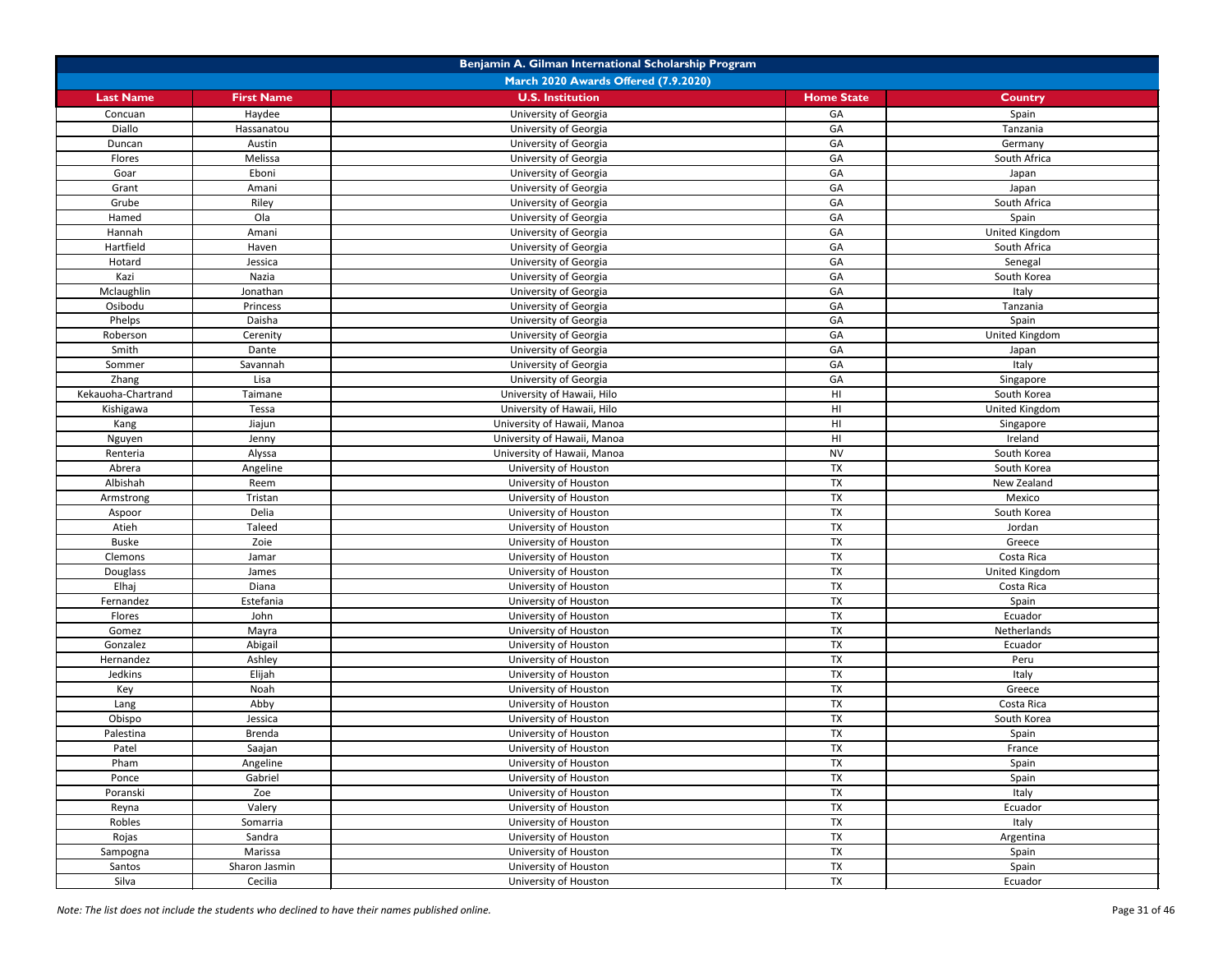| Benjamin A. Gilman International Scholarship Program |                   |                                          |                   |                             |
|------------------------------------------------------|-------------------|------------------------------------------|-------------------|-----------------------------|
|                                                      |                   | March 2020 Awards Offered (7.9.2020)     |                   |                             |
| <b>Last Name</b>                                     | <b>First Name</b> | <b>U.S. Institution</b>                  | <b>Home State</b> | <b>Country</b>              |
| Villalta                                             | Ashley            | University of Houston                    | <b>TX</b>         | Spain                       |
| Walters                                              | Mallory           | University of Houston                    | <b>TX</b>         | Costa Rica                  |
| Zhao                                                 | Peijun            | University of Houston                    | <b>TX</b>         | Greece                      |
| Aguirre                                              | Fernanda          | University of Houston, Downtown          | <b>TX</b>         | Costa Rica                  |
| Corpus                                               | Christi           | University of Houston, Downtown          | <b>TX</b>         | United Kingdom              |
| Flores                                               | Heidi             | University of Houston, Downtown          | <b>TX</b>         | Costa Rica                  |
| Martinez                                             | Nayely            | University of Houston, Downtown          | TX                | Costa Rica                  |
| Carrillo                                             | Emilia            | University of Idaho                      | ID                | Spain                       |
| Cordes-Snyder                                        | Kelsey            | University of Idaho                      | ID                | Italy                       |
| Garcia Espinoza                                      | Carlos            | University of Idaho                      | ID                | Spain                       |
| Marchant                                             | Liam              | University of Idaho                      | ID                | Ghana                       |
| Meyer                                                | Brandon           | University of Idaho                      | ID                | Ghana                       |
| Warren                                               | Ashley            | University of Idaho                      | ID                | Togo, Ghana                 |
| Ali                                                  | Mariam            | University of Illinois, Chicago          |                   | Morocco                     |
| Asmar                                                | Nabil             | University of Illinois, Chicago          |                   | United Kingdom, Netherlands |
| Calito                                               | Andrea            | University of Illinois, Chicago          |                   | Spain                       |
| Patel                                                | Bhagvat           | University of Illinois, Chicago          |                   | Spain                       |
| Ruiz                                                 | Sarai             | University of Illinois, Chicago          |                   | Spain                       |
| Schneider                                            | Kayla             | University of Illinois, Chicago          |                   | Ecuador                     |
| Stotjadinovic                                        | Jelena            | University of Illinois, Chicago          |                   | Spain                       |
| Zurita-Calvario                                      | Abigail           | University of Illinois, Chicago          |                   | France                      |
| <b>Barnhart</b>                                      | Savannah          | University of Illinois, Urbana-Champaign |                   | Spain                       |
| Di Stefano                                           | Daniella          | University of Illinois, Urbana-Champaign |                   | Argentina                   |
| Fuller                                               | Jessica           | University of Illinois, Urbana-Champaign |                   | Greece                      |
| Garza                                                | Rosemarie         | University of Illinois, Urbana-Champaign |                   | Denmark                     |
| Osagiede                                             | Ivie              | University of Illinois, Urbana-Champaign |                   | France                      |
| Paez                                                 | Zitlalli          | University of Illinois, Urbana-Champaign |                   | Ecuador                     |
| Roman                                                | Citlalli          | University of Illinois, Urbana-Champaign |                   | Spain                       |
| Zarky                                                | Rachel            | University of Illinois, Urbana-Champaign | IL                | Italy                       |
| Forero                                               | Anissa            | University of Iowa                       | IA                | Dominican Republic          |
| Lara                                                 | Rebecca           | University of Iowa                       | IA                | Spain                       |
| Leng                                                 | Linette           | University of Iowa                       | IA                | Spain                       |
| Rush                                                 | Madison           | University of Iowa                       | IA                | Georgia, Kazakhstan         |
| Steger                                               | Allison           | University of Iowa                       | IA                | Germany                     |
| Taha                                                 | Leena             | University of Iowa                       | IA                | India                       |
| Weng                                                 | Julie             | University of Iowa                       | IA                | South Africa                |
| Canedy                                               | Matthew           | University of Kansas, Lawrence           | <b>KS</b>         | United Kingdom              |
| Chaudhry                                             | Nyla              | University of Kansas, Lawrence           | <b>KS</b>         | South Korea                 |
| Delaney                                              | Kate              | University of Kansas, Lawrence           | KS                | Japan                       |
| Dotzert                                              | Sarah             | University of Kansas, Lawrence           |                   | South Korea                 |
| Ferdous                                              | Jannatul          | University of Kansas, Lawrence           | <b>KS</b>         | South Africa                |
| Fulton                                               | Jaida             | University of Kansas, Lawrence           | KS                | Spain                       |
| Gaunt                                                | Jillian           | University of Kansas, Lawrence           | <b>KS</b>         | Greece                      |
| Hammer                                               | Katelyn           | University of Kansas, Lawrence           | <b>KS</b>         | Italy                       |
| Nguyen                                               | Thu               | University of Kansas, Lawrence           | <b>KS</b>         | Spain                       |
| Schrader                                             | Evan              | University of Kansas, Lawrence           | <b>KS</b>         | Argentina                   |
| Smith                                                | Gage              | University of Kansas, Lawrence           | <b>KS</b>         | Japan                       |
| Terian                                               | Sophia            | University of Kansas, Lawrence           | <b>KS</b>         | France                      |
| Mitchell                                             | Mikayla           | University of Kentucky                   | KY                | Germany, Netherlands        |
| Young                                                | Taylor            | University of Kentucky                   | KY                | Germany                     |
| <b>Brock</b>                                         | Alexis            | University of Louisville                 | KY                | Italy                       |
| Chou                                                 | Chin-Yang         | University of Louisville                 | KY                | Spain                       |
| Crum                                                 | Theresa           | University of Louisville                 | KY                | Panama                      |
|                                                      |                   |                                          |                   |                             |

*Note: The list does not include the students who declined to have their names published online.* Page 32 of 46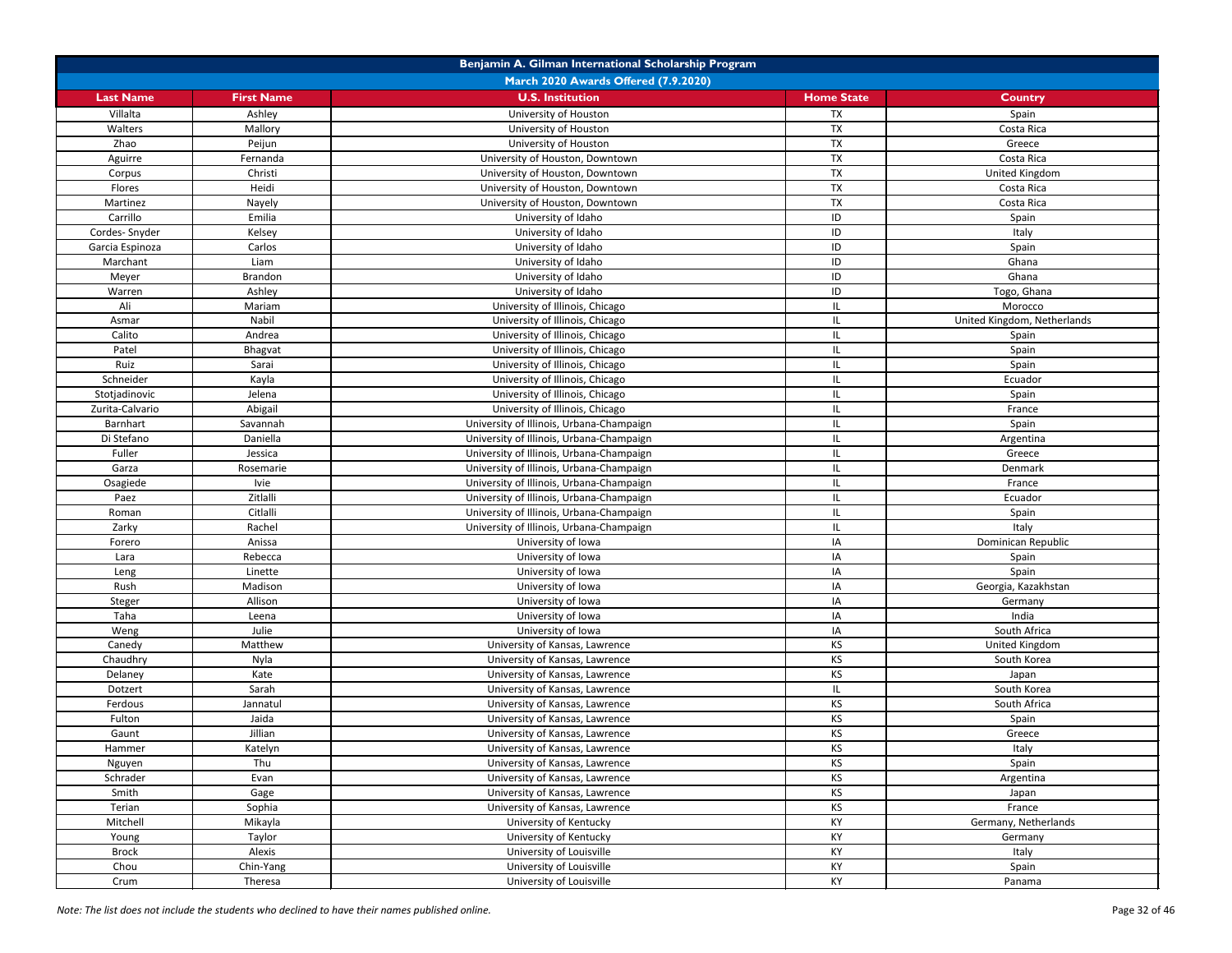| Benjamin A. Gilman International Scholarship Program |                   |                                          |                   |                              |
|------------------------------------------------------|-------------------|------------------------------------------|-------------------|------------------------------|
|                                                      |                   | March 2020 Awards Offered (7.9.2020)     |                   |                              |
| <b>Last Name</b>                                     | <b>First Name</b> | <b>U.S. Institution</b>                  | <b>Home State</b> | <b>Country</b>               |
| Dhungyel                                             | Sharada           | University of Louisville                 | ΚY                | United Kingdom               |
| Fisher                                               | Taylor            | University of Louisville                 | KY                | Cuba                         |
| Hampton                                              | Gzeonie           | University of Louisville                 | <b>KY</b>         | Jordan, United Arab Emirates |
| Ho                                                   | Jason             | University of Louisville                 | KY                | Spain                        |
| Kubash                                               | Emma              | University of Louisville                 | KY                | Spain                        |
| Smith                                                | Sophia            | University of Louisville                 | KY                | Spain                        |
| <b>Sparling</b>                                      | Nicole            | University of Louisville                 | KY                | Spain                        |
| Sunuwar                                              | Swarnim           | University of Louisville                 | KY                | United Kingdom               |
| Little                                               | Kyle              | University of Maine, Machias             | ME                | Japan                        |
| Brenner-Simpson                                      | Kate              | University of Maine, Orono               | ME                | India                        |
| Freudenberger                                        | Laura             | University of Maine, Orono               | ME                | Australia                    |
| Harris                                               | Chandler          | University of Maine, Orono               | ME                | Morocco                      |
| <b>Hutchins</b>                                      | Dakota            | University of Maine, Orono               | ME                | United Kingdom               |
| Oneill                                               | Daniel            | University of Maine, Orono               | ME                | Kosovo                       |
| Paul                                                 | Ashley            | University of Maine, Orono               | ME                | United Kingdom               |
| Bechtel                                              | Kristin           | University of Maryland, Baltimore County | PA                | South Korea                  |
| Lee                                                  | Juelle            | University of Maryland, Baltimore County | <b>MD</b>         | South Africa                 |
| Alemayehu                                            | Christina         | University of Maryland, College Park     | <b>MD</b>         | Italy                        |
| Baer                                                 | Trudy             | University of Maryland, College Park     | <b>MD</b>         | Spain                        |
| <b>Beckles</b>                                       | Ashley            | University of Maryland, College Park     | <b>MD</b>         | Spain                        |
| <b>Bhatti</b>                                        | Ali               | University of Maryland, College Park     | MD                | France                       |
| Carr                                                 | Adele             | University of Maryland, College Park     | <b>CT</b>         | India                        |
| Kallon                                               | Elias             | University of Maryland, College Park     | <b>MD</b>         | Japan                        |
| Lai                                                  | Amy               | University of Maryland, College Park     | <b>MD</b>         | Canada                       |
| Li.                                                  | Laureen           | University of Maryland, College Park     | <b>MD</b>         | Taiwan                       |
| Omwenga                                              | Salima            | University of Maryland, College Park     | <b>MD</b>         | South Africa                 |
| Thorpe                                               | Mason             | University of Maryland, College Park     | MD                | Spain                        |
| Truss-Williams                                       | Anaya             | University of Maryland, College Park     | <b>NC</b>         | Spain                        |
| Blaise                                               | Darshana          | University of Massachusetts, Amherst     | MA                | South Korea                  |
| France                                               | Sarah             | University of Massachusetts, Amherst     | MA                | <b>Brazil</b>                |
| Garcia                                               | Leslie            | University of Massachusetts, Amherst     | MA                | Spain                        |
| Gutierrez Orrego                                     | Katherine         | University of Massachusetts, Amherst     | MA                | Japan                        |
| <b>Keating Jr</b>                                    | Daniel            | University of Massachusetts, Amherst     | MA                | South Korea                  |
| Lajara                                               | Tomas             | University of Massachusetts, Amherst     | MA                | Spain                        |
| Lam                                                  | Suling            | University of Massachusetts, Amherst     | MA                | China                        |
| Little Endara                                        | Maria Elena       | University of Massachusetts, Amherst     | VT                | Czech Republic               |
| Nguyen                                               | Randy             | University of Massachusetts, Amherst     | MA                | Japan                        |
| Palmisano                                            | Christine         | University of Massachusetts, Amherst     | MA                | Spain                        |
| Resto-Albelo                                         | Kelibeth          | University of Massachusetts, Amherst     | MA                | Spain                        |
| Sharpe                                               | Alliyah           | University of Massachusetts, Amherst     | MA                | Jordan                       |
| Trainor                                              | Emily             | University of Massachusetts, Amherst     | <b>NH</b>         | Italy                        |
| Ly                                                   | Nguyen            | University of Massachusetts, Boston      | MA                | South Korea                  |
| Acosta                                               | Nazeli            | University of Massachusetts, Lowell      | MA                | Dominican Republic           |
| Meeks                                                | Akiea             | University of Memphis                    | TN                | Ireland                      |
| Rivera                                               | Fabiola           | University of Memphis                    | TN                | Ireland                      |
| Shaneyfelt                                           | Ashleigh          | University of Memphis                    | TN                | Greece                       |
| Vo                                                   | Gia               | University of Memphis                    | TN                | Spain                        |
| Allen                                                | James             | University of Miami                      | AL                | South Korea                  |
| Awrow                                                | Donovan           | University of Michigan-Ann Arbor         | MI                | Ireland                      |
| Chen                                                 | Soverno           | University of Michigan-Ann Arbor         | <b>NJ</b>         | China                        |
| Quinones                                             | Alyssa            | University of Michigan-Ann Arbor         | MI                | Denmark                      |
| Robinson                                             | Elise             | University of Michigan-Ann Arbor         | FL.               | Spain                        |
| Villegas                                             | Victoria          | University of Michigan-Ann Arbor         | MI                | United Kingdom               |

*Note: The list does not include the students who declined to have their names published online.* Page 33 of 46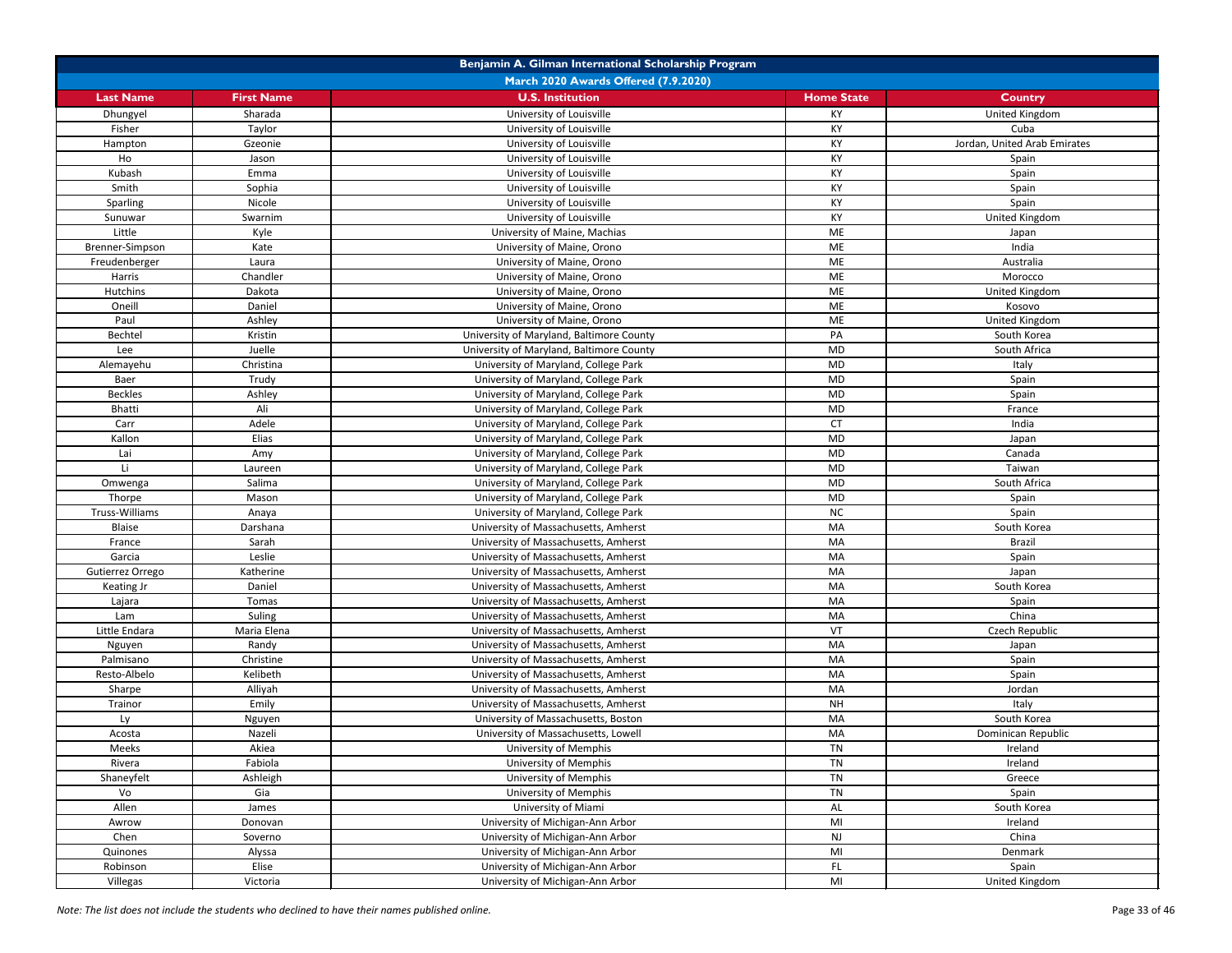| March 2020 Awards Offered (7.9.2020)<br><b>U.S. Institution</b><br><b>Last Name</b><br><b>First Name</b><br><b>Home State</b><br><b>Country</b><br>University of Minnesota, Morris<br>Fields<br>Andrea<br><b>MN</b><br>Japan<br>Martinez Zuviria<br>Clara<br>University of Minnesota, Morris<br><b>MN</b><br>France<br>University of Minnesota, Morris<br>Schermerhorn<br>Shelby<br>MN<br>Greece<br>Estrella<br>University of Minnesota, Twin Cities<br><b>MN</b><br>Emma<br>Taiwan<br>Finch<br>Stephanie<br>University of Minnesota, Twin Cities<br><b>MN</b><br>Ireland<br>Madeleine<br>University of Minnesota, Twin Cities<br>Woodman<br><b>MN</b><br>Spain<br>Zibble<br>Emilie<br>University of Minnesota, Twin Cities<br>Chile<br><b>MN</b><br>University of Mississippi<br><b>MO</b><br>Londyn<br>Morocco<br>Lorenz<br>University of Missouri-Columbia<br><b>MO</b><br>Akinade<br>Omowunmi<br>Vietnam<br>University of Missouri-Columbia<br>Czech Republic<br>Fink<br><b>MO</b><br>Grace<br>University of Missouri-Columbia<br><b>MO</b><br>Larue-Hill<br>South Africa<br>Armaja<br>Jacqueline<br>University of Missouri-Columbia<br><b>MO</b><br>Belgium<br>Lemp<br>Elizabeth<br>University of Missouri-Columbia<br><b>MO</b><br>Spain<br>Lopez<br>University of Missouri-Columbia<br><b>MO</b><br>Patricia<br>Lupu<br>Germany<br>University of Missouri-Columbia<br><b>MO</b><br>Metcalf<br>Morgan<br>Spain<br>University of Missouri-Columbia<br><b>MO</b><br>Prince<br>Yesenia<br>Ireland<br>University of Missouri-Columbia<br>Russell<br>Derik<br>MO<br>Italy, France<br>University of Missouri-Columbia<br>China, Vietnam, India, Indonesia<br>Trinidy<br><b>KS</b><br>Thompson<br>University of Missouri-Columbia<br><b>MO</b><br>Twitchell<br>Evann<br>Jordan<br>University of Missouri-Columbia<br><b>MO</b><br>Vu<br>An<br>Italy<br>Adelaide<br>University of Missouri-Kansas City<br>CO<br>Birgenheier<br>Argentina<br>University of Missouri-Kansas City<br><b>MO</b><br>United Kingdom<br>April<br>Brown<br>University of Missouri-Kansas City<br>Daniel<br><b>MO</b><br>Garcia-Roman<br>Argentina<br>University of Missouri-Kansas City<br>Kiah<br><b>MO</b><br>Sayre<br>Argentina<br>University of Missouri-Kansas City<br><b>MO</b><br>United Kingdom<br>Spencer<br>Annie<br>Smith<br>University of Mount Union<br>OH<br>Ava<br>Japan<br>Kadeja<br>University of Nebraska, Lincoln<br><b>NE</b><br>Alkanass<br>Jordan<br>University of Nebraska, Lincoln<br><b>NE</b><br>Emily<br>Barajas<br>France<br><b>Nick</b><br>Turkey<br>Barber<br>University of Nebraska, Lincoln<br><b>NE</b><br><b>NE</b><br>Carissa<br>Spain<br>Bohaty<br>University of Nebraska, Lincoln<br>Chile<br>University of Nebraska, Lincoln<br><b>NE</b><br>Brodersen<br>Kia<br>Emily<br><b>NE</b><br>University of Nebraska, Lincoln<br>Spain<br>Casanova<br>Degraff<br><b>NE</b><br>Emily<br>University of Nebraska, Lincoln<br>France<br><b>NE</b><br>Sara<br>University of Nebraska, Lincoln<br>United Kingdom<br>Hasan<br><b>NE</b><br>Alex<br>Henkel<br>University of Nebraska, Lincoln<br>Spain<br><b>NE</b><br>Heracleo-Flores<br><b>Brenda</b><br>University of Nebraska, Lincoln<br>Peru<br>Chile<br>University of Nebraska, Lincoln<br><b>KS</b><br>Caroline<br>Jacobs<br><b>NE</b><br>Nathaly<br>Spain<br>Larios-Vasquez<br>University of Nebraska, Lincoln<br><b>NE</b><br>Le<br>Kevin<br>University of Nebraska, Lincoln<br>Zambia, Ethiopia<br><b>NE</b><br>Little<br>Martin<br>University of Nebraska, Lincoln<br>Japan<br><b>NE</b><br>United Kingdom<br>Jessica<br>University of Nebraska, Lincoln<br>Long<br><b>NE</b><br>Turkey<br>Majid<br>Sonoor<br>University of Nebraska, Lincoln<br>Martello<br>Isabella<br>University of Nebraska, Lincoln<br><b>NE</b><br>Ethiopia, Zambia<br>Riham<br>Mohammed<br>University of Nebraska, Lincoln<br><b>NE</b><br>Morocco<br>Olsen<br>University of Nebraska, Lincoln<br><b>NE</b><br>Emily<br>Jordan<br><b>NE</b><br>Patrick<br>University of Nebraska, Lincoln<br>Pineda<br>Spain<br><b>NE</b><br>University of Nebraska, Lincoln<br>Ethiopia, Zambia<br>Post<br>April<br><b>NE</b><br>Izchel<br>University of Nebraska, Lincoln<br>United Kingdom<br>Quintero<br><b>NE</b><br>Muranmok<br>University of Nebraska, Lincoln<br>Jordan | Benjamin A. Gilman International Scholarship Program |  |  |  |  |
|-------------------------------------------------------------------------------------------------------------------------------------------------------------------------------------------------------------------------------------------------------------------------------------------------------------------------------------------------------------------------------------------------------------------------------------------------------------------------------------------------------------------------------------------------------------------------------------------------------------------------------------------------------------------------------------------------------------------------------------------------------------------------------------------------------------------------------------------------------------------------------------------------------------------------------------------------------------------------------------------------------------------------------------------------------------------------------------------------------------------------------------------------------------------------------------------------------------------------------------------------------------------------------------------------------------------------------------------------------------------------------------------------------------------------------------------------------------------------------------------------------------------------------------------------------------------------------------------------------------------------------------------------------------------------------------------------------------------------------------------------------------------------------------------------------------------------------------------------------------------------------------------------------------------------------------------------------------------------------------------------------------------------------------------------------------------------------------------------------------------------------------------------------------------------------------------------------------------------------------------------------------------------------------------------------------------------------------------------------------------------------------------------------------------------------------------------------------------------------------------------------------------------------------------------------------------------------------------------------------------------------------------------------------------------------------------------------------------------------------------------------------------------------------------------------------------------------------------------------------------------------------------------------------------------------------------------------------------------------------------------------------------------------------------------------------------------------------------------------------------------------------------------------------------------------------------------------------------------------------------------------------------------------------------------------------------------------------------------------------------------------------------------------------------------------------------------------------------------------------------------------------------------------------------------------------------------------------------------------------------------------------------------------------------------------------------------------------------------------------------------------------------------------------------------------------------------------------------------------------------------------------------------------------------------------------------------------------------------------------------------------------------------------------------------------------------------------------------------------------------------------------------------------------------------------------------------------------------------------------------------------------------------------------------------|------------------------------------------------------|--|--|--|--|
|                                                                                                                                                                                                                                                                                                                                                                                                                                                                                                                                                                                                                                                                                                                                                                                                                                                                                                                                                                                                                                                                                                                                                                                                                                                                                                                                                                                                                                                                                                                                                                                                                                                                                                                                                                                                                                                                                                                                                                                                                                                                                                                                                                                                                                                                                                                                                                                                                                                                                                                                                                                                                                                                                                                                                                                                                                                                                                                                                                                                                                                                                                                                                                                                                                                                                                                                                                                                                                                                                                                                                                                                                                                                                                                                                                                                                                                                                                                                                                                                                                                                                                                                                                                                                                                                                                 |                                                      |  |  |  |  |
|                                                                                                                                                                                                                                                                                                                                                                                                                                                                                                                                                                                                                                                                                                                                                                                                                                                                                                                                                                                                                                                                                                                                                                                                                                                                                                                                                                                                                                                                                                                                                                                                                                                                                                                                                                                                                                                                                                                                                                                                                                                                                                                                                                                                                                                                                                                                                                                                                                                                                                                                                                                                                                                                                                                                                                                                                                                                                                                                                                                                                                                                                                                                                                                                                                                                                                                                                                                                                                                                                                                                                                                                                                                                                                                                                                                                                                                                                                                                                                                                                                                                                                                                                                                                                                                                                                 |                                                      |  |  |  |  |
|                                                                                                                                                                                                                                                                                                                                                                                                                                                                                                                                                                                                                                                                                                                                                                                                                                                                                                                                                                                                                                                                                                                                                                                                                                                                                                                                                                                                                                                                                                                                                                                                                                                                                                                                                                                                                                                                                                                                                                                                                                                                                                                                                                                                                                                                                                                                                                                                                                                                                                                                                                                                                                                                                                                                                                                                                                                                                                                                                                                                                                                                                                                                                                                                                                                                                                                                                                                                                                                                                                                                                                                                                                                                                                                                                                                                                                                                                                                                                                                                                                                                                                                                                                                                                                                                                                 |                                                      |  |  |  |  |
|                                                                                                                                                                                                                                                                                                                                                                                                                                                                                                                                                                                                                                                                                                                                                                                                                                                                                                                                                                                                                                                                                                                                                                                                                                                                                                                                                                                                                                                                                                                                                                                                                                                                                                                                                                                                                                                                                                                                                                                                                                                                                                                                                                                                                                                                                                                                                                                                                                                                                                                                                                                                                                                                                                                                                                                                                                                                                                                                                                                                                                                                                                                                                                                                                                                                                                                                                                                                                                                                                                                                                                                                                                                                                                                                                                                                                                                                                                                                                                                                                                                                                                                                                                                                                                                                                                 |                                                      |  |  |  |  |
|                                                                                                                                                                                                                                                                                                                                                                                                                                                                                                                                                                                                                                                                                                                                                                                                                                                                                                                                                                                                                                                                                                                                                                                                                                                                                                                                                                                                                                                                                                                                                                                                                                                                                                                                                                                                                                                                                                                                                                                                                                                                                                                                                                                                                                                                                                                                                                                                                                                                                                                                                                                                                                                                                                                                                                                                                                                                                                                                                                                                                                                                                                                                                                                                                                                                                                                                                                                                                                                                                                                                                                                                                                                                                                                                                                                                                                                                                                                                                                                                                                                                                                                                                                                                                                                                                                 |                                                      |  |  |  |  |
|                                                                                                                                                                                                                                                                                                                                                                                                                                                                                                                                                                                                                                                                                                                                                                                                                                                                                                                                                                                                                                                                                                                                                                                                                                                                                                                                                                                                                                                                                                                                                                                                                                                                                                                                                                                                                                                                                                                                                                                                                                                                                                                                                                                                                                                                                                                                                                                                                                                                                                                                                                                                                                                                                                                                                                                                                                                                                                                                                                                                                                                                                                                                                                                                                                                                                                                                                                                                                                                                                                                                                                                                                                                                                                                                                                                                                                                                                                                                                                                                                                                                                                                                                                                                                                                                                                 |                                                      |  |  |  |  |
|                                                                                                                                                                                                                                                                                                                                                                                                                                                                                                                                                                                                                                                                                                                                                                                                                                                                                                                                                                                                                                                                                                                                                                                                                                                                                                                                                                                                                                                                                                                                                                                                                                                                                                                                                                                                                                                                                                                                                                                                                                                                                                                                                                                                                                                                                                                                                                                                                                                                                                                                                                                                                                                                                                                                                                                                                                                                                                                                                                                                                                                                                                                                                                                                                                                                                                                                                                                                                                                                                                                                                                                                                                                                                                                                                                                                                                                                                                                                                                                                                                                                                                                                                                                                                                                                                                 |                                                      |  |  |  |  |
|                                                                                                                                                                                                                                                                                                                                                                                                                                                                                                                                                                                                                                                                                                                                                                                                                                                                                                                                                                                                                                                                                                                                                                                                                                                                                                                                                                                                                                                                                                                                                                                                                                                                                                                                                                                                                                                                                                                                                                                                                                                                                                                                                                                                                                                                                                                                                                                                                                                                                                                                                                                                                                                                                                                                                                                                                                                                                                                                                                                                                                                                                                                                                                                                                                                                                                                                                                                                                                                                                                                                                                                                                                                                                                                                                                                                                                                                                                                                                                                                                                                                                                                                                                                                                                                                                                 |                                                      |  |  |  |  |
|                                                                                                                                                                                                                                                                                                                                                                                                                                                                                                                                                                                                                                                                                                                                                                                                                                                                                                                                                                                                                                                                                                                                                                                                                                                                                                                                                                                                                                                                                                                                                                                                                                                                                                                                                                                                                                                                                                                                                                                                                                                                                                                                                                                                                                                                                                                                                                                                                                                                                                                                                                                                                                                                                                                                                                                                                                                                                                                                                                                                                                                                                                                                                                                                                                                                                                                                                                                                                                                                                                                                                                                                                                                                                                                                                                                                                                                                                                                                                                                                                                                                                                                                                                                                                                                                                                 |                                                      |  |  |  |  |
|                                                                                                                                                                                                                                                                                                                                                                                                                                                                                                                                                                                                                                                                                                                                                                                                                                                                                                                                                                                                                                                                                                                                                                                                                                                                                                                                                                                                                                                                                                                                                                                                                                                                                                                                                                                                                                                                                                                                                                                                                                                                                                                                                                                                                                                                                                                                                                                                                                                                                                                                                                                                                                                                                                                                                                                                                                                                                                                                                                                                                                                                                                                                                                                                                                                                                                                                                                                                                                                                                                                                                                                                                                                                                                                                                                                                                                                                                                                                                                                                                                                                                                                                                                                                                                                                                                 |                                                      |  |  |  |  |
|                                                                                                                                                                                                                                                                                                                                                                                                                                                                                                                                                                                                                                                                                                                                                                                                                                                                                                                                                                                                                                                                                                                                                                                                                                                                                                                                                                                                                                                                                                                                                                                                                                                                                                                                                                                                                                                                                                                                                                                                                                                                                                                                                                                                                                                                                                                                                                                                                                                                                                                                                                                                                                                                                                                                                                                                                                                                                                                                                                                                                                                                                                                                                                                                                                                                                                                                                                                                                                                                                                                                                                                                                                                                                                                                                                                                                                                                                                                                                                                                                                                                                                                                                                                                                                                                                                 |                                                      |  |  |  |  |
|                                                                                                                                                                                                                                                                                                                                                                                                                                                                                                                                                                                                                                                                                                                                                                                                                                                                                                                                                                                                                                                                                                                                                                                                                                                                                                                                                                                                                                                                                                                                                                                                                                                                                                                                                                                                                                                                                                                                                                                                                                                                                                                                                                                                                                                                                                                                                                                                                                                                                                                                                                                                                                                                                                                                                                                                                                                                                                                                                                                                                                                                                                                                                                                                                                                                                                                                                                                                                                                                                                                                                                                                                                                                                                                                                                                                                                                                                                                                                                                                                                                                                                                                                                                                                                                                                                 |                                                      |  |  |  |  |
|                                                                                                                                                                                                                                                                                                                                                                                                                                                                                                                                                                                                                                                                                                                                                                                                                                                                                                                                                                                                                                                                                                                                                                                                                                                                                                                                                                                                                                                                                                                                                                                                                                                                                                                                                                                                                                                                                                                                                                                                                                                                                                                                                                                                                                                                                                                                                                                                                                                                                                                                                                                                                                                                                                                                                                                                                                                                                                                                                                                                                                                                                                                                                                                                                                                                                                                                                                                                                                                                                                                                                                                                                                                                                                                                                                                                                                                                                                                                                                                                                                                                                                                                                                                                                                                                                                 |                                                      |  |  |  |  |
|                                                                                                                                                                                                                                                                                                                                                                                                                                                                                                                                                                                                                                                                                                                                                                                                                                                                                                                                                                                                                                                                                                                                                                                                                                                                                                                                                                                                                                                                                                                                                                                                                                                                                                                                                                                                                                                                                                                                                                                                                                                                                                                                                                                                                                                                                                                                                                                                                                                                                                                                                                                                                                                                                                                                                                                                                                                                                                                                                                                                                                                                                                                                                                                                                                                                                                                                                                                                                                                                                                                                                                                                                                                                                                                                                                                                                                                                                                                                                                                                                                                                                                                                                                                                                                                                                                 |                                                      |  |  |  |  |
|                                                                                                                                                                                                                                                                                                                                                                                                                                                                                                                                                                                                                                                                                                                                                                                                                                                                                                                                                                                                                                                                                                                                                                                                                                                                                                                                                                                                                                                                                                                                                                                                                                                                                                                                                                                                                                                                                                                                                                                                                                                                                                                                                                                                                                                                                                                                                                                                                                                                                                                                                                                                                                                                                                                                                                                                                                                                                                                                                                                                                                                                                                                                                                                                                                                                                                                                                                                                                                                                                                                                                                                                                                                                                                                                                                                                                                                                                                                                                                                                                                                                                                                                                                                                                                                                                                 |                                                      |  |  |  |  |
|                                                                                                                                                                                                                                                                                                                                                                                                                                                                                                                                                                                                                                                                                                                                                                                                                                                                                                                                                                                                                                                                                                                                                                                                                                                                                                                                                                                                                                                                                                                                                                                                                                                                                                                                                                                                                                                                                                                                                                                                                                                                                                                                                                                                                                                                                                                                                                                                                                                                                                                                                                                                                                                                                                                                                                                                                                                                                                                                                                                                                                                                                                                                                                                                                                                                                                                                                                                                                                                                                                                                                                                                                                                                                                                                                                                                                                                                                                                                                                                                                                                                                                                                                                                                                                                                                                 |                                                      |  |  |  |  |
|                                                                                                                                                                                                                                                                                                                                                                                                                                                                                                                                                                                                                                                                                                                                                                                                                                                                                                                                                                                                                                                                                                                                                                                                                                                                                                                                                                                                                                                                                                                                                                                                                                                                                                                                                                                                                                                                                                                                                                                                                                                                                                                                                                                                                                                                                                                                                                                                                                                                                                                                                                                                                                                                                                                                                                                                                                                                                                                                                                                                                                                                                                                                                                                                                                                                                                                                                                                                                                                                                                                                                                                                                                                                                                                                                                                                                                                                                                                                                                                                                                                                                                                                                                                                                                                                                                 |                                                      |  |  |  |  |
|                                                                                                                                                                                                                                                                                                                                                                                                                                                                                                                                                                                                                                                                                                                                                                                                                                                                                                                                                                                                                                                                                                                                                                                                                                                                                                                                                                                                                                                                                                                                                                                                                                                                                                                                                                                                                                                                                                                                                                                                                                                                                                                                                                                                                                                                                                                                                                                                                                                                                                                                                                                                                                                                                                                                                                                                                                                                                                                                                                                                                                                                                                                                                                                                                                                                                                                                                                                                                                                                                                                                                                                                                                                                                                                                                                                                                                                                                                                                                                                                                                                                                                                                                                                                                                                                                                 |                                                      |  |  |  |  |
|                                                                                                                                                                                                                                                                                                                                                                                                                                                                                                                                                                                                                                                                                                                                                                                                                                                                                                                                                                                                                                                                                                                                                                                                                                                                                                                                                                                                                                                                                                                                                                                                                                                                                                                                                                                                                                                                                                                                                                                                                                                                                                                                                                                                                                                                                                                                                                                                                                                                                                                                                                                                                                                                                                                                                                                                                                                                                                                                                                                                                                                                                                                                                                                                                                                                                                                                                                                                                                                                                                                                                                                                                                                                                                                                                                                                                                                                                                                                                                                                                                                                                                                                                                                                                                                                                                 |                                                      |  |  |  |  |
|                                                                                                                                                                                                                                                                                                                                                                                                                                                                                                                                                                                                                                                                                                                                                                                                                                                                                                                                                                                                                                                                                                                                                                                                                                                                                                                                                                                                                                                                                                                                                                                                                                                                                                                                                                                                                                                                                                                                                                                                                                                                                                                                                                                                                                                                                                                                                                                                                                                                                                                                                                                                                                                                                                                                                                                                                                                                                                                                                                                                                                                                                                                                                                                                                                                                                                                                                                                                                                                                                                                                                                                                                                                                                                                                                                                                                                                                                                                                                                                                                                                                                                                                                                                                                                                                                                 |                                                      |  |  |  |  |
|                                                                                                                                                                                                                                                                                                                                                                                                                                                                                                                                                                                                                                                                                                                                                                                                                                                                                                                                                                                                                                                                                                                                                                                                                                                                                                                                                                                                                                                                                                                                                                                                                                                                                                                                                                                                                                                                                                                                                                                                                                                                                                                                                                                                                                                                                                                                                                                                                                                                                                                                                                                                                                                                                                                                                                                                                                                                                                                                                                                                                                                                                                                                                                                                                                                                                                                                                                                                                                                                                                                                                                                                                                                                                                                                                                                                                                                                                                                                                                                                                                                                                                                                                                                                                                                                                                 |                                                      |  |  |  |  |
|                                                                                                                                                                                                                                                                                                                                                                                                                                                                                                                                                                                                                                                                                                                                                                                                                                                                                                                                                                                                                                                                                                                                                                                                                                                                                                                                                                                                                                                                                                                                                                                                                                                                                                                                                                                                                                                                                                                                                                                                                                                                                                                                                                                                                                                                                                                                                                                                                                                                                                                                                                                                                                                                                                                                                                                                                                                                                                                                                                                                                                                                                                                                                                                                                                                                                                                                                                                                                                                                                                                                                                                                                                                                                                                                                                                                                                                                                                                                                                                                                                                                                                                                                                                                                                                                                                 |                                                      |  |  |  |  |
|                                                                                                                                                                                                                                                                                                                                                                                                                                                                                                                                                                                                                                                                                                                                                                                                                                                                                                                                                                                                                                                                                                                                                                                                                                                                                                                                                                                                                                                                                                                                                                                                                                                                                                                                                                                                                                                                                                                                                                                                                                                                                                                                                                                                                                                                                                                                                                                                                                                                                                                                                                                                                                                                                                                                                                                                                                                                                                                                                                                                                                                                                                                                                                                                                                                                                                                                                                                                                                                                                                                                                                                                                                                                                                                                                                                                                                                                                                                                                                                                                                                                                                                                                                                                                                                                                                 |                                                      |  |  |  |  |
|                                                                                                                                                                                                                                                                                                                                                                                                                                                                                                                                                                                                                                                                                                                                                                                                                                                                                                                                                                                                                                                                                                                                                                                                                                                                                                                                                                                                                                                                                                                                                                                                                                                                                                                                                                                                                                                                                                                                                                                                                                                                                                                                                                                                                                                                                                                                                                                                                                                                                                                                                                                                                                                                                                                                                                                                                                                                                                                                                                                                                                                                                                                                                                                                                                                                                                                                                                                                                                                                                                                                                                                                                                                                                                                                                                                                                                                                                                                                                                                                                                                                                                                                                                                                                                                                                                 |                                                      |  |  |  |  |
|                                                                                                                                                                                                                                                                                                                                                                                                                                                                                                                                                                                                                                                                                                                                                                                                                                                                                                                                                                                                                                                                                                                                                                                                                                                                                                                                                                                                                                                                                                                                                                                                                                                                                                                                                                                                                                                                                                                                                                                                                                                                                                                                                                                                                                                                                                                                                                                                                                                                                                                                                                                                                                                                                                                                                                                                                                                                                                                                                                                                                                                                                                                                                                                                                                                                                                                                                                                                                                                                                                                                                                                                                                                                                                                                                                                                                                                                                                                                                                                                                                                                                                                                                                                                                                                                                                 |                                                      |  |  |  |  |
|                                                                                                                                                                                                                                                                                                                                                                                                                                                                                                                                                                                                                                                                                                                                                                                                                                                                                                                                                                                                                                                                                                                                                                                                                                                                                                                                                                                                                                                                                                                                                                                                                                                                                                                                                                                                                                                                                                                                                                                                                                                                                                                                                                                                                                                                                                                                                                                                                                                                                                                                                                                                                                                                                                                                                                                                                                                                                                                                                                                                                                                                                                                                                                                                                                                                                                                                                                                                                                                                                                                                                                                                                                                                                                                                                                                                                                                                                                                                                                                                                                                                                                                                                                                                                                                                                                 |                                                      |  |  |  |  |
|                                                                                                                                                                                                                                                                                                                                                                                                                                                                                                                                                                                                                                                                                                                                                                                                                                                                                                                                                                                                                                                                                                                                                                                                                                                                                                                                                                                                                                                                                                                                                                                                                                                                                                                                                                                                                                                                                                                                                                                                                                                                                                                                                                                                                                                                                                                                                                                                                                                                                                                                                                                                                                                                                                                                                                                                                                                                                                                                                                                                                                                                                                                                                                                                                                                                                                                                                                                                                                                                                                                                                                                                                                                                                                                                                                                                                                                                                                                                                                                                                                                                                                                                                                                                                                                                                                 |                                                      |  |  |  |  |
|                                                                                                                                                                                                                                                                                                                                                                                                                                                                                                                                                                                                                                                                                                                                                                                                                                                                                                                                                                                                                                                                                                                                                                                                                                                                                                                                                                                                                                                                                                                                                                                                                                                                                                                                                                                                                                                                                                                                                                                                                                                                                                                                                                                                                                                                                                                                                                                                                                                                                                                                                                                                                                                                                                                                                                                                                                                                                                                                                                                                                                                                                                                                                                                                                                                                                                                                                                                                                                                                                                                                                                                                                                                                                                                                                                                                                                                                                                                                                                                                                                                                                                                                                                                                                                                                                                 |                                                      |  |  |  |  |
|                                                                                                                                                                                                                                                                                                                                                                                                                                                                                                                                                                                                                                                                                                                                                                                                                                                                                                                                                                                                                                                                                                                                                                                                                                                                                                                                                                                                                                                                                                                                                                                                                                                                                                                                                                                                                                                                                                                                                                                                                                                                                                                                                                                                                                                                                                                                                                                                                                                                                                                                                                                                                                                                                                                                                                                                                                                                                                                                                                                                                                                                                                                                                                                                                                                                                                                                                                                                                                                                                                                                                                                                                                                                                                                                                                                                                                                                                                                                                                                                                                                                                                                                                                                                                                                                                                 |                                                      |  |  |  |  |
|                                                                                                                                                                                                                                                                                                                                                                                                                                                                                                                                                                                                                                                                                                                                                                                                                                                                                                                                                                                                                                                                                                                                                                                                                                                                                                                                                                                                                                                                                                                                                                                                                                                                                                                                                                                                                                                                                                                                                                                                                                                                                                                                                                                                                                                                                                                                                                                                                                                                                                                                                                                                                                                                                                                                                                                                                                                                                                                                                                                                                                                                                                                                                                                                                                                                                                                                                                                                                                                                                                                                                                                                                                                                                                                                                                                                                                                                                                                                                                                                                                                                                                                                                                                                                                                                                                 |                                                      |  |  |  |  |
|                                                                                                                                                                                                                                                                                                                                                                                                                                                                                                                                                                                                                                                                                                                                                                                                                                                                                                                                                                                                                                                                                                                                                                                                                                                                                                                                                                                                                                                                                                                                                                                                                                                                                                                                                                                                                                                                                                                                                                                                                                                                                                                                                                                                                                                                                                                                                                                                                                                                                                                                                                                                                                                                                                                                                                                                                                                                                                                                                                                                                                                                                                                                                                                                                                                                                                                                                                                                                                                                                                                                                                                                                                                                                                                                                                                                                                                                                                                                                                                                                                                                                                                                                                                                                                                                                                 |                                                      |  |  |  |  |
|                                                                                                                                                                                                                                                                                                                                                                                                                                                                                                                                                                                                                                                                                                                                                                                                                                                                                                                                                                                                                                                                                                                                                                                                                                                                                                                                                                                                                                                                                                                                                                                                                                                                                                                                                                                                                                                                                                                                                                                                                                                                                                                                                                                                                                                                                                                                                                                                                                                                                                                                                                                                                                                                                                                                                                                                                                                                                                                                                                                                                                                                                                                                                                                                                                                                                                                                                                                                                                                                                                                                                                                                                                                                                                                                                                                                                                                                                                                                                                                                                                                                                                                                                                                                                                                                                                 |                                                      |  |  |  |  |
|                                                                                                                                                                                                                                                                                                                                                                                                                                                                                                                                                                                                                                                                                                                                                                                                                                                                                                                                                                                                                                                                                                                                                                                                                                                                                                                                                                                                                                                                                                                                                                                                                                                                                                                                                                                                                                                                                                                                                                                                                                                                                                                                                                                                                                                                                                                                                                                                                                                                                                                                                                                                                                                                                                                                                                                                                                                                                                                                                                                                                                                                                                                                                                                                                                                                                                                                                                                                                                                                                                                                                                                                                                                                                                                                                                                                                                                                                                                                                                                                                                                                                                                                                                                                                                                                                                 |                                                      |  |  |  |  |
|                                                                                                                                                                                                                                                                                                                                                                                                                                                                                                                                                                                                                                                                                                                                                                                                                                                                                                                                                                                                                                                                                                                                                                                                                                                                                                                                                                                                                                                                                                                                                                                                                                                                                                                                                                                                                                                                                                                                                                                                                                                                                                                                                                                                                                                                                                                                                                                                                                                                                                                                                                                                                                                                                                                                                                                                                                                                                                                                                                                                                                                                                                                                                                                                                                                                                                                                                                                                                                                                                                                                                                                                                                                                                                                                                                                                                                                                                                                                                                                                                                                                                                                                                                                                                                                                                                 |                                                      |  |  |  |  |
|                                                                                                                                                                                                                                                                                                                                                                                                                                                                                                                                                                                                                                                                                                                                                                                                                                                                                                                                                                                                                                                                                                                                                                                                                                                                                                                                                                                                                                                                                                                                                                                                                                                                                                                                                                                                                                                                                                                                                                                                                                                                                                                                                                                                                                                                                                                                                                                                                                                                                                                                                                                                                                                                                                                                                                                                                                                                                                                                                                                                                                                                                                                                                                                                                                                                                                                                                                                                                                                                                                                                                                                                                                                                                                                                                                                                                                                                                                                                                                                                                                                                                                                                                                                                                                                                                                 |                                                      |  |  |  |  |
|                                                                                                                                                                                                                                                                                                                                                                                                                                                                                                                                                                                                                                                                                                                                                                                                                                                                                                                                                                                                                                                                                                                                                                                                                                                                                                                                                                                                                                                                                                                                                                                                                                                                                                                                                                                                                                                                                                                                                                                                                                                                                                                                                                                                                                                                                                                                                                                                                                                                                                                                                                                                                                                                                                                                                                                                                                                                                                                                                                                                                                                                                                                                                                                                                                                                                                                                                                                                                                                                                                                                                                                                                                                                                                                                                                                                                                                                                                                                                                                                                                                                                                                                                                                                                                                                                                 |                                                      |  |  |  |  |
|                                                                                                                                                                                                                                                                                                                                                                                                                                                                                                                                                                                                                                                                                                                                                                                                                                                                                                                                                                                                                                                                                                                                                                                                                                                                                                                                                                                                                                                                                                                                                                                                                                                                                                                                                                                                                                                                                                                                                                                                                                                                                                                                                                                                                                                                                                                                                                                                                                                                                                                                                                                                                                                                                                                                                                                                                                                                                                                                                                                                                                                                                                                                                                                                                                                                                                                                                                                                                                                                                                                                                                                                                                                                                                                                                                                                                                                                                                                                                                                                                                                                                                                                                                                                                                                                                                 |                                                      |  |  |  |  |
|                                                                                                                                                                                                                                                                                                                                                                                                                                                                                                                                                                                                                                                                                                                                                                                                                                                                                                                                                                                                                                                                                                                                                                                                                                                                                                                                                                                                                                                                                                                                                                                                                                                                                                                                                                                                                                                                                                                                                                                                                                                                                                                                                                                                                                                                                                                                                                                                                                                                                                                                                                                                                                                                                                                                                                                                                                                                                                                                                                                                                                                                                                                                                                                                                                                                                                                                                                                                                                                                                                                                                                                                                                                                                                                                                                                                                                                                                                                                                                                                                                                                                                                                                                                                                                                                                                 |                                                      |  |  |  |  |
|                                                                                                                                                                                                                                                                                                                                                                                                                                                                                                                                                                                                                                                                                                                                                                                                                                                                                                                                                                                                                                                                                                                                                                                                                                                                                                                                                                                                                                                                                                                                                                                                                                                                                                                                                                                                                                                                                                                                                                                                                                                                                                                                                                                                                                                                                                                                                                                                                                                                                                                                                                                                                                                                                                                                                                                                                                                                                                                                                                                                                                                                                                                                                                                                                                                                                                                                                                                                                                                                                                                                                                                                                                                                                                                                                                                                                                                                                                                                                                                                                                                                                                                                                                                                                                                                                                 |                                                      |  |  |  |  |
|                                                                                                                                                                                                                                                                                                                                                                                                                                                                                                                                                                                                                                                                                                                                                                                                                                                                                                                                                                                                                                                                                                                                                                                                                                                                                                                                                                                                                                                                                                                                                                                                                                                                                                                                                                                                                                                                                                                                                                                                                                                                                                                                                                                                                                                                                                                                                                                                                                                                                                                                                                                                                                                                                                                                                                                                                                                                                                                                                                                                                                                                                                                                                                                                                                                                                                                                                                                                                                                                                                                                                                                                                                                                                                                                                                                                                                                                                                                                                                                                                                                                                                                                                                                                                                                                                                 |                                                      |  |  |  |  |
|                                                                                                                                                                                                                                                                                                                                                                                                                                                                                                                                                                                                                                                                                                                                                                                                                                                                                                                                                                                                                                                                                                                                                                                                                                                                                                                                                                                                                                                                                                                                                                                                                                                                                                                                                                                                                                                                                                                                                                                                                                                                                                                                                                                                                                                                                                                                                                                                                                                                                                                                                                                                                                                                                                                                                                                                                                                                                                                                                                                                                                                                                                                                                                                                                                                                                                                                                                                                                                                                                                                                                                                                                                                                                                                                                                                                                                                                                                                                                                                                                                                                                                                                                                                                                                                                                                 |                                                      |  |  |  |  |
|                                                                                                                                                                                                                                                                                                                                                                                                                                                                                                                                                                                                                                                                                                                                                                                                                                                                                                                                                                                                                                                                                                                                                                                                                                                                                                                                                                                                                                                                                                                                                                                                                                                                                                                                                                                                                                                                                                                                                                                                                                                                                                                                                                                                                                                                                                                                                                                                                                                                                                                                                                                                                                                                                                                                                                                                                                                                                                                                                                                                                                                                                                                                                                                                                                                                                                                                                                                                                                                                                                                                                                                                                                                                                                                                                                                                                                                                                                                                                                                                                                                                                                                                                                                                                                                                                                 |                                                      |  |  |  |  |
|                                                                                                                                                                                                                                                                                                                                                                                                                                                                                                                                                                                                                                                                                                                                                                                                                                                                                                                                                                                                                                                                                                                                                                                                                                                                                                                                                                                                                                                                                                                                                                                                                                                                                                                                                                                                                                                                                                                                                                                                                                                                                                                                                                                                                                                                                                                                                                                                                                                                                                                                                                                                                                                                                                                                                                                                                                                                                                                                                                                                                                                                                                                                                                                                                                                                                                                                                                                                                                                                                                                                                                                                                                                                                                                                                                                                                                                                                                                                                                                                                                                                                                                                                                                                                                                                                                 |                                                      |  |  |  |  |
|                                                                                                                                                                                                                                                                                                                                                                                                                                                                                                                                                                                                                                                                                                                                                                                                                                                                                                                                                                                                                                                                                                                                                                                                                                                                                                                                                                                                                                                                                                                                                                                                                                                                                                                                                                                                                                                                                                                                                                                                                                                                                                                                                                                                                                                                                                                                                                                                                                                                                                                                                                                                                                                                                                                                                                                                                                                                                                                                                                                                                                                                                                                                                                                                                                                                                                                                                                                                                                                                                                                                                                                                                                                                                                                                                                                                                                                                                                                                                                                                                                                                                                                                                                                                                                                                                                 |                                                      |  |  |  |  |
|                                                                                                                                                                                                                                                                                                                                                                                                                                                                                                                                                                                                                                                                                                                                                                                                                                                                                                                                                                                                                                                                                                                                                                                                                                                                                                                                                                                                                                                                                                                                                                                                                                                                                                                                                                                                                                                                                                                                                                                                                                                                                                                                                                                                                                                                                                                                                                                                                                                                                                                                                                                                                                                                                                                                                                                                                                                                                                                                                                                                                                                                                                                                                                                                                                                                                                                                                                                                                                                                                                                                                                                                                                                                                                                                                                                                                                                                                                                                                                                                                                                                                                                                                                                                                                                                                                 |                                                      |  |  |  |  |
|                                                                                                                                                                                                                                                                                                                                                                                                                                                                                                                                                                                                                                                                                                                                                                                                                                                                                                                                                                                                                                                                                                                                                                                                                                                                                                                                                                                                                                                                                                                                                                                                                                                                                                                                                                                                                                                                                                                                                                                                                                                                                                                                                                                                                                                                                                                                                                                                                                                                                                                                                                                                                                                                                                                                                                                                                                                                                                                                                                                                                                                                                                                                                                                                                                                                                                                                                                                                                                                                                                                                                                                                                                                                                                                                                                                                                                                                                                                                                                                                                                                                                                                                                                                                                                                                                                 |                                                      |  |  |  |  |
|                                                                                                                                                                                                                                                                                                                                                                                                                                                                                                                                                                                                                                                                                                                                                                                                                                                                                                                                                                                                                                                                                                                                                                                                                                                                                                                                                                                                                                                                                                                                                                                                                                                                                                                                                                                                                                                                                                                                                                                                                                                                                                                                                                                                                                                                                                                                                                                                                                                                                                                                                                                                                                                                                                                                                                                                                                                                                                                                                                                                                                                                                                                                                                                                                                                                                                                                                                                                                                                                                                                                                                                                                                                                                                                                                                                                                                                                                                                                                                                                                                                                                                                                                                                                                                                                                                 |                                                      |  |  |  |  |
|                                                                                                                                                                                                                                                                                                                                                                                                                                                                                                                                                                                                                                                                                                                                                                                                                                                                                                                                                                                                                                                                                                                                                                                                                                                                                                                                                                                                                                                                                                                                                                                                                                                                                                                                                                                                                                                                                                                                                                                                                                                                                                                                                                                                                                                                                                                                                                                                                                                                                                                                                                                                                                                                                                                                                                                                                                                                                                                                                                                                                                                                                                                                                                                                                                                                                                                                                                                                                                                                                                                                                                                                                                                                                                                                                                                                                                                                                                                                                                                                                                                                                                                                                                                                                                                                                                 |                                                      |  |  |  |  |
|                                                                                                                                                                                                                                                                                                                                                                                                                                                                                                                                                                                                                                                                                                                                                                                                                                                                                                                                                                                                                                                                                                                                                                                                                                                                                                                                                                                                                                                                                                                                                                                                                                                                                                                                                                                                                                                                                                                                                                                                                                                                                                                                                                                                                                                                                                                                                                                                                                                                                                                                                                                                                                                                                                                                                                                                                                                                                                                                                                                                                                                                                                                                                                                                                                                                                                                                                                                                                                                                                                                                                                                                                                                                                                                                                                                                                                                                                                                                                                                                                                                                                                                                                                                                                                                                                                 |                                                      |  |  |  |  |
|                                                                                                                                                                                                                                                                                                                                                                                                                                                                                                                                                                                                                                                                                                                                                                                                                                                                                                                                                                                                                                                                                                                                                                                                                                                                                                                                                                                                                                                                                                                                                                                                                                                                                                                                                                                                                                                                                                                                                                                                                                                                                                                                                                                                                                                                                                                                                                                                                                                                                                                                                                                                                                                                                                                                                                                                                                                                                                                                                                                                                                                                                                                                                                                                                                                                                                                                                                                                                                                                                                                                                                                                                                                                                                                                                                                                                                                                                                                                                                                                                                                                                                                                                                                                                                                                                                 |                                                      |  |  |  |  |
|                                                                                                                                                                                                                                                                                                                                                                                                                                                                                                                                                                                                                                                                                                                                                                                                                                                                                                                                                                                                                                                                                                                                                                                                                                                                                                                                                                                                                                                                                                                                                                                                                                                                                                                                                                                                                                                                                                                                                                                                                                                                                                                                                                                                                                                                                                                                                                                                                                                                                                                                                                                                                                                                                                                                                                                                                                                                                                                                                                                                                                                                                                                                                                                                                                                                                                                                                                                                                                                                                                                                                                                                                                                                                                                                                                                                                                                                                                                                                                                                                                                                                                                                                                                                                                                                                                 | Riyangow                                             |  |  |  |  |
| <b>NE</b><br>Shonka Smith<br>Elizabeth<br>University of Nebraska, Lincoln<br>Spain                                                                                                                                                                                                                                                                                                                                                                                                                                                                                                                                                                                                                                                                                                                                                                                                                                                                                                                                                                                                                                                                                                                                                                                                                                                                                                                                                                                                                                                                                                                                                                                                                                                                                                                                                                                                                                                                                                                                                                                                                                                                                                                                                                                                                                                                                                                                                                                                                                                                                                                                                                                                                                                                                                                                                                                                                                                                                                                                                                                                                                                                                                                                                                                                                                                                                                                                                                                                                                                                                                                                                                                                                                                                                                                                                                                                                                                                                                                                                                                                                                                                                                                                                                                                              |                                                      |  |  |  |  |
| University of Nebraska, Lincoln<br><b>NE</b><br>Alyssa<br>Spain<br>Soppe                                                                                                                                                                                                                                                                                                                                                                                                                                                                                                                                                                                                                                                                                                                                                                                                                                                                                                                                                                                                                                                                                                                                                                                                                                                                                                                                                                                                                                                                                                                                                                                                                                                                                                                                                                                                                                                                                                                                                                                                                                                                                                                                                                                                                                                                                                                                                                                                                                                                                                                                                                                                                                                                                                                                                                                                                                                                                                                                                                                                                                                                                                                                                                                                                                                                                                                                                                                                                                                                                                                                                                                                                                                                                                                                                                                                                                                                                                                                                                                                                                                                                                                                                                                                                        |                                                      |  |  |  |  |
| <b>NE</b><br>Caitlin<br>Steiner<br>University of Nebraska, Lincoln<br>United Kingdom                                                                                                                                                                                                                                                                                                                                                                                                                                                                                                                                                                                                                                                                                                                                                                                                                                                                                                                                                                                                                                                                                                                                                                                                                                                                                                                                                                                                                                                                                                                                                                                                                                                                                                                                                                                                                                                                                                                                                                                                                                                                                                                                                                                                                                                                                                                                                                                                                                                                                                                                                                                                                                                                                                                                                                                                                                                                                                                                                                                                                                                                                                                                                                                                                                                                                                                                                                                                                                                                                                                                                                                                                                                                                                                                                                                                                                                                                                                                                                                                                                                                                                                                                                                                            |                                                      |  |  |  |  |
| Sullivan<br>University of Nebraska, Lincoln<br><b>NE</b><br>Gracie<br>Australia                                                                                                                                                                                                                                                                                                                                                                                                                                                                                                                                                                                                                                                                                                                                                                                                                                                                                                                                                                                                                                                                                                                                                                                                                                                                                                                                                                                                                                                                                                                                                                                                                                                                                                                                                                                                                                                                                                                                                                                                                                                                                                                                                                                                                                                                                                                                                                                                                                                                                                                                                                                                                                                                                                                                                                                                                                                                                                                                                                                                                                                                                                                                                                                                                                                                                                                                                                                                                                                                                                                                                                                                                                                                                                                                                                                                                                                                                                                                                                                                                                                                                                                                                                                                                 |                                                      |  |  |  |  |

*Note: The list does not include the students who declined to have their names published online.* Page 34 of 46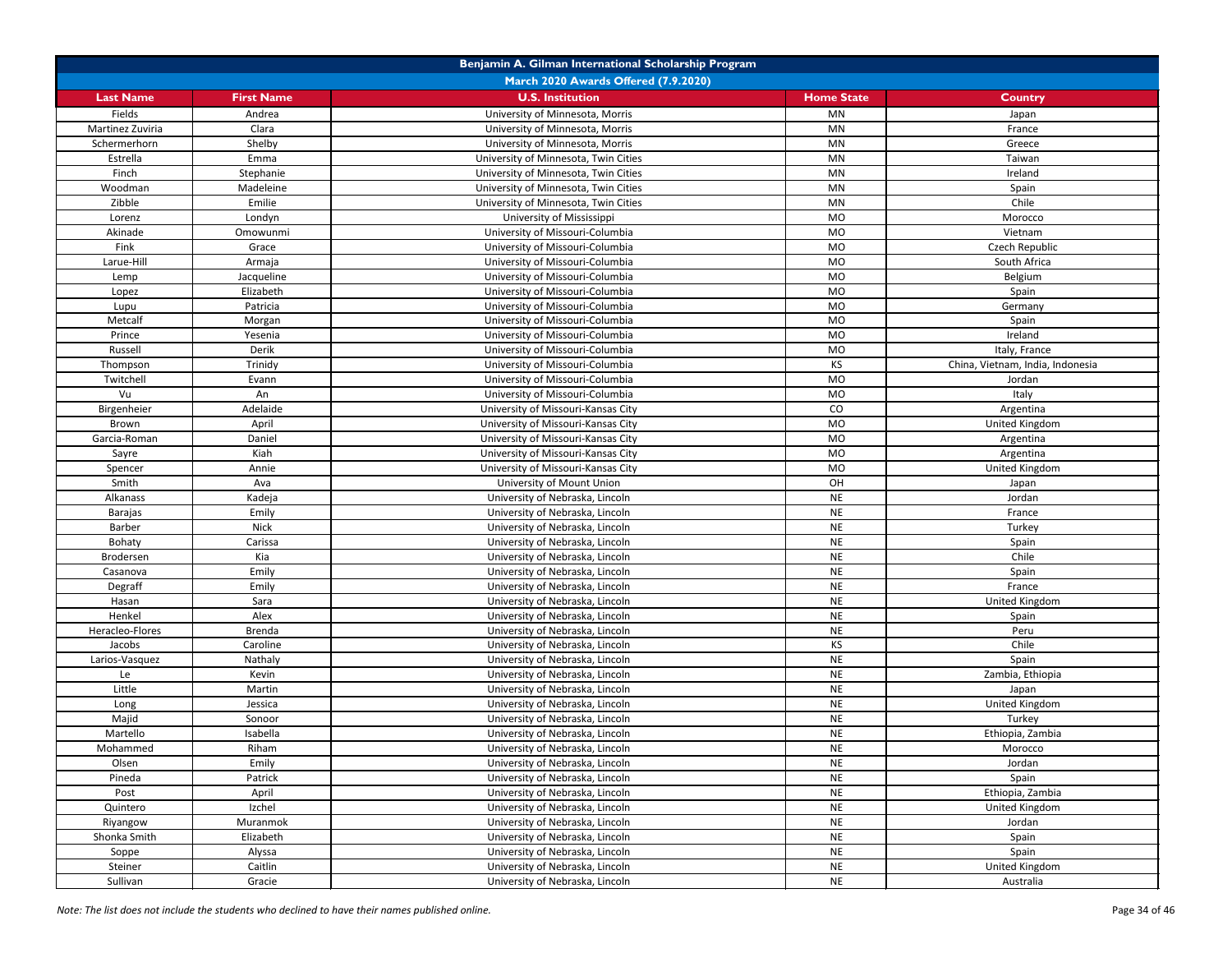| Benjamin A. Gilman International Scholarship Program |                   |                                           |                   |                      |
|------------------------------------------------------|-------------------|-------------------------------------------|-------------------|----------------------|
| <b>March 2020 Awards Offered (7.9.2020)</b>          |                   |                                           |                   |                      |
| <b>Last Name</b>                                     | <b>First Name</b> | <b>U.S. Institution</b>                   | <b>Home State</b> | <b>Country</b>       |
| Volante                                              | Ayla              | University of Nebraska, Lincoln           | <b>MN</b>         | Spain                |
| Wall                                                 | Hayden            | University of Nebraska, Lincoln           | <b>NE</b>         | South Africa         |
| Magana Chavez                                        | Andrea            | University of Nebraska, Omaha             | <b>NE</b>         | Mexico               |
| Ponce-Merida                                         | Karla             | University of Nebraska, Omaha             | <b>NE</b>         | Peru                 |
| Rodriguez                                            | Margarita         | University of Nebraska, Omaha             | <b>NE</b>         | Mexico               |
| Arcila                                               | Omar              | University of Nevada, Las Vegas           | <b>NV</b>         | Costa Rica           |
| Fuentes Retolaza                                     | Judith            | University of Nevada, Las Vegas           | <b>NV</b>         | Uruguay              |
| Garcia                                               | Sandy             | University of Nevada, Las Vegas           | <b>NV</b>         | France               |
| Ghosn                                                | Samah             | University of Nevada, Las Vegas           | <b>NV</b>         | Spain                |
| Llamas                                               | Yanneli           | University of Nevada, Las Vegas           | <b>NV</b>         | Spain                |
| Salinas                                              | Shaila            | University of Nevada, Las Vegas           | <b>NV</b>         | Chile                |
| Solano-Patricio                                      | Elia              | University of Nevada, Las Vegas           | <b>NV</b>         | United Kingdom       |
| Teshome                                              | Hannan            | University of Nevada, Las Vegas           | <b>NV</b>         | Ghana                |
| <b>Baker</b>                                         | Maggie            | University of Nevada, Reno                | <b>NV</b>         | Italy                |
| Bell                                                 | Wesley            | University of Nevada, Reno                | <b>NV</b>         | Ghana                |
| Bosworth                                             | Krystal           | University of Nevada, Reno                | <b>NV</b>         | Spain                |
| Cao                                                  | Michelle          | University of Nevada, Reno                | <b>NV</b>         | Italy                |
| Friedrichsen                                         | Alicia            | University of Nevada, Reno                | <b>NV</b>         | Ghana                |
| Gatson                                               | Tyreis            | University of Nevada, Reno                | <b>NV</b>         | Spain                |
| Graham                                               | Taylor            | University of Nevada, Reno                | <b>NV</b>         | Germany              |
| <b>Granados Dominguez</b>                            | Aurora            | University of Nevada, Reno                | <b>NV</b>         | Spain                |
| Hernandez-Ramirez                                    | Alexa             | University of Nevada, Reno                | <b>NV</b>         | Italy                |
| Jacobson                                             | Chisato           | University of Nevada, Reno                | <b>NV</b>         | Spain                |
| Jaynes                                               | Sabrina           | University of Nevada, Reno                | <b>NV</b>         | India                |
| Lee                                                  | Kristi            | University of Nevada, Reno                | <b>NV</b>         | Spain                |
| Lin                                                  | Angela            | University of Nevada, Reno                | <b>NV</b>         | South Korea          |
| Pecorino                                             | Dylan             | University of Nevada, Reno                | <b>NV</b>         | Spain                |
| Ramirez-Orellana                                     | Wendy             | University of Nevada, Reno                | <b>NV</b>         | Spain                |
| Rieger                                               | Amber             | University of Nevada, Reno                | <b>NV</b>         | Costa Rica           |
| Teems-Robinson                                       | Jacob             | University of Nevada, Reno                | <b>NV</b>         | Spain                |
| Tsikata                                              | Abui              | University of Nevada, Reno                | <b>NV</b>         | Thailand             |
| Vincent                                              | Kennedy           | University of Nevada, Reno                | <b>NV</b>         | Spain                |
| Wyett                                                | Hunter            | University of Nevada, Reno                | <b>NV</b>         | France               |
| Barba                                                | Izaiah            | University of New Hampshire               | <b>NH</b>         | Spain                |
| <b>Brisard</b>                                       | Abigail           | University of New Hampshire               | <b>NH</b>         | Tanzania             |
| Chouinard                                            | Maria             | University of New Hampshire               | <b>NH</b>         | France               |
| Husebye                                              | Jessica           | University of New Hampshire               | <b>NH</b>         | Costa Rica           |
| Kayhan                                               | Deniz             | University of New Hampshire               | <b>CT</b>         | Germany              |
| Paolini                                              | Fabiana           | University of New Hampshire               | <b>NH</b>         | Italy                |
| Puchalski                                            | Garrett           | University of New Hampshire               | <b>CT</b>         | Sweden               |
| Sargent                                              | Alexis            | University of New Hampshire               | MA                | Thailand             |
| Tavares                                              | Dominick          | University of New Hampshire               | <b>NH</b>         | Italy                |
| Coronado                                             | Victoria          | University of New Mexico, Main Campus     | <b>NM</b>         | Germany, Netherlands |
| Ghweir                                               | Butheina          | University of New Mexico, Main Campus     | <b>NM</b>         | Jordan               |
| Hurtado Iglesias                                     | Luisa             | University of New Mexico, Main Campus     | <b>NM</b>         | Spain                |
| Murillo                                              | Joshua            | University of New Mexico, Main Campus     | CA                | Kyrgyzstan           |
| Reynolds-Lynch                                       | Raymi             | University of New Mexico, Main Campus     | <b>NM</b>         | Hong Kong            |
| Konig                                                | Margaret          | University of North Alabama               | AL                | Spain                |
| Parham                                               | Katlin            | University of North Alabama               | AL                | Spain                |
| Warrior                                              | Nilka             | University of North Alabama               | AL                | Spain                |
| Tucker                                               | Anya              | University of North Carolina, Asheville   | NC                | Ecuador              |
| Boeckel                                              | Kaitlyn           | University of North Carolina, Chapel Hill | NC                | Italy                |
| Brown                                                | Naudia            | University of North Carolina, Chapel Hill | NC                | India                |
|                                                      |                   |                                           |                   |                      |

*Note: The list does not include the students who declined to have their names published online.* Page 35 of 46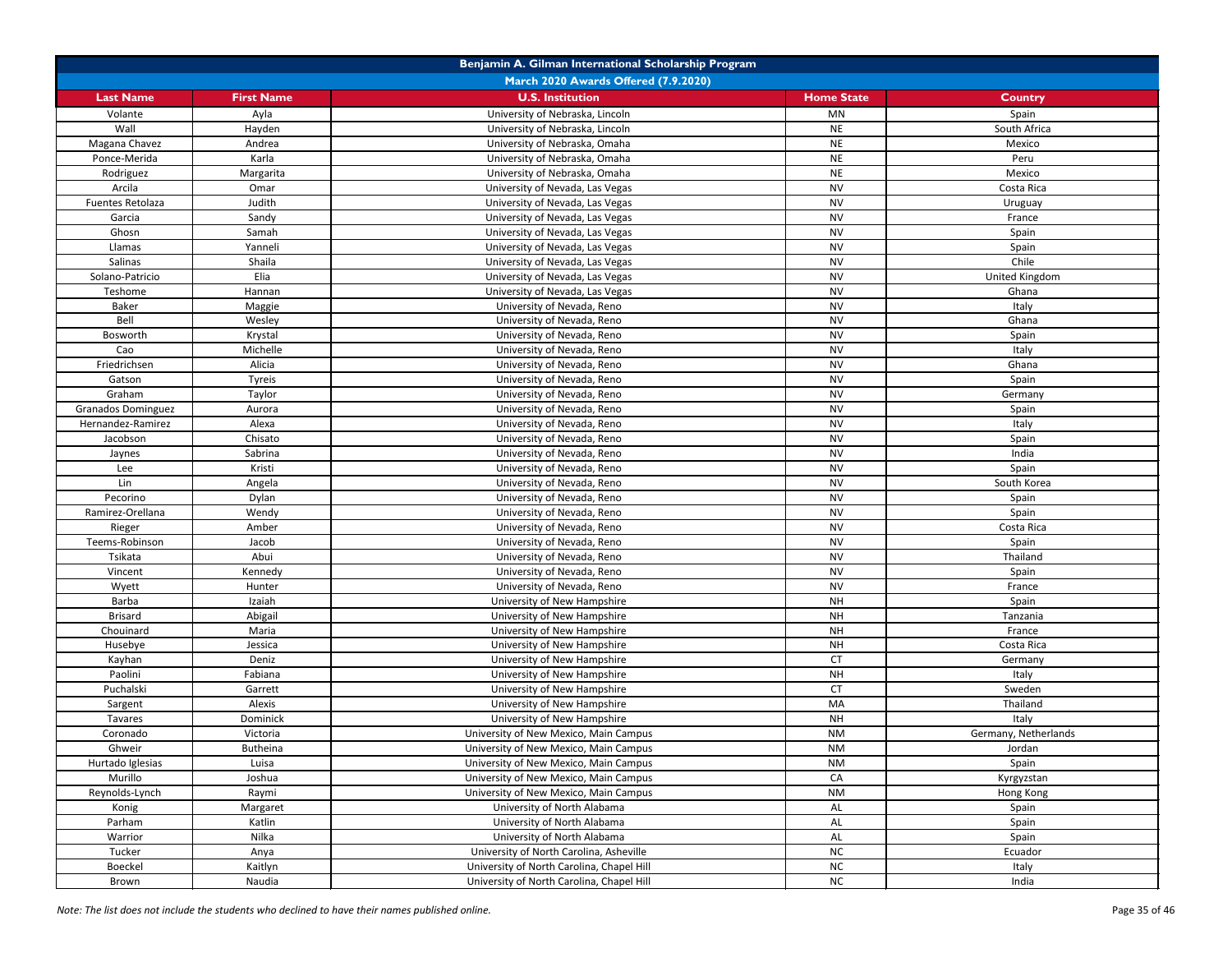| Benjamin A. Gilman International Scholarship Program |                   |                                           |                   |                  |
|------------------------------------------------------|-------------------|-------------------------------------------|-------------------|------------------|
|                                                      |                   | March 2020 Awards Offered (7.9.2020)      |                   |                  |
| <b>Last Name</b>                                     | <b>First Name</b> | <b>U.S. Institution</b>                   | <b>Home State</b> | <b>Country</b>   |
| Casolaro                                             | Samantha          | University of North Carolina, Chapel Hill | <b>NC</b>         | United Kingdom   |
| Clayton                                              | Nia               | University of North Carolina, Chapel Hill | <b>NC</b>         | United Kingdom   |
| Coates                                               | Brandon           | University of North Carolina, Chapel Hill | <b>NC</b>         | Denmark, Germany |
| Cuevas-Figueroa                                      | Bryan             | University of North Carolina, Chapel Hill | <b>NC</b>         | Netherlands      |
| <b>Elkins</b>                                        | Hannah            | University of North Carolina, Chapel Hill | <b>NC</b>         | Croatia          |
| Gomes                                                | Jahel             | University of North Carolina, Chapel Hill | <b>NC</b>         | Australia        |
| Hernandez                                            | Cesar             | University of North Carolina, Chapel Hill | <b>NC</b>         | Sweden, Greece   |
| Lauck                                                | <b>Bradley</b>    | University of North Carolina, Chapel Hill | <b>NC</b>         | Spain            |
| Littauer                                             | Rebekah           | University of North Carolina, Chapel Hill | <b>NC</b>         | Australia        |
| Lopez-Garcia                                         | Mitsy             | University of North Carolina, Chapel Hill | <b>NC</b>         | Sweden           |
| Taveras                                              | Christ            | University of North Carolina, Chapel Hill | <b>NY</b>         | United Kingdom   |
| Townsend                                             | Nyah              | University of North Carolina, Chapel Hill | <b>NC</b>         | Australia        |
| Faunce                                               | Payton            | University of North Carolina, Charlotte   | <b>NC</b>         | Germany          |
| Ferguson                                             | Gracie            | University of North Carolina, Charlotte   | <b>NC</b>         | United Kingdom   |
| Haltom                                               | Miranda           | University of North Carolina, Charlotte   | <b>NC</b>         | Japan            |
| Haugabrook                                           | Kaila             | University of North Carolina, Charlotte   | <b>NC</b>         | Italy            |
| Morris                                               | Gracen            | University of North Carolina, Charlotte   | <b>NC</b>         | France           |
| Salih                                                | Amal              | University of North Carolina, Charlotte   | <b>NC</b>         | Spain            |
| Velez                                                | Ana               | University of North Carolina, Charlotte   | <b>NC</b>         | Italy            |
| Velez                                                | Carlos            | University of North Carolina, Charlotte   | <b>NC</b>         | Italy            |
| Cervantes                                            | Celeste           | University of North Carolina, Greensboro  | <b>NC</b>         | Peru             |
| Coy                                                  | Alyssa            | University of North Carolina, Greensboro  | <b>NC</b>         | Canada           |
| <b>Ellis</b>                                         | Olivia            | University of North Carolina, Greensboro  | <b>NC</b>         | South Korea      |
| Huntley                                              | Queen             | University of North Carolina, Greensboro  | <b>NC</b>         | Italy            |
| Marquez Vergel                                       | Keyla             | University of North Carolina, Greensboro  | <b>NC</b>         | Spain            |
| Martinez-Villanueva                                  | Daisy             | University of North Carolina, Greensboro  | <b>NC</b>         | South Korea      |
| Munoz-Lopez                                          | German            | University of North Carolina, Greensboro  | <b>NC</b>         | Spain            |
| Parker                                               | Rachel            | University of North Carolina, Greensboro  | <b>NC</b>         | Taiwan           |
| Polk                                                 | Selena            | University of North Carolina, Greensboro  | <b>NC</b>         | Uruguay          |
| Sanders                                              | Tatyanna          | University of North Carolina, Greensboro  | <b>NC</b>         | South Africa     |
| Strachan                                             | Sha're            | University of North Carolina, Greensboro  | NC                | South Korea      |
| Yow                                                  | Kyleigh           | University of North Carolina, Greensboro  | NC                | Spain            |
| Zhang                                                | Bonnie            | University of North Carolina, Greensboro  | <b>NC</b>         | Spain            |
| Lytton                                               | Jonelle           | University of North Carolina, Wilmington  | <b>NC</b>         | Germany          |
| Mattson                                              | Diana             | University of North Carolina, Wilmington  | <b>NC</b>         | United Kingdom   |
| Morrow                                               | Billy             | University of North Carolina, Wilmington  | <b>NC</b>         | Japan            |
| Antonio                                              | Karina            | University of North Georgia               | GA                | United Kingdom   |
| Booth                                                | <b>Bradley</b>    | University of North Georgia               | GA                | United Kingdom   |
| Carisma                                              | Paola-Victoria    | University of North Georgia               | GA                | France           |
| Carson                                               | Kirstie           | University of North Georgia               | GA                | Japan            |
| Cook                                                 | Jordan            | University of North Georgia               | GA                | Germany          |
| Janderova                                            | Zdenka            | University of North Georgia               | GA                | Germany          |
| Kim                                                  | Claire            | University of North Georgia               | GA                | Taiwan           |
| Mancilla                                             | Dayanara          | University of North Georgia               | GA                | Italy            |
| Nurhonen                                             | James             | University of North Georgia               | GA                | Russia           |
| Retzer                                               | Michael           | University of North Georgia               | GA                | Jordan           |
| Reyes                                                | Aquila Murrey     | University of North Georgia               | GA                | Spain            |
| Simpson                                              | Mia               | University of North Georgia               | GA                | <b>Bulgaria</b>  |
| Smith                                                | Julia             | University of North Georgia               | GA                | Kazakhstan       |
| Sogah                                                | Komlan            | University of North Georgia               | GA                | France           |
| Tran                                                 | Anh               | University of North Georgia               | GA                | United Kingdom   |
| Zappi Colombine                                      | Victoria          | University of North Georgia               | GA                | Japan            |
| Millard                                              | Camille           | University of North Texas                 | <b>TX</b>         | South Korea      |

*Note: The list does not include the students who declined to have their names published online.* Page 36 of 46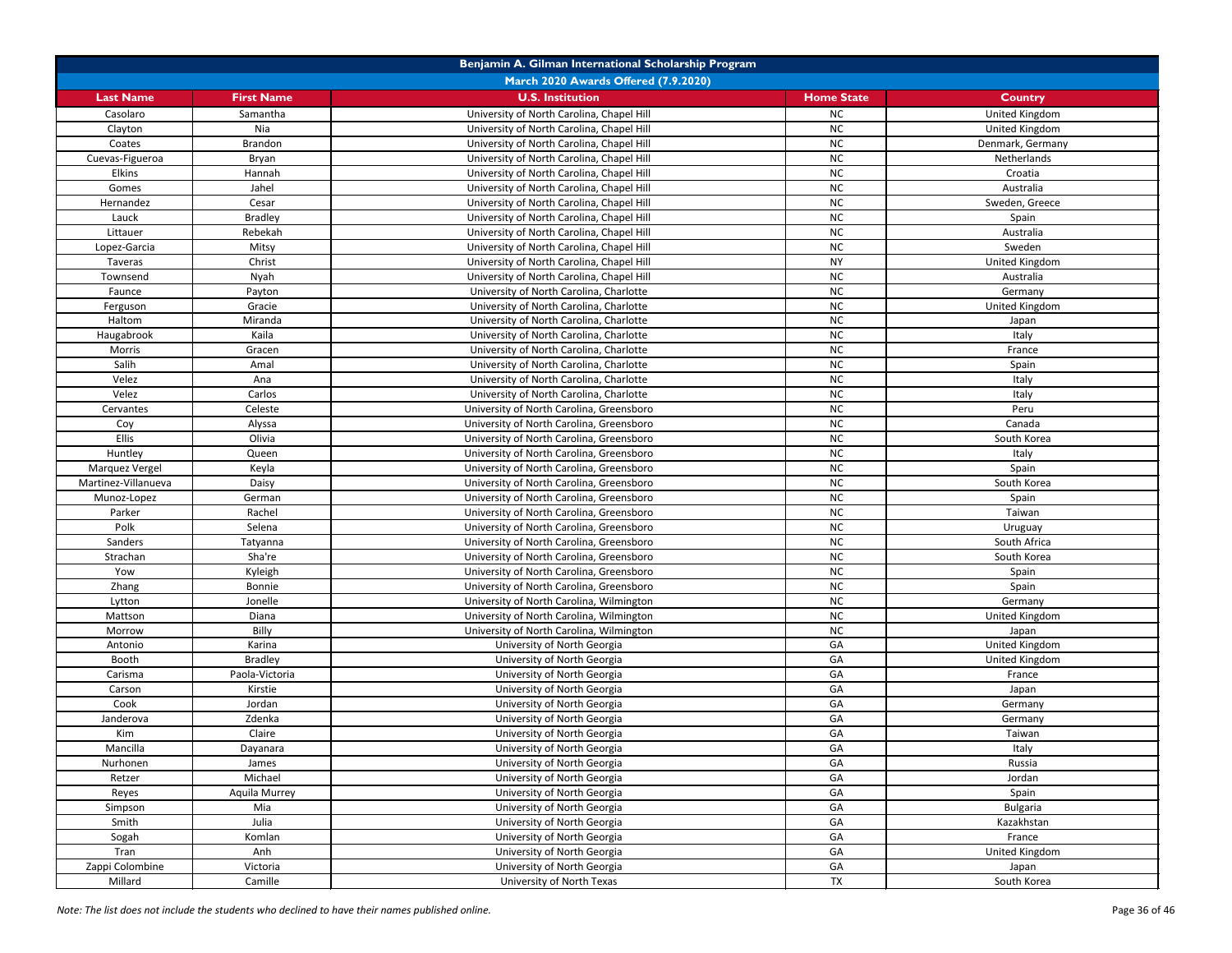| Benjamin A. Gilman International Scholarship Program |                                      |                                      |                        |                                               |  |  |
|------------------------------------------------------|--------------------------------------|--------------------------------------|------------------------|-----------------------------------------------|--|--|
|                                                      | March 2020 Awards Offered (7.9.2020) |                                      |                        |                                               |  |  |
| <b>Last Name</b>                                     | <b>First Name</b>                    | <b>U.S. Institution</b>              | <b>Home State</b>      | <b>Country</b>                                |  |  |
| Orta Aguirre                                         | Joselin                              | University of North Texas            | TX                     | Spain                                         |  |  |
| Green                                                | Kiana                                | University of Northern Colorado      | CO                     | Mexico                                        |  |  |
| Knickerbocker                                        | Emily                                | University of Northern Colorado      | CO                     | Peru                                          |  |  |
| Abikoye                                              | Abigail                              | University of Notre Dame             | <b>MD</b>              | United Kingdom                                |  |  |
| Aceves                                               | Oliver                               | University of Notre Dame             | CA                     | Spain                                         |  |  |
| Dinh                                                 | Rachel                               | University of Notre Dame             | $\mathsf{A}\mathsf{Z}$ | Israel                                        |  |  |
| Folkes                                               | Giovanni                             | University of Notre Dame             | <b>NY</b>              | United Kingdom                                |  |  |
| Hunt                                                 | Emily                                | University of Notre Dame             | IL.                    | Germany                                       |  |  |
| Maqbool                                              | Rayyan                               | University of Notre Dame             | LA                     | Spain                                         |  |  |
| Mcdonald                                             | Colin                                | University of Notre Dame             | IA                     | Ireland                                       |  |  |
| Niforatos                                            | Isabel                               | University of Notre Dame             | <b>NM</b>              | Greece                                        |  |  |
| Ortiz Santibanez                                     | Abraham                              | University of Notre Dame             | CA                     | Spain                                         |  |  |
| Rivera                                               | Hristina                             | University of Notre Dame             | IL.                    | Italy                                         |  |  |
| Rockenback                                           | Hayleigh                             | University of Notre Dame             | AZ                     | Italy                                         |  |  |
| Ruan                                                 | Wendy                                | University of Notre Dame             | <b>NY</b>              | United Kingdom                                |  |  |
| Salazar                                              | Patricia                             | University of Notre Dame             | CA                     | Spain                                         |  |  |
| Sewera                                               | Sebastian                            | University of Notre Dame             | IL.                    | United Kingdom                                |  |  |
| Sindelar                                             | Jasmine                              | University of Notre Dame             | MI                     | United Kingdom                                |  |  |
| <b>Burrows</b>                                       | Rylan                                | University of Oklahoma               | OK                     | Italy                                         |  |  |
| Aleman                                               | Kevin                                | University of Oregon                 | OR                     | Mexico                                        |  |  |
| Beltran                                              | Jennifer                             | University of Oregon                 | OR                     | Argentina                                     |  |  |
| <b>Burke</b>                                         | Sierra                               | University of Oregon                 | OR                     | South Korea                                   |  |  |
| Carrasco-Vivar                                       | Yacquelin                            | University of Oregon                 | OR                     | South Korea                                   |  |  |
| Concha                                               | Yadhira                              | University of Oregon                 | CA                     | <b>Bolivia</b>                                |  |  |
| Early                                                | Kathleen                             | University of Oregon                 | OR                     | United Kingdom                                |  |  |
| Garcia                                               | Yulissa                              | University of Oregon                 | OR                     | Croatia, Bosnia & Herzegovina, Serbia, Kosovo |  |  |
| Golrangi                                             | Laila                                | University of Oregon                 | OR                     | Australia                                     |  |  |
| Hamilton                                             | Lily                                 | University of Oregon                 | OR                     | Mexico                                        |  |  |
| Hurley-Kemp                                          | Collin                               | University of Oregon                 | VA                     | Italy                                         |  |  |
| Judge                                                | Tyra                                 | University of Oregon                 | OR                     | Ghana                                         |  |  |
| Karam                                                | Lena                                 | University of Oregon                 | OR                     | Denmark                                       |  |  |
| Klamath-Williamson                                   | Cheyenne                             | University of Oregon                 | OR                     | India                                         |  |  |
| La Riccia                                            | Mia                                  | University of Oregon                 | OR                     | Taiwan                                        |  |  |
| Mandujano                                            | Mariella                             | University of Oregon                 | OR                     | United Kingdom                                |  |  |
| Mejia                                                | Angelica                             | University of Oregon                 | OR                     | Ecuador                                       |  |  |
| Mills                                                | Anna                                 | University of Oregon                 | OR                     | <b>Bolivia</b>                                |  |  |
| Nguyen                                               | Ciera                                | University of Oregon                 | OR                     | Vietnam                                       |  |  |
| Sovulj                                               | Lidija                               | University of Oregon                 | OR                     | Jordan                                        |  |  |
| Srikuttamart                                         | Chakkrapun                           | University of Oregon                 | FL.                    | Spain                                         |  |  |
| Ventura                                              | Edna                                 | University of Oregon                 | OR                     | South Korea                                   |  |  |
| Williams                                             | Katey                                | University of Oregon                 | OR                     | France                                        |  |  |
| Zbinden                                              | Madison                              | University of Oregon                 | OR                     | Denmark                                       |  |  |
| Tang                                                 | Maggie                               | University of Pennsylvania           | CA                     | Singapore                                     |  |  |
| Callahan                                             | James                                | University of Pittsburgh             | PA                     | Argentina                                     |  |  |
| Carmona                                              | Emely                                | University of Pittsburgh             | PA                     | India                                         |  |  |
| Chozick                                              | Lily                                 | University of Pittsburgh             | <b>NJ</b>              | India                                         |  |  |
| Coffman                                              | Edwin                                | University of Pittsburgh             | <b>WV</b>              | Czech Republic                                |  |  |
| Endres                                               | Laura                                | University of Pittsburgh             | <b>TX</b>              | South Korea                                   |  |  |
| Lin                                                  | Aaron                                | University of Pittsburgh             | PA                     | United Kingdom                                |  |  |
| Mcgriff                                              | <b>Brooke</b>                        | University of Pittsburgh             | PA                     | United Kingdom                                |  |  |
| Young                                                | Jade                                 | University of Pittsburgh             | <b>NY</b>              | India                                         |  |  |
| Falbo                                                | Luke                                 | University of Pittsburgh, Greensburg | PA                     | New Zealand                                   |  |  |
| Ogbo                                                 | Irene                                | University of Pittsburgh, Johnstown  | PA                     | Ghana                                         |  |  |

*Note: The list does not include the students who declined to have their names published online.* Page 37 of 46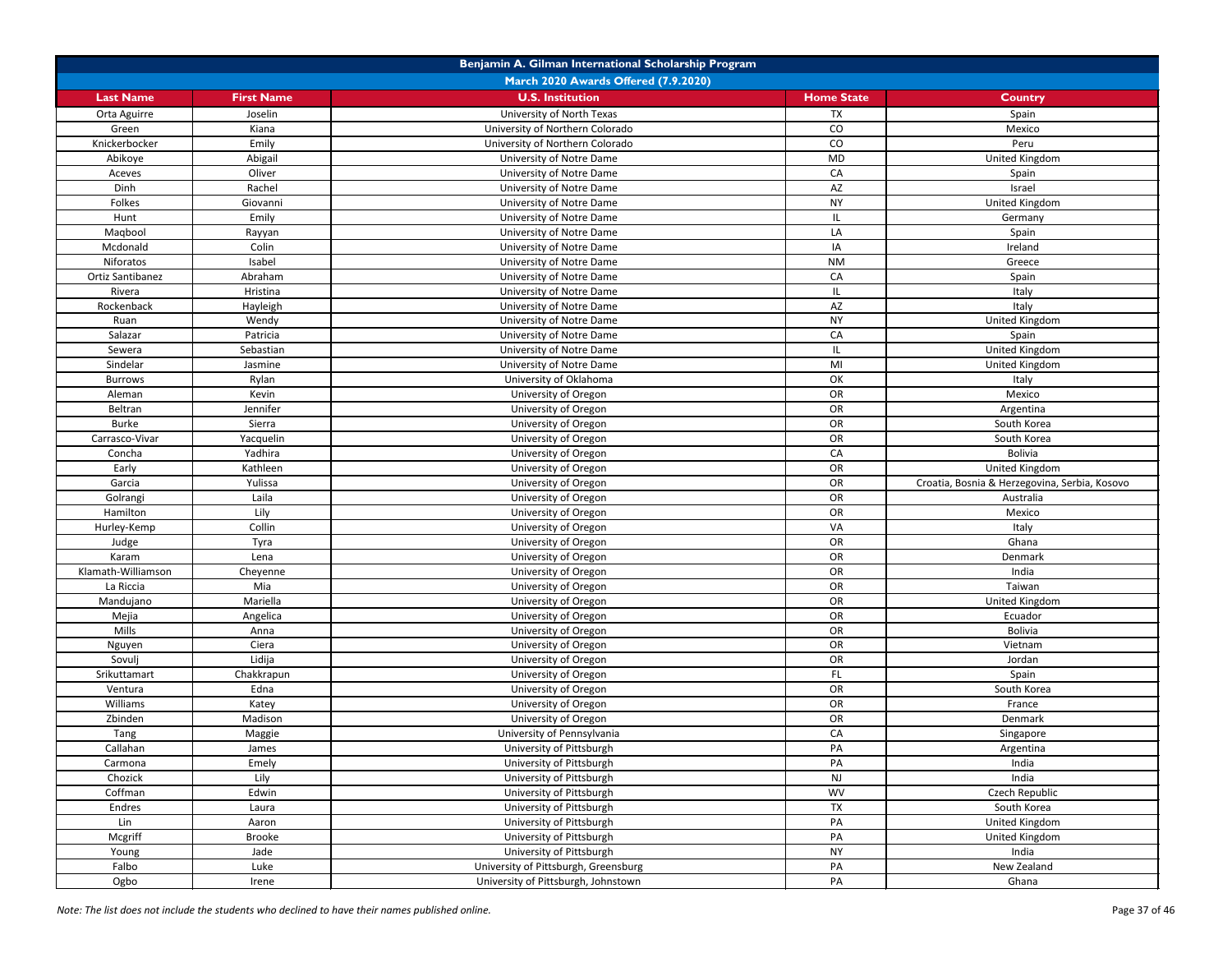| Benjamin A. Gilman International Scholarship Program |                      |                                                            |                   |                          |  |
|------------------------------------------------------|----------------------|------------------------------------------------------------|-------------------|--------------------------|--|
| March 2020 Awards Offered (7.9.2020)                 |                      |                                                            |                   |                          |  |
| <b>Last Name</b>                                     | <b>First Name</b>    | <b>U.S. Institution</b>                                    | <b>Home State</b> | <b>Country</b>           |  |
| Polanco Irizarry                                     | Juanita              | University of Puerto Rico, Rio Piedras                     | PR                | France                   |  |
| Borrmann                                             | Eden                 | <b>University of Redlands</b>                              | HI                | Denmark                  |  |
| Caro                                                 | Carla                | <b>University of Redlands</b>                              | CO                | Chile                    |  |
| Jenkins                                              | Keylana              | University of Redlands                                     | <b>MO</b>         | Taiwan                   |  |
| Pineda                                               | Montserrat           | <b>University of Redlands</b>                              | CA                | <b>United Kingdom</b>    |  |
| Chen                                                 | Cailing              | University of Rhode Island                                 | R <sub>l</sub>    | China                    |  |
| Dugan                                                | Kelsey               | University of Rhode Island                                 | <b>NJ</b>         | France                   |  |
| Elias                                                | Megan                | University of Rhode Island                                 | R <sub>l</sub>    | Italy                    |  |
| Fortes                                               | Chelsea              | University of Rhode Island                                 | RI                | Spain                    |  |
| Sandoval                                             | Nathaniel            | University of Rhode Island                                 | R <sub>l</sub>    | Spain                    |  |
| Stewart                                              | Kyle                 | University of Rhode Island                                 | <b>RI</b>         | Germany                  |  |
| <b>Baugh</b>                                         | Raven                | University of Richmond                                     | VA                | Germany                  |  |
| Corado-Santiago                                      | Lesly                | University of Richmond                                     | <b>CT</b>         | Spain                    |  |
| Darvesh                                              | Arghawan             | University of Richmond                                     | VA                | New Zealand              |  |
| Hurtado                                              | Taylor               | University of Richmond                                     | <b>TX</b>         | Cuba                     |  |
| Khlat                                                | Michelle             | University of Richmond                                     | VA                | Japan                    |  |
| Murtaugh                                             | Sarah                | University of Richmond                                     | VA                | France                   |  |
| Woodfolk                                             | Indya                | University of Richmond                                     | SC                | Morocco                  |  |
| Foster                                               | Tishana              | University of Rochester                                    | <b>NY</b>         | Denmark                  |  |
| Sipos                                                | Renee                | University of Rochester                                    | <b>MD</b>         | Spain                    |  |
| Whitman                                              | Abreal               | University of Rochester                                    | ME                | Italy                    |  |
| Mcmorris                                             | Alison               | University of San Diego                                    | AZ                | France                   |  |
| Mosley                                               | Madison              | University of South Alabama                                | AL                | United Kingdom           |  |
| Neely                                                | Syliah               | University of South Alabama                                | <b>AL</b>         | France                   |  |
| Smith                                                | Kayla                | University of South Alabama                                | AL                | United Kingdom           |  |
| Contreras                                            | Ithzel               | University of South Carolina, Aiken                        | SC                | France                   |  |
| <b>Battle</b>                                        | Jasmine              | University of South Carolina, Columbia                     | <b>SC</b>         | Costa Rica               |  |
| Blanding                                             | Madison              | University of South Carolina, Columbia                     | SC                | New Zealand              |  |
| <b>Bradley</b>                                       | Zhane                | University of South Carolina, Columbia                     | SC                | Ghana                    |  |
| Jefferson                                            | Kiera                | University of South Carolina, Columbia                     | SC                | Italy                    |  |
| King                                                 | Tierra               | University of South Carolina, Columbia                     | <b>NC</b>         | South Korea              |  |
| Owens                                                | Kara                 | University of South Carolina, Columbia                     | SC                | Spain                    |  |
| Ponds                                                | Victoria             | University of South Carolina, Columbia                     | SC                | Costa Rica               |  |
| Stephens                                             | Megan                | University of South Carolina, Columbia                     | SC                | Israel                   |  |
| Wong                                                 | Karen                | University of South Carolina, Columbia                     | SC                | Taiwan                   |  |
| Sehr                                                 | Carson               | University of South Dakota                                 | SD                | France                   |  |
| Blake                                                | Consuelo             | University of South Florida                                | FL.               | United Kingdom           |  |
| Blanc                                                | Ketia                | University of South Florida                                | FL.               | United Kingdom           |  |
| Blatz                                                | Jessica              | University of South Florida                                | FL.               | Peru                     |  |
| Boykin                                               | Alexia               | University of South Florida                                | FL.               | Italy                    |  |
| Cardona                                              | Sara                 | University of South Florida                                | FL.               | Italy                    |  |
| Carroll                                              | Curtis               | University of South Florida                                | FL.               | Cuba                     |  |
| Connor                                               | Sydney               | University of South Florida                                | FL.               | France                   |  |
| Corchado                                             | Angelina             | University of South Florida                                | FL.               | United Kingdom           |  |
| Cruz                                                 | Mary<br>Joshua       | University of South Florida                                | FL.<br>FL.        | Italy                    |  |
| Dale                                                 |                      | University of South Florida                                |                   | Italy                    |  |
| Davis                                                | Justyce<br>Silvia    | University of South Florida                                | FL.               | Italy                    |  |
| Diaz                                                 |                      | University of South Florida                                | FL.               | Spain                    |  |
| Dilworth                                             | <b>Brynne</b>        | University of South Florida                                | FL.               | Italy                    |  |
| Estrada                                              | Kristhian            | University of South Florida<br>University of South Florida | FL.<br>FL.        | Czech Republic           |  |
| Farias<br>Gonzalez                                   | Francisca<br>Marcela | University of South Florida                                | FL.               | United Kingdom<br>France |  |
|                                                      |                      |                                                            |                   |                          |  |
| Griffin                                              | Laureano             | University of South Florida                                | FL.               | United Kingdom           |  |

*Note: The list does not include the students who declined to have their names published online.* Page 38 of 46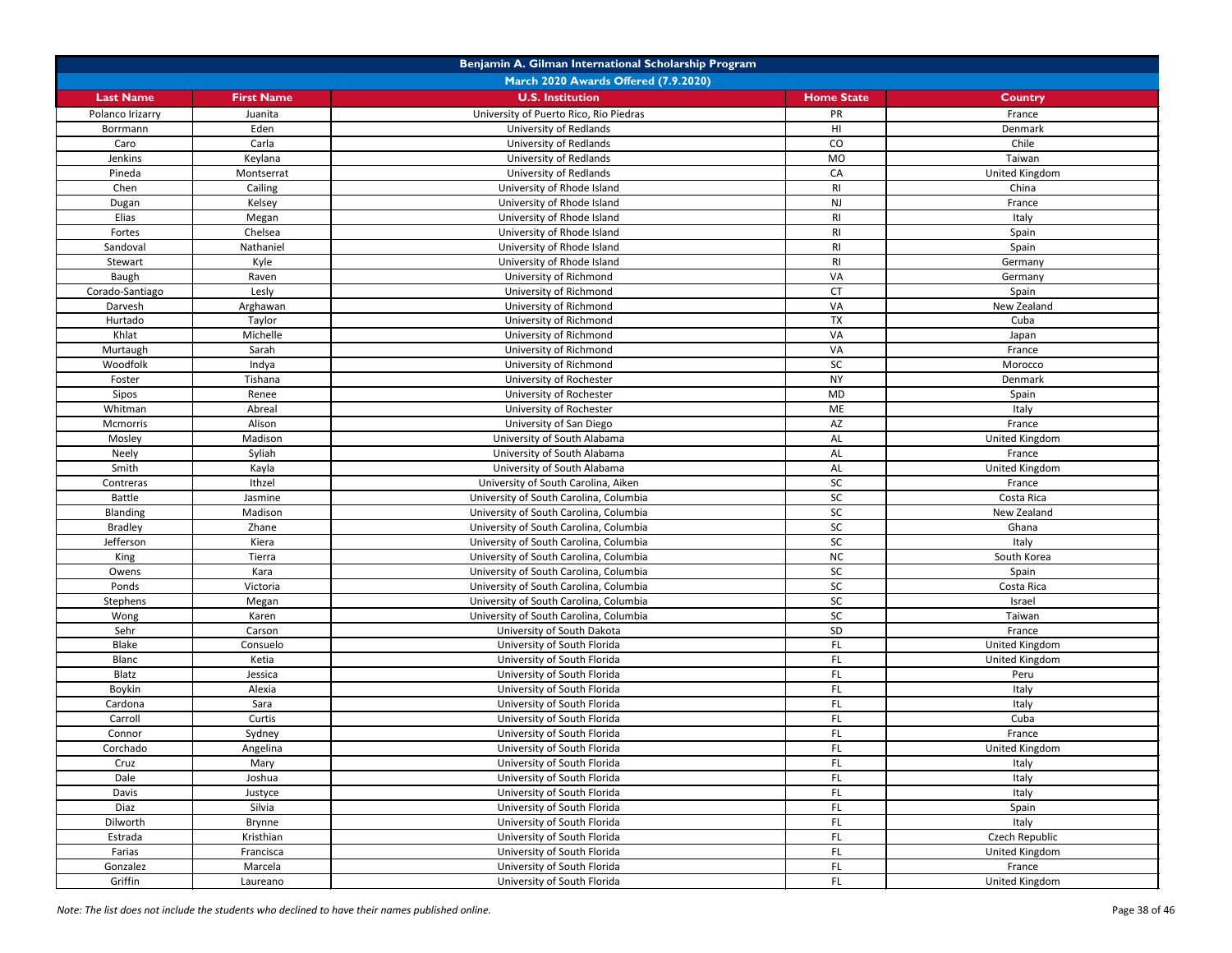| Benjamin A. Gilman International Scholarship Program |                                      |                                      |                   |                                         |  |  |
|------------------------------------------------------|--------------------------------------|--------------------------------------|-------------------|-----------------------------------------|--|--|
|                                                      | March 2020 Awards Offered (7.9.2020) |                                      |                   |                                         |  |  |
| <b>Last Name</b>                                     | <b>First Name</b>                    | <b>U.S. Institution</b>              | <b>Home State</b> | <b>Country</b>                          |  |  |
| Hagen                                                | Timothy                              | University of South Florida          | FL                | Thailand                                |  |  |
| Hopkins                                              | Vonda                                | University of South Florida          | FL.               | Czech Republic                          |  |  |
| Kelly                                                | <b>Ellis</b>                         | University of South Florida          | FL.               | Italy                                   |  |  |
| Lang                                                 | Gabriella                            | University of South Florida          | FL.               | Italy                                   |  |  |
| Longo                                                | Luke                                 | University of South Florida          | FL                | United Kingdom                          |  |  |
| Mohamed                                              | Sarah                                | University of South Florida          | FL                | Italy                                   |  |  |
| Moran-Williams                                       | Elizabeth                            | University of South Florida          | FL                | Colombia                                |  |  |
| Munguia                                              | Catherin                             | University of South Florida          | <b>FL</b>         | Costa Rica                              |  |  |
| Nguyen                                               | Lina                                 | University of South Florida          | FL                | United Kingdom                          |  |  |
| Popover                                              | Jesse                                | University of South Florida          | FL                | United Kingdom                          |  |  |
| Rafer                                                | Chloe                                | University of South Florida          | <b>FL</b>         | Italy                                   |  |  |
| Ramirez                                              | Leticia                              | University of South Florida          | FL                | France                                  |  |  |
| Ramos                                                | Janna                                | University of South Florida          | FL                | Italy                                   |  |  |
| Saoud                                                | Israa                                | University of South Florida          | FL.               | Italy                                   |  |  |
| Senatus                                              | Jessica                              | University of South Florida          | <b>FL</b>         | Singapore                               |  |  |
| Skinner                                              | Kaeleigh                             | University of South Florida          | FL.               | South Korea                             |  |  |
| Soto                                                 | Alondra                              | University of South Florida          | FL.               | Colombia                                |  |  |
| <b>Steck</b>                                         | William                              | University of South Florida          | FL.               | Costa Rica                              |  |  |
| Tran                                                 | Bao                                  | University of South Florida          | FL.               | Italy                                   |  |  |
| Uong                                                 | Vincent                              | University of South Florida          | FL                | Italy                                   |  |  |
| Van Osten                                            | Jeremy                               | University of South Florida          | <b>FL</b>         | Italy                                   |  |  |
| Vergaray                                             | Daniela                              | University of South Florida          | <b>FL</b>         | Spain                                   |  |  |
| Verna                                                | Richard                              | University of South Florida          | FL                | Japan                                   |  |  |
| Zapata                                               | Melanie                              | University of South Florida          | <b>FL</b>         | Thailand                                |  |  |
| Aceves                                               | Cynthia                              | University of Southern California    | IN                | Spain                                   |  |  |
| Garcia                                               | Ana Priscila                         | University of Southern California    | CA                | Peru                                    |  |  |
| Rodriguez                                            | Luis                                 | University of Southern California    | <b>FL</b>         | Belize                                  |  |  |
| Ruth                                                 | Avaion                               | University of Southern California    | LA                | <b>Brazil</b>                           |  |  |
| <b>Blades</b>                                        | Emily                                | University of Southern Mississippi   | <b>MS</b>         | Spain                                   |  |  |
| <b>Brock</b>                                         | <b>Brady</b>                         | University of Southern Mississippi   | <b>MS</b>         | United Kingdom                          |  |  |
| Cane                                                 | <b>Breana</b>                        | University of Southern Mississippi   | <b>MS</b>         | United Kingdom                          |  |  |
| Davis                                                | Justin                               | University of Southern Mississippi   | <b>MS</b>         | Peru                                    |  |  |
| Dee                                                  | Kaejha                               | University of Southern Mississippi   | <b>MS</b>         | United Kingdom                          |  |  |
| Dorrough                                             | Jala                                 | University of Southern Mississippi   | <b>MS</b>         | United Kingdom                          |  |  |
| Harris                                               | Dakota-Kanae                         | University of Southern Mississippi   | <b>MS</b>         | United Kingdom                          |  |  |
| Ladner                                               | Olivia                               | University of Southern Mississippi   | MS                | United Kingdom                          |  |  |
| Mangum                                               | Asia                                 | University of Southern Mississippi   | <b>MS</b>         | France                                  |  |  |
| Otoole                                               | Timothy                              | University of Southern Mississippi   | <b>MS</b>         | United Kingdom                          |  |  |
| Pham                                                 | Thuy-Vy                              | University of Southern Mississippi   | <b>MS</b>         | Spain                                   |  |  |
| Pittman                                              | Mallorie                             | University of Southern Mississippi   | LA                | Spain                                   |  |  |
| Stobert                                              | Madison                              | University of Southern Mississippi   | AL                | United Kingdom                          |  |  |
| Willard                                              | Brittany                             | University of Southern Mississippi   | <b>MS</b>         | United Kingdom                          |  |  |
| Platteter                                            | <b>Brook</b>                         | University of Tampa                  | FL.               | Japan                                   |  |  |
| Man                                                  | Ashlyn                               | University of Tennessee, Chattanooga | <b>TN</b>         | Bhutan                                  |  |  |
| Warf                                                 | Kaitlyn                              | University of Tennessee, Chattanooga | <b>TN</b>         | Japan                                   |  |  |
| Angelos                                              | Alexia                               | University of Tennessee, Knoxville   | <b>TN</b>         | Spain                                   |  |  |
| Costilla                                             | Abegale                              | University of Tennessee, Knoxville   | TN                | Sweden                                  |  |  |
| Dillard                                              | Teayra                               | University of Tennessee, Knoxville   | <b>TN</b>         | Spain                                   |  |  |
| Finch                                                | Kiara                                | University of Tennessee, Knoxville   | <b>TN</b>         | Spain                                   |  |  |
| Hill                                                 | Amethyst                             | University of Tennessee, Knoxville   | <b>TN</b>         | Japan                                   |  |  |
| Hooper                                               | Grace                                | University of Tennessee, Knoxville   | <b>TN</b>         | Finland                                 |  |  |
| Jefferson                                            | Taylor                               | University of Tennessee, Knoxville   | <b>TN</b>         | United Kingdom, China, Brazil           |  |  |
| Jo                                                   | Angela                               | University of Tennessee, Knoxville   | <b>TN</b>         | Australia, South Africa, United Kingdom |  |  |

*Note: The list does not include the students who declined to have their names published online.* Page 39 of 46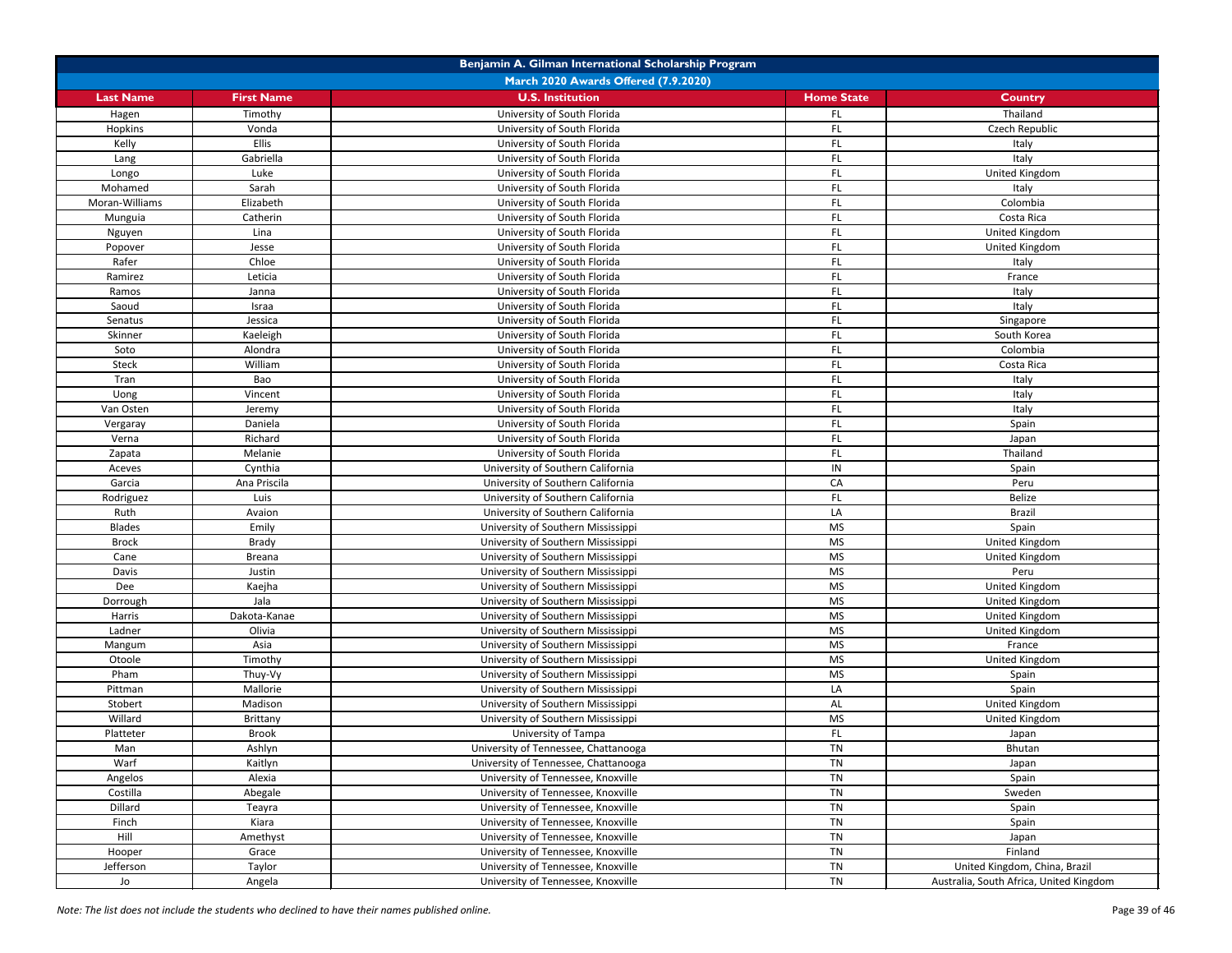| Benjamin A. Gilman International Scholarship Program |                   |                                    |                   |                                       |  |
|------------------------------------------------------|-------------------|------------------------------------|-------------------|---------------------------------------|--|
| March 2020 Awards Offered (7.9.2020)                 |                   |                                    |                   |                                       |  |
| <b>Last Name</b>                                     | <b>First Name</b> | <b>U.S. Institution</b>            | <b>Home State</b> | <b>Country</b>                        |  |
| Lamptey                                              | Ruth              | University of Tennessee, Knoxville | <b>TN</b>         | Ghana                                 |  |
| Lozano Lykes                                         | Melissa           | University of Tennessee, Knoxville | <b>TN</b>         | Poland                                |  |
| Marshall                                             | Isabelle          | University of Tennessee, Knoxville | TN                | United Kingdom                        |  |
| Murry                                                | Cade              | University of Tennessee, Knoxville | TN                | Czech Republic                        |  |
| Parsons                                              | Sarah             | University of Tennessee, Knoxville | TN                | Germany, United Kingdom               |  |
| Sauceda                                              | Stephanie         | University of Tennessee, Knoxville | <b>TN</b>         | Japan                                 |  |
| Turley                                               | Samuel            | University of Tennessee, Knoxville | TN                | United Kingdom                        |  |
| Wunder                                               | Jessica           | University of Tennessee, Knoxville | <b>TN</b>         | Colombia                              |  |
| Adams                                                | Karin             | University of Texas at Austin      | <b>TX</b>         | United Kingdom                        |  |
| Adeniyi-Ipadeola                                     | Precious          | University of Texas at Austin      | <b>TX</b>         | South Africa                          |  |
| Alkhafaji                                            | Hussain           | University of Texas at Austin      | <b>TX</b>         | Portugal                              |  |
| Aniede                                               | Joy               | University of Texas at Austin      | <b>TX</b>         | South Africa                          |  |
| Avena                                                | Alissa            | University of Texas at Austin      | <b>TX</b>         | South Africa                          |  |
| <b>Barraza</b>                                       | Abril             | University of Texas at Austin      | <b>TX</b>         | Argentina                             |  |
| <b>Broselow</b>                                      | Micaela           | University of Texas at Austin      | <b>TX</b>         | Spain                                 |  |
| Caballero                                            | <b>Bianca</b>     | University of Texas at Austin      | <b>TX</b>         | Spain                                 |  |
| Cervantes                                            | Dominic           | University of Texas at Austin      | <b>TX</b>         | South Africa                          |  |
| Dang                                                 | Kisara            | University of Texas at Austin      | <b>TX</b>         | Botswana                              |  |
| Estrella                                             | Kathy             | University of Texas at Austin      | <b>TX</b>         | South Korea                           |  |
| Garcia                                               | Denise            | University of Texas at Austin      | <b>TX</b>         | Taiwan                                |  |
| Garcia                                               | Lauren            | University of Texas at Austin      | <b>TX</b>         | Spain                                 |  |
| Garza                                                | Alyssa            | University of Texas at Austin      | TX                | France, Spain                         |  |
| Gugel                                                | Kyle              | University of Texas at Austin      | <b>TX</b>         | Ireland                               |  |
| Henson                                               | Kendrick          | University of Texas at Austin      | <b>TX</b>         | Mexico                                |  |
| Hernandez                                            | Schyla            | University of Texas at Austin      | <b>TX</b>         | Spain                                 |  |
| Jin                                                  | Harrison          | University of Texas at Austin      | <b>TX</b>         | France, Spain                         |  |
| Kufour                                               | Elizabeth         | University of Texas at Austin      | TX                | Denmark                               |  |
| La                                                   | Cam               | University of Texas at Austin      | <b>TX</b>         | Singapore                             |  |
| Labib                                                | Judy              | University of Texas at Austin      | <b>TX</b>         | France, Denmark, Switzerland, Germany |  |
| Lopez                                                | Michael           | University of Texas at Austin      | <b>TX</b>         | Russia                                |  |
| Ludzenski                                            | Jordan            | University of Texas at Austin      | <b>TX</b>         | Australia                             |  |
| Maldonado                                            | Maria Alejandra   | University of Texas at Austin      | <b>TX</b>         | Australia                             |  |
| Munoz Castillo                                       | Carolina          | University of Texas at Austin      | <b>TX</b>         | <b>Brazil</b>                         |  |
| Nguyen                                               | Christina         | University of Texas at Austin      | <b>TX</b>         | Taiwan                                |  |
| Okonkwo                                              | Ifeoma            | University of Texas at Austin      | <b>TX</b>         | South Africa                          |  |
| O'leary                                              | Sean              | University of Texas at Austin      | <b>TX</b>         | Russia                                |  |
| Olson                                                | Lily              | University of Texas at Austin      | <b>TX</b>         | Taiwan                                |  |
| Osueke                                               | Materdolorosa     | University of Texas at Austin      | <b>TX</b>         | South Africa                          |  |
| Padilla                                              | Zachary           | University of Texas at Austin      | <b>TX</b>         | France                                |  |
| Richard                                              | Kyanna            | University of Texas at Austin      | <b>TX</b>         | South Africa                          |  |
| Rogers                                               | Ashton            | University of Texas at Austin      | <b>TX</b>         | Spain                                 |  |
| Salazar                                              | Anthony           | University of Texas at Austin      | <b>TX</b>         | Australia                             |  |
| Salazar                                              | Diego             | University of Texas at Austin      | <b>TX</b>         | Spain                                 |  |
| Samuel                                               | Sydney            | University of Texas at Austin      | <b>TX</b>         | <b>Brazil</b>                         |  |
| Sandoval                                             | Anthony           | University of Texas at Austin      | <b>TX</b>         | Botswana                              |  |
| Valle                                                | Vallery           | University of Texas at Austin      | <b>TX</b>         | Spain                                 |  |
| White                                                | Gabrielle         | University of Texas at Austin      | <b>TX</b>         | South Africa                          |  |
| Wilson                                               | Hunter            | University of Texas at Austin      | <b>TX</b>         | <b>Brazil</b>                         |  |
| Zialu                                                | Madison           | University of Texas at Austin      | <b>TX</b>         | Japan                                 |  |
| Arciniega                                            | Sofia             | University of Texas at El Paso     | <b>TX</b>         | France                                |  |
| Calderon                                             | Mircka            | University of Texas at El Paso     | <b>TX</b>         | Spain                                 |  |
| Elias                                                | Adrian            | University of Texas at El Paso     | <b>TX</b>         | Spain                                 |  |
| <b>Fuentes Anaya</b>                                 | Marcela           | University of Texas at El Paso     | <b>TX</b>         | France                                |  |

*Note: The list does not include the students who declined to have their names published online.* Page 40 of 46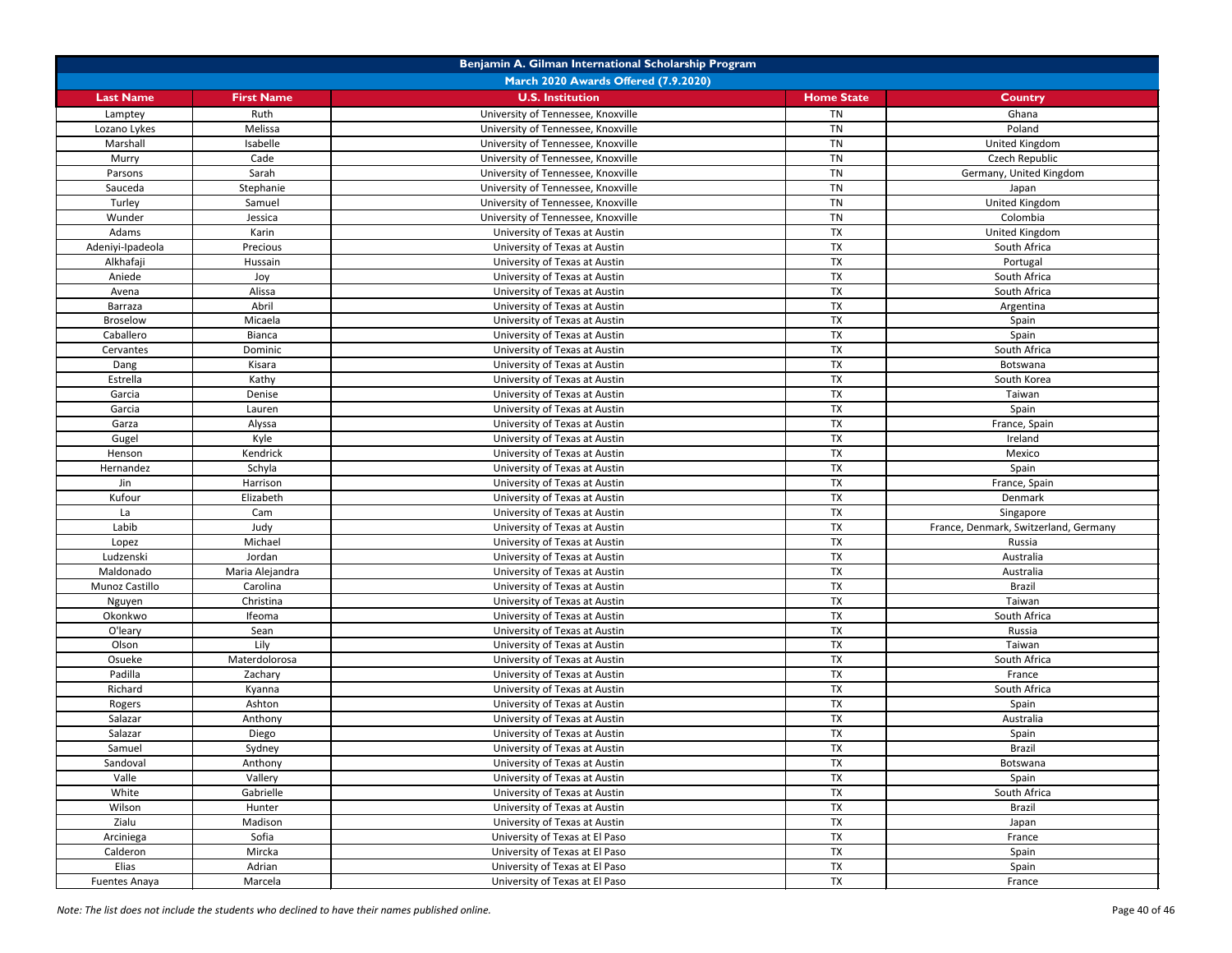| Benjamin A. Gilman International Scholarship Program |                                             |                                        |                   |                             |  |  |
|------------------------------------------------------|---------------------------------------------|----------------------------------------|-------------------|-----------------------------|--|--|
|                                                      | <b>March 2020 Awards Offered (7.9.2020)</b> |                                        |                   |                             |  |  |
| <b>Last Name</b>                                     | <b>First Name</b>                           | <b>U.S. Institution</b>                | <b>Home State</b> | <b>Country</b>              |  |  |
| Garza                                                | Alyssa                                      | University of Texas at El Paso         | <b>TX</b>         | United Kingdom, Netherlands |  |  |
| Hassan                                               | Progga                                      | University of Texas at El Paso         | <b>TX</b>         | Belgium                     |  |  |
| Hernandez                                            | Jade                                        | University of Texas at El Paso         | <b>TX</b>         | Italy                       |  |  |
| Allee                                                | Sierra                                      | University of Texas at San Antonio     | <b>TX</b>         | Mexico                      |  |  |
| Arriola                                              | Marina                                      | University of Texas at San Antonio     | TX                | Japan                       |  |  |
| Buenrostro                                           | Jesus                                       | University of Texas at San Antonio     | <b>TX</b>         | Spain                       |  |  |
| Calderon                                             | Yesenia                                     | University of Texas at San Antonio     | <b>TX</b>         | South Korea                 |  |  |
| Flores                                               | Emylsse                                     | University of Texas at San Antonio     | <b>TX</b>         | Spain                       |  |  |
| Frayre                                               | Desiree                                     | University of Texas at San Antonio     | <b>TX</b>         | Mexico                      |  |  |
| Gillespie                                            | Jada                                        | University of Texas at San Antonio     | <b>TX</b>         | Spain                       |  |  |
| Guerrero                                             | Monica                                      | University of Texas at San Antonio     | <b>TX</b>         | Spain                       |  |  |
| Guevara Salazar                                      | Abigail                                     | University of Texas at San Antonio     | <b>TX</b>         | South Korea                 |  |  |
| Thomson                                              | Celia                                       | University of Texas at San Antonio     | <b>TX</b>         | France                      |  |  |
| Vara                                                 | Diego                                       | University of Texas at San Antonio     | <b>TX</b>         | Italy                       |  |  |
| Vela                                                 | Alfredo                                     | University of Texas at San Antonio     | <b>TX</b>         | Italy                       |  |  |
| Arreola                                              | Sheylah                                     | University of Texas, Arlington         | <b>TX</b>         | South Korea                 |  |  |
| Chairez                                              | Odalys                                      | University of Texas, Arlington         | <b>TX</b>         | Spain                       |  |  |
| Esparza                                              | Miguel                                      | University of Texas, Arlington         | <b>TX</b>         | Japan                       |  |  |
| Lafleur                                              | Blaize                                      | University of Texas, Arlington         | <b>TX</b>         | Morocco                     |  |  |
| Mejia                                                | David                                       | University of Texas, Arlington         | <b>TX</b>         | Italy                       |  |  |
| Robb                                                 | Ashleigh                                    | University of Texas, Arlington         | TX                | Spain                       |  |  |
| Smith                                                | Suzietta                                    | University of Texas, Arlington         | <b>TX</b>         | Spain                       |  |  |
| Veloz                                                | Jessica                                     | University of Texas, Arlington         | <b>TX</b>         | Germany                     |  |  |
| Alvarez-Tovar                                        | Diana                                       | University of Texas, Rio Grande Valley | <b>TX</b>         | Peru                        |  |  |
| Delgado                                              | Leroy                                       | University of Texas, Rio Grande Valley | <b>TX</b>         | Peru                        |  |  |
| Guerra                                               | Valerie                                     | University of Texas, Rio Grande Valley | <b>TX</b>         | Peru                        |  |  |
| Lugo                                                 | Valeria                                     | University of Texas, Rio Grande Valley | <b>TX</b>         | United Kingdom              |  |  |
| Paredes                                              | Nayla                                       | University of Texas, Rio Grande Valley | <b>TX</b>         | Netherlands                 |  |  |
| Ribera                                               | Sydney                                      | University of Texas, Rio Grande Valley | <b>TX</b>         | Costa Rica                  |  |  |
| Sanchez                                              | Larissa                                     | University of Texas, Rio Grande Valley | <b>TX</b>         | Spain                       |  |  |
| Segura                                               | Juliana                                     | University of Texas, Rio Grande Valley | <b>TX</b>         | United Kingdom              |  |  |
| Wong Jr                                              | Santiago                                    | University of Texas, Rio Grande Valley | <b>TX</b>         | South Korea                 |  |  |
| Garcia                                               | Nicholas                                    | University of the Incarnate Word       | <b>TX</b>         | Egypt                       |  |  |
| Nguyen                                               | Thanh Tam                                   | University of the Incarnate Word       | <b>TX</b>         | Mexico                      |  |  |
| Peterson                                             | Haylee                                      | University of the Incarnate Word       | <b>TX</b>         | Germany                     |  |  |
| Draper                                               | Terri                                       | University of Toledo                   | OH                | Spain                       |  |  |
| Johnson                                              | Cara                                        | University of Tulsa                    | MO                | Spain                       |  |  |
| Trimble                                              | Edward                                      | University of Tulsa                    | CA                | Costa Rica                  |  |  |
| Beacom                                               | Kate                                        | University of Utah                     | UT                | Czech Republic              |  |  |
| Benabdallah                                          | Taha                                        | University of Utah                     | <b>UT</b>         | Egypt                       |  |  |
| Flores                                               | Tiffany                                     | University of Utah                     | UT                | Spain                       |  |  |
| Fruendt                                              | Sarah                                       | University of Utah                     | UT                | Peru                        |  |  |
| Goto                                                 | Bailey                                      | University of Utah                     | <b>NV</b>         | Japan                       |  |  |
| <b>Myers</b>                                         | Sidnee                                      | University of Utah                     | UT                | Ghana                       |  |  |
| Palmer                                               | Reed                                        | University of Utah                     | UT                | Ghana, France               |  |  |
| Patten                                               | Kelsie                                      | University of Utah                     | UT                | Spain                       |  |  |
| Pulsipher                                            | Miranda                                     | University of Utah                     | UT                | Russia                      |  |  |
| Tripp                                                | Madison                                     | University of Utah                     | UT                | Peru                        |  |  |
| Wright                                               | Brandon                                     | University of Utah                     | UT                | Japan                       |  |  |
| Pratt                                                | Allison                                     | University of Vermont                  | <b>NH</b>         | Panama                      |  |  |
| Roussell                                             | Paige                                       | University of Vermont                  | VT                | South Korea                 |  |  |
| Seipke                                               | Aidan                                       | University of Vermont                  | VT                | Japan                       |  |  |
| Sizen                                                | Mark                                        | University of Vermont                  | VT                | Japan                       |  |  |

*Note: The list does not include the students who declined to have their names published online.* Page 41 of 46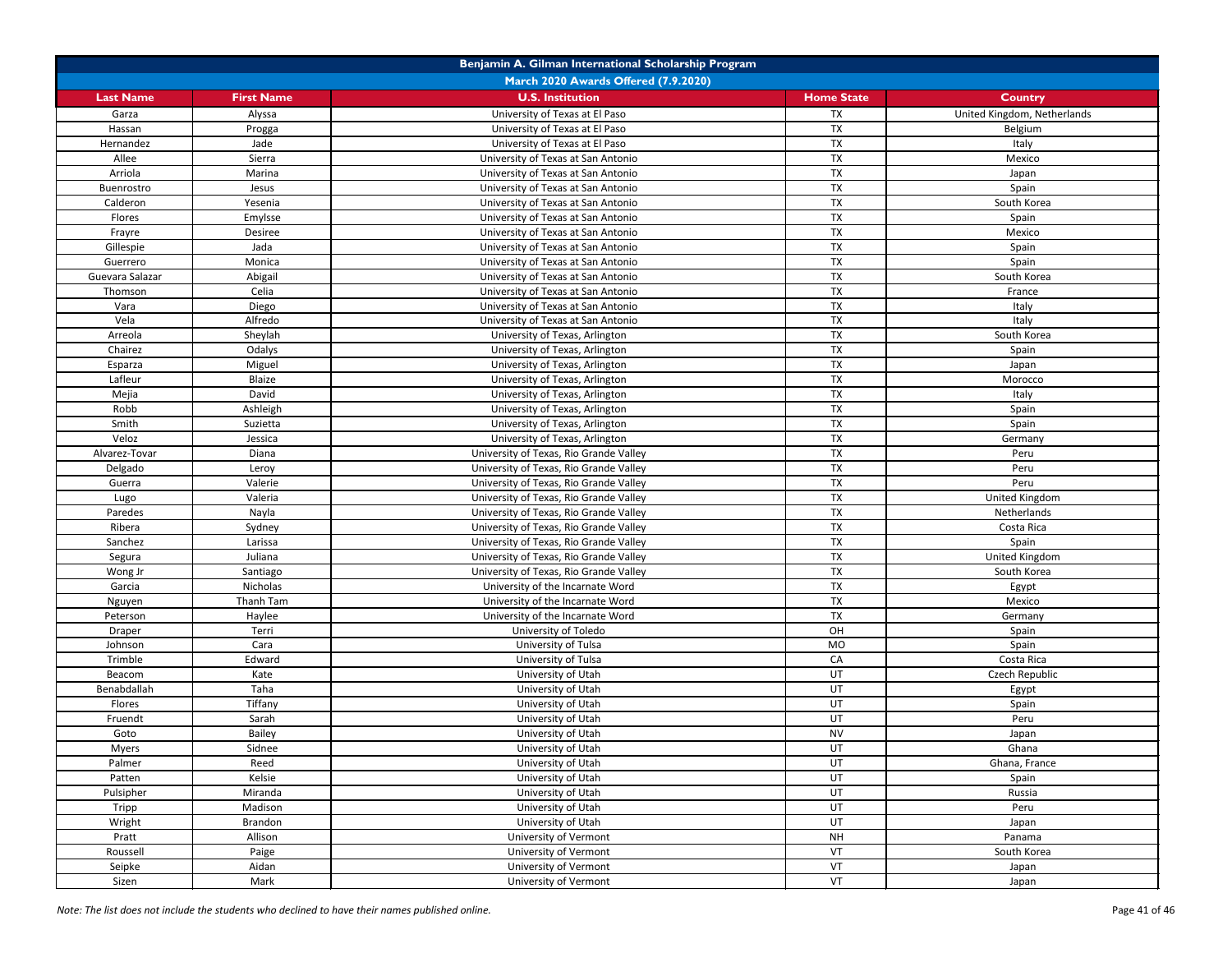| Benjamin A. Gilman International Scholarship Program |                        |                          |                   |                             |  |
|------------------------------------------------------|------------------------|--------------------------|-------------------|-----------------------------|--|
| March 2020 Awards Offered (7.9.2020)                 |                        |                          |                   |                             |  |
| <b>Last Name</b>                                     | <b>First Name</b>      | <b>U.S. Institution</b>  | <b>Home State</b> | <b>Country</b>              |  |
| Tedesco                                              | James                  | University of Vermont    | VT                | France                      |  |
| Giron Pineda                                         | Rodrigo Gerardo Miguel | University of Virginia   | VA                | Spain                       |  |
| Jeffers                                              | Rachel                 | University of Virginia   | VA                | Czech Republic              |  |
| Jeong                                                | Min Woo                | University of Virginia   | VA                | Taiwan                      |  |
| Lewis-Matthews                                       | Kelena                 | University of Virginia   | <b>NY</b>         | Ghana                       |  |
| Macleod                                              | John                   | University of Virginia   | VA                | Morocco                     |  |
| Mallari                                              | Gabriel                | University of Virginia   | VA                | South Korea                 |  |
| Abatiyow                                             | <b>Belgeis</b>         | University of Washington | WA                | United Kingdom              |  |
| Acosta                                               | Nicole                 | University of Washington | <b>WA</b>         | France                      |  |
| Afework                                              | Aden                   | University of Washington | <b>WA</b>         | Ethiopia                    |  |
| Aguirre                                              | Jeremy                 | University of Washington | <b>WA</b>         | Australia                   |  |
| <b>Bartlett</b>                                      | Thomas                 | University of Washington | <b>WA</b>         | Japan                       |  |
| Baughn                                               | Isabel                 | University of Washington | <b>WA</b>         | Ecuador                     |  |
| Bonaparte                                            | Historia               | University of Washington | WA                | Japan                       |  |
| Carballo                                             | Rosa                   | University of Washington | <b>WA</b>         | Peru                        |  |
| Chu                                                  | Christine              | University of Washington | <b>WA</b>         | Austria                     |  |
| Cisneros                                             | Leslie                 | University of Washington | <b>WA</b>         | India                       |  |
| Curry                                                | Jovien                 | University of Washington | WA                | France                      |  |
| Doyle Wade                                           | Aisling                | University of Washington | <b>WA</b>         | Morocco                     |  |
| Ebengho Bawula                                       | Sabrina                | University of Washington | <b>WA</b>         | Ethiopia                    |  |
| Garrett                                              | Aria                   | University of Washington | <b>WA</b>         | Denmark                     |  |
| Gatsby                                               | Tiffany-Ashton         | University of Washington | WA                | United Kingdom, Netherlands |  |
| Gomez                                                | Leslie                 | University of Washington | <b>WA</b>         | Italy                       |  |
| Guzman-Osuna                                         | Veronica               | University of Washington | WA                | Spain                       |  |
| Helton                                               | Matthew                | University of Washington | WA                | Nepal                       |  |
| Hill                                                 | Kaitlyn                | University of Washington | <b>WA</b>         | Nepal                       |  |
| Huynh                                                | Quoc-Huy               | University of Washington | <b>WA</b>         | Japan                       |  |
| Ibrahimi                                             | Mehria                 | University of Washington | <b>WA</b>         | Mexico                      |  |
| Kim                                                  | Elliya                 | University of Washington | WA                | France                      |  |
| Lin                                                  | Josephine              | University of Washington | WA                | United Kingdom, Netherlands |  |
| Loi                                                  | Jesse                  | University of Washington | WA                | Germany                     |  |
| Lyon                                                 | Jared                  | University of Washington | <b>WA</b>         | Germany                     |  |
| Marshall                                             | Cydni                  | University of Washington | WA                | Greece                      |  |
| Matamoros                                            | Elijah                 | University of Washington | WA                | Italy                       |  |
| Miller                                               | Keion                  | University of Washington | WA                | Spain                       |  |
| Mohamed                                              | Ifrah                  | University of Washington | WA                | <b>Brazil</b>               |  |
| Morales                                              | Angelina               | University of Washington | WA                | Peru                        |  |
| Ndamele                                              | Makayla                | University of Washington | WA                | Italy                       |  |
| Nguyen                                               | Amanda                 | University of Washington | WA                | Japan                       |  |
| Nguyen                                               | Nhu                    | University of Washington | <b>WA</b>         | United Kingdom              |  |
| Park                                                 | Grace                  | University of Washington | WA                | South Korea                 |  |
| Park                                                 | Lina                   | University of Washington | WA                | Rwanda                      |  |
| Pelayo                                               | Joanna                 | University of Washington | WA                | Spain                       |  |
| Rangel                                               | Edith                  | University of Washington | WA                | Spain, France               |  |
| Reyes                                                | Stephanie              | University of Washington | WA                | Italy                       |  |
| Robles                                               | Cesar                  | University of Washington | <b>WA</b>         | Switzerland                 |  |
| Shim                                                 | Irene                  | University of Washington | WA                | Singapore                   |  |
| Slowik                                               | Daniella               | University of Washington | WA                | Nepal                       |  |
| Solomon                                              | Meron                  | University of Washington | WA                | Jamaica                     |  |
| Te                                                   | Kristina               | University of Washington | WA                | Taiwan                      |  |
| Tiruneh                                              | Mahlet                 | University of Washington | WA                | South Korea                 |  |
| Truong                                               | Bao                    | University of Washington | WA                | Japan                       |  |
| Winters                                              | Zoe                    | University of Washington | WA                | Japan                       |  |

*Note: The list does not include the students who declined to have their names published online.* Page 42 of 46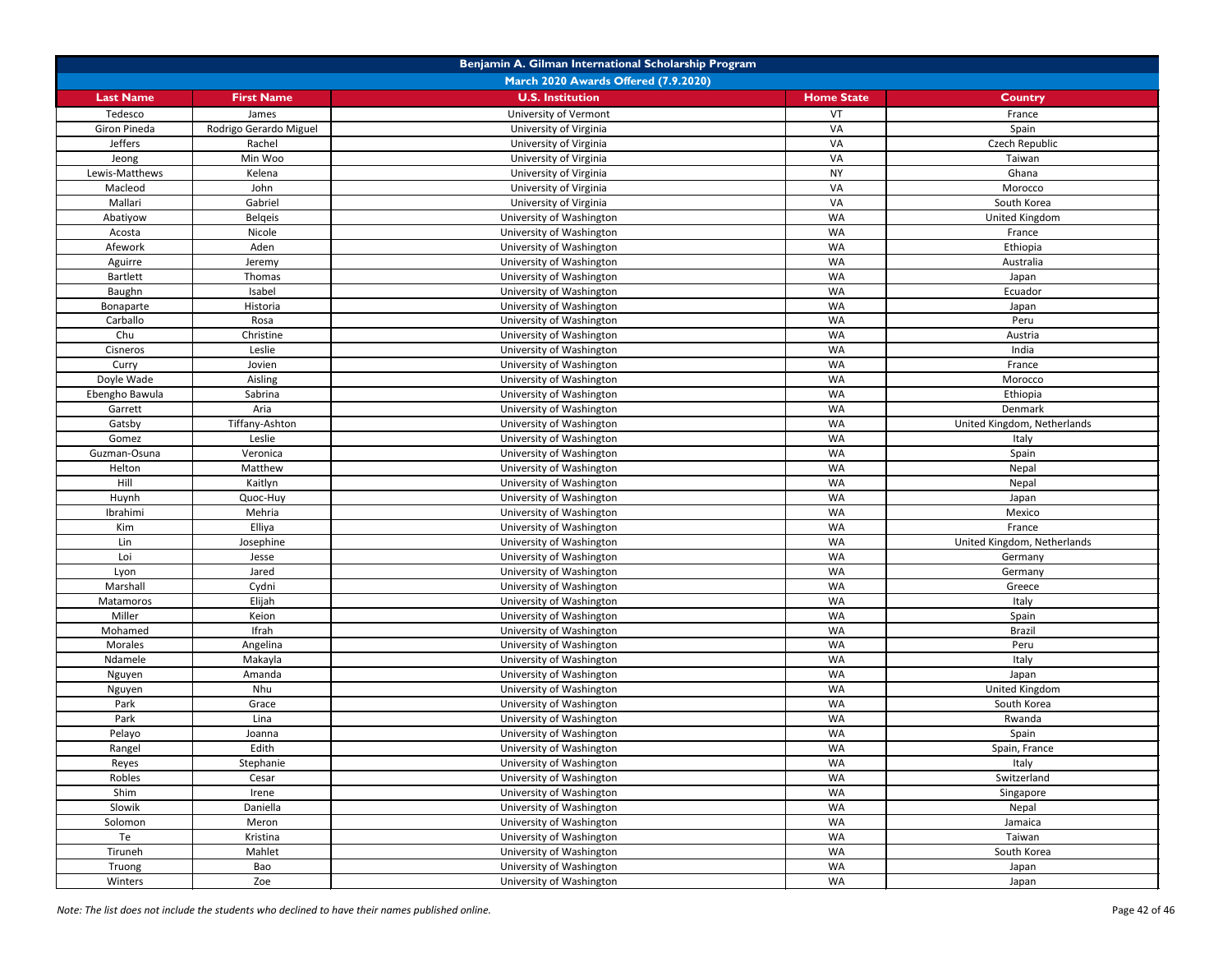| Benjamin A. Gilman International Scholarship Program |                   |                                    |                   |                             |  |
|------------------------------------------------------|-------------------|------------------------------------|-------------------|-----------------------------|--|
| <b>March 2020 Awards Offered (7.9.2020)</b>          |                   |                                    |                   |                             |  |
| <b>Last Name</b>                                     | <b>First Name</b> | <b>U.S. Institution</b>            | <b>Home State</b> | <b>Country</b>              |  |
| Lai                                                  | Christina         | University of Washington, Bothell  | WA                | Rwanda                      |  |
| Mcmenamin                                            | Maria             | University of Washington, Bothell  | <b>WA</b>         | Spain, France               |  |
| Paulino Garcia                                       | Kevin             | University of Washington, Bothell  | WA                | Japan                       |  |
| Pham                                                 | Julie             | University of Washington, Bothell  | WA                | South Africa                |  |
| Dhillon                                              | Harmanjit         | University of Washington, Tacoma   | WA                | India                       |  |
| Guzmán                                               | Natalye           | University of Washington, Tacoma   | WA                | Peru                        |  |
| Hunter                                               | Nicole            | University of Washington, Tacoma   | WA                | Vietnam                     |  |
| Hussein                                              | Degan             | University of Washington, Tacoma   | WA                | South Korea                 |  |
| <b>Boddie</b>                                        | Aliyah            | University of West Georgia         | GA                | Costa Rica                  |  |
| Crandell                                             | Madeline          | University of Wisconsin-Eau Claire | <b>MN</b>         | South Korea                 |  |
| Hatzenbeller                                         | Aspen             | University of Wisconsin-Eau Claire | WI                | Australia                   |  |
| Wagner                                               | Madeline          | University of Wisconsin-Eau Claire | WI                | Spain                       |  |
| Merkt                                                | Grace             | University of Wisconsin-Green Bay  | WI                | United Kingdom              |  |
| Jonas                                                | Emma              | University of Wisconsin-La Crosse  | WI                | Thailand                    |  |
| <b>Barker</b>                                        | Marybeth          | University of Wisconsin-Madison    | WI                | Ecuador                     |  |
| Fish                                                 | Alison            | University of Wisconsin-Madison    | WI                | United Kingdom, Netherlands |  |
| Han                                                  | Venus             | University of Wisconsin-Madison    | WI                | South Africa                |  |
| Janko-Barrios                                        | Hannah            | University of Wisconsin-Madison    | WI                | South Korea                 |  |
| Radden                                               | Elaina            | University of Wisconsin-Madison    | WI                | Japan                       |  |
| Wilson                                               | Latoya            | University of Wisconsin-Madison    | CA                | Spain                       |  |
| Geho                                                 | Sophia            | University of Wisconsin-Milwaukee  | WI                | France                      |  |
| Ruffner                                              | Rhiannon          | University of Wisconsin-Milwaukee  | WI                | Italy                       |  |
| Canon                                                |                   | University of Wisconsin-Stout      | WI                |                             |  |
|                                                      | Deon              |                                    |                   | Japan                       |  |
| Jackson                                              | Lorica            | University of Wisconsin-Whitewater | WI                | Sweden                      |  |
| Lamberty                                             | Benjamin          | University of Wisconsin-Whitewater | WI                | Sweden                      |  |
| Lechuga                                              | Viviana           | University of Wisconsin-Whitewater | WI                | New Zealand                 |  |
| Pulley                                               | Jed               | University of Wisconsin-Whitewater | WI                | Japan                       |  |
| Pulley                                               | Jonathan          | University of Wisconsin-Whitewater | WI                | Spain                       |  |
| Schmitz                                              | Noel              | University of Wisconsin-Whitewater | WI                | Australia                   |  |
| Scott-Dyson                                          | Destiny           | University of Wisconsin-Whitewater | WI                | Costa Rica                  |  |
| Vis                                                  | Eileen            | University of Wyoming              | CO                | Russia                      |  |
| Weinstein-Warren                                     | Lena              | University of Wyoming              | <b>WY</b>         | Costa Rica                  |  |
| Cuomo                                                | Rosella           | <b>Ursinus College</b>             | PA                | Madagascar                  |  |
| <b>Sailes</b>                                        | Rahsaan           | <b>Ursinus College</b>             | PA                | South Africa                |  |
| Baldovinos                                           | <b>Brina</b>      | <b>Utah State University</b>       | UT                | Spain                       |  |
| Baxter                                               | Alicia            | <b>Utah State University</b>       | UT                | Taiwan                      |  |
| Christensen                                          | Kastle            | <b>Utah State University</b>       | UT                | France                      |  |
| Lehman                                               | Robert            | <b>Utah State University</b>       | UT                | Germany                     |  |
| Andersen                                             | Marea             | <b>Utah Valley University</b>      | UT                | Cuba                        |  |
| Brown                                                | Lee               | <b>Utah Valley University</b>      | <b>UT</b>         | United Kingdom              |  |
| Ferguson                                             | Jennifer          | <b>Utah Valley University</b>      | UT                | United Kingdom              |  |
| Whitney                                              | Genevieve         | <b>Utah Valley University</b>      | UT                | Cyprus                      |  |
| Contreras                                            | Sergio            | Valdosta State University          | GA                | Poland                      |  |
| Paytee                                               | Chardai           | Valdosta State University          | GA                | Spain                       |  |
| Pham                                                 | Jason             | Valdosta State University          | GA                | Spain                       |  |
| Olguin                                               | Rosa              | Vassar College                     | <b>NY</b>         | Japan                       |  |
| Ziaja                                                | Maria             | Vassar College                     | <b>NY</b>         | Russia                      |  |
| Nikitin                                              | Peter             | <b>Villanova University</b>        | <b>NJ</b>         | United Kingdom              |  |
| Weinberger                                           | John              | <b>Villanova University</b>        | PA                | Ireland                     |  |
| Kayani                                               | Amna              | Virginia Commonwealth University   | VA                | United Kingdom              |  |
| Mccoy                                                | Erin              | Virginia Commonwealth University   | VA                | Italy                       |  |
| Owens                                                | Sakinah           | Virginia Commonwealth University   | VA                | Mexico                      |  |
| Portillo                                             | Michael           | Virginia Commonwealth University   | VA                | China                       |  |
|                                                      |                   |                                    |                   |                             |  |

*Note: The list does not include the students who declined to have their names published online.* Page 43 of 46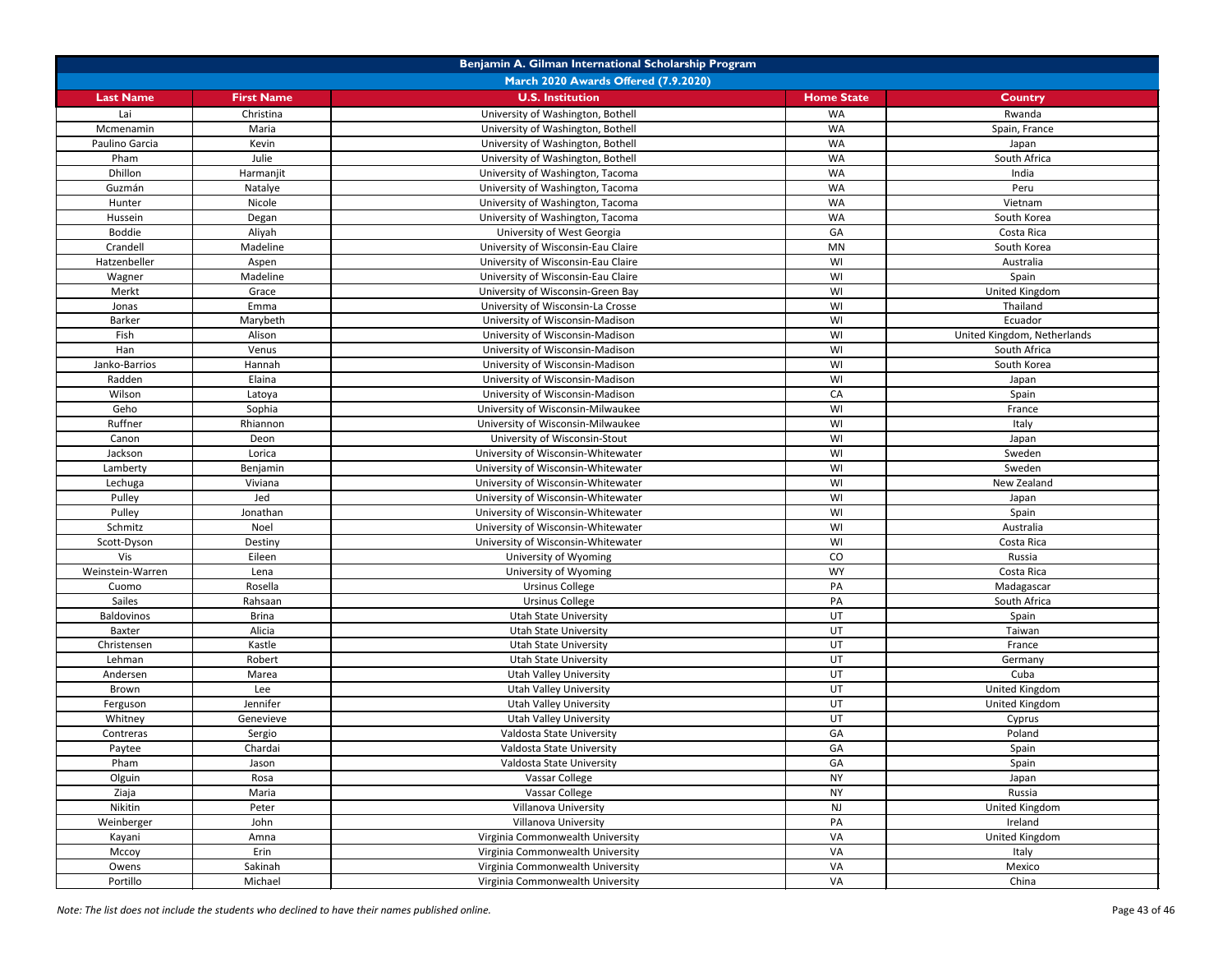| Benjamin A. Gilman International Scholarship Program |                   |                                                     |                   |                                          |  |
|------------------------------------------------------|-------------------|-----------------------------------------------------|-------------------|------------------------------------------|--|
| March 2020 Awards Offered (7.9.2020)                 |                   |                                                     |                   |                                          |  |
| <b>Last Name</b>                                     | <b>First Name</b> | <b>U.S. Institution</b>                             | <b>Home State</b> | <b>Country</b>                           |  |
| Stevenson                                            | Shania            | Virginia Commonwealth University                    | VA                | Mexico                                   |  |
| Bede                                                 | Luke              | Virginia Polytechnic Institute and State University | VA                | New Zealand                              |  |
| Bush                                                 | Taylor            | Virginia Polytechnic Institute and State University | VA                | Australia, New Zealand                   |  |
| Mcbride                                              | Desraeli          | Virginia Polytechnic Institute and State University | VA                | Switzerland                              |  |
| Phicadu                                              | Lula              | Virginia Polytechnic Institute and State University | VA                | Switzerland                              |  |
| Redman                                               | Lilly             | Virginia Polytechnic Institute and State University | VA                | Switzerland                              |  |
| Smith                                                | Cristy            | Virginia State University                           | VA                | United Kingdom                           |  |
| Davis                                                | Solomon A         | Wabash College                                      | IN                | Austria                                  |  |
| Lauren                                               | Latham            | Wabash College                                      | <b>TX</b>         | Morocco                                  |  |
| Vanyo                                                | Devin             | Wabash College                                      | OH                | Hungary                                  |  |
| Hidalgo                                              | Ainara            | Warren Wilson College                               | <b>NY</b>         | Argentina                                |  |
| Frazey                                               | Collin            | Washington & Lee University                         | AZ                | South Africa                             |  |
| Garfinkel                                            | Bo                | Washington & Lee University                         | CO                | Taiwan                                   |  |
| Kohl                                                 | Jeremiah          | Washington & Lee University                         | OH                | South Africa                             |  |
| Moye-Green                                           | Tanajia           | Washington & Lee University                         | FL.               | South Africa                             |  |
| Tevis                                                | Timothy           | Washington & Lee University                         | KY                | Russia                                   |  |
| Shaer                                                | Lillien           | Washington and Jefferson College                    | PA                | <b>United Arab Emirates</b>              |  |
| Adels                                                | Keasha            | Washington State University, Pullman                | <b>WA</b>         | Greece                                   |  |
| Alejandro                                            | Art Glenn         | Washington State University, Pullman                | AK                | Peru                                     |  |
| Cogley                                               | Timothy           | Washington State University, Pullman                | <b>WA</b>         | Greece                                   |  |
| Nadile                                               | Trinette          | Washington State University, Pullman                | <b>WA</b>         | Greece                                   |  |
| Alexander                                            | Christian         | Washington University, St. Louis                    | CA                | United Kingdom                           |  |
| James-Lejarcegui                                     | Bihotza           | Washington University, St. Louis                    | <b>MN</b>         | France                                   |  |
| Maldonado                                            | Astrid            | Washington University, St. Louis                    | CO                | United Kingdom                           |  |
| Odusanya                                             | Aisha             | Washington University, St. Louis                    | KY                | Kenya                                    |  |
| Orinda                                               | Beldina           | Washington University, St. Louis                    | NC                | Kenya                                    |  |
| Alzubaidy                                            | Manal             | <b>Wayne State University</b>                       | MI                | Italy                                    |  |
| Yousif                                               | Mary              | <b>Wayne State University</b>                       | MI                | Spain                                    |  |
| Tene                                                 | Ron               | <b>Weber State University</b>                       | UT                | Japan                                    |  |
| Curley                                               | Cheyenne          | <b>Wellesley College</b>                            | <b>DC</b>         | Jordan                                   |  |
| Mier                                                 | Lizette           | <b>Wellesley College</b>                            | AZ                | Denmark                                  |  |
| Ramchandran                                          | Sanjana           | <b>Wellesley College</b>                            | <b>TX</b>         | Kenya                                    |  |
| Shealy                                               | Ruby              | <b>Wellesley College</b>                            | FL.               | Switzerland                              |  |
| Kleinschmidt                                         | Madeline          | West Texas A&M University                           | AK                | Spain                                    |  |
| Sadegur                                              | Allyson           | West Texas A&M University                           | <b>TX</b>         | France                                   |  |
| Bertha                                               | Madison           | West Virginia University                            | <b>WV</b>         | Austria                                  |  |
| <b>Butts</b>                                         | Emily             | <b>West Virginia University</b>                     | <b>WV</b>         | Mexico                                   |  |
| Forshee                                              | Raven             | <b>West Virginia University</b>                     | <b>WV</b>         | Thailand, Japan, Cambodia, Vietnam       |  |
| Mcclanahan                                           | Aerianna          | <b>West Virginia University</b>                     | <b>WV</b>         | Ireland                                  |  |
| Smith                                                | Jillian           | <b>West Virginia University</b>                     | <b>WV</b>         | Italy                                    |  |
| Sowka                                                | Samantha          | <b>West Virginia University</b>                     | PA                | Spain                                    |  |
| Moore                                                | Jaelyn            | West Virginia Wesleyan College                      | <b>WV</b>         | Netherlands                              |  |
| Mata                                                 | Julia             | <b>Western Carolina University</b>                  | <b>NC</b>         | Germany                                  |  |
| Scott                                                | Charlotte         | <b>Western Carolina University</b>                  | NC                | Spain                                    |  |
| Anderson                                             | Dylan             | Western Kentucky University                         | KY                | United Kingdom                           |  |
| Barnett                                              | Jada              | Western Kentucky University                         | KY                | Ireland                                  |  |
| Bell                                                 | Emma              | Western Kentucky University                         | KY                | Ireland                                  |  |
| Gardner                                              | Nicholas          | Western Kentucky University                         | KY                | United Kingdom                           |  |
| Gary                                                 | Summer            | Western Kentucky University                         | KY                | United Kingdom                           |  |
| Gill                                                 | Calen             | Western Kentucky University                         | IN                | United Kingdom                           |  |
| Goodrum                                              | Michaela          | Western Kentucky University                         | KY                | United Kingdom                           |  |
| Gordon                                               | Alyssa            | Western Kentucky University                         | KY                | United Kingdom                           |  |
| Hershey                                              | Morgan            | Western Kentucky University                         | KY                | Czech Republic, Poland, Austria, Hungary |  |

*Note: The list does not include the students who declined to have their names published online.* Page 44 of 46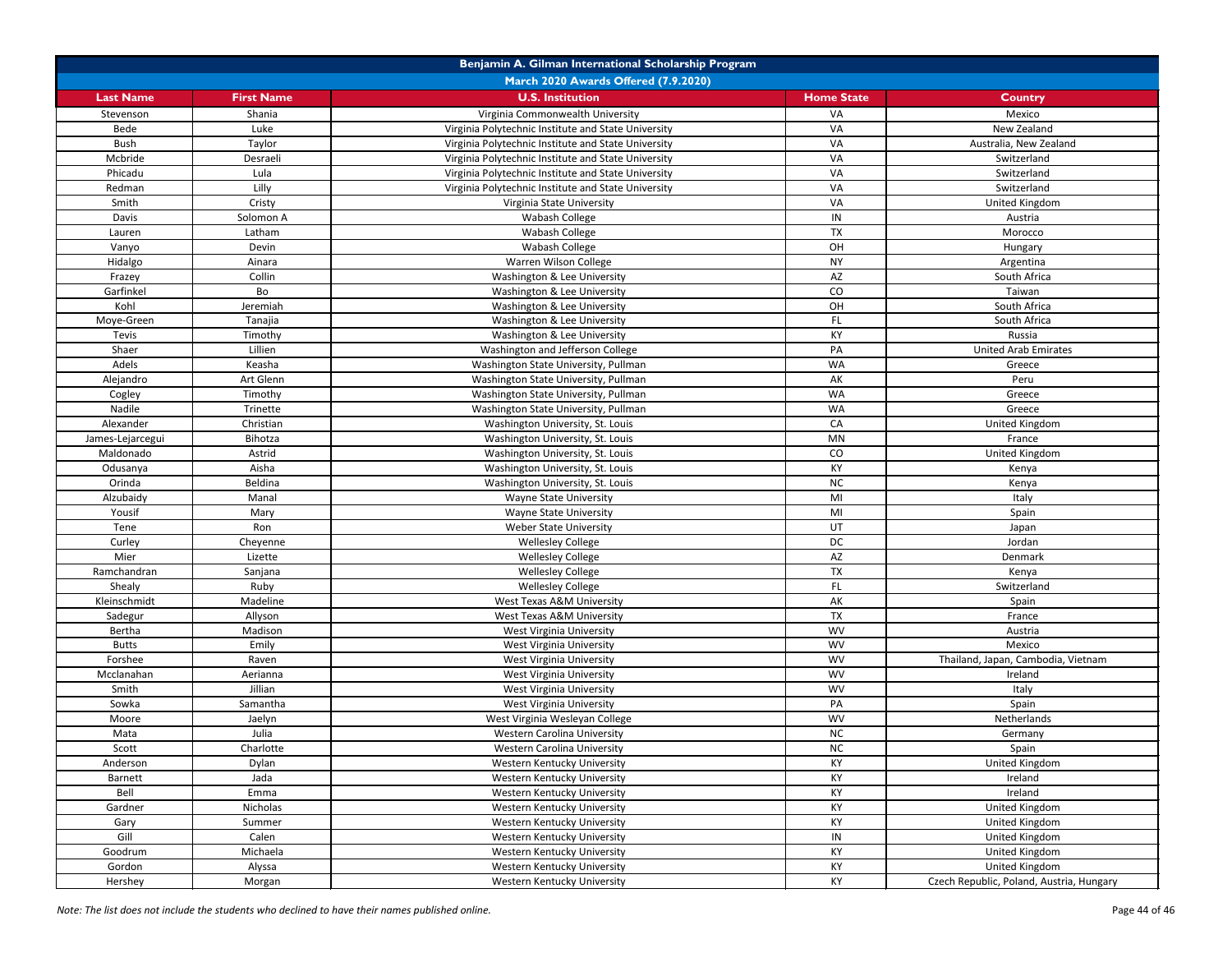| Benjamin A. Gilman International Scholarship Program |                   |                                      |                   |                                          |  |
|------------------------------------------------------|-------------------|--------------------------------------|-------------------|------------------------------------------|--|
| March 2020 Awards Offered (7.9.2020)                 |                   |                                      |                   |                                          |  |
| <b>Last Name</b>                                     | <b>First Name</b> | <b>U.S. Institution</b>              | <b>Home State</b> | <b>Country</b>                           |  |
| Hubbs                                                | Annalee           | Western Kentucky University          | KY                | Denmark, Sweden, Iceland                 |  |
| Keyes                                                | Natalie           | Western Kentucky University          | KY                | Mexico                                   |  |
| Kimmell                                              | Anna              | Western Kentucky University          | KY                | United Kingdom                           |  |
| Krumpelman                                           | Gabrielle         | Western Kentucky University          | KY                | Spain                                    |  |
| Mccroskey                                            | Felicia           | Western Kentucky University          | KY                | United Kingdom                           |  |
| Miles                                                | Adam              | Western Kentucky University          | KY                | South Africa                             |  |
| Nausa                                                | Daniel            | Western Kentucky University          | KY                | United Kingdom                           |  |
| Osborne                                              | Mary              | Western Kentucky University          | KY                | Italy                                    |  |
| Pardieu                                              | Mia               | Western Kentucky University          | KY                | South Korea                              |  |
| Russell                                              | Fallon            | Western Kentucky University          | KY                | United Kingdom                           |  |
| Russell                                              | Jenna             | Western Kentucky University          | <b>TN</b>         | Austria, Hungary, Czech Republic, Poland |  |
| Scott                                                | Timious           | Western Kentucky University          | KY                | Spain                                    |  |
| <b>Sipes</b>                                         | Lindy             | Western Kentucky University          | KY                | Jordan                                   |  |
| Thompson                                             | Madison           | Western Kentucky University          | KY                | Italy                                    |  |
| Waters                                               | Chase             | Western Kentucky University          | KY                | United Kingdom                           |  |
| Watkins                                              | Alexis            | Western Kentucky University          | KY                | Ireland                                  |  |
| Wilmurth                                             | Avery             | Western Kentucky University          | KY                | Spain                                    |  |
| Hernandez                                            | Miriam            | Western Michigan University          | MI                | Spain                                    |  |
| Niefert                                              | Michaela          | Western Michigan University          | MI                | Ecuador                                  |  |
| Ramirez                                              | Krystia           | Western Michigan University          | MI                | United Kingdom                           |  |
| Amir                                                 | Shadia            | Western Washington University        | <b>WA</b>         | Thailand                                 |  |
| Atack                                                | Sara              | Western Washington University        | <b>WA</b>         | Argentina                                |  |
| Colbert                                              | Isabella          | <b>Western Washington University</b> | ID                | Costa Rica                               |  |
| Gipson                                               | Kelsey            | Western Washington University        | <b>WA</b>         | Vietnam                                  |  |
| Jackson                                              | Kendrick          | Western Washington University        | <b>WA</b>         | South Africa                             |  |
| Martinez                                             | Reuben            | Western Washington University        | <b>WA</b>         | Japan                                    |  |
| Ocampo Bernal                                        | Citlalli          | Western Washington University        | <b>WA</b>         | Japan                                    |  |
| Rodriguez                                            | Adrianna          | Western Washington University        | <b>WA</b>         | Japan                                    |  |
| Scott                                                | Jennifer          | Western Washington University        | WA                | Australia                                |  |
| Anowi                                                | Chelsea           | Westminster College of Utah          | UT                | United Kingdom                           |  |
| Guerrero                                             | Salma             | Westminster College of Utah          | UT                | Spain                                    |  |
| Mumin                                                | Daud Mumin        | Westminster College of Utah          | UT                | India                                    |  |
| Harward                                              | Josiah            | Wheaton College, Illinois            | <b>WV</b>         | United Kingdom                           |  |
| Moran                                                | Meghan            | Wheaton College, Massachusetts       | MA                | South Africa                             |  |
| Hansen                                               | Jason             | Whitman College                      | <b>WA</b>         | South Korea                              |  |
| Gammon                                               | Kendall           | William Jewell College               | MO                | Ireland                                  |  |
| Stone                                                | Hannah            | <b>Williams College</b>              | CA                | Ukraine                                  |  |
| Artley                                               | Brynn             | Winona State University              | MN                | New Zealand                              |  |
| Del Rosario Rodriguez                                | Yashuri           | <b>Winthrop University</b>           | SC                | France                                   |  |
| Hayden                                               | Trenedy           | <b>Winthrop University</b>           | SC                | Italy                                    |  |
| Washington                                           | Alyssa            | <b>Winthrop University</b>           | SC                | Spain                                    |  |
| Mills                                                | <b>Bradleigh</b>  | Wofford College                      | SC                | Chile                                    |  |
| Adams                                                | Jason             | <b>Wright State University</b>       | OH                | Germany                                  |  |
| Duerr                                                | Sabrina           | <b>Wright State University</b>       | OH                | France                                   |  |
| Hammer                                               | Emily             | <b>Wright State University</b>       | OH                | Ireland                                  |  |
| Izabiliza                                            | Sandrine          | <b>Wright State University</b>       | OH                | France                                   |  |
| Muran                                                | Kai               | <b>Wright State University</b>       | OH                | Germany                                  |  |
| Nicolich                                             | Isabel            | <b>Wright State University</b>       | OH                | France                                   |  |
| Pennington                                           | Amity             | <b>Wright State University</b>       | OH                | Germany                                  |  |
| Shaw                                                 | Elloria           | <b>Wright State University</b>       | OH                | Germany                                  |  |
| Schroeder                                            | Allison           | Xavier University                    | OH                | Spain                                    |  |
| Richards                                             | Tyler             | Xavier University of Louisiana       | GA                | Costa Rica                               |  |
| Cacho                                                | Celia             | Yale University                      | <b>CT</b>         | Dominican Republic                       |  |

*Note: The list does not include the students who declined to have their names published online.* Page 45 of 46